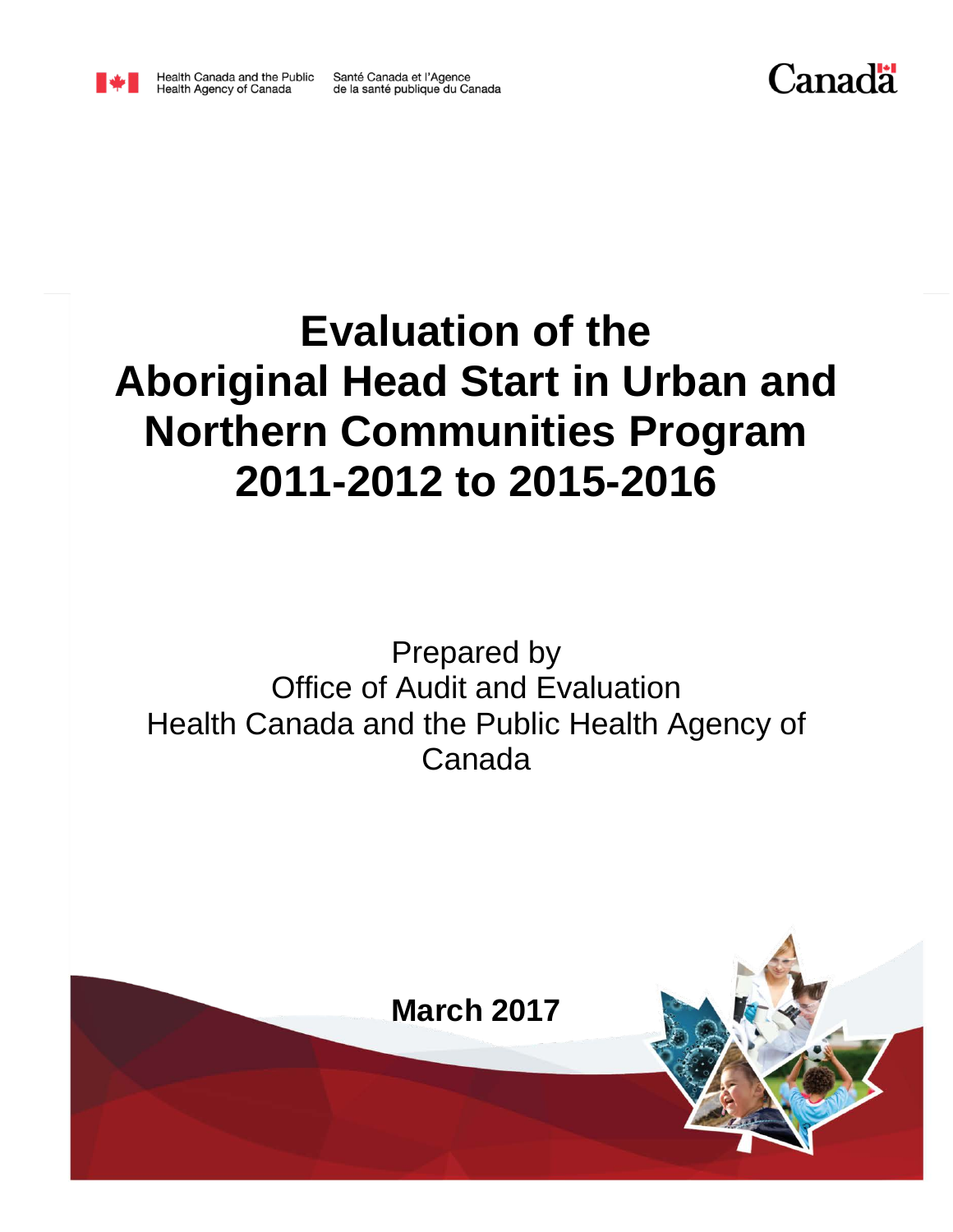## **Table of Contents**

| 1.0           |                                                                             |  |
|---------------|-----------------------------------------------------------------------------|--|
| 2.0           |                                                                             |  |
| 2.1           |                                                                             |  |
| $2.2^{\circ}$ |                                                                             |  |
| 2.3           |                                                                             |  |
| 2.4<br>2.5    |                                                                             |  |
|               |                                                                             |  |
| 3.0<br>3.1    |                                                                             |  |
| 3.2           |                                                                             |  |
| 4.0           | Findings.                                                                   |  |
| 4.1           |                                                                             |  |
| 4.2           | Relevance: Issue #2 - Alignment with Government Priorities 13               |  |
| 4.3           | Relevance: Issue #3 – Alignment with Federal Roles and Responsibilities  16 |  |
| 4.4           | Performance: Issue #4 - Achievement of Expected Outcomes (Effectiveness)    |  |
|               | 20                                                                          |  |
| 4.5           | Performance: Issue #5 - Demonstration of Economy and Efficiency 37          |  |
| 5.0           |                                                                             |  |
| 6.0           |                                                                             |  |
|               |                                                                             |  |
|               |                                                                             |  |
|               |                                                                             |  |

### **List of Tables**

| Table 5: Examples of Collaboration and Partnership Opportunities for AHSUNC Sites 24 |  |
|--------------------------------------------------------------------------------------|--|
| Table 6: Examples of Skills, Behaviors and Attitudes Exhibited by Children in the    |  |
|                                                                                      |  |
|                                                                                      |  |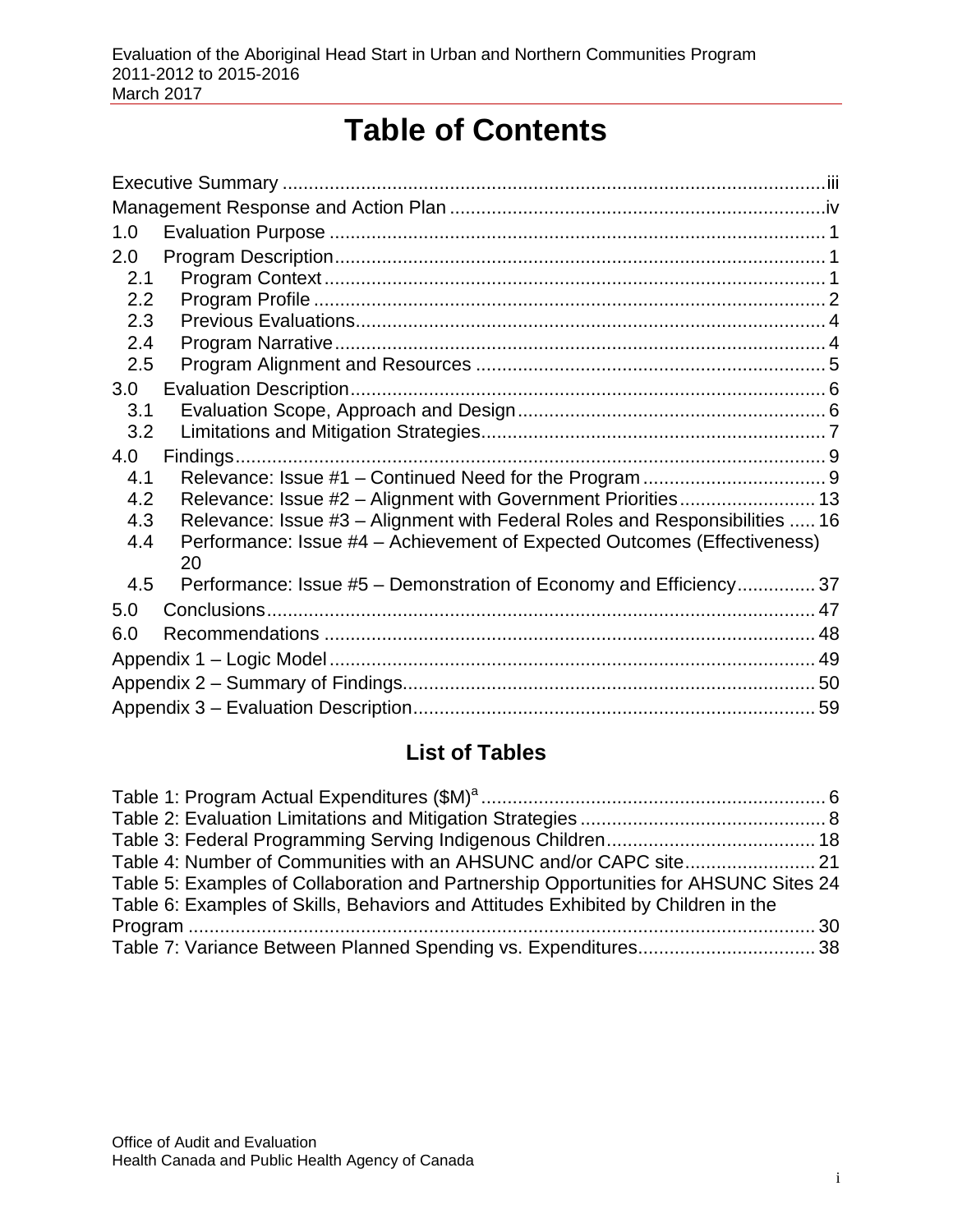## **List of Acronyms**

| <b>AHSOR</b><br><b>AHSUNC</b> | Aboriginal Head Start on Reserve<br>Aboriginal Head Start in Urban and Northern Communities |
|-------------------------------|---------------------------------------------------------------------------------------------|
| <b>CAPC</b>                   | Community Action Program for Children                                                       |
| <b>CGC</b>                    | <b>Centre for Grants and Contributions</b>                                                  |
| <b>CHP</b>                    | <b>Centre for Health Promotion</b>                                                          |
| <b>CPNP</b>                   | Canada Prenatal Nutrition Program                                                           |
| <b>CPPMT</b>                  | Children's Programs Performance Measurement Tool                                            |
| <b>ECD</b>                    | <b>Early Childhood Development</b>                                                          |
| <b>ECE</b>                    | <b>Early Childhood Education</b>                                                            |
| <b>FAA</b>                    | <b>Financial Administration Act</b>                                                         |
| <b>FASD</b>                   | <b>Fetal Alcohol Syndrome Disorder</b>                                                      |
| G&C                           | <b>Grants and Contributions</b>                                                             |
| <b>GDP</b>                    | <b>Gross Domestic Product</b>                                                               |
| <b>HPCDP</b>                  | <b>Health Promotion and Chronic Disease Prevention Branch</b>                               |
| <b>INAC</b>                   | Indigenous and Northern Affairs Canada                                                      |
| <b>KDE</b>                    | Knowledge Development & Exchange                                                            |
| <b>NAC</b>                    | <b>Nunavut Arctic College</b>                                                               |
| <b>NAHSC</b>                  | National Aboriginal Head Start Council                                                      |
| <b>OECD</b>                   | Organisation for Economic Co-operation and Development                                      |
| P/T                           | Province/Territory                                                                          |
| <b>PAC</b>                    | <b>Parental Advisory Committee</b>                                                          |
| <b>PHAC</b>                   | Public Health Agency of Canada                                                              |
| <b>TRC</b>                    | <b>Truth and Reconciliation Commission</b>                                                  |
| <b>UNCRC</b>                  | United Nations Convention on the Rights of the Child                                        |
| <b>UNICEF</b>                 | United Nations International Children's Education Fund                                      |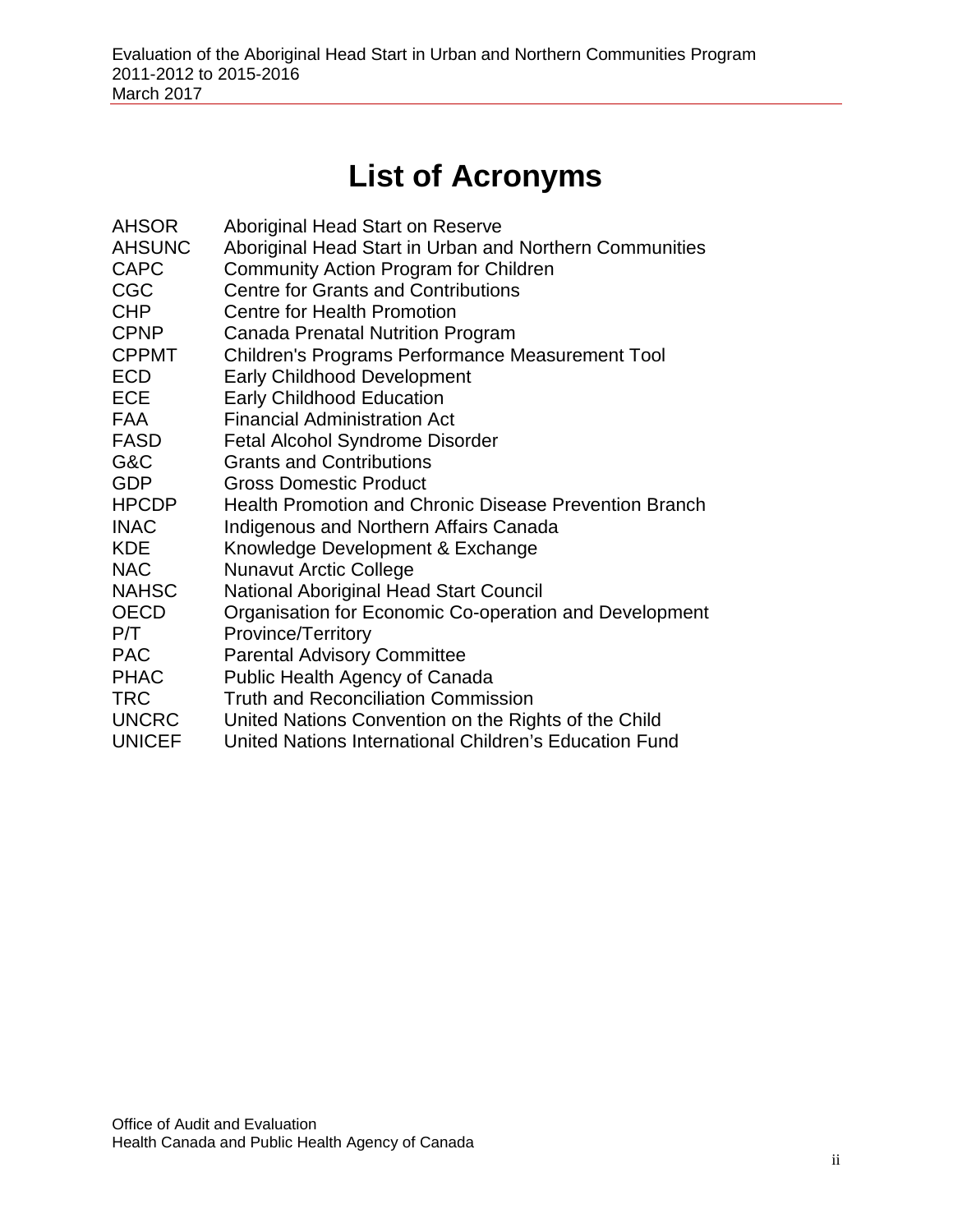## <span id="page-3-0"></span>**Executive Summary**

This evaluation covered the Aboriginal Head Start in Urban and Northern Communities (AHSUNC) program for the period from 2011-12 to 2015-16. The evaluation was to fulfil the requirements of the *Financial Administration Act* for Grants & Contributions (G&C), and the Treasury Board of Canada's *Policy on Results* (2016) and *Directive on Results* (2016).

#### **Evaluation Purpose and Scope**

The purpose of the evaluation was to assess the relevance and performance of the AHSUNC program. This evaluation was designed to be more focused in scope than the previous evaluation completed in 2012, as the last evaluation was deemed to be comprehensive and, given its previously demonstrated success, the program was considered to be low risk for the Public Health Agency of Canada (PHAC). Data for the evaluation was collected using the following methods: a literature review, a document review, key informant interviews, performance data review, and a focus group. Data was analyzed by triangulating information to increase the reliability and credibility of the evaluation findings and conclusions.

### **Program Description**

The AHSUNC program, created in 1995 and constituting a federal investment of \$174.1 million over the past 5 years, is an early childhood development intervention for Indigenous preschool children and families living off-reserve. Through contribution funding provided by PHAC, Indigenous community organizations design and deliver holistic programs to enhance the spiritual, emotional, physical and social well-being of Indigenous children aged 0-6 and their families. The program targets three distinct groups of Indigenous people living in urban and northern communities: First Nations living off-reserve, Métis and Inuit. AHSUNC activities are managed within the Health Promotion and Chronic Disease Prevention Branch (HPCDP) and led by the Centre for Health Promotion (CHP) in collaboration with Regional Operations.

### **CONCLUSIONS - RELEVANCE**

### **Continued Need**

The evaluation found that there is a continued need for culturally appropriate and holistic early childhood education programming in off-reserve, urban and Northern communities. The AHSUNC program is needed for four key reasons, namely, the changing demographics of Indigenous people in Canada towards increasingly living offreserve, as protection against poor socioeconomic effects, the importance of early childhood development on future education success, and the need for culturally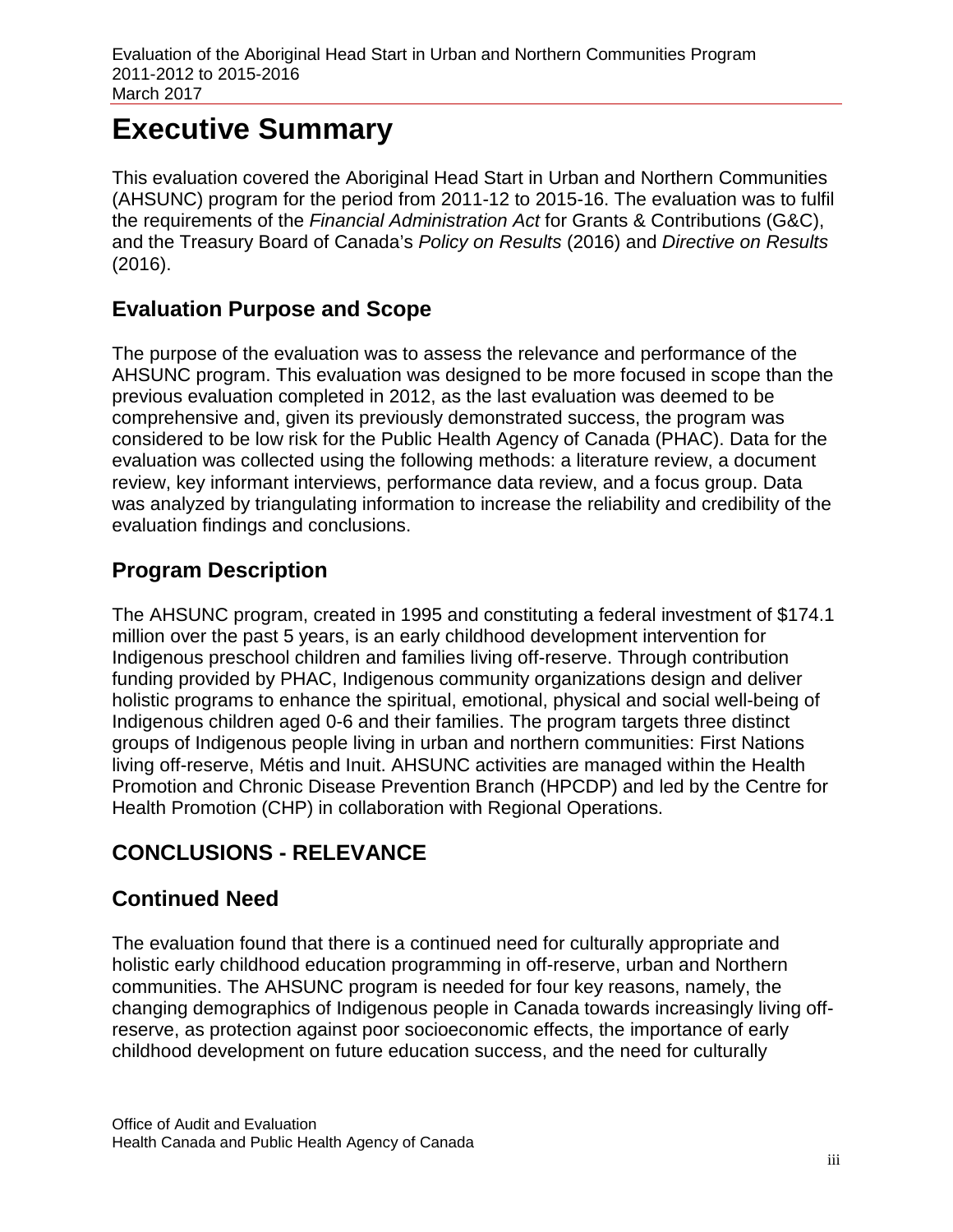Evaluation of the Aboriginal Head Start in Urban and Northern Communities Program 2011-2012 to 2015-2016 March 2017

appropriate and holistic programming that better meets the specific needs of Indigenous children.

#### **Alignment with Government Priorities**

The AHSUNC program addresses various Government of Canada commitments at the domestic and international levels. PHAC is committed to investing in programs that support the positive development of the social, emotional, and mental health of vulnerable children and has prioritized the areas of mental health, healthy nutrition/active lifestyles, injury prevention, and access to health services, all of which are important aspects of the AHSUNC program.

#### **Alignment with Federal Roles and Responsibilities**

AHSUNC program objectives align with federal jurisdiction and the Agency's mandate/role. While there is evidence of complimentary programs to AHSUNC at the federal and provincial/territorial levels, no significant overlap was found. Concerns were however expressed by some Indigenous representatives about the addition of all-day kindergarten classes in several provinces/territories. Since the target age for junior and all-day kindergarten (4 and 5-years of age) overlaps that of the AHSUNC program (0-6 years of age), it could impact AHSUNC delivery models and the length of time children can be enrolled in the program and thus limit the access and exposure to cultural programming.

## **CONCLUSIONS – PERFORMANCE**

#### **Demonstration of Effectiveness**

The evaluation measured the extent to which the AHSUNC program achieved its intended outcomes, and identified six key findings. The first is that though the number of children enrolled in AHSUNC activities has remained constant over the evaluation period, the program's ability to reach the children and families who most need AHSUNC programming is affected by several barriers to access and delivery, including geographic location, static funding levels, limited capacity to serve students with special needs, and transportation.

Secondly, there is extensive evidence that sites leverage funding and build collaborative relationships that help serve the needs of the children and families enrolled in the program. The extent of collaboration with other organizations varies widely across sites, with geographic location/isolation being a barrier to success.

Third, the evaluation found that early childhood development (ECD) practitioners in the AHSUNC program have broad access to training and information, and use what they learn since training opportunities are often tailored to the specific needs of sites.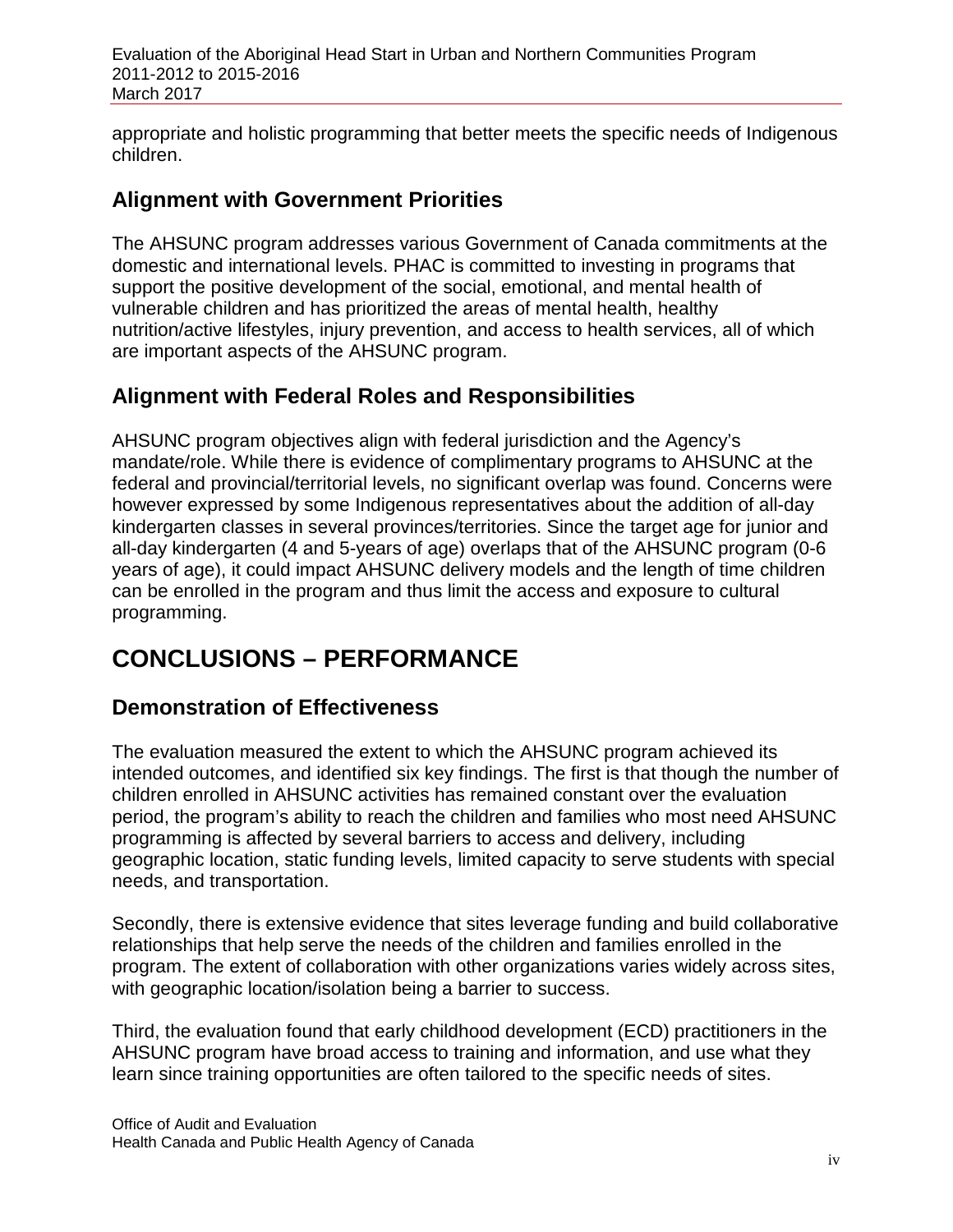However, geographic location can occasionally be a challenge to access training programs as travel is costly and requires time away from the program, and staff turnover issues increase the need for additional training opportunities in order for new hires to expand and enhance their skills with minimal delays. The largest training gaps identified by sites are for special needs education and Early Childhood Educator (ECE) development, both of which are being addressed directly by the program.

Fourth, the AHSUNC program has been effective in increasing school readiness through increased language, motor and academic skills and other developmental benefits for participating children, including those with special needs. There is also evidence that children and families see long term benefits from exposure to Indigenous culture and language programming offered by sites.

Fifth, many AHSUNC sites are able to meaningfully engage and support parents/caregivers, which allows them to participate in their child's development and attain their own positive outcomes.

Finally, evidence suggests that the program is linked to successful long term outcomes for many graduates, their families and their communities.

#### **Demonstration of Economy and Efficiency**

The evaluation observed that there are economic benefits to investing in ECD programming. Though the rate of return on investment varies depending on the source of the calculation, studies estimate that it can be as high as \$17 in the case of disadvantaged children. In Canada, although funding for early childhood education has been on the rise in most provinces and territories, economists observe that spending on the early childhood education sector is lagging behind other advanced economies. Canada at all levels of government currently spends 0.3 percent of its Gross Domestic Product (GDP) in early childhood education, the lowest among 14 Organisation for Economic Co-operation and Development (OECD) countries and far below the United Nations International Children's Education Fund (UNICEF) benchmark of 1 percent of GDP.

Evidence suggests that the program is administered efficiently and that current program resources have been maximized. The program's ability to increase its reach in terms of the number of children and families served is however hampered by key resource limitations. While this program has not seen an increase in funding since its inception in 1995, sites have seen a reduction of resources available to them due to, for instance, increases in the cost of food, gas, salaries, and number of children in need of special education, as well as continuing difficulties with staff recruitment and retention. These issues have the potential of affecting programming quality. Though there are some mitigation strategies in place, not all sites are able to implement them equally due to issues such as distance from urban centres, small population centres with limited qualified personnel, and inability to pay competitive wages.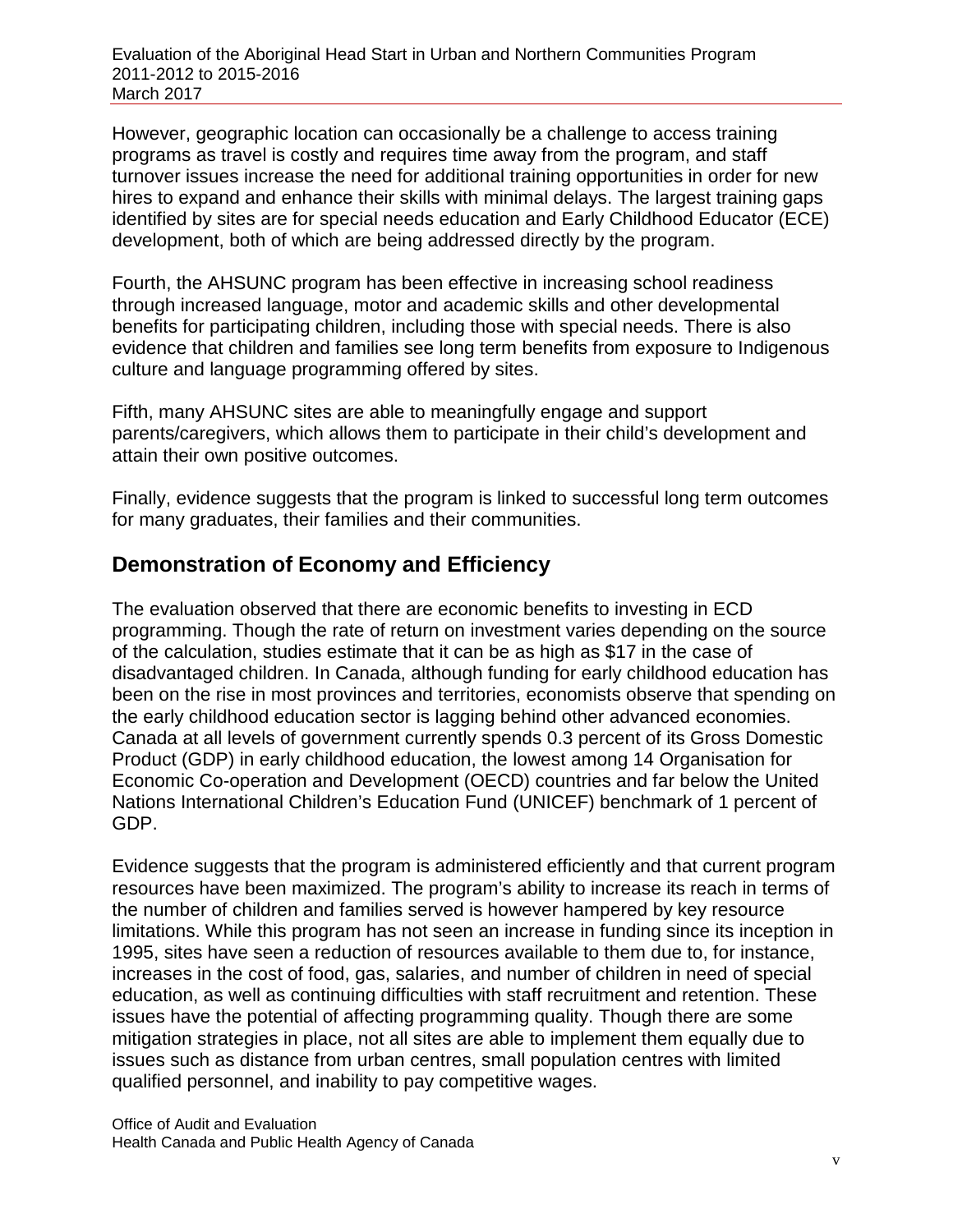Since 2013, there have been significant changes to the way PHAC manages its grants and contributions programs, including AHSUNC, as well as changes to the roles and responsibilities of the Regional Offices. The evaluation found that there was not a clear consensus on what the responsibilities of each centre of responsibility (Centre for Grant and Contribution (CGC), Program, Regions) entailed with regards to these changes in the management and administration of the program. The evaluation also found that collaborative efforts in implementing these changes could be strengthened. Having clearly defined roles for all PHAC centres of responsibility would enhance the support provided to communities.

National Aboriginal Head Start Council (NAHSC) roles and responsibilities were modified since the last evaluation to better align the Council's role with that of an External Advisory Body. NAHSC members expressed a need for further clarification from the program as to the type of input being expected from them and how it will be used.

AHSUNC performance data is collected through two separate tools: the Performance CPPMT for sites located in the provinces and the North Report Tool for sites located in the territories. Together the CPPMT and the North Report cover the majority of program results. While extensive, this range of data nevertheless does not provide full coverage of the program's performance indicators as included in the AHSUNC Performance Measurement Strategy dated June 17, 2016, thereby limiting the program's ability to comprehensively report on its intended results. The evaluation however recognizes that the program invests significant resources in collecting performance information and that the North Tool is an intentionally streamlined instrument agreed to as part of the Northern Wellness Agreement. It also acknowledges that alternative approaches to collecting data from program sites and parents, such as in-person interviews and focus groups, can be very costly and time consuming, especially in remote and isolated communities. Given the government-wide and portfolio-wide efforts on performance measurement, observations related to the current performance measurement contained in this evaluation should be considered in the context of this work.

## **RECOMMENDATIONS**

#### **Recommendation 1**

**The Agency's centres of responsibility involved in managing and administrating AHSUNC should clarify roles and responsibilities in providing support to participating communities with a view to enhancing collaborative efforts among centres.**

The evaluation found that there was not a clear consensus among PHAC centres of responsibility (Centre for Grants and Contributions, Program, Regions) as to their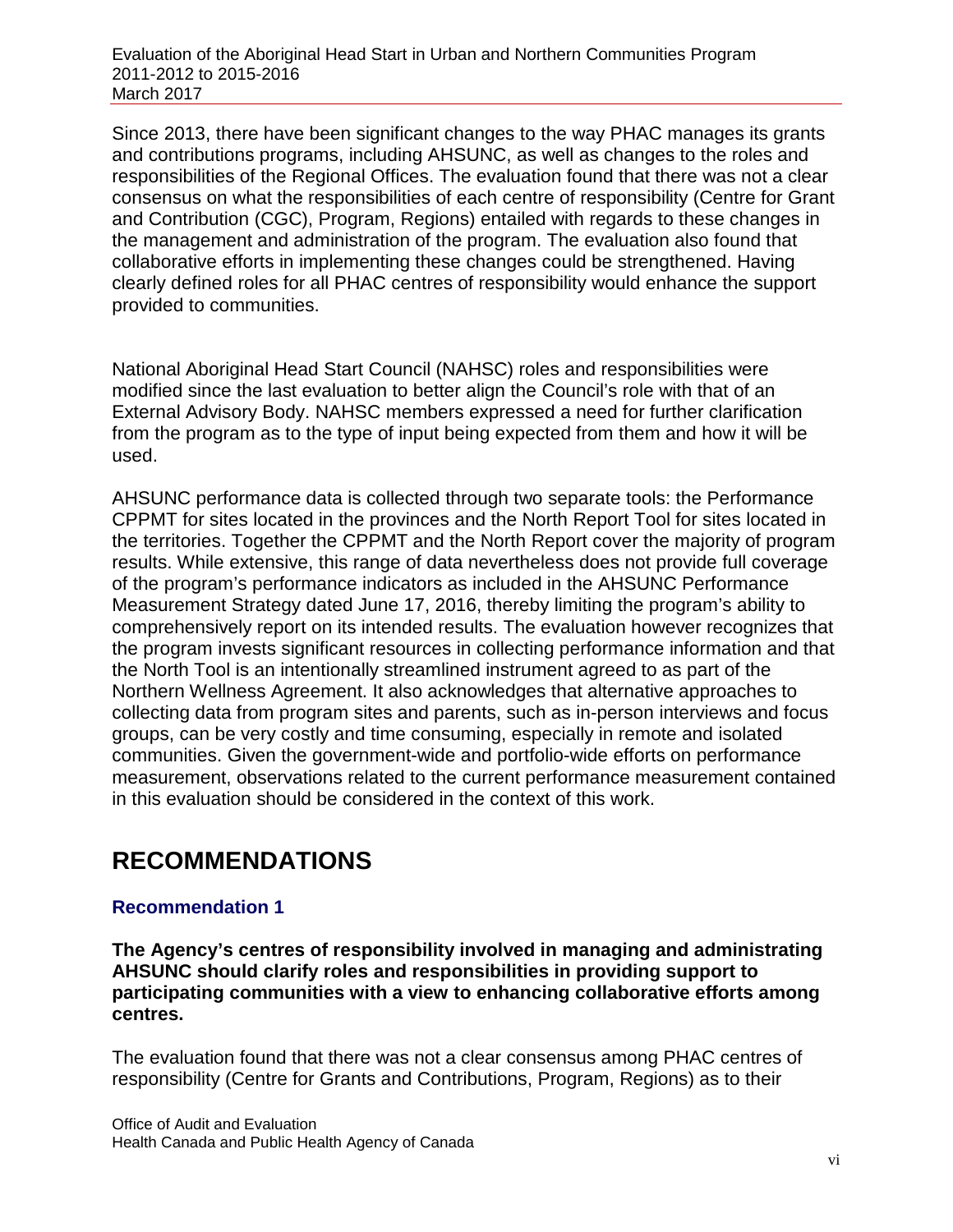respective responsibilities following recent changes in the management and administration of the program. The evaluation also found that collaborative efforts could be strengthened. Having clearly defined roles for all PHAC centres of responsibility would enhance the support provided to communities.

#### **Recommendation 2**

**The program should continue supporting quality programming through funding of early childhood educator training, particularly to address children's special needs, and continue funding transportation to support participation of children in the program.** 

Recognizing the importance and need for these supports for quality programming and reach, over the past five years the program has used strategic funds to support early childhood educator training, especially in the field of special needs, as well as unused funds to enable the purchase of transportation vehicles. Evidence indicates that there is a continued need for these supports.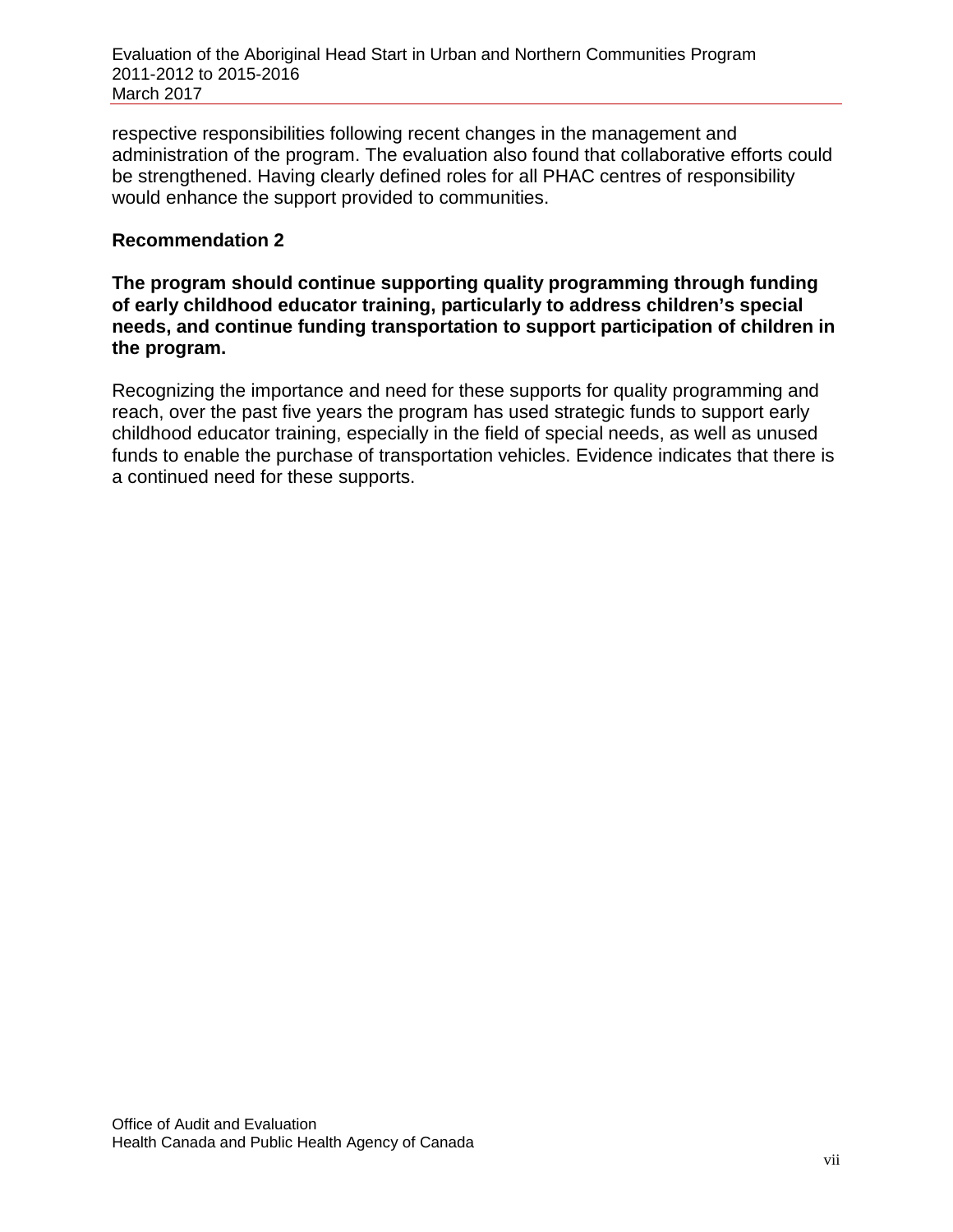## **Management Response and Action Plan Aboriginal Head Start in Urban and Northern Communities Program**

<span id="page-8-0"></span>

| <b>Recommendations</b>                                                                                                                                                                                                                                                                                                                                                                        | <b>Response</b> | <b>Action Plan</b>                                                                                                                                                                                                                                                                         | <b>Deliverables</b>                                                                                                                                                     | <b>Expected</b><br><b>Completion Date</b>     | <b>Accountability</b>                                                        | <b>Resources</b>                                                                                   |
|-----------------------------------------------------------------------------------------------------------------------------------------------------------------------------------------------------------------------------------------------------------------------------------------------------------------------------------------------------------------------------------------------|-----------------|--------------------------------------------------------------------------------------------------------------------------------------------------------------------------------------------------------------------------------------------------------------------------------------------|-------------------------------------------------------------------------------------------------------------------------------------------------------------------------|-----------------------------------------------|------------------------------------------------------------------------------|----------------------------------------------------------------------------------------------------|
| <b>Recommendation 1</b><br>The Agency's centres of<br>responsibility (Centre for Health<br>Promotion, Regions, and Centre<br>for Grants and Contributions<br>(CGC)) involved in managing and<br>administering AHSUNC should<br>clarify roles and responsibilities in<br>providing support to participating<br>communities with a view to<br>enhancing collaborative efforts<br>among centres. | Agree           | • Engage staff and<br>management<br>(Regions, CGC) in<br>clarifying roles and<br>responsibilities of<br>those involved to<br>optimize program<br>delivery.<br>• Develop a product<br>(e.g. infographic)<br>that clearly outlines<br>CHP, Regions and<br>CGC roles and<br>responsibilities. | 1. A draft product<br>is developed<br>that clarifies<br>roles and<br>responsibilities.<br>2. Roles and<br>responsibilities<br>product<br>finalized for<br>distribution. | September 30,<br>2017<br>December 31,<br>2017 | Co-lead by<br>ADM,<br>HPCDP<br>and CFO<br><b>DG CHP</b><br>and DG<br>Regions | <b>Under Existing</b><br>budget/resources:<br>1 FTE (distributed<br>across EC and<br>PM positions) |
|                                                                                                                                                                                                                                                                                                                                                                                               |                 | • Distribute product<br>to AHSUNC<br>community-based<br>sites.                                                                                                                                                                                                                             | 3. Roles and<br>responsibilities<br>product shared<br>with AHSUNC<br>sites.                                                                                             | March 31,<br>2018                             |                                                                              |                                                                                                    |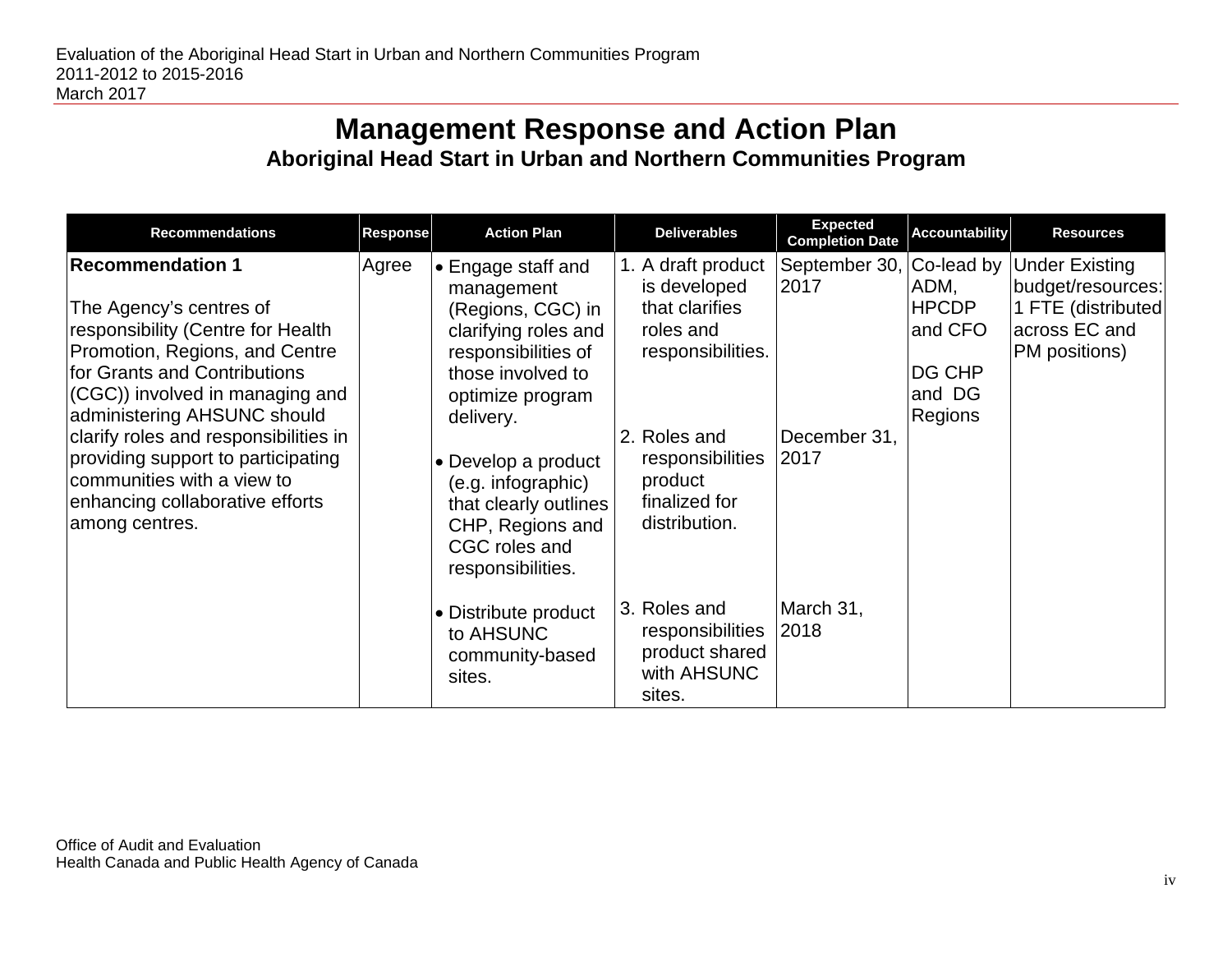| <b>Recommendation 2</b><br>The program should continue<br>supporting quality programming<br>through funding of early childhood<br>educator training, particularly to<br>address children's special needs,<br>and continue funding transportation<br>to support participation of children | Agree | <b>AHSUNC Strategic</b><br>Fund will be<br>allocated to sites<br>for transportation<br>and special needs<br>training over the<br>next 3 years. | 1. Summary<br>report will<br>identify<br>strategic fund<br>investments in<br>transportation<br>and special<br>needs training. | March 31,<br>2018 | DG, CHP<br>ADM,<br><b>HPCDP</b> | <b>Under Existing</b><br> budget/resources: <br>1 FTE (distributed)<br>lacross EC and<br><b>PM</b> positions) |
|------------------------------------------------------------------------------------------------------------------------------------------------------------------------------------------------------------------------------------------------------------------------------------------|-------|------------------------------------------------------------------------------------------------------------------------------------------------|-------------------------------------------------------------------------------------------------------------------------------|-------------------|---------------------------------|---------------------------------------------------------------------------------------------------------------|
| in the program.                                                                                                                                                                                                                                                                          |       |                                                                                                                                                |                                                                                                                               |                   |                                 |                                                                                                               |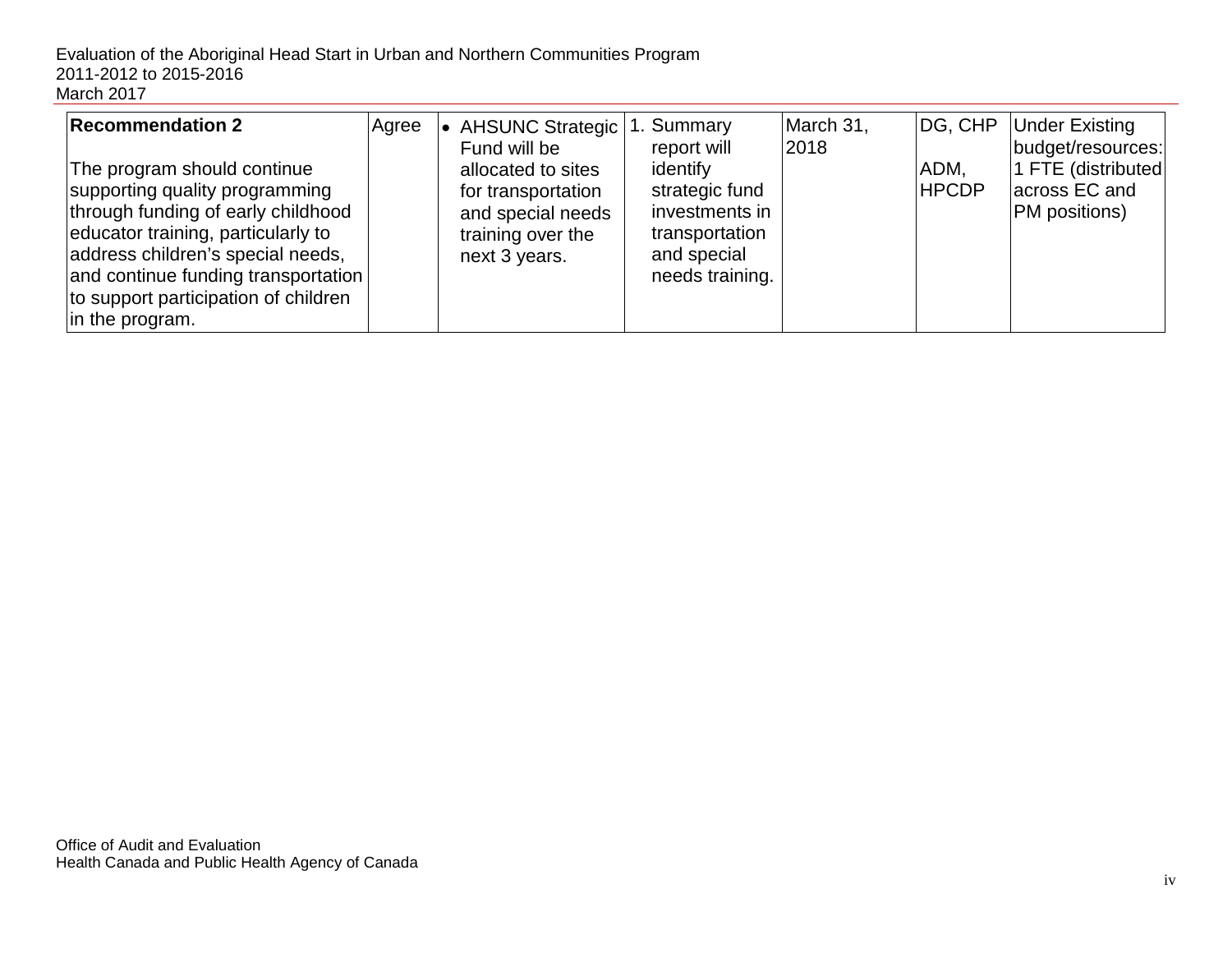## <span id="page-10-0"></span>**1.0 Evaluation Purpose**

The purpose of the evaluation was to assess the relevance and performance of the Aboriginal Head Start in Urban and Northern Communities (AHSUNC) program for the period of 2011-12 to 2015-16.

The evaluation was conducted in accordance with the *Five-Year Evaluation Plan 2016- 2017 to 2020-2021*, and has met the requirements of the *Financial Administration Act* (FAA) for G&C, and the Treasury Board of Canada's *Policy on Results* (2016), and *Directive on Results* (2016).

## <span id="page-10-1"></span>**2.0 Program Description**

## <span id="page-10-2"></span>**2.1 Program Context**

The AHSUNC program is managed within HPCDP and led by CHP in collaboration with Regional Operations. The HPCDP Branch is responsible for all of PHAC's communitybased interventions targeting vulnerable children and their families, including the AHSUNC program, the Community Action Program for Children (CAPC) and the Canada Prenatal Nutrition Program (CPNP).

The AHSUNC program was created in 1995 in follow-up to the *United Nations Convention on the Rights of the Child* (UNCRC; 1991), which stated that Indigenous children "shall not be denied the right, in community with other members of his or her group, to enjoy his or her own culture, ... or to use his or her own language."<sup>[1](#page-72-0)</sup> It is also in keeping with findings from the 1996 *Royal Commission on Aboriginal Peoples* (RCAP), which specified the need for federal, provincial, and territorial governments to work together to support early childhood education funding for Indigenous children that encourages parental involvement in their children's education and allows Indigenous control over program design and administration.<sup>[2](#page-72-1)</sup> The ultimate goal of the program, as stated in its Principles and Guidelines, is to help parents and children build a better future for themselves while being supported by community partners.<sup>[3](#page-72-2)</sup>

The program targets Indigenous children living off-reserve in urban and Northern communities at 134 sites across Canada. Originally, AHSUNC was a four-year pilot program, but it was renewed as an ongoing initiative in 1999-2000. In 1998, the Aboriginal Head Start on Reserve (AHSOR) was created as a complementary program for on-reserve communities.<sup>[4](#page-72-3)</sup> The AHSUNC program moved from Health Canada when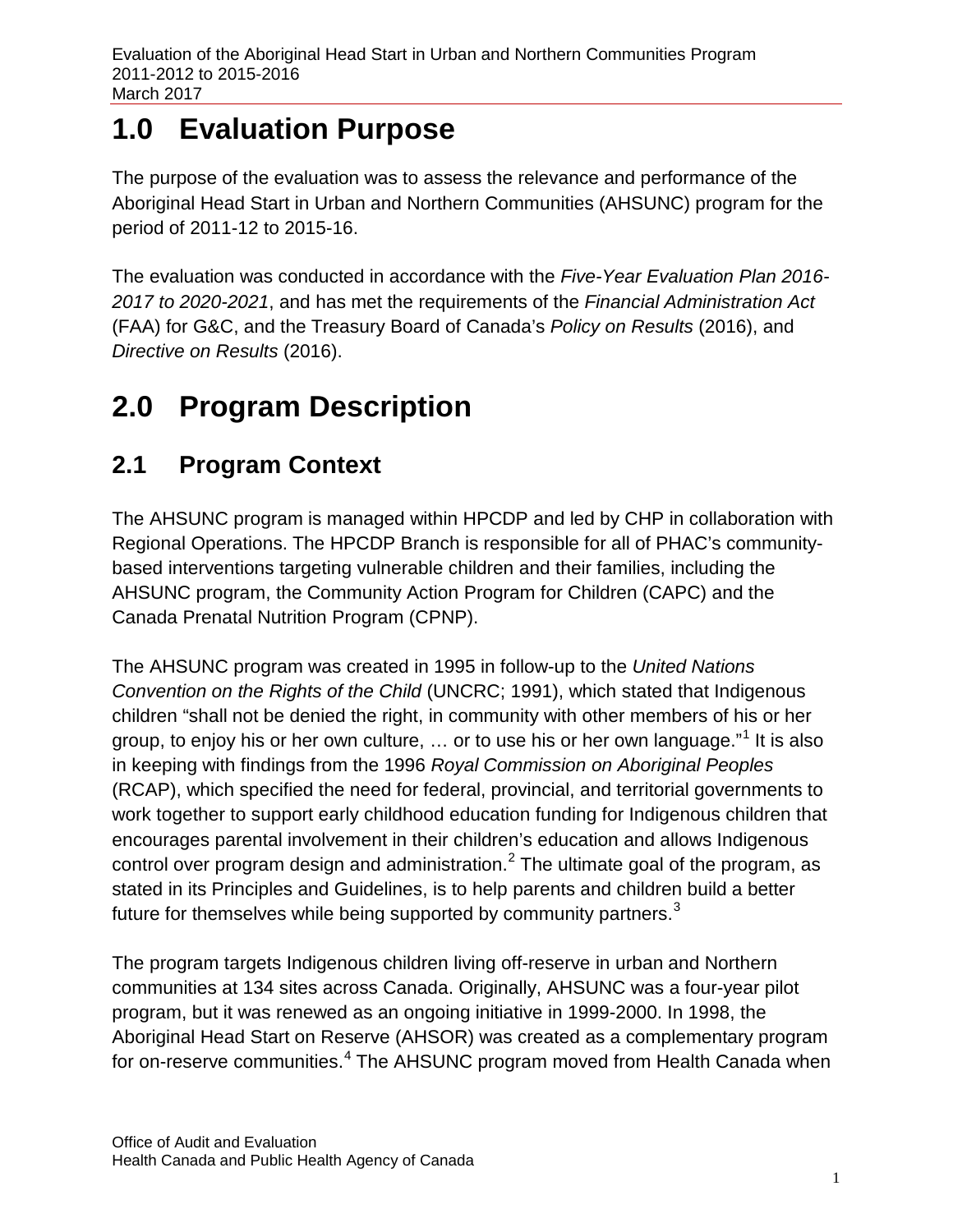the Public Health Agency of Canada was created in 2004, while the AHSOR program is situated at the First Nations and Inuit Health Branch at Health Canada.

## <span id="page-11-0"></span>**2.2 Program Profile**

The AHSUNC program is an early childhood development initiative for Indigenous preschool children and families living off-reserve. Through contribution funding provided by PHAC, Indigenous community organizations design and deliver holistic programs to enhance the spiritual, emotional, physical and social well-being of Indigenous children aged 0-6 and their families. The program targets three distinct groups of Indigenous people living in urban and northern communities: First Nations living off-reserve, Métis and Inuit. Over the past 5 years, the AHSUNC program had a budget of \$174.1 million.

The AHSUNC projects are free of charge to participants and are typically centre-based preschool programs for three- to five-year-old children, running three to four half-days per week, nine months per year, between September and June. In some cases, sites will offer summer programs in addition to their regular programming. Some sites also provide programming for younger children, from zero to two years of age. Within the centre-based programming model, educators provide structured early childhood development activities to children. Nutritious snacks and/or meals are provided to the children each day. While a standard curriculum does not exist at the national level, the implementation of six core program components provides some national consistency in program delivery. Sites operating centre-based programming must, in most cases, be licensed by their provincial/territorial jurisdiction and must therefore maintain the correct number of certified early childhood educators and ratios of teachers to children.

In addition to centre-based programming, there are a number of other models used within the program. Some sites offer a home visiting component, whereby project staff will visit families in their homes, providing information and support to parents, and educational activities for children. Other program activities include workshops and skill development sessions for parents, joint parent and child workshops and special cultural events and activities for families.

AHSUNC is based on a grass roots, bottom-up approach, where the sites and communities have control over the design in order to best reflect their local culture and needs. The following six core components of the program are intended to work holistically to support Indigenous children's early childhood development and well-being, and prepare them for a successful transition to school.<sup>[5](#page-73-0),[6](#page-73-1)</sup>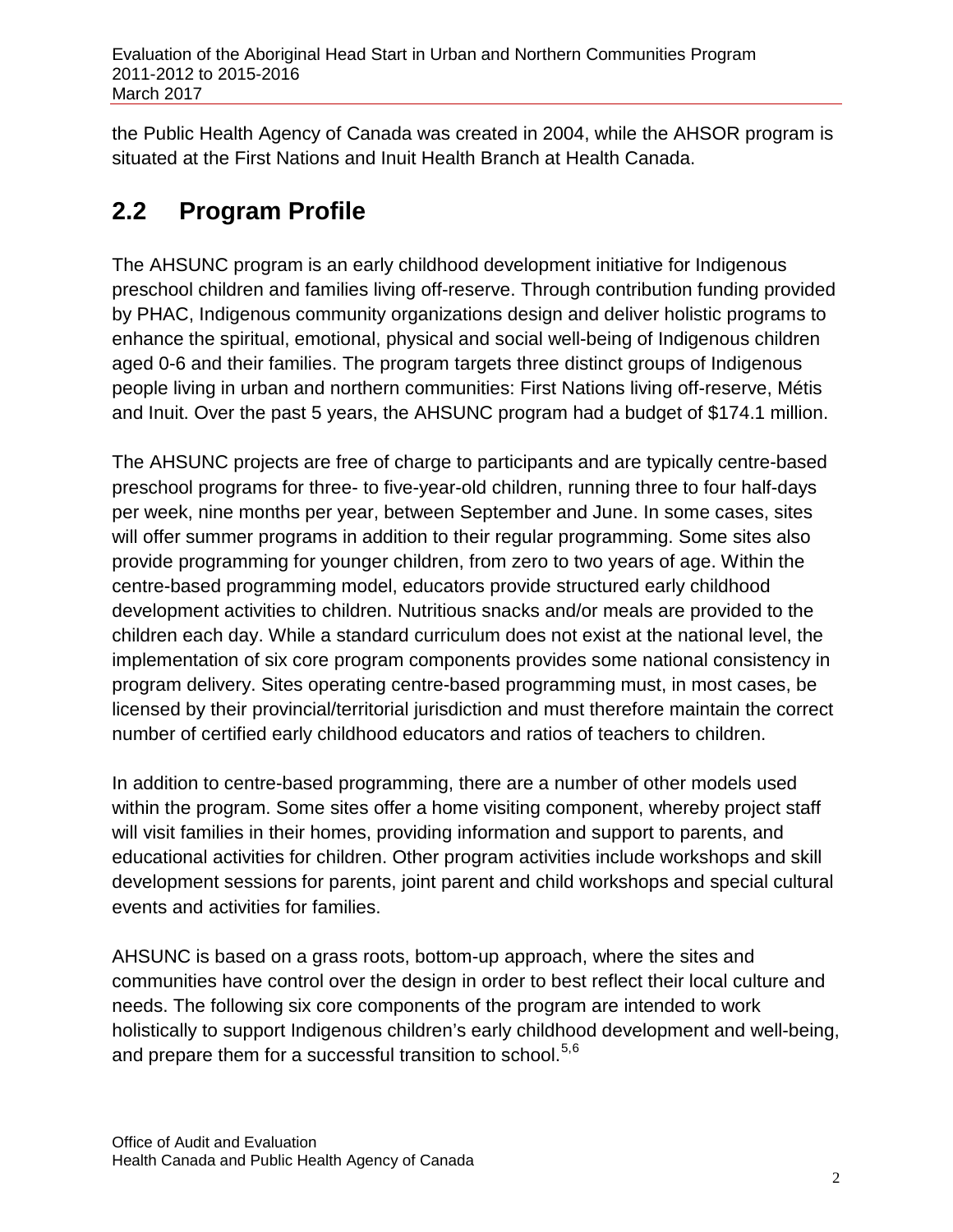Evaluation of the Aboriginal Head Start in Urban and Northern Communities Program 2011-2012 to 2015-2016 March 2017

#### **Health Promotion**

The program component of health promotion focuses on improving the health and wellbeing of the children participating in AHSUNC. It also focuses on empowering the families, caregivers, and anyone else involved with the program to improve control over their health. It is important that the program contributes to holistic health, which includes physical health (e.g., immunizations, physical, vision, and hearing assessments, dental hygiene), behavioral and mental health, and increased physical activity of children and their families.

#### **Nutrition**

The nutrition component of the program focuses on providing the children with nutritional food, and teaching children and parents/caregivers about healthy eating practices. Some sites incorporate traditional foods, which is also part of the culture component, and may include children in the gathering and preparation of these foods.<sup>[7](#page-74-0)</sup>

#### **Education**

As one of the key goals of AHSUNC is to prepare children to enter school, the education component supports and encourages each child to enjoy life-long learning. It also focuses on the necessary skills and abilities that will help a child when starting in the more formal education system.

#### **Indigenous culture and language**

This component is of particular importance for Indigenous children, their families, and the community because it focuses on helping children have a positive view of themselves as Indigenous people, and to have pride in themselves and their culture. Sites integrate Indigenous culture and language widely into their programming, as this is one of the most important and unique features of the program.

#### **Parental/family involvement**

The involvement of parents and family is a key component of the program, whether participating in special events, volunteering in AHSUNC activities, or taking part on program boards or parent advisory committees. When possible, extended family, such as Elders or community members with cultural and traditional knowledge and skills are involved in the teaching and caring for children. The program acknowledges that not all parents are able to participate, and while sites will encourage them to attend, the child's registration is not dependent on the parents' involvement.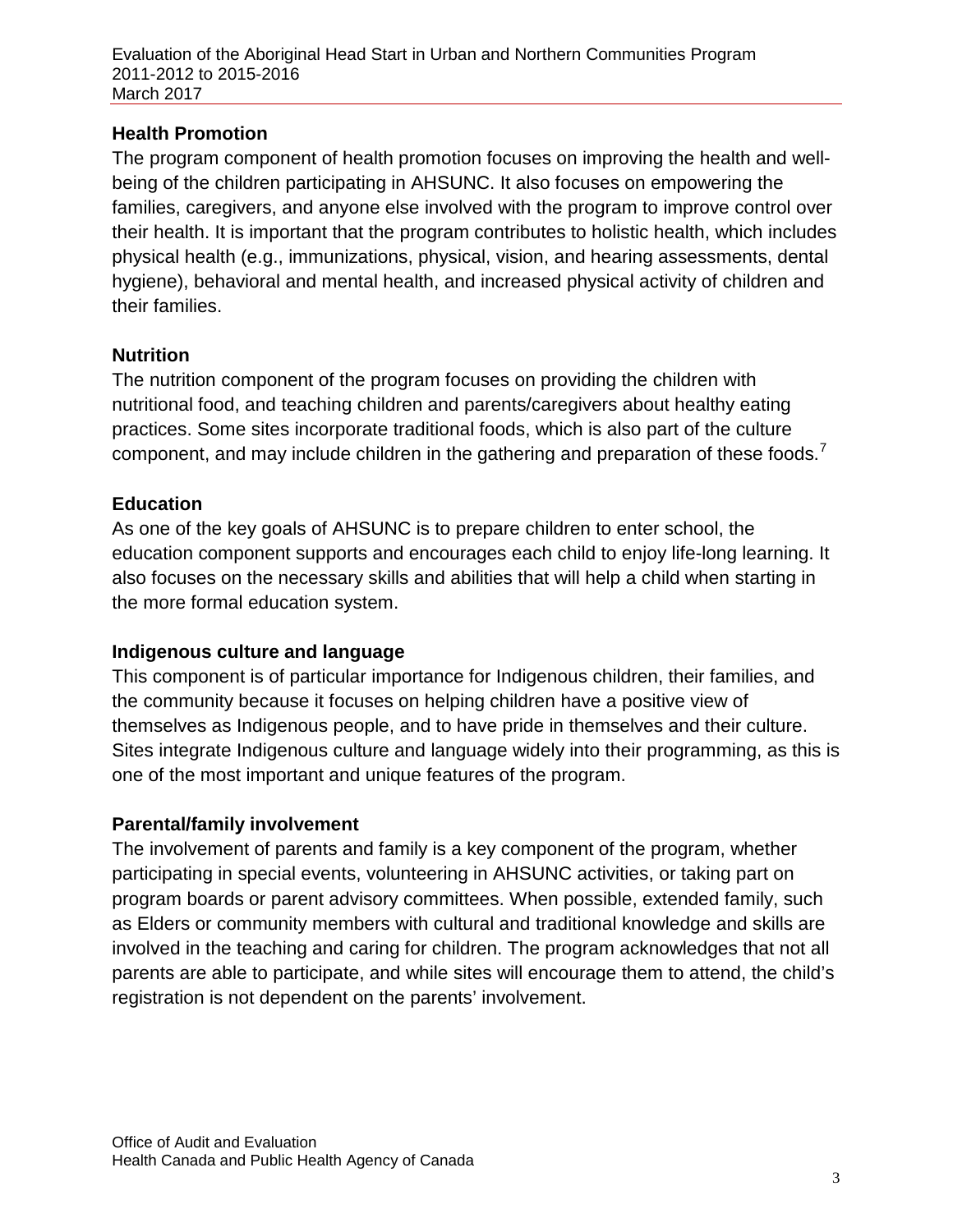#### **Social support**

As part of this component, AHSUNC sites attempt to make families aware of the resources and community services available to them, as well as providing them with referrals to the appropriate services. In addition, the program works to involve local service providers such as CPNP and CAPC projects, Indigenous family services, schools, health centres or hospitals, and friendship centres.

## <span id="page-13-0"></span>**2.3 Previous Evaluations**

The last evaluation of AHSUNC was completed in 2012 and found that there was a continued and growing need for the program and that the program met all the criteria for federal involvement. The program was highly regarded by all groups involved in the program delivery, and a positive effect was shown on school readiness, health promoting behaviors, determinants of health, and exposure to Indigenous languages and cultures. Some opportunities for program improvements were identified and led to recommendations focussing on six key areas: expanding reach, enhancing coordination and collaboration with other stakeholders, the feasibility and need of tracking long-term outcomes, comprehensive and streamlined performance measurement, a review of the National Aboriginal Head Start Council advisory function, and a review of the National Strategic Fund's objectives, eligibility criteria and management.

HPCDP's other two children's programs, CAPC and CPNP, were evaluated jointly in 2016. The evaluation found not only did the programs' community partnerships lead to enhancements in program delivery but that CAPC and CPNP funding contributed to organizations having a positive impact on the short term health and well-being of participants and their families.<sup>[8](#page-74-1)</sup> These programs are related to the AHSUNC in that they include Indigenous people off reserve as one of their target groups. In some communities, AHSUNC, CAPC and CPNP are co-located and conduct complementary activities with Indigenous children and families. However, the main area of focus for AHSUNC is positive health and educational outcomes for Indigenous children off reserve through holistic programming, while CAPC focuses on promoting the healthy development of children aged 0-6 and at-risk families, and CPNP aims to improve the health and well-being of pregnant women, new mothers and babies facing conditions of risk.

## <span id="page-13-1"></span>**2.4 Program Narrative**

As depicted in the logic model included in Appendix 1, the program entails two activity streams: community-based programming and knowledge development and exchange (KDE). The community-based programming activity stream entails funding, supporting,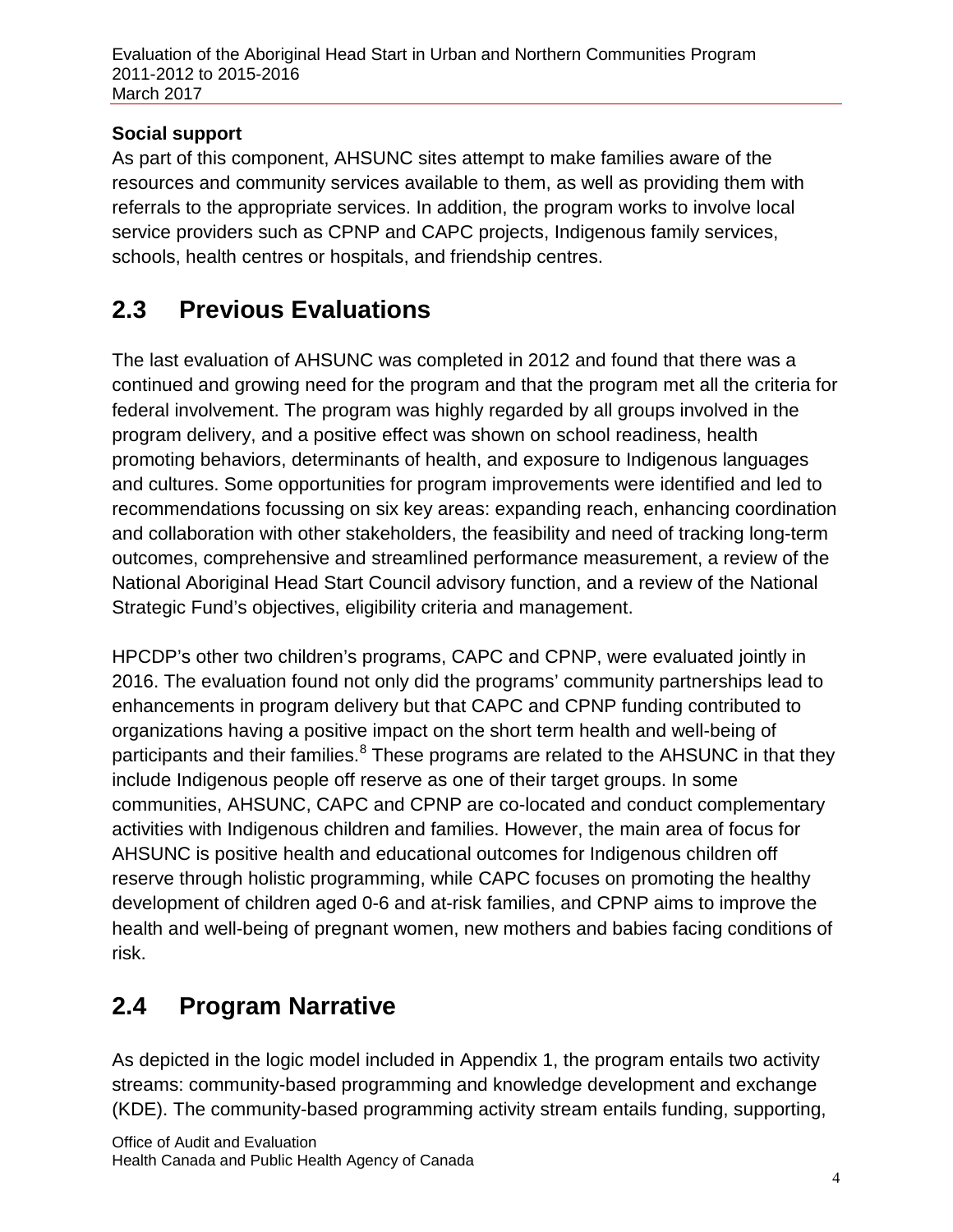and monitoring AHSUNC sites in off-reserve urban and northern communities. The sites offer activities for children designed to develop their cognitive, language, and social skills, which are known to contribute to their healthy development and well-being.

Two immediate outcomes are intended for the community-based programming stream: Indigenous children and their families participate in AHSUNC programs; and Organizations from different sectors collaborate with AHSUNC sites to support the needs of AHSUNC participants. By participating in AHSUNC, it is expected that Indigenous children and their families will have easier or greater access to health services and community-based health and social services and supports. By collaborating with other organizations through a range of formal and informal networking, cooperation, and coordination mechanisms, AHSUNC sites are expected to maximize their reach and address the needs of children and their families.

As a result, children enrolled in the program are expected to experience developmental benefits and to develop knowledge and pride in their heritage and self-identity. Parents/caregivers' participation in their children's development and in AHSUNC programming is expected to foster positive interactions with their children, help them gain knowledge and skills (e.g., parenting skills), and improve their sense of self for the benefit of the entire family's well-being.

The KDE activity stream aims to promote quality programming by enhancing the skills, knowledge, and abilities of AHSUNC staff through in-person or online training, access to information and education materials, exchanges between generators of knowledge and the AHSUNC early child development practitioners, and other professional development activities. Early child development practitioners are expected to access knowledge activities and apply newly gained knowledge to best meet the needs of their site.

Ultimately, the program aims to improve Indigenous children's health and well-being in order to develop successfully as First Nations, Inuit and Métis young people.

## <span id="page-14-0"></span>**2.5 Program Alignment and Resources**

The program is part of PHAC's 2015-16 Program Alignment Architecture (PAA) 1.2.2.1 *Healthy Child Development Program* situated within program 1.2, *Health Promotion and Disease Prevention*, and sub-program 1.2.2, *Conditions for Healthy Living*. [9](#page-74-2)

The program's actual expenditures for the years 2011-2012 through 2015-2016 are presented below (Table 1). Overall, the program spent \$174.1 million over 5 years, with an average of \$34.8 million per year. The new *Directive on Results* (2016) specifies the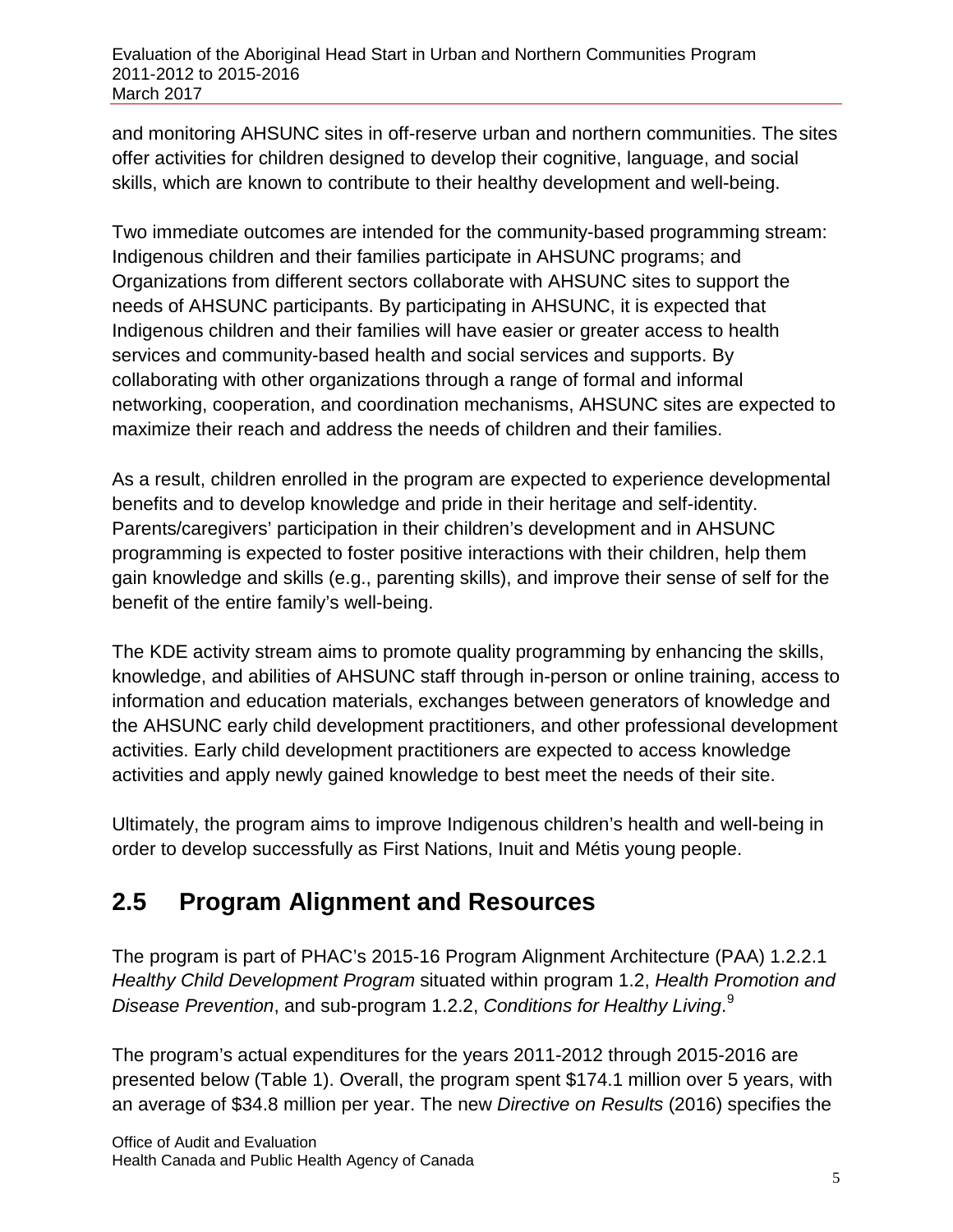need to evaluate all ongoing programs of G&C with expenditures of \$5 million or more per year to fulfill subsection 42.1 of the FAA. This budget has remained constant since the program's inception in 1995.

<span id="page-15-2"></span>

| Year         | Gs & Cs | <b>O&amp;M</b> | <b>Salaryb</b> | <b>Total</b> |
|--------------|---------|----------------|----------------|--------------|
| 2011-2012    | 31.8    | 1.2            | 2.4            | 35.3         |
| 2012-2013    | 31.5    | 0.5            | 2.4            | 34.3         |
| 2013-2014    | 32.7    | 0.2            | 1.5            | 34.4         |
| 2014-2015    | 33.0    | 0.2            | 1.5            | 34.7         |
| 2015-2016    | 33.7    | 0.1            | 1.6            | 35.4         |
| <b>Total</b> | 162.7   | 22             | 9.4            | 174.1        |

#### **Table 1: Program Actual Expenditures (\$M)<sup>a</sup>**

<sup>a</sup>Financial data provided by Office of the Chief Financial Officer

Note that salary dollars only include staff at the Public Health Agency of Canada

## <span id="page-15-0"></span>**3.0 Evaluation Description**

## <span id="page-15-1"></span>**3.1 Evaluation Scope, Approach and Design**

The scope of the evaluation covered the period from April 2011 to September 2016, and included all AHSUNC G&C programming over the five year period. This evaluation was designed to be narrower in scope than the previous evaluation completed in 2012, as the last evaluation was deemed to be comprehensive and, given its previously demonstrated success, the program was considered to be low risk for the Agency. Initial discussions with Agency management refined the scope even further, with a focus on the Agency's role in supporting Indigenous early childhood development in urban, northern and off-reserve contexts, program activities and supports for children with special needs, as well as the impact of the Agency's regional transformation initiative on the AHSUNC program.

The evaluation issues were aligned with the Treasury Board of Canada's *Policy on Results* (2016) and addressed the five core evaluation issues under the two themes of relevance and performance, as shown in Appendix 3. This evaluation used an outcomebased approach to assess the progress made toward the achievement of the expected outcomes.

Data for the evaluation was collected using the following methods: a literature review, a document review, key informant interviews, performance data review, and a focus group. More specific details on the data collection and analysis methods are included in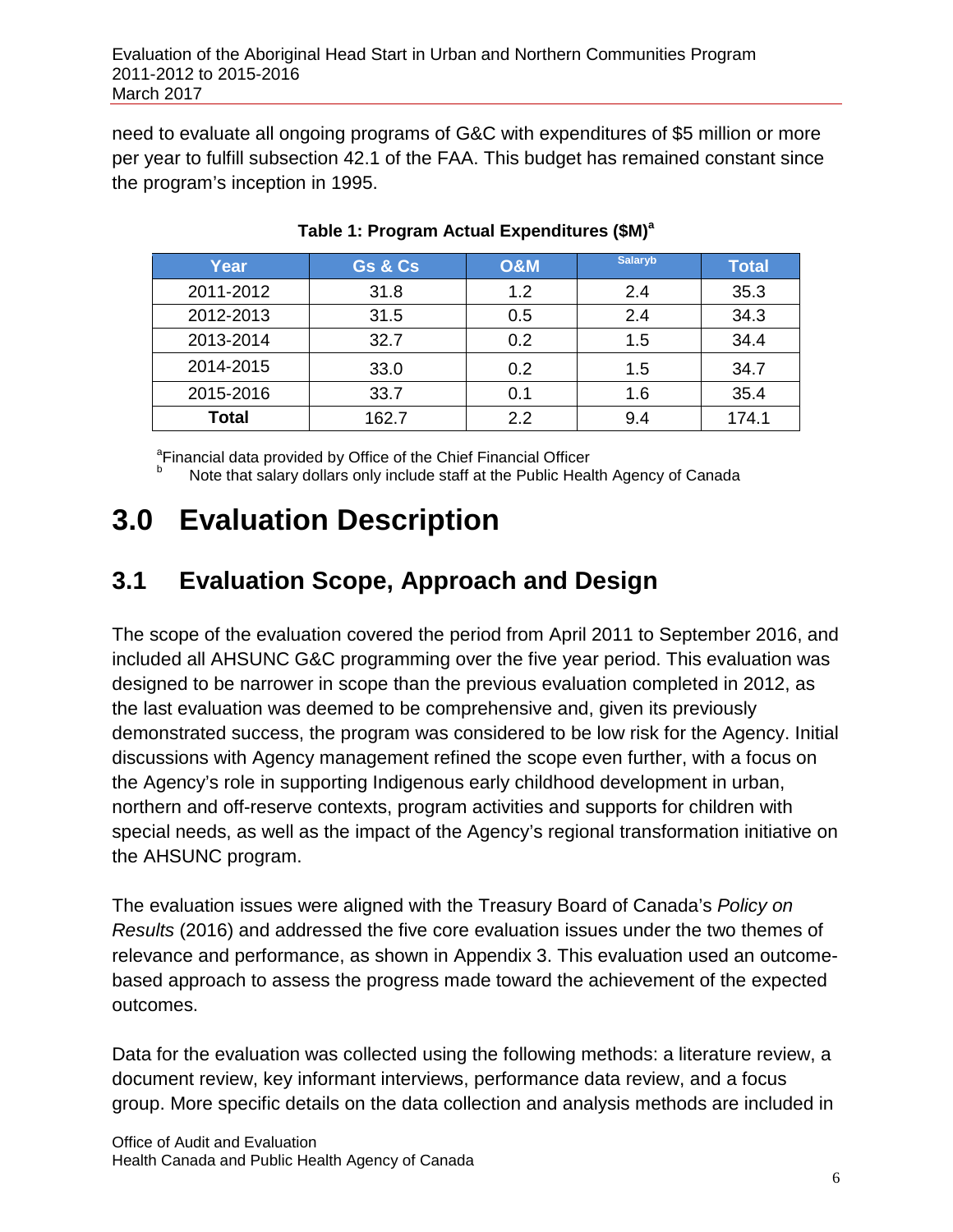Appendix 3. In addition, data were analyzed by triangulating information gathered from the different methods listed above. The use of multiple lines of evidence and triangulation were intended to increase the reliability and credibility of the evaluation findings and conclusions.

## <span id="page-16-0"></span>**3.2 Limitations and Mitigation Strategies**

Most evaluations face constraints that may have implications for the validity and reliability of evaluation findings and conclusions. The following table outlines the limitations encountered during the implementation of the selected methods for this evaluation. Also noted are the mitigation strategies put in place to ensure that the evaluation findings can be used with confidence to guide program planning and decision making.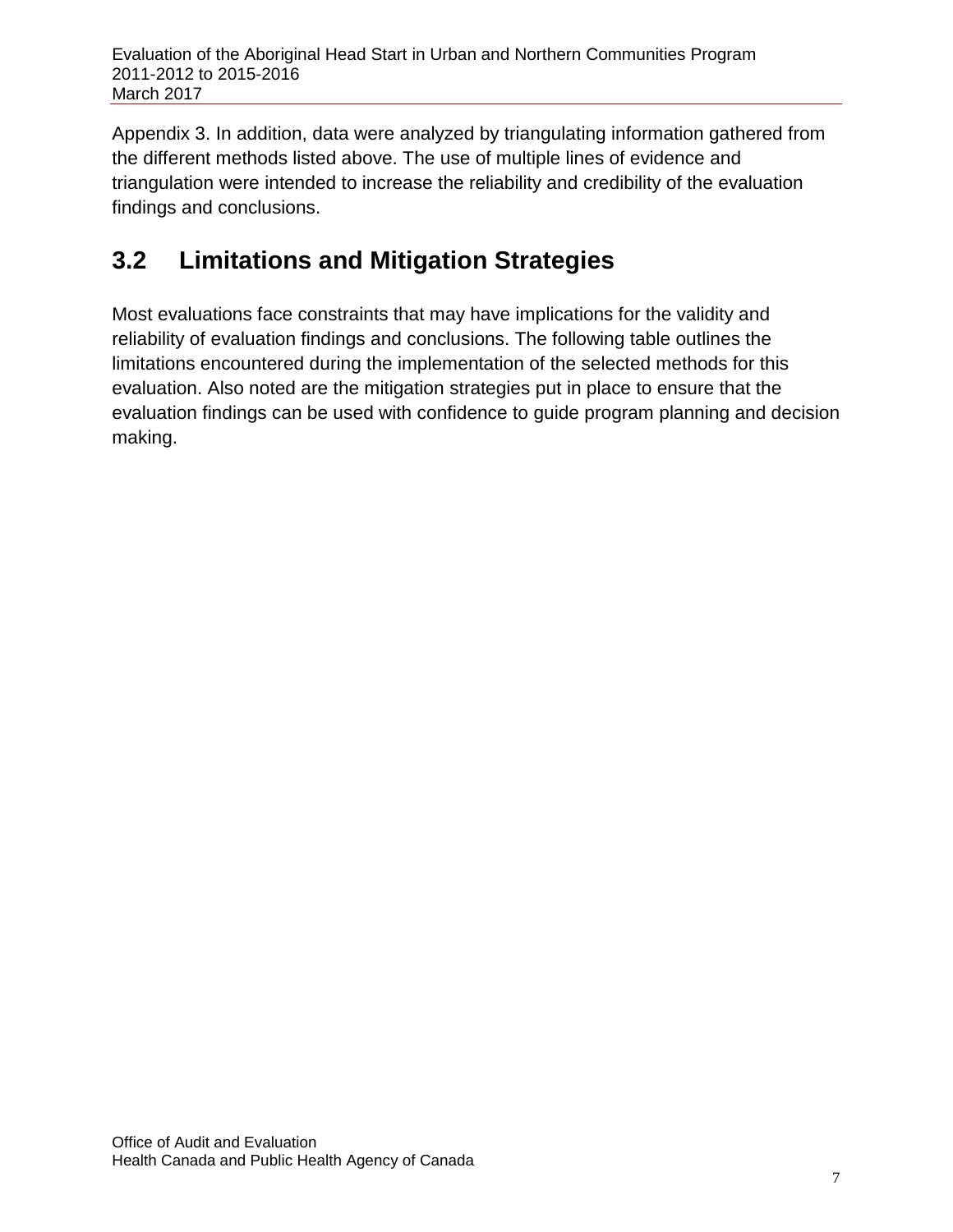| <b>Table 2: Evaluation Limitations and Mitigation Strategies</b> |  |
|------------------------------------------------------------------|--|
|------------------------------------------------------------------|--|

<span id="page-17-0"></span>

| <b>Limitation</b>                                                                                                                                                                                                                                                                                                                                                                                                                                                                                                                                                                                                                                    | <b>Impact</b>                                                                                                                                                  | <b>Mitigation Strategy</b>                                                                                                                                                                                                                                                                                                                                                                                                     |
|------------------------------------------------------------------------------------------------------------------------------------------------------------------------------------------------------------------------------------------------------------------------------------------------------------------------------------------------------------------------------------------------------------------------------------------------------------------------------------------------------------------------------------------------------------------------------------------------------------------------------------------------------|----------------------------------------------------------------------------------------------------------------------------------------------------------------|--------------------------------------------------------------------------------------------------------------------------------------------------------------------------------------------------------------------------------------------------------------------------------------------------------------------------------------------------------------------------------------------------------------------------------|
| Resource, time, and logistical<br>constraints prevented evaluators<br>from conducting two of the three<br>intended site visits in the North.<br>Only one group interview was<br>conducted with representatives of<br><b>AHSUNC sites in the Northwest</b><br>Territories and the evaluation did<br>not collect direct testimonies from<br>parents in the North.                                                                                                                                                                                                                                                                                      | Group interview<br>findings cannot be<br>generalized to all<br>AHSUNC sites in the<br>North.                                                                   | Through triangulation, the<br>evaluation relied on multiple<br>other sources including<br>individual interviews with<br>program regional<br>representatives and funding<br>recipients (site directors/<br>NAHSC members), including<br>representatives from the North,<br>as well as a review of<br>documents (e.g., North Reports)<br>and studies published on the<br>need for and or/results of the<br>program in the North. |
| The timing of key informant<br>interviews coincided with the<br>introduction of a new process and<br>tool for inviting sites to submit<br>funding requests, which<br>encountered a number of<br>challenges.                                                                                                                                                                                                                                                                                                                                                                                                                                          | Challenges<br>encountered with the<br>new project funding<br>renewal process may<br>have negatively<br>influenced the<br>feedback received<br>from recipients. | Evaluators exercised caution in<br>interpreting interview results and<br>attempted to triangulate with<br>other sources including<br>interviews with program<br>representatives, program<br>documents, and performance<br>program data.                                                                                                                                                                                        |
| Cost, output and outcome data<br>available for this program did not<br>allow for a quantified analysis of the<br>extent to which the resources<br>invested in the program are<br>sufficient and whether they are<br>maximized in terms of outputs and<br>outcomes. The availability of<br>detailed cost information is largely<br>beyond the control of the program<br>as it is tied to the Agency's planning<br>and financial reporting systems.<br>The development of standard<br>benchmarks for assessing<br>efficiency is also made difficult by<br>the program's flexible local delivery<br>approach and varied contexts for<br>implementation. | For these reasons, no<br>benchmark could<br>reasonably be applied<br>to the measurement of<br>program efficiency.                                              | Through triangulation,<br>evaluators relied on multiple<br>other sources (i.e., interview<br>respondents, program<br>documents, external research)<br>to make a qualitative<br>assessment of the program's<br>efficiency and economy.                                                                                                                                                                                          |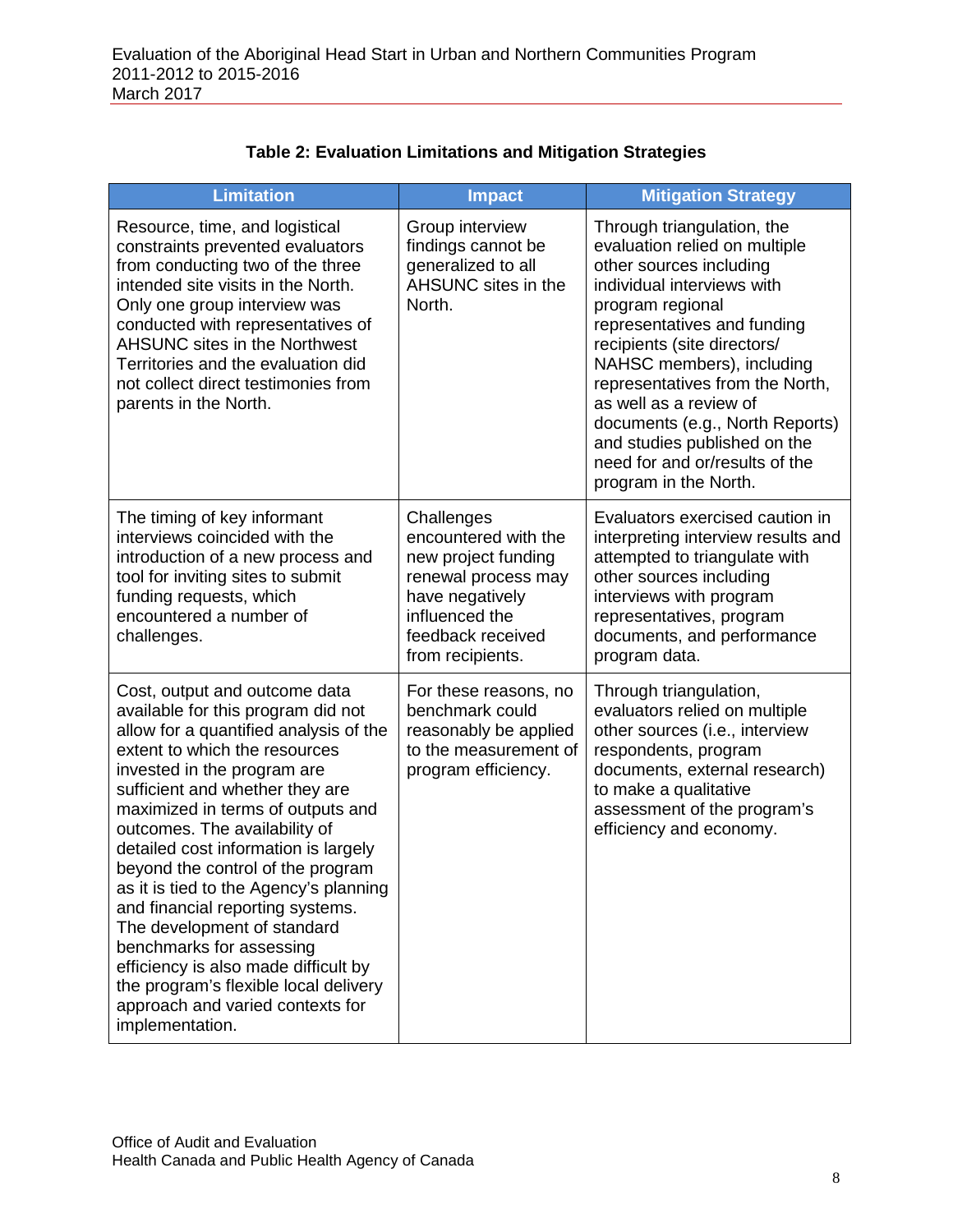## <span id="page-18-0"></span>**4.0 Findings**

## <span id="page-18-1"></span>**4.1 Relevance: Issue #1 – Continued Need for the Program**

**There is a clear and continued need for culturally appropriate Indigenous early childhood education programming for Indigenous children living off reserve or in urban and Northern communities, particularly since the population targeted by such programming is increasing. The AHSUNC program is well-suited to meet that need.**

The importance of ECD and early childhood education (ECE) programs such as AHSUNC is clearly supported by extensive research on the benefits of ECE for Indigenous populations, as well as research on the need for culturally appropriate and holistic programming targeting Indigenous people. Furthermore, as a result of demographic changes, the number of Indigenous children in need of AHSUNC programming is increasing.

#### **Benefits of Early Childhood Education for Indigenous Populations**

Several recent studies have confirmed the importance of early childhood development as a key contributor to children's future educational success and reducing poor socioeconomic effects. Early child development activities targeting the crucial developmental years (before age 5) have been shown to impact brain development, which in turn is linked to better educational attainment, physical health and gainful employment.<sup>[10](#page-75-0)</sup> Between the ages of 0-5, the brain is developing at exponentially high rates and is much more active than an adult brain, and is therefore a critical period for linguistic, social, and emotional development.<sup>[11](#page-75-1)</sup> Additionally, studies show that positive early experiences lead to improved determinants of health, resulting in better health outcomes throughout life, which can also lower health and social costs.<sup>[12](#page-75-2),[13](#page-75-3)</sup>

As Indigenous children in Canada are already at a higher risk of living in poverty and encountering other obstacles to optimum development,<sup>[14](#page-75-4)</sup> providing programs that focus on finding ways to overcome these challenges or compensate for the disadvantages faced is crucial.<sup>[15](#page-75-5)</sup> One of the reasons Indigenous children are more likely to be at higher risk of living in poverty and other disadvantaged situations is linked to the history of trauma from residential schools and colonization. From this, Indigenous children may experience higher risk situations and obstacles, such as low socio-economic status, abuse (mental, emotional, physical or sexual) or neglect, loss of Indigenous knowledge, culture and language, living in food-insecure households, living in foster care or with adoptive parents, or living with parents with emotional, mental health and/or substance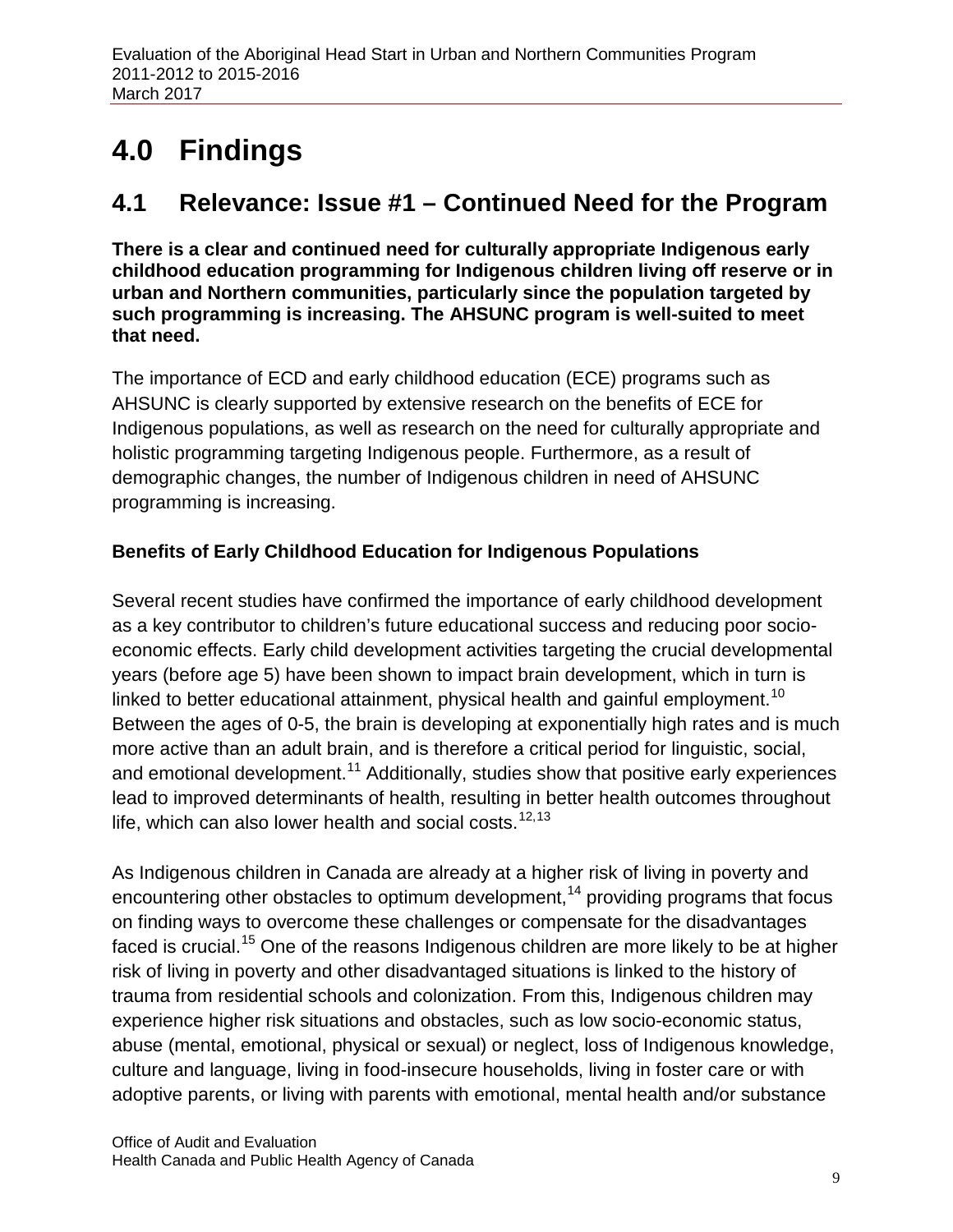abuse issues. In addition, growing up in poverty has been shown to have significant impacts on a child's development, such as their readiness for school.<sup>[16,](#page-76-0)[17](#page-76-1)</sup>

*"A quote we hear often is that AHSUNC gives back what Residential Schools took away... It's holistic. It's just welcoming. It's inviting. In that sense, it increases well-being."*

AHSUNC staff

As a result of the above mentioned factors, Indigenous children in Canada are more likely to have poor oral health, higher rates of obesity and Fetal Alcohol Syndrome Disorder (FASD). Health risks among Indigenous children in the north also include a higher risk of rickets, unintentional injuries, and youth suicide.<sup>[18](#page-76-2)</sup>

The AHSUNC program was designed to help mitigate some of these issues for children and their caregivers through offering social support, site programming that addresses specific needs, and collaborating with partners to find ways to provide services, referrals, and activities.<sup>[19](#page-76-3)</sup> Sites may customize programming to better meet the needs of the

community and to address any gaps in services.

Data show that a significant number of children in the AHSUNC program have special needs such as autism, attention deficit hyperactivity disorder (ADHD), speech and language difficulties, FASD, developmental delays, and mental health issues, all of which can affect a child's long-term educational outcomes and success in life. In 2013- 14, 9% of the children enrolled in AHSUNC programs had been diagnosed as having special needs, most commonly speech and language difficulties, another 10% had suspected special needs.<sup>[20](#page-76-4)</sup> Interviewees mentioned that they had observed an increase in the number of children in the past five years with conditions such as FASD and autism, challenging behaviors or others that require special accommodation and assistance. AHSUNC sites support children with special needs and their families in a number of ways, such as coordinating services, adapting programming for the child, bringing services into the classroom, and referring caregivers to services.

AHSUNC also aims to fill a gap in providing access to early childhood development services in many Indigenous communities, particularly those in remote or isolated communities which have greater difficulties getting services that are more readily available in urban centres.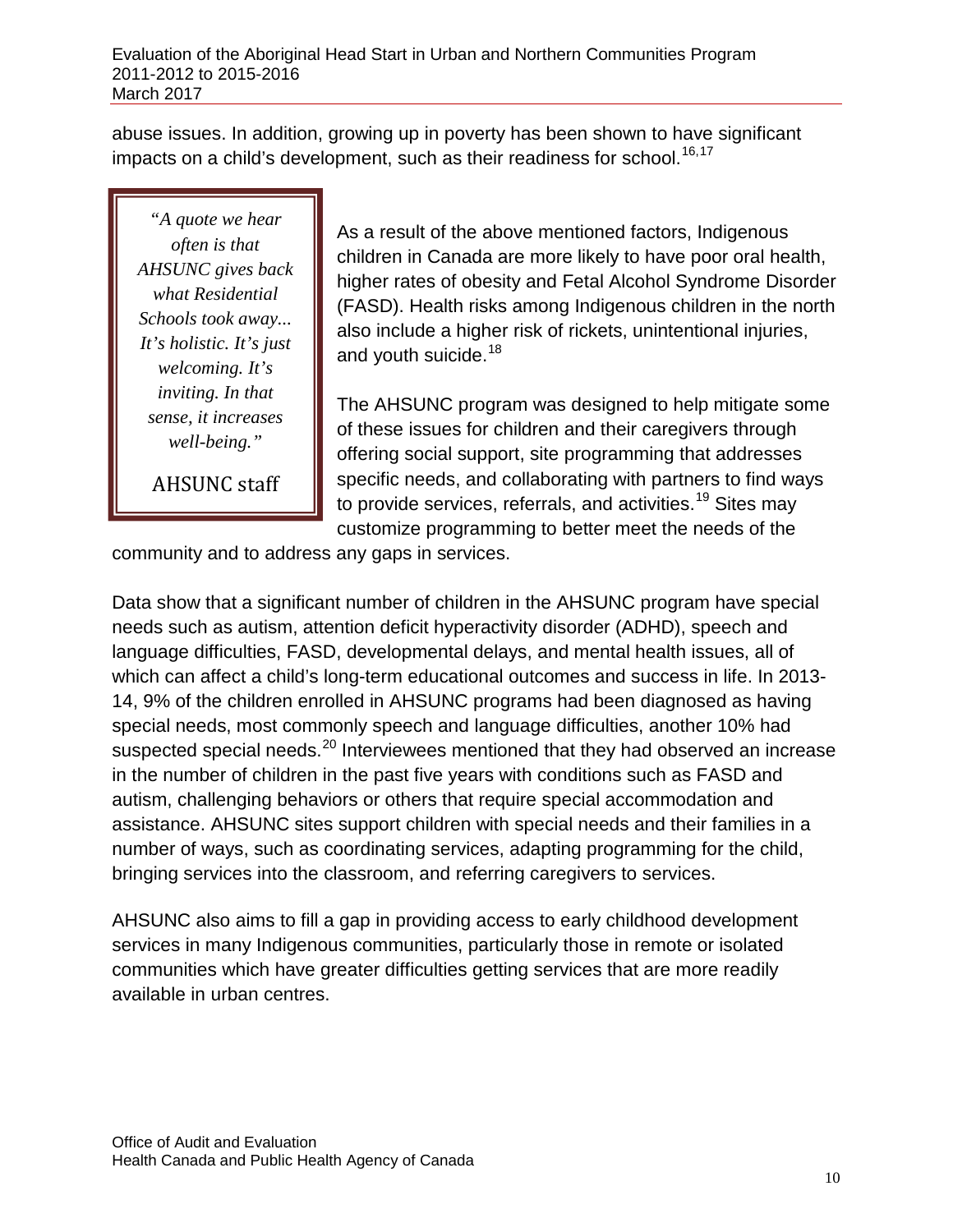#### **Need for Culturally Appropriate and Holistic Programming**

The promotion and use of Indigenous language and culture in early childhood programs for Indigenous children such as AHSUNC has also been linked to better educational outcomes as well as strengthening the child's identity and improving the well-being of the community.<sup>[21](#page-77-0)</sup> The cultural focus of the program and the supportive environment can help children develop a greater sense of belonging.<sup>[22](#page-77-1)</sup>

One of the unique aspects of AHSUNC, in comparison to other ECD programs, is the inclusion of culturally appropriate programming. Aboriginal Head Start was designed to incorporate the Indigenous cultures and languages of their communities in ways that mainstream programs do not. The program also reflects the population served by the program by hiring Indigenous staff; in 2015-16, 85% of AHSUNC ECE staff members were identified as Indigenous, compared to 84% in 2013-14.

Site-developed AHSUNC programming reflects the values and unique needs and priorities of the communities, and can help overcome some of the concerns or suspicions that some people may have due to their history with the residential school system. This method of supporting Indigenous communities to be engaged in the education and care of their children is in line with the 2015 Calls to Action in the Truth and Reconciliation Commission (TRC) report,  $^{23}$  $^{23}$  $^{23}$  and is also in line with Article 23 of the United Nations Declaration on the Rights of Aboriginal Peoples, which states that:

Indigenous peoples have the right to determine and develop priorities and strategies for exercising their right to development. In particular, Indigenous peoples have the right to be actively involved in developing and determining health, housing and other economic and social programmes affecting them and, as far as possible, to administer such programmes through their own institutions.<sup>[24](#page-77-3)</sup>

#### **Changing Demographics**

Demographic data also shows an increasing need for ECD programs that target preschool Indigenous children. The proportion of Indigenous individuals compared to the general Canadian population is increasing. Specifically, 1,400,685 people self-identified as Indigenous in 2011, representing 4.3% of the total Canadian population. <sup>[25](#page-77-4)</sup> compared to 1,172,790 in 2006, or 3.8% of the total population.<sup>[26](#page-77-5)</sup>

Additionally, the Indigenous population in Canada is younger when compared to the rest of Canada. While the median age of non-Indigenous people in Canada was 41 years in 2011, the median age of First Nations people was 26 years, 23 years for Inuit, and 31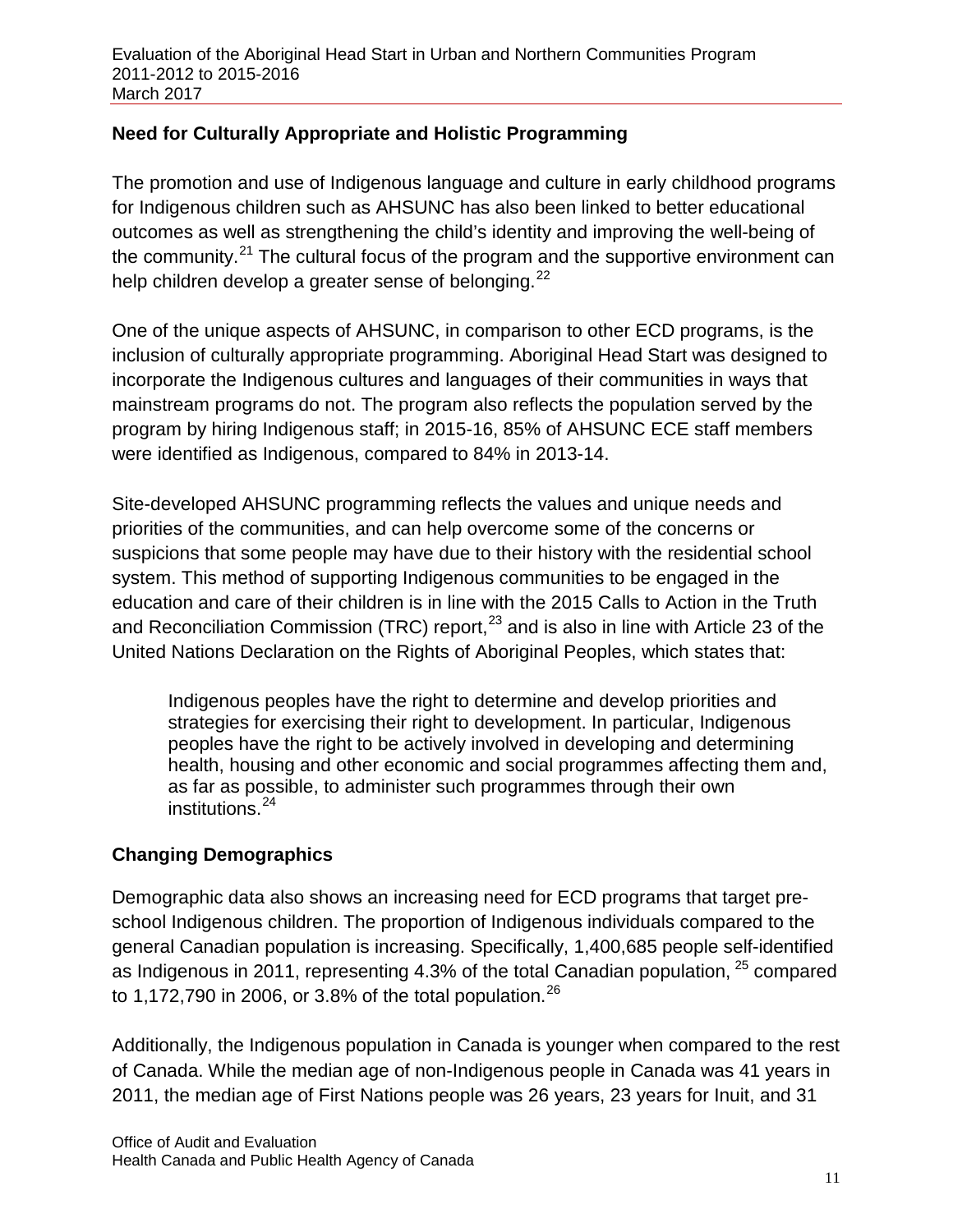years for Métis, respectively.<sup>[27](#page-77-6)</sup> The age divide is even more pronounced in Indigenous population estimates for children. In 2011, 28% of the total Indigenous population was children under the age of 14, compared to 16.5% of the total non-Indigenous population.[28](#page-77-7) Figure 1 illustrates the age breakdown between Indigenous and non-Indigenous peoples in Canada in 2011.





Source: Indigenous and Northern Affairs Canada, 2013.<sup>[29](#page-77-8)</sup>

According to 2011 Census data, off-reserve Indigenous peoples constitute the fastest growing segment in Canadian society. Between 1996 and 2011, the percentage of Indigenous people living in urban areas grew from 49% to 56%, a 7% growth rate over 15 years.<sup>[30](#page-77-9)</sup> One study found that there were approximately 120,000 Indigenous children aged 0-6 living off reserve in 2011, $31$  and of these children, 82% lived in urban centres.[32](#page-77-11) Together, these statistics demonstrate an increase in the exact population targeted by the AHSUNC program, indicating that the need for the program remains strong.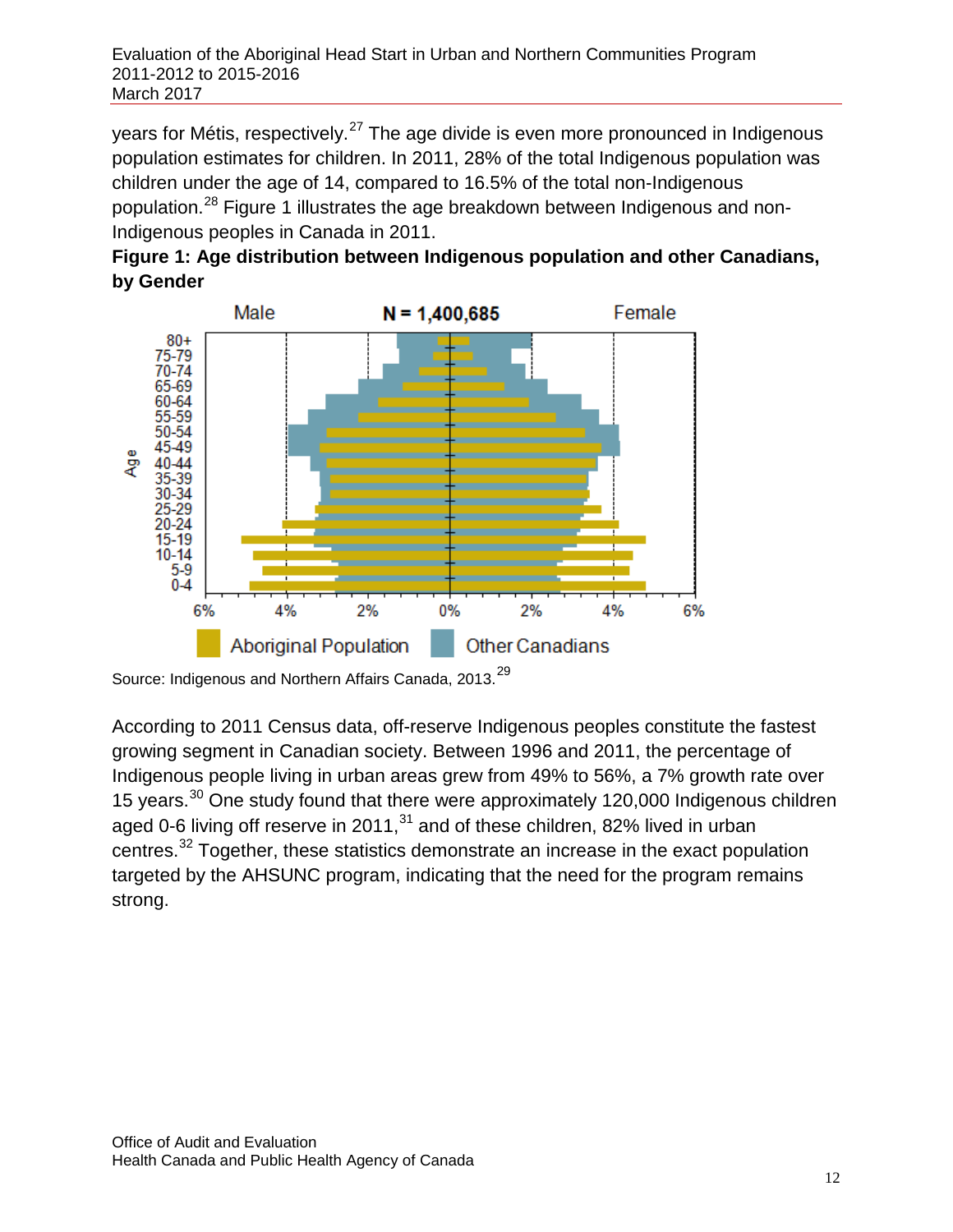### <span id="page-22-0"></span>**4.2 Relevance: Issue #2 – Alignment with Government Priorities**

**AHSUNC programming is aligned with federal priorities on health promotion and reconciliation, as well as PHAC priorities regarding mental health, healthy nutrition/active lifestyles, injury prevention and access to health information and services.**

#### **Government of Canada Priorities**

AHSUNC is aligned with the Government of Canada priority to improve the well-being of Indigenous populations. This is demonstrated by various new and ongoing commitments by the federal government that have involved helping vulnerable populations, early childhood development, and the rights of children and Indigenous people. The overall objective of AHSUNC is to provide Indigenous preschool children living off reserve with a positive sense of themselves, a desire for learning and improved health and well-being so that they benefit from future opportunities to develop fully and successfully as young people.

In 1991, Canada adopted the UNCRC, which outlines the rights of children including the right to health and nutrition, to be protected, to have access to play, culture, and art, and the right to learn.<sup>[33](#page-77-12)</sup> The rights laid out by UNCRC are reflected in the design of AHSUNC and its six core program components, where Indigenous children have their play, health, nutrition, and education rights upheld in an environment that teaches children about their culture and language. The CHP is expected to report on Canada's progress made on the UNCRC to the United Nations in 2018. [34](#page-77-13)

In the 2015 *Speech from the Throne*, the federal government stated its priorities of providing quality education for First Nations and implementing the TRC Calls to Action.<sup>[35](#page-77-14)</sup> The TRC released its final report in 2015 after six years of hearings and testimonies from people affected by residential schools in Canada. Ninety-four (94) Calls to Action were made by the TRC "in order to redress the legacy of residential schools and advance the progress of Canadian reconciliation."<sup>[36](#page-77-15)</sup> A number of interviewees mentioned the significance of the TRC to AHSUNC because of the specific recommendations it made regarding Indigenous education.

The Calls to Action<sup>[37](#page-77-16)</sup> relating to AHSUNC include:

• For the "the federal, provincial, territorial, and Aboriginal governments to develop culturally appropriate early childhood education programs for Aboriginal families." (Call to Action 12)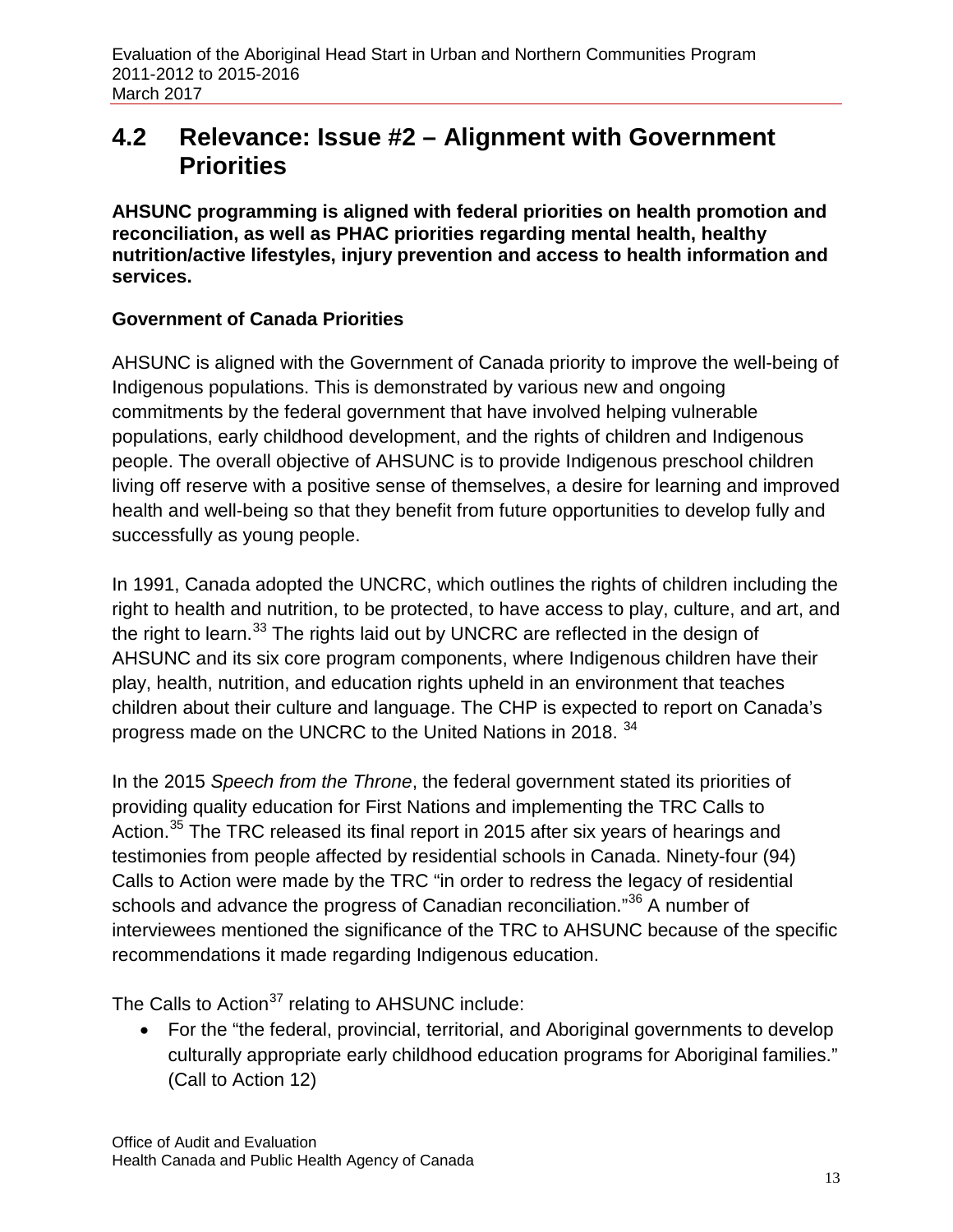- For the "federal government to "draft new Aboriginal education legislation with the full participation and informed consent of Aboriginal peoples," which would incorporate principles such as "Improving education attainment levels and success rates," "Developing culturally appropriate curricula," and "Enabling parents to fully participate in the education of their children." (Call to Action 10, 10ii, 10iii, 10vi)
- Eliminating "the discrepancy in federal education funding for First Nations children being educated on reserves and those First Nations children being educated off reserves." (Call to Action 8)

In the Federal Budget of March 2016, *"Growing the Middle Class,"*[38](#page-77-17) the government recognized the "connection between child care and the economic security of families, and proposed to invest \$500 million in 2017–18 to support the establishment of a National Framework on Early Learning and Child Care designed to meet the needs of Canadian families, wherever they live. It also proposed to renew the \$51-million-peryear *Urban Aboriginal Strategy* which seeks to connect Indigenous peoples in urban centres to services and programs that are tailored to their particular needs.

The Prime Minister's Mandate Letter to all Ministers, including the Minister of Health, further expressed the government's priority on Indigenous issues, stating that "it is time for a renewed, nation-to-nation relationship with Indigenous Peoples, based on recognition of rights, respect, co-operation, and partnership."<sup>[39](#page-77-18)</sup> While not specific to this program, it is an acknowledgement of the need for the government to work with Indigenous communities on programs that fit under the health portfolio, including AHSUNC.

#### **Public Health Agency of Canada Priorities**

The Agency is committed to the well-being of children, and has committed to "help vulnerable children get a good head start by supporting programs that build and strengthen positive social, emotional and mental health in early childhood and throughout their life."[40](#page-77-19) According to the *2013-14 Report on Plans and Priorities*, PHAC expressed the intention of scaling up identified best practices in early childhood development that address the social, mental and physical health of pre-school age children and their parents.<sup>[41](#page-77-20)</sup> In addition, PHAC focuses on the health and well-being of Indigenous people, and as detailed in the 2009 Chief Public Health Officer's *Report on the State of Public Health in Canada*, in particular the health and well-being of Indigenous children.<sup>[42](#page-77-21)</sup>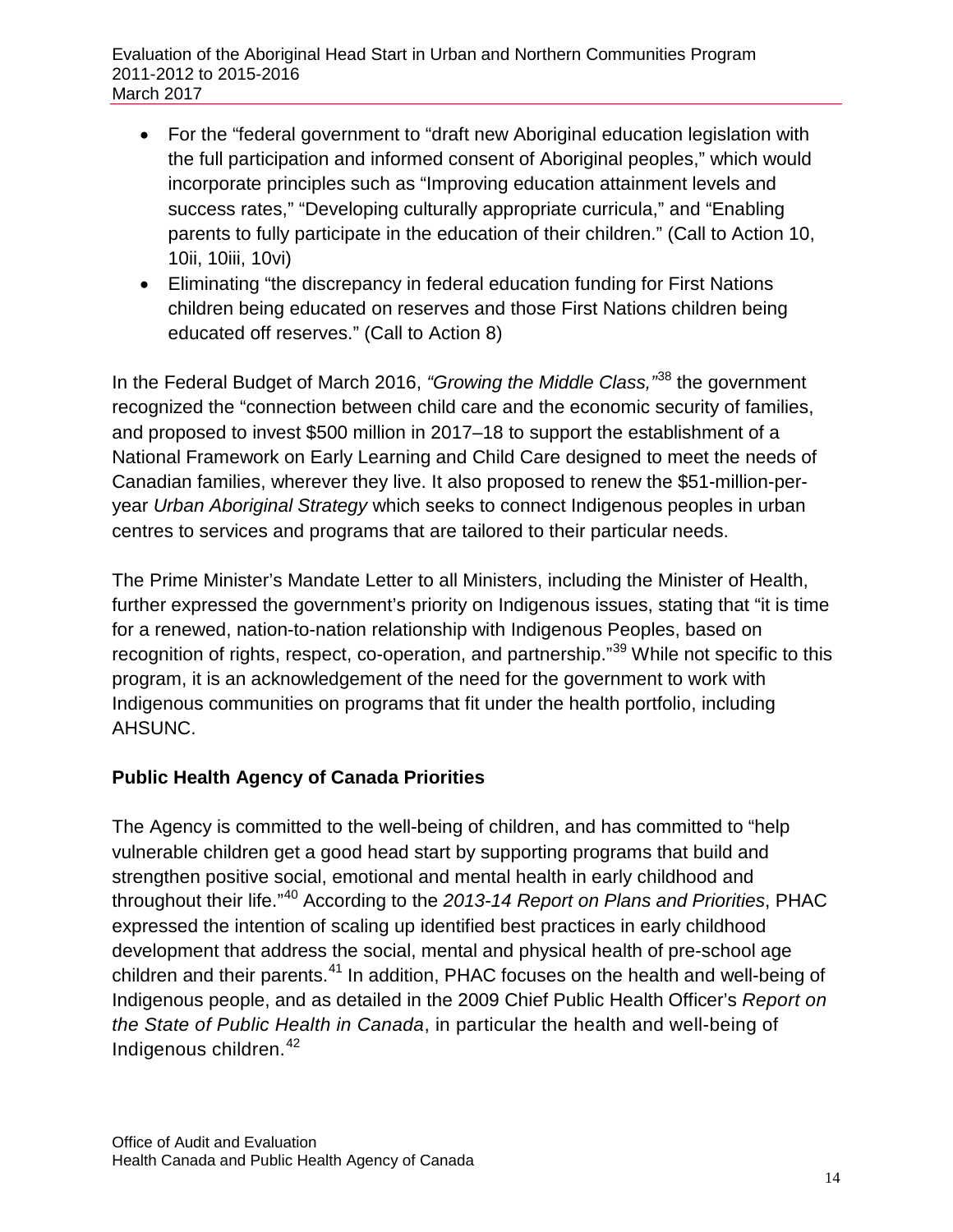Evaluation of the Aboriginal Head Start in Urban and Northern Communities Program 2011-2012 to 2015-2016 March 2017

PHAC acknowledges that to meet this commitment, it needs to assist in building and strengthening protective factors in early childhood which will contribute to lifelong resiliency,<sup>[43](#page-77-5)</sup> and address health disparities among Indigenous people.<sup>[44,](#page-77-22)[45](#page-77-23)</sup> As discussed in the 2016-17 *Report on Plans and Priorities,* PHAC has continued to invest in programs that will reach vulnerable children, and is working with Employment and Social Development Canada, Indigenous and Northern Affairs Canada, and its partners within the Health Portfolio to support the Government of Canada's priorities in healthy child development.<sup>[46](#page-77-24)</sup>

The Agency outlines several priorities, including mental health, healthy nutrition/active lifestyles, injury prevention, and access to health services. All of these priorities are touched upon through AHSUNC programming and are critical to reaching the program's goal of improving the health and well-being of Indigenous children so they can develop successfully as young people.

#### **Mental Health**

AHSUNC programming for children and families is designed to assist with both immediate and long-term mental health, as it is estimated that 50% to 74% of mental illnesses start in early childhood. $47$  One of the key aspects of the programming that promotes mental health for children and their families is the focus on Indigenous community and cultural awareness through program components of health promotion, social support and culture and language. Many of the families served by the program have been affected by the intergenerational trauma of the Sixties Scoop, which has had long-term impacts on their mental health and well-being and which can affect their children. The program provides activities to help with the mental well-being of children and their families, such as father and child activities which assist with parenting skills and bonding, and social events and celebrations that can reduce social isolation and help with social support within the community. AHSUNC sites also provide assistance with, or referrals to, family violence prevention and support, substance abuse and prevention, and ways to support victims of trauma or abuse, all problems that are linked to mental health issues.

#### **Healthy Nutrition/Active Lifestyles**

The program includes a focus on healthy eating and active lifestyles for children through nutrition and health promotion program components. For example, AHSUNC sites provide education in areas such as nutrition, healthy eating, and diabetes, promote regular physical activity, and include traditional foods whenever possible. Sites provide healthy snacks for the children,<sup>[48](#page-77-26)</sup> and some have Elders or members of the community with traditional knowledge who involve the children in traditional food gathering and preparation.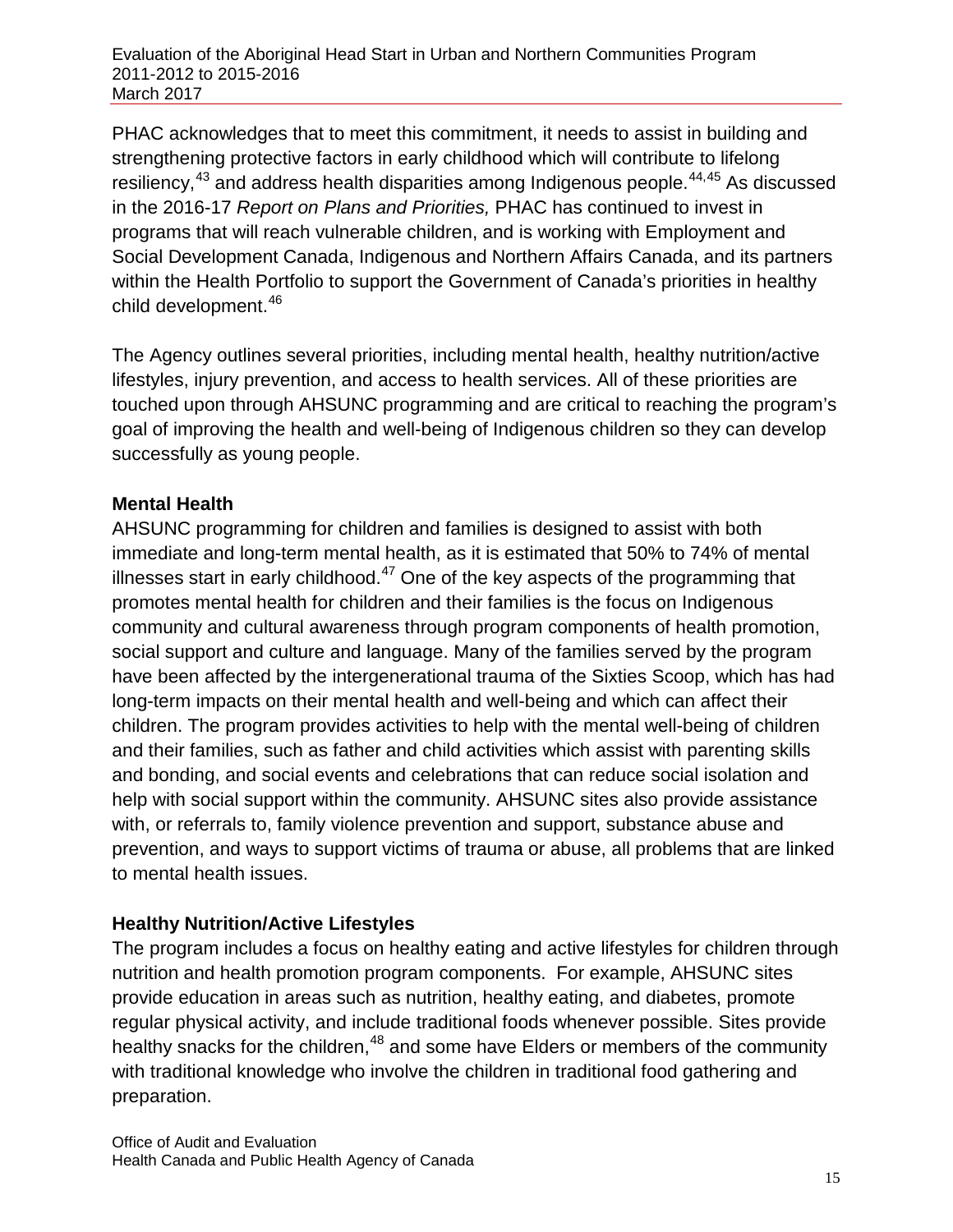#### **Injury Prevention**

AHSUNC includes aspects of programming and training or skill building that support PHAC's priorities related to injury prevention. Programming includes car seat safety, fire safety, general injury prevention, and water and boat safety. For example, some sites have held CPR training and education programs on topics such as safely installing car seats, poison control, and safe child bathing. Children learn from staff about safety topics such as road and play safety<sup>[49](#page-77-27)</sup> and learn from Elders and others about the traditional knowledge of safety, particularly in the challenging winter environments.

#### **Access to Health Information and Services**

Some of AHSUNC's key programming through social support and health promotion components support PHAC's priorities by providing access to information and services, referring children to the necessary health services, immunization of children, and oral health care. However, this can be a challenge in Northern and remote communities where there is a lack of health services, and accessing services may require travelling long distances from the community. This will be further discussed under section 4.4.2.

### <span id="page-25-0"></span>**4.3 Relevance: Issue #3 – Alignment with Federal Roles and Responsibilities**

#### **AHSUNC program objectives align with federal jurisdiction and the Agency's mandate/role. While evidence suggests there are complementary programs to AHSUNC, no significant overlap was found.**

The Agency addresses the federal government's broad role in health promotion that is outlined in its foundational legislation. The *Canada Health Act* describes one of the main objectives of Canadian health care policy as being to "protect, promote, and restore the physical and mental well-being of residents of Canada." Within this mandate the *Public Health Agency of Canada Act* specifies that some of the activities the Government of Canada can undertake include health protection and promotion, population health assessment, and health surveillance.

#### **Alignment with Federal Jurisdiction**

Generally speaking, the responsibility for child health and early childhood development rests with the provincial and territorial governments. However, the federal government will occasionally make policy decisions to invest in an area when it can: 1) address an issue of national scope that is beyond the capacity of any particular province or territory to address by itself, 2) fill gaps for a vulnerable population, or 3) collaborate with provinces and territories to complement provincial or territorial direction. The AHSUNC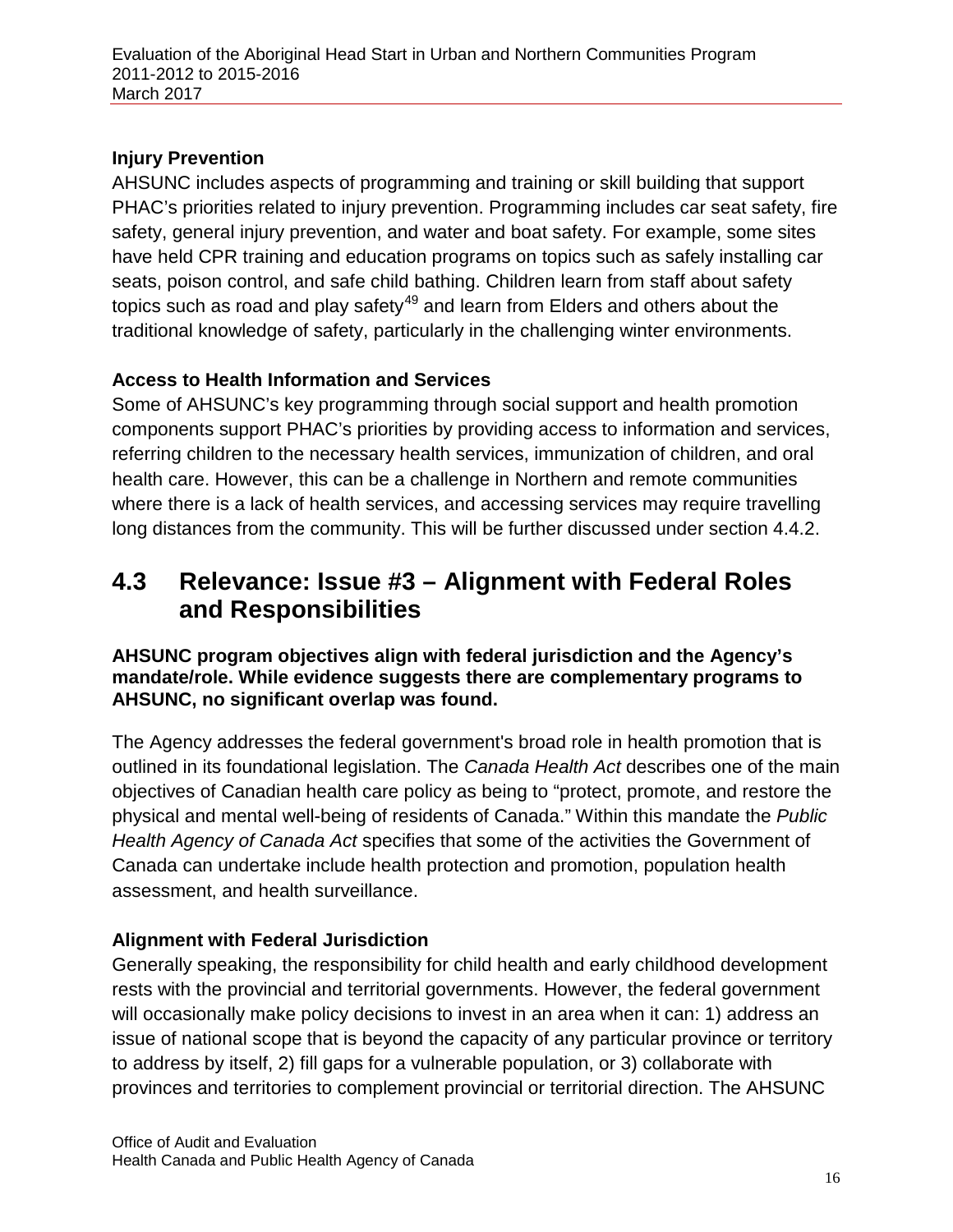program meets all of these criteria by seeking to reduce disparities in well-being for Canada's Indigenous people, and by working with provincial/territorial partners to ensure that the program is in line with their specific legislation and directives.

#### **Alignment with Agency's Mandate/Role**

The Agency's mission is to promote and protect the health of Canadians through leadership, partnership, innovation and action on public health. One of the ways that the Agency fulfills its mission is through the funding of community-based public health programs, such as the AHSUNC program. AHSUNC program activities are further aligned with the mandate and role of the Agency, particularly in terms of health promotion and the prevention and control of chronic diseases and injuries.<sup>[50](#page-77-12),[51](#page-77-28)</sup> Given the alignment of the AHSUNC program with the federal role described above, delivering this community-based program is a legitimate and appropriate role for the Agency.

#### **Duplication/Overlap/Complementarity**

<span id="page-26-0"></span>As discussed above, the area of early childhood development involves multiple programs and jurisdictions. As shown in Table 3, PHAC, Health Canada, Indigenous and Northern Affairs Canada (INAC), and Employment and Social Development Canada (ESDC) all manage programs offering services to Indigenous children within AHSUNC's target age range (0-6) at the federal level. Of these, the AHSUNC program is the only program to focus uniquely on Indigenous children off reserve and in the North.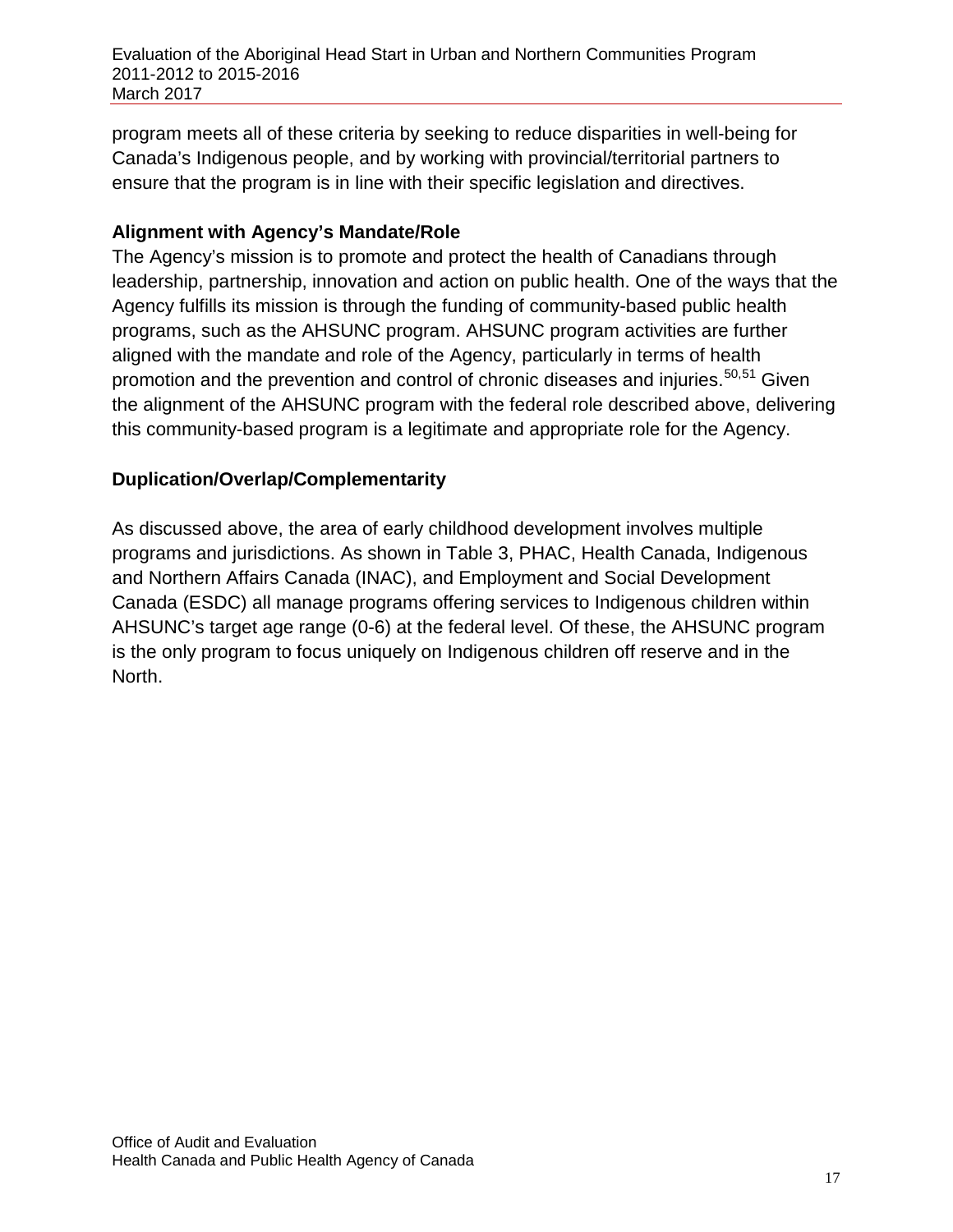| <b>Departmen</b>                                              | Program                                                                             | <b>Description</b>                                                                                                                                                                                                                                                                                                                                                                                                 |
|---------------------------------------------------------------|-------------------------------------------------------------------------------------|--------------------------------------------------------------------------------------------------------------------------------------------------------------------------------------------------------------------------------------------------------------------------------------------------------------------------------------------------------------------------------------------------------------------|
|                                                               |                                                                                     |                                                                                                                                                                                                                                                                                                                                                                                                                    |
| <b>PHAC</b>                                                   | Aboriginal Head<br><b>Start in Urban</b><br>and Northern<br>Communities<br>(AHSUNC) | AHSUNC is a Grant and Contribution (G & C) community-<br>based program providing funding to Indigenous community-<br>based organizations to deliver early intervention, culturally<br>relevant preschool programs that promote the healthy<br>development of Indigenous preschool children and their<br>families living off-reserve and in the North (First Nations, Inuit<br>and Métis).                          |
|                                                               | Community<br><b>Action Program</b><br>for Children<br>(CAPC)                        | CAPC is a G&C community-based children's program that<br>promotes the healthy development of young children (0-6<br>years) and their families facing conditions of risk (such as<br>poverty, geographic and social isolation, teenage parents, and<br>child and substance abuse environment). Some CAPC sites<br>are located in the same communities as AHSUNC sites.                                              |
|                                                               | Canada<br>Prenatal<br><b>Nutrition</b><br>Program<br>(CPNP)                         | CPNP is a G&C community-based maternal and child health<br>program that provides support to improve the health and well-<br>being of pregnant women, new mothers and babies facing<br>challenging life circumstances (such as poverty, geographic<br>and social isolation, teenage-parents, and child and substance<br>abuse environment). Some CPNP sites are located in the<br>same communities as AHSUNC sites. |
| Health<br>Canada                                              | Aboriginal Head<br>Start On-<br>Reserve<br>(AHSOR)                                  | AHSOR is a G & C community-based program that supports<br>early intervention strategies to address the learning and<br>developmental needs of young children living in First Nations<br>communities. It targets First Nations families and children aged<br>0-6 years living on-reserve.                                                                                                                           |
|                                                               | <b>Brighter Futures</b>                                                             | The Brighter Futures program is a community-based health<br>promotion and ill-health prevention program for First Nations<br>and Inuit communities. The program, typically, promotes health<br>and prevents ill-health through learning-related activities that<br>strive to increase awareness, change attitudes, build<br>knowledge and enhance skills.                                                          |
| Employmen<br>t and Social<br>Developme<br>nt Canada<br>(ESDC) | <b>First Nations</b><br>and Inuit Child<br>Care Initiative<br>(FNICCI)              | FNICCI is a G&C program that targets First Nations and Inuit<br>families and children aged 0-12 years living on reserve and<br>Inuit communities. It promotes healthy child development<br>through a holistic approach, offers parents education and/or<br>training programs, and supports their return to the workforce.                                                                                          |

#### **Table 3: Federal Programming Serving Indigenous Children**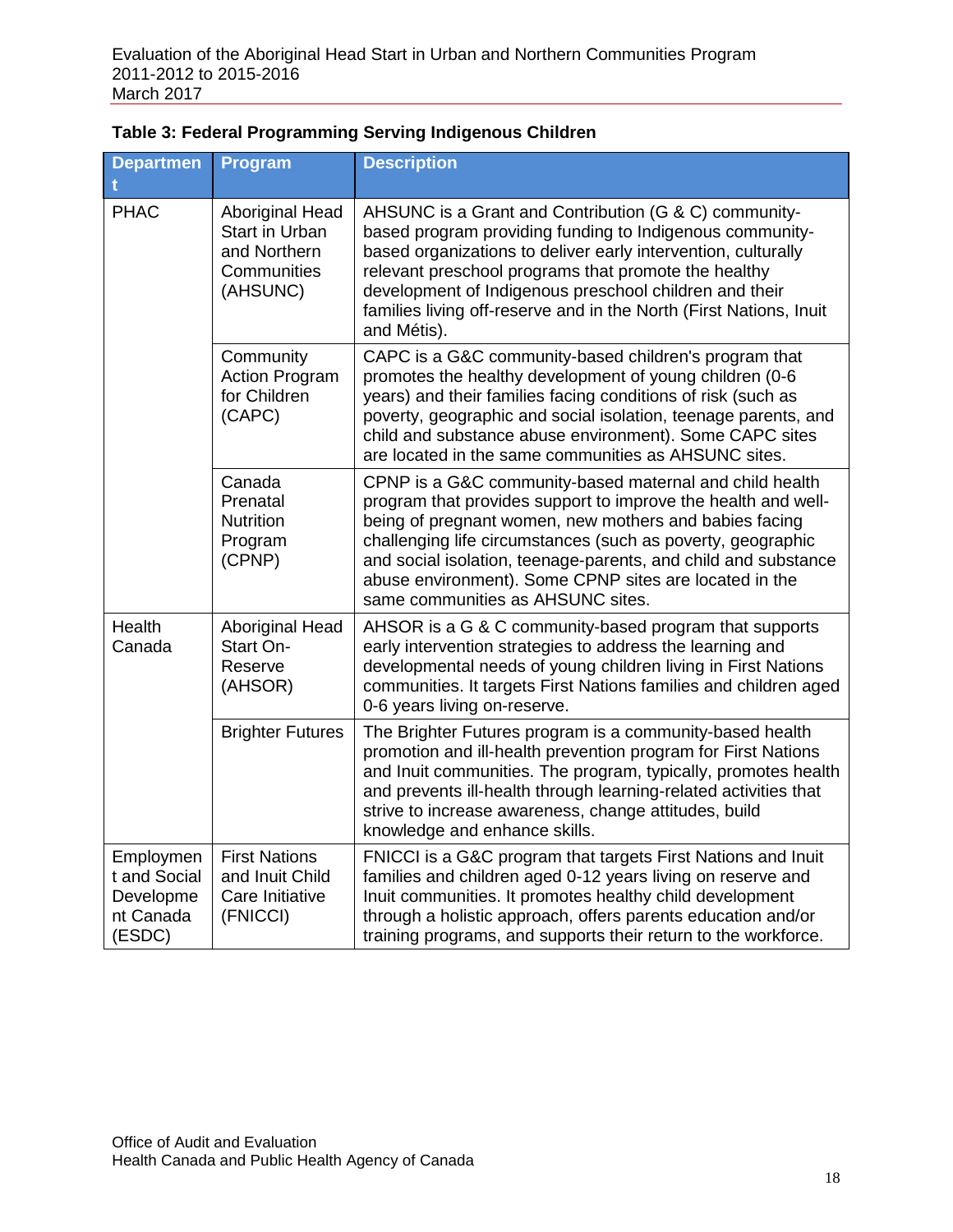| Indigenous<br>and<br><b>Northern</b><br><b>Affairs</b> | Ontario and<br>Alberta Daycare<br>Funding                                           | This is a G&C program aiming to provide early childhood<br>development programming and learning service to First<br>Nations children from 0-12 years living and attending daycare<br>on-reserve in Ontario and Alberta.             |
|--------------------------------------------------------|-------------------------------------------------------------------------------------|-------------------------------------------------------------------------------------------------------------------------------------------------------------------------------------------------------------------------------------|
| Canada<br>(INAC)                                       | First Nations'<br><b>National Child</b><br><b>Benefit</b><br>Reinvestment<br>(NCBR) | NCBR is a community based program that aims to reduce the<br>depth and effects of child poverty, help and support low-<br>income parents. It targets First Nations children 0-17 years in<br>low-income families living on-reserve. |
|                                                        | K4-K5 (As part<br>of Elementary/<br>Secondary<br>Education<br>Programming)          | K4-K5 is a G&C program designed for First Nations children<br>aged 4-5 years living on reserve.                                                                                                                                     |

In 2015, the federal government committed to affordable, accessible, inclusive, highquality early learning and child care for every child via the development of a National Early Learning and Child Care Framework. In Budget 2016, the government proposed to provide \$100 million in 2017-18 towards early learning and childcare on reserve.<sup>[52](#page-77-29)</sup> At the time of reporting, federal/provincial/territorial (F/P/T) negotiations for this initiative are underway, and it is unclear whether any investments in Indigenous early learning and childcare are expected to be extended off reserve or to the North through the AHSUNC program.

At the provincial/territorial level, each Province/Territory (P/T) has its own approach to early childhood development, and has invested in different early child development projects and programs.[53](#page-77-30) A scan of F/P/T government-supported and not-for-profit childhood programs<sup>[54](#page-77-31)</sup> found that while there are a number of programs targeting children of the same age range as the AHSUNC program, there is no significant overlap in programming and services. The majority of programs identified did not target a specific population group, and the small number that did largely focused on groups other than Indigenous children, such as recent immigrants and refugees, language minorities, and low income groups. While some of the programs available may be complementary to the AHSUNC program, most do not tailor their programming directly to Indigenous children, which could mean a missed opportunity to expose children to their culture and language at a critical point in their development.

Additionally, more provinces and territories are introducing full-day kindergarten as part of their focus on early childhood development. Some interviewees expressed concerns regarding the introduction of junior and all-day kindergarten, including that the target age for junior and all-day kindergarten overlaps that of the AHSUNC program (0-6 years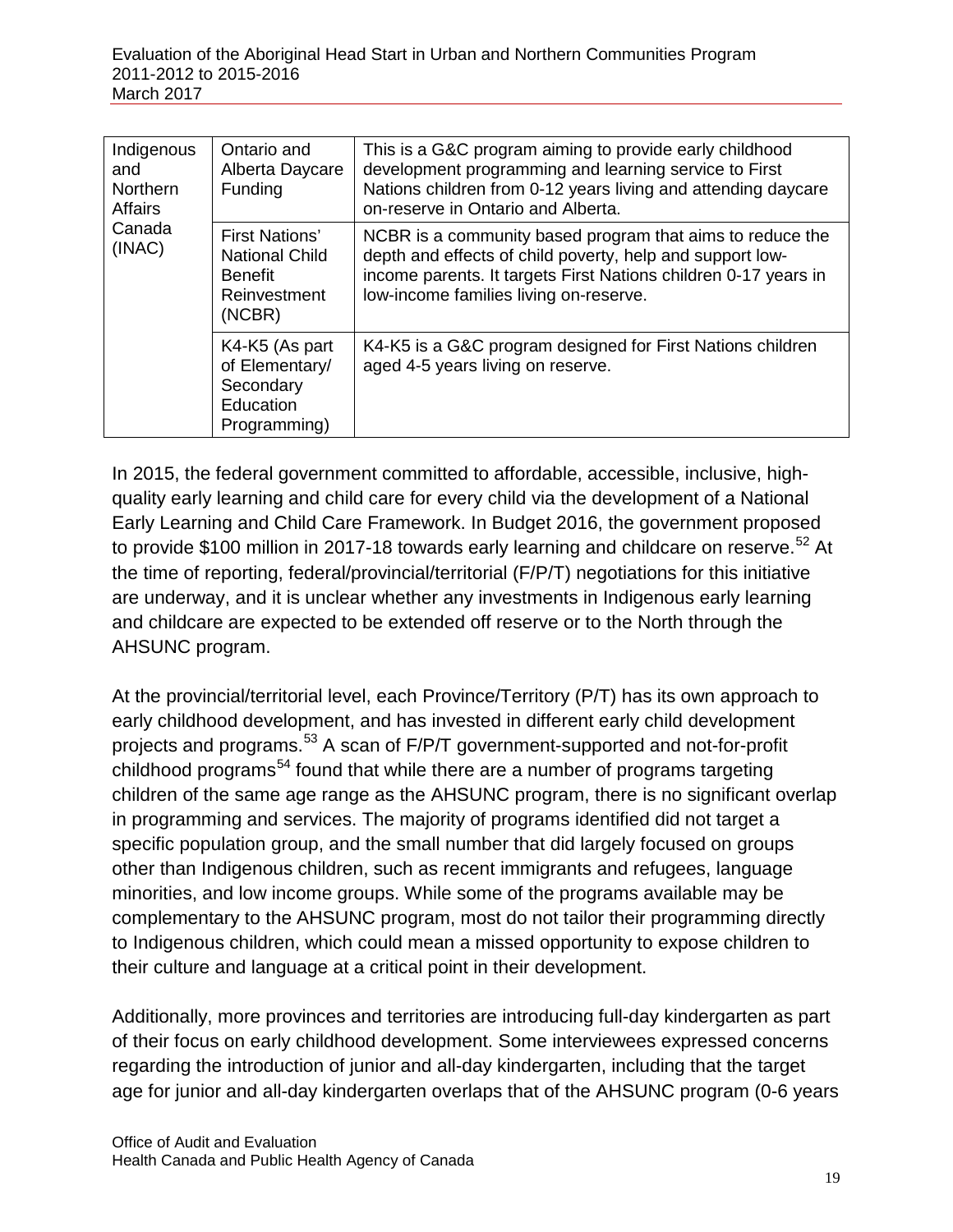of age), which could impact the length of time children can be enrolled in the program and thus limit the exposure they have to cultural programming.

## <span id="page-29-0"></span>**4.4 Performance: Issue #4 – Achievement of Expected Outcomes (Effectiveness)**

### **4.4.1 To what extent have the immediate outcomes been achieved?**

**Immediate outcome #1: To what extent have Indigenous children and their families participated in AHSUNC programs?**

**The number of children enrolled in AHSUNC activities has remained constant over the evaluation period. However, the program's ability to reach the children and families who most need AHSUNC programming is affected by demographic changes as well as several barriers to access and delivery, including geographic location, limited capacity to serve students with special needs, and transportation.**

#### **Geographical coverage**

The program currently supports 134 AHSUNC sites.<sup>[55](#page-77-32)</sup> The number and location of program sites has remained fairly constant since the programs' creation in 1995. Yearly program enrollment trends since 2006 have also remained generally stable at approximately 4,700 to 4,800 children aged 0-6 per year.<sup>[56](#page-77-33)</sup> In 2009-2010, the AHSUNC program reached 4% of all Indigenous children aged 0-6 living off-reserve across Canada, with the greatest reach levels in the Northwest Territories (12.2%) and Quebec  $(11.5\%)$ .  $57$ 

Other sources suggest, however, that the number of children (and their families) needing program services is increasing, and that the geographical concentration of children and families in need of program services is changing, as part of a trend towards increased urbanization. For instance, Statistics Canada data shows the population of Indigenous children aged 0-6 living off reserve rose from approximately 96,500 to 120,000 between 2001 and 2011, representing a 24% increase. The increase was particularly pronounced in Ontario, Alberta and British-Columbia.<sup>[58](#page-77-35)</sup>

An internal study also found, based on Statistics Canada data on Census sub-divisions (CSD), that the number of commun[i](#page-29-1)ties with a "critical mass" of Indigenous children

<span id="page-29-1"></span>i <sup>i</sup> Critical mass was calculated based on community size relative to geographical dispersion. To be considered having a critical mass, a CSD had to be smaller than  $5,000 \text{ km}^2$  in size and its Indigenous children population had to be 200 or higher.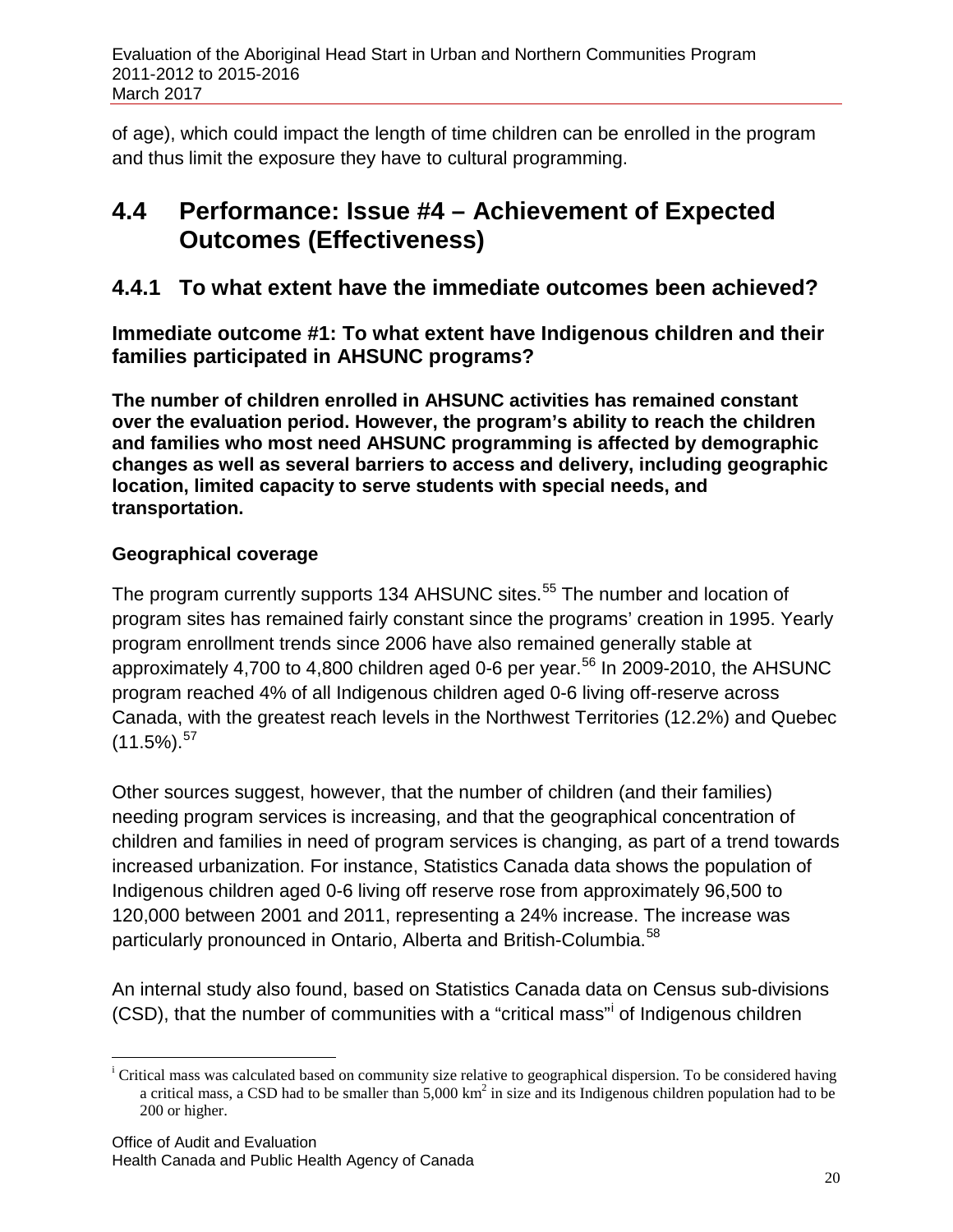Evaluation of the Aboriginal Head Start in Urban and Northern Communities Program 2011-2012 to 2015-2016 March 2017

aged 0-6 off reserve had increased from 134 to 175 (a 30% increase) between 2006 and 2011. During that period, 118 communities with a critical mass of Indigenous children had remained stable, whereas 13 communities no longer had a critical mass and 57 had gained a critical mass.<sup>[59](#page-77-5)</sup>

A follow-up analysis, completed in 2016, subsequently mapped communities with a critical mass of Indigenous children to the location of AHSUNC sites. In examining the geographical coverage of AHSUNC sites, CAPC locations were also identified to indicate other types of programming that may be targeted at vulnerable children in those communities. This analysis of program coverage revealed that the AHSUNC serves 98 (56%) of the 175 off-reserve communities with a critical mass of Indigenous children. Of the 77 communities not served by an AHSUNC site, 34 benefit from a CAPC site, for a remaining total of 43 (25%) of communities without either an AHSUNC or a CAPC site. On the other hand, 47 (27%) of communities benefit from both an AHSUNC and a CAPC site.

<span id="page-30-0"></span>

| <b>AHSUNC</b><br>only | <b>CAPC</b><br>only | <b>Both</b><br><b>AHSUNC</b><br>and<br><b>CAPC</b> | Total<br><b>AHSUNC</b> | <b>Neither</b><br><b>AHSUNC</b><br>nor CAPC | <b>Total</b>  |
|-----------------------|---------------------|----------------------------------------------------|------------------------|---------------------------------------------|---------------|
| 51 (29%)              | 34 (19%)  47 (27%)  |                                                    | 98(56%)                | 43 (25%)                                    | $ 175(100\%)$ |

**Table 4: Number of Communities with an AHSUNC and/or CAPC site[60](#page-77-36)**

#### **Program capacity limitations and mitigating solutions**

Multiple sources indicate that sites' capacity to meet the demand for their services is decreasing. For instance, program performance data shows a decrease between 2013- 14 and 2015-16 in the number of children that AHSUNC sites were able to serve. In 2013-2014, 27% of sites reported being at least 5 children under-capacity (i.e., having refused at least 5 children due to insufficient capacity), compared to 44% of sites in  $2015-16$ . Similarly, when asked if they had a waitlist at the beginning of the school year, 27% of sites said yes in 2013-14 compared to 40% of sites in 2015-16. However, the average number of children on a waitlist was higher in 2013-14 (average of 21 children) than in 2015-16 (average of 15 children).

One possible explanation for this trend could be that, while an increasing number of sites are facing an increase in demand and/or a decrease in capacity due in part to increasing costs and static funding levels, some have managed to mitigate these

<span id="page-30-1"></span><sup>&</sup>lt;sup>ii</sup> Note: These figures were captured through a survey of program sites; they reflect enrollment status at the time of answering the survey and do not account for in-year fluctuations.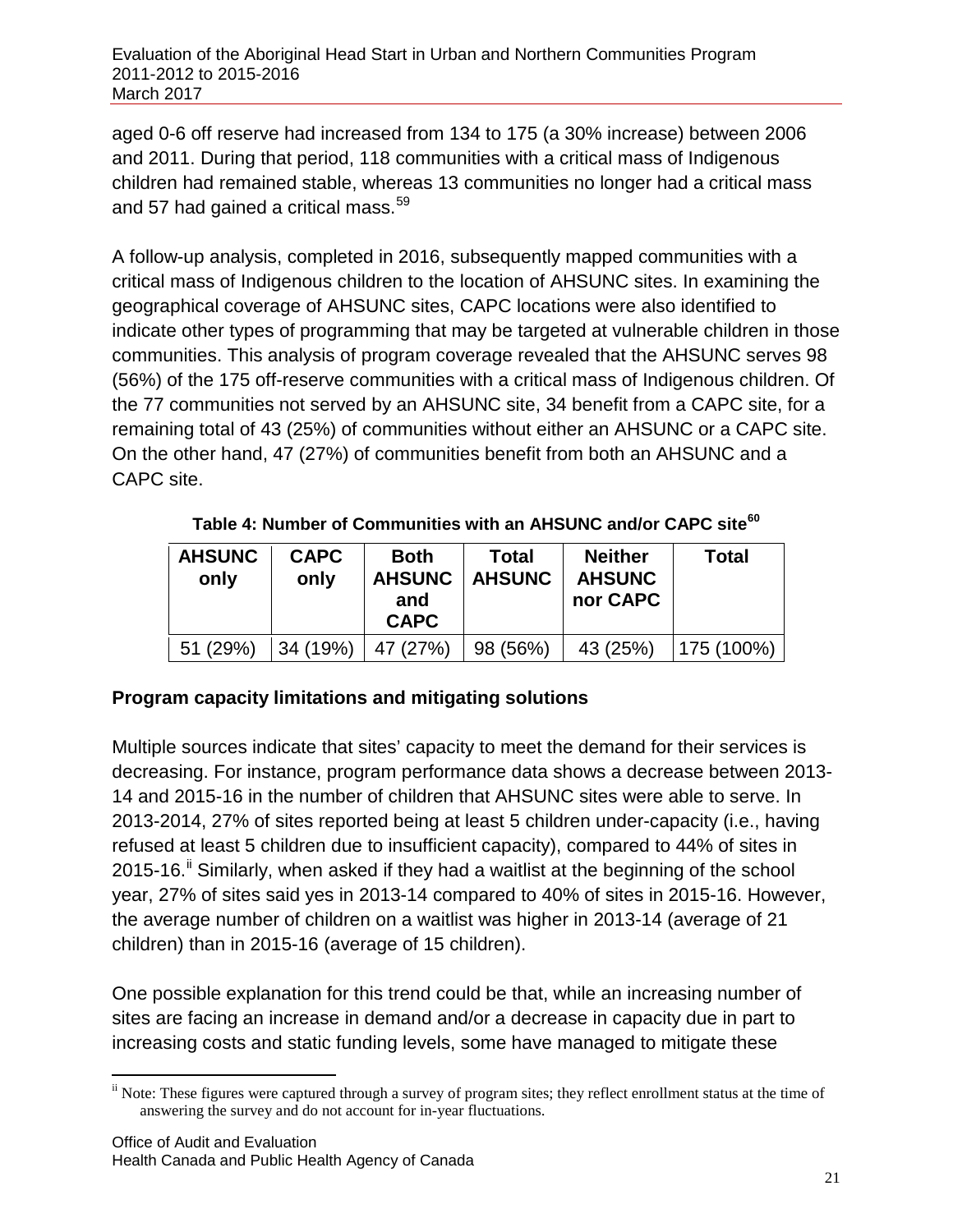pressures by providing lower "dosage" of programming to participating children (e.g., by reducing the number of hours of programming received by each child in order to welcome additional participants). Testimonies gathered through interviews with regional AHSUNC staff and program site representatives confirmed that adjustments have been made in several instances to increase the number of children and their families served by the program. The most commonly mentioned approach consists of decreasing the number of hours offered to each child to maximize program reach. While the purpose of decreasing the hours spent on each child is to maximize reach to as many children and families as possible, continuing with this mitigation strategy could ultimately affect the impact of the program on children and families due to less exposure to the benefits of ECD programming.<sup>[61](#page-77-37)</sup> Evaluators were however unable to verify whether programming dosage has indeed been reduced and, if so, to what extent, thereby leaving room for other possible alternative explanations such as program sites keeping fewer applicants on their waitlist in order to manage expectations.

Another mitigation strategy adopted by the program consisted of inviting sites to apply for strategic funding to explore alternative programming using "innovative, communitytailored programming delivery models, such as home visiting and evening and weekend child and parent activities, rather than the typical AHSUNC programming that runs four to five days per week; and to support culturally relevant early childhood programs that enhance the health (social-emotional, physical), cognitive and language development, and school readiness of young Inuit children."[62](#page-77-38)

The number of children who can be accepted in an AHSUNC site at any given time can also vary depending on the number of children with special needs enrolled in the program since addressing special needs takes more time and attention from available early childhood educators. In 2015-16, 13% of AHSUNC sites reported having been unable to accept a child with special needs due to lack of resources and 11% of sites reported having limited their total enrolment in order to accommodate the high number of special needs children they served.

Beyond the geographical location of AHSUNC sites and physical capacity, participation in AHSUNC can also be affected by limited access to transportation. Several key documents as well as interviews with site representatives underlined the integral role played by transportation in having good school attendance and success in school as parents are not always able to drive their children to the site. To this end, many sites have access to a bus or a van so that children and parents are able to attend AHSUNC activities and programming. Recognizing the benefit of investing in transportation to maintain reach, the program has provided targeted investments of more than \$3M in the acquisition of transportation vehicles over the past four years (2013-14 to 2016-17), for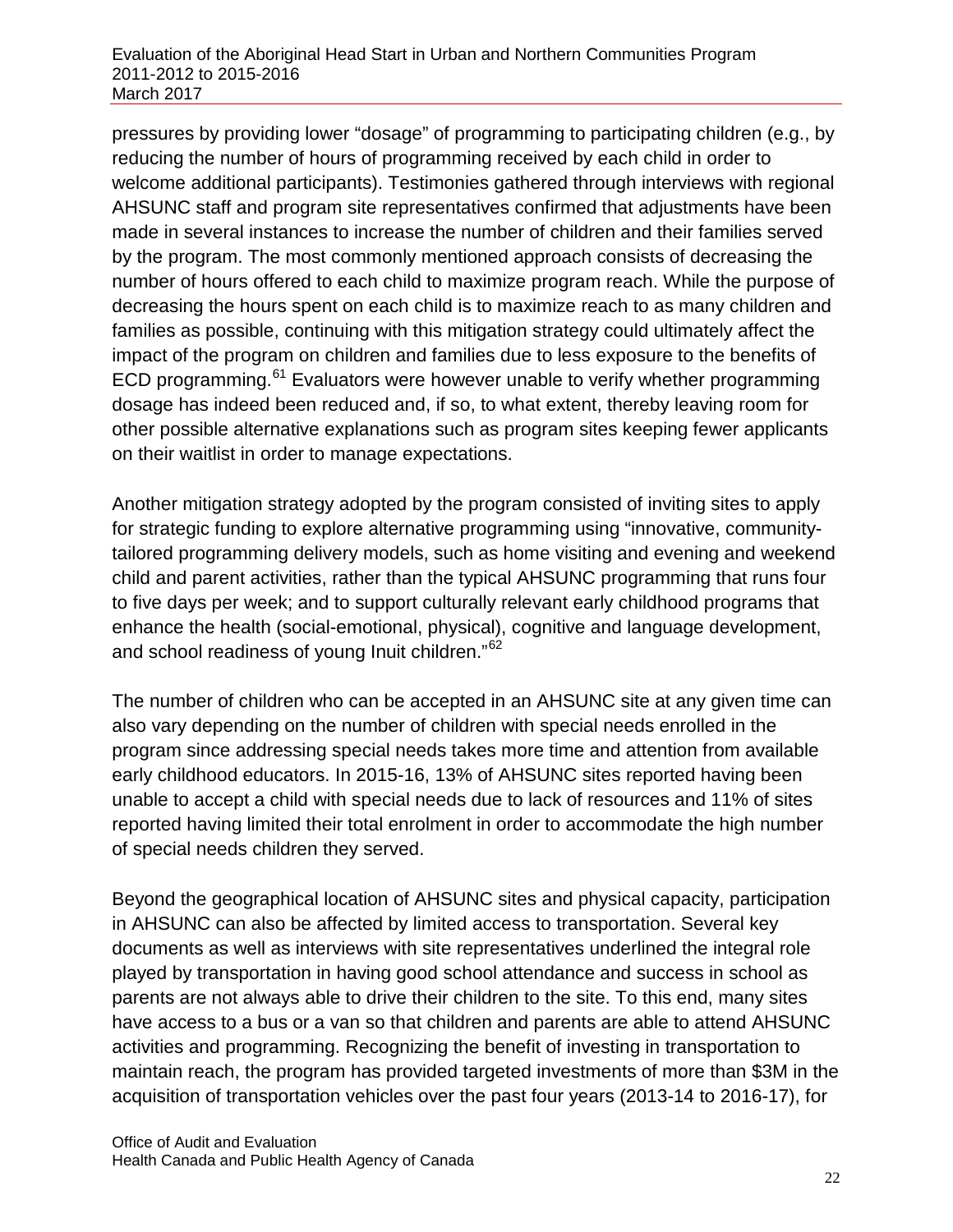Evaluation of the Aboriginal Head Start in Urban and Northern Communities Program 2011-2012 to 2015-2016 March 2017

an average of \$764,842 per year. Nevertheless, approximately 9% of sites reported in 2015-16 that they did not have access to a vehicle to transport children, thereby suggesting an ongoing need for program investments in this area.

#### **Immediate outcome #2: To what extent have organizations from various sectors collaborated with AHSUNC sites to support the needs of AHSUNC participants?**

**There is extensive evidence that sites leverage funding and build collaborative relationships, for example with the health, education, social services and justice sectors. The extent of collaboration with other organizations varies across sites, being particularly influenced by geographic location/isolation.**

To provide children and their families with the most needed services, AHSUNC sites often collaborate or coordinate with other community partners to access resources (i.e., funding, physical space), bring existing programs/services into the AHSUNC program, create new programming, and/or enhance existing programs/services. Partnerships also exist to develop knowledge development and exchange activities, which are discussed in the next section.

Interviewees and program data identified a significant range of partnerships, some examples of which are listed in Table 5. Some of the partnerships and collaborations have existed for many years and have demonstrated a number of positive results, such as being able to provide better support to children transitioning from AHSUNC to community school, sharing facilities and resources to reduce the financial cost to the sites, helping families and caregivers access services and support, and improving the health of children through easier access to health services such as on-site assessments. Children with special needs have also benefited from these partnerships and collaborations by being set up to meet with specialists, such as audiologists and speech pathologists.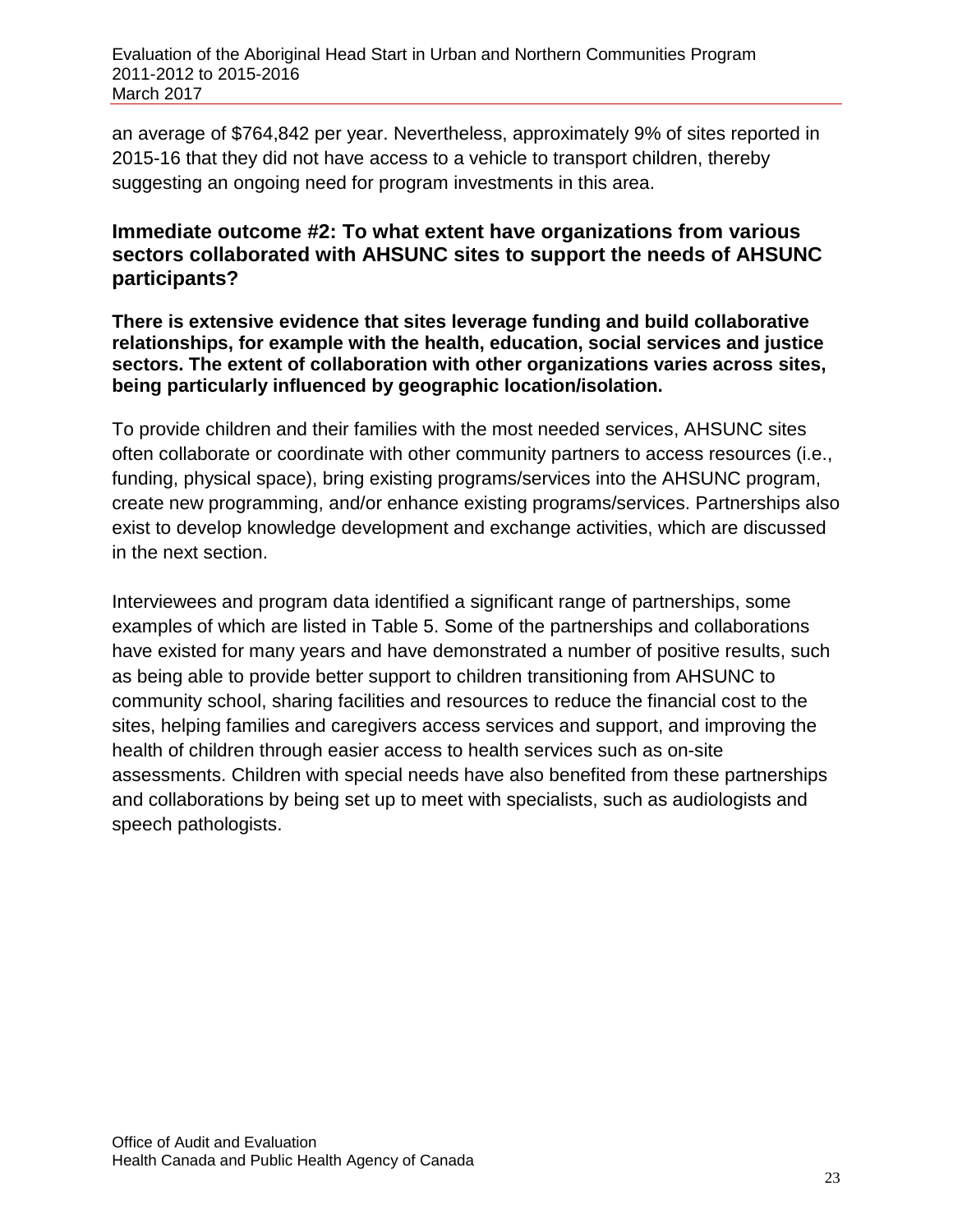| <b>Sector</b>                                                          | <b>Examples of Partners</b>                       |
|------------------------------------------------------------------------|---------------------------------------------------|
| <b>Social Service</b><br>Employment agencies, Food banks, other AHSUNC |                                                   |
|                                                                        | sites, Indigenous Friendship Centres              |
| <b>Health</b>                                                          | Mobile Health unit, Health workers (audiologists, |
|                                                                        | optometrists, dentists, nurses, speech language   |
|                                                                        | pathologists etc.), Health Centres                |
| Education                                                              | Schools, Ministry of Education                    |
| <b>Justice</b>                                                         | Humanitarian and social justice organizations     |

<span id="page-33-0"></span>**Table 5: Examples of Collaboration and Partnership Opportunities for AHSUNC Sites** 

Data have additionally shown an ability to leverage funding and in-kind contributions through their partnerships and collaborations in order to provide activities and programs to their participants. For example, 60% of sites reported having leveraged funds from other sources in 2015-2016, for a total amount of \$15,350,000. According to the data, for every G&C dollar invested by the AHSUNC program, sites generated an average of 46¢ in funding from other sources in 2015-2016. The majority of leveraged funds came from provincial/territorial and municipal sources (93% in 2015-2016), while the other sources of funding were not-for-profit organizations, fundraising, other PHAC programs as well as other federal departments.

Furthermore, 61% of sites reported having leveraged in-kind contributions in 2015-16. Sources of in-kind contributions included: in-kind staff (41% of sites); space and use of facility (27% of sites); and program materials and other donations (23% of sites).

For sites that have difficulty developing and maintaining collaborative partnerships, geographic location appears to be a key factor, especially if the sites are remote or isolated. This is a particular problem for the sites in the Northern region, as many of the sites are in communities where it can be difficult to reach possible partners due to the cost of gas, a lack of public transit, or due to the fly-in nature of the community. In addition, because it may be more difficult for rural and remote communities to access partners, some of these sites have reported having financial difficulties. An exception for this is the Nunavik region in Quebec, which has a provincial commitment for long-term block funding for ECD programming from the provincial government. This has allowed for the building of facilities and the provision of consistent ECD training for AHSUNC sites.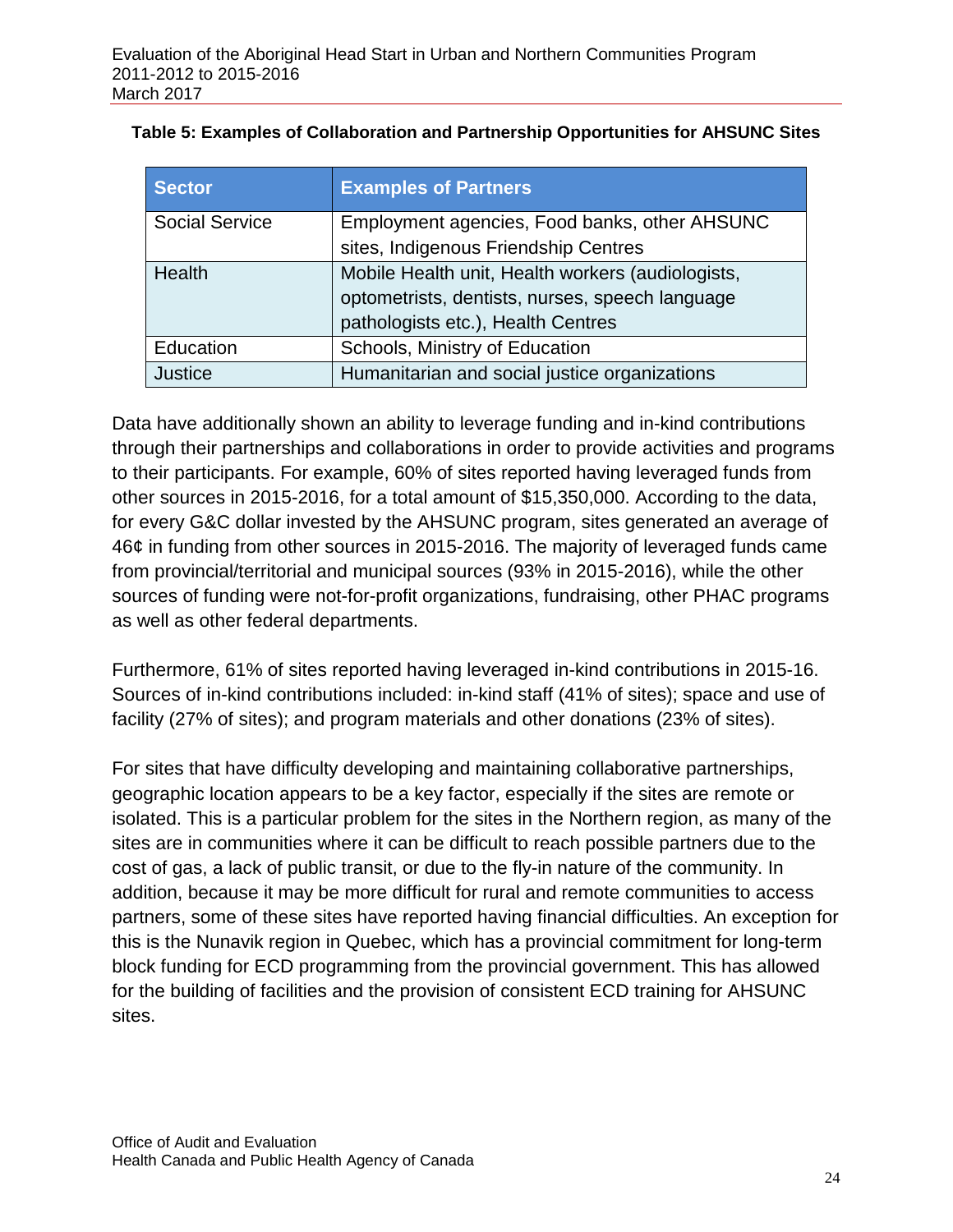By contrast, sites in urban centres generally have stronger and more numerous opportunities for collaboration and partnerships. The Little Red Spirit site in Winnipeg, for instance, is a good example of how an AHSUNC site can provide extensive services for children and their families. This site recently completed a comprehensive evaluation and identified that the site collaborates with a significant number of community agencies and government organizations to provide support and services for the many aspects of a family's life, such as health and well-being, education, and social services.<sup>[63](#page-77-39)</sup> Little Red Spirit, in collaboration with their partners, has provided parents with links to resources in the community to address the needs of the families. This includes resources such as, but not limited to: housing services provided by the province of Manitoba; counselling through mental health organizations or health organizations; additional food and clothing through local food banks and clothing depots; and cultural events and information through Indigenous organizations such as Ma Mawi or the local Friendship Centre. The staff's knowledge of the resources provided by their partners, and their assistance to parents in accessing the necessary services helps improve the parents' ability to support their children at home.

#### **Immediate outcome #3: To what extent have early child development practitioners accessed and used knowledge activities?**

**Early child development practitioners in the AHSUNC program have broad access to training and information, and use what they learn since training opportunities are often tailored to the specific needs of sites. However, geographic location can be a challenge to access, and staff retention issues increase the need for training. The largest training gaps identified by sites are for special needs education and Early Childhood Educator (ECE) development, both of which are being addressed directly by the program.** 

Access to knowledge development and exchange (KDE)<sup>[iii](#page-34-0)</sup> ensures that site staff can best support the children in their health development. This reflects the Agency's leadership role in supporting the development and dissemination of evidence‐based knowledge and promoting effective practices relating to Indigenous ECD. The AHSUNC program works with early childhood practitioners, public health practitioners, parents and caregivers, policy makers and other stakeholders who have an interest in Indigenous early childhood education to identify knowledge gaps, gather evidence of culturally appropriate and effective practices, develop knowledge products and/or encourage the use of other relevant programming.

<span id="page-34-0"></span>iii Knowledge Development and Exchange, Knowledge Translation, Knowledge Transfer and Knowledge Mobilization are understood to be similar enough concepts to be used interchangeably. They all refer to a spectrum of activities that ultimately support the development and dissemination of knowledge into the hands of people and organizations who can put it to practical use to improve health outcomes.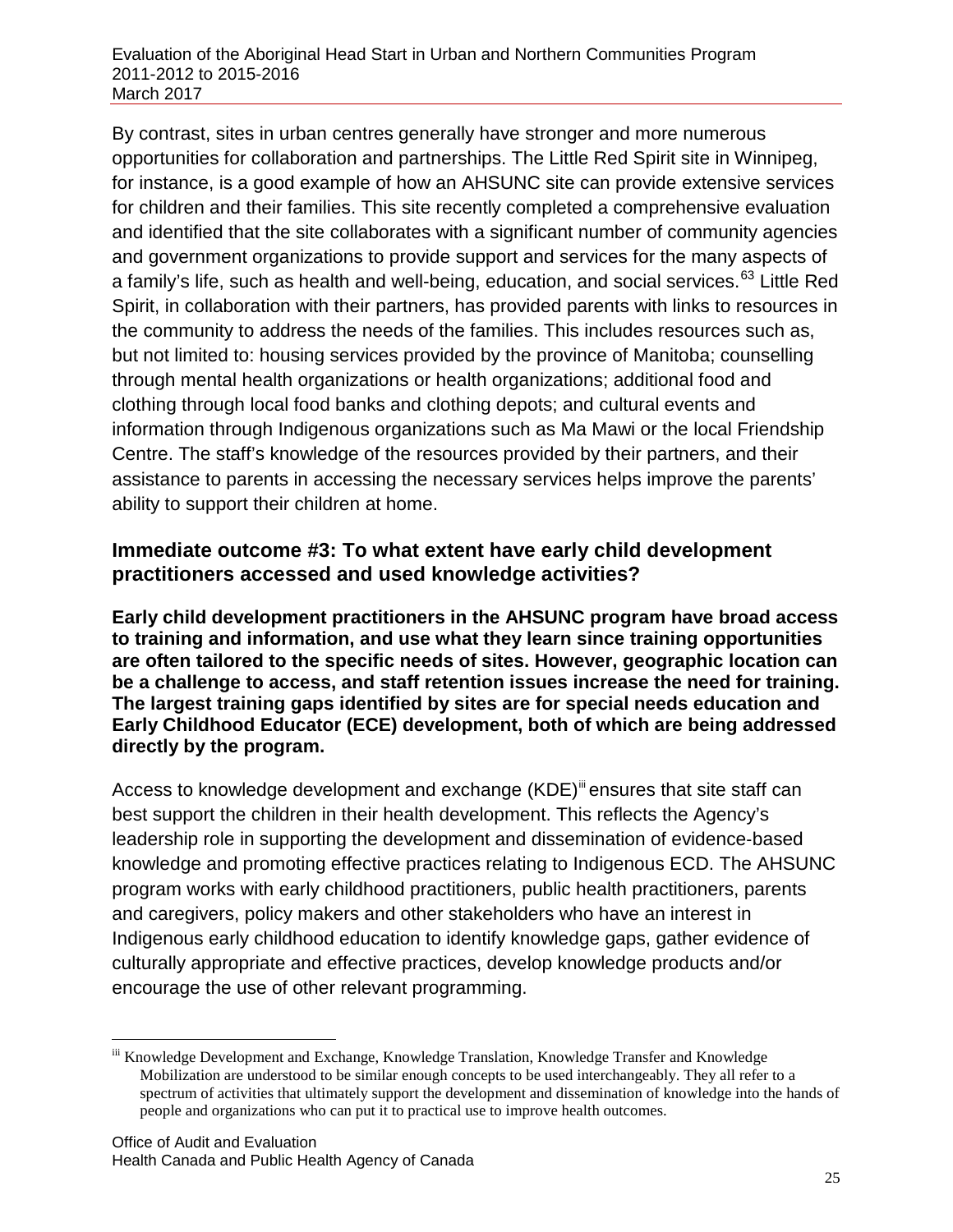According to program data, the most common ways knowledge exchange is accessed by sites is through the use of tools, resources and activities shared through in-person interactions. Types of knowledge exchange activities include: workshops, conferences, summits, training sessions, cultural activities and parent groups. KDE tools, resources and activities that target AHSUNC parents, children, staff, other AHSUNC sites and community members.[64](#page-77-40) Other formats for KDE include webinars, parent newsletters/pamphlets, promising practices summaries, training curriculum, and safety toolkits.

Learning and knowledge can also come from community and organizations collaborating with the AHSUNC sites, such as traditional teachings, or from other proven and adapted programming, such as Seeds of Empathy or the Nobody's Perfect parenting program. Other notable training opportunities made available to site staff include CPR/First Aid, the Take it Outside initiative, [iv,](#page-35-0) [65](#page-77-41) Leadership and Administration Management Training, one-on-one on-site coaching in the Northwest Territories (NWT) to support and enhance the implementation of the NWT AHS Curriculum "Making a Difference,<sup>"[66](#page-77-42)</sup> and a national thematic webinar series based on identified program gaps in training.

Regional reports on KDE activities reveal that a total of 155 training and related capacity

development activities were funded by the program from 2011-12 to 2015-16. The total number of activities held each year remained relatively constant year over year across all provinces.<sup>[67](#page-77-43)</sup> This is in keeping with the annual funding allocated for training activities, which was generally stable over the past five years, totalling on average  $$1.5M$  annually.<sup>[68](#page-77-44)</sup>

Interestingly, the number of training activities focusing on special needs funded by the program has more than doubled in the last year. From 2011-12 to 2014- 15, the program funded between 5 and 7 special needs training activities each year across the country, a number that jumped to 17 activities in 2015-16.<sup>[69](#page-77-45)</sup> Data show that the proportion of sites South of 60 offering special needs training has also increased,

*"To better understand the complexities of autism the staff attended [an autism conference]. The speech pathologist provided us with tools and language to help the children with speech but I would like to see more training on speech and language, especially a tool that can be easily used by parents and grandparents."*

*AHSUNC staff*

<span id="page-35-0"></span><sup>&</sup>lt;sup>iv</sup> The Take it Outside initiative uses discovery-based learning activities in the outdoors for pre-school aged children attending AHSUNC. It builds the capacity of staff, parents/families and children to be more confident and excited to be in the outdoors and do things in their environment comfortably and to teach and learn cultural knowledge and language in a traditional environment.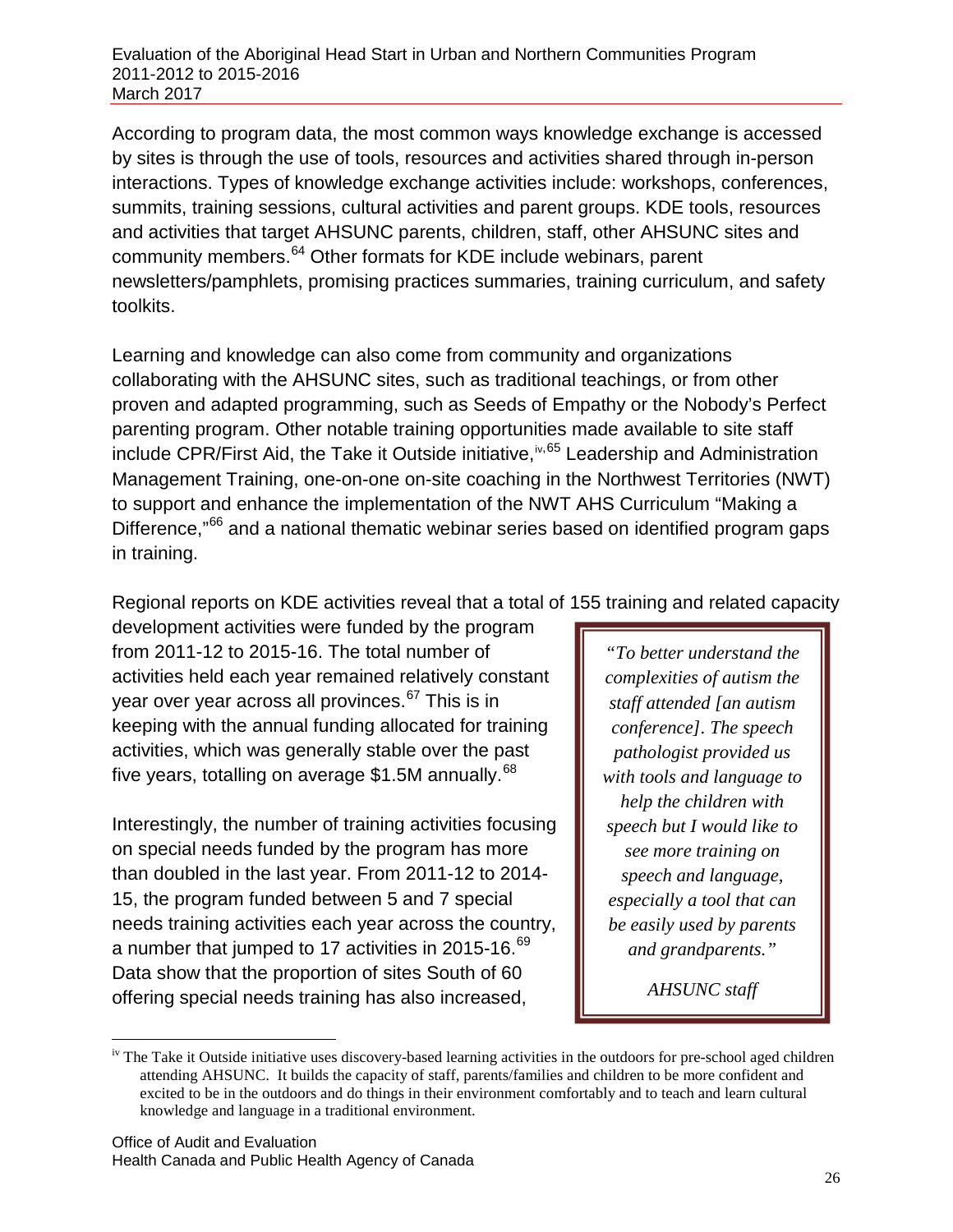from 34% in 2013-14 to 52% in 2015-16.<sup>[70](#page-77-0)</sup> This is in line with documentary evidence and interviews that cite special education as the largest training need for AHSUNC sites, in particular in areas such as strategies for inclusion, working with parents, providing appropriate curriculum, using screening and assessment tools, learning how to handle difficult behavior (both non-aggressive and aggressive), as well as training for specific disorders (e.g., FASD and Autism Spectrum Disorder).

The other most common training need identified for AHSUNC staff was for further ECE training. Specifically, one third of AHSUNC ECE staff required training to meet P/T ECE requirements as of 2016.<sup>[71](#page-77-1)</sup> Documents, literature and interviews concur that there are a number of reasons for this, such as challenges related to geographic location as well as staff recruitment and retention.

In rural or remote communities, meeting staffing requirements for licensing is especially challenging since their communities may be located far from educational institutions and staff may be dependent on external factors in order to participate (e.g., informal child care arrangements). In some instances, collaborative partnerships have been developed to ensure that staff at these facilities in remote communities are properly trained and qualified. For example, the University of Victoria has developed partnerships with a number of communities to establish programs that enable students or ECD practitioners to gain the qualifications they require to operate licensed child care and early childhood development programs, as well as a two-year diploma from the University, without having to leave their communities.<sup>[72](#page-77-2)</sup>

Evidence suggests that training needs for ECE are particularly pronounced in more isolated communities. $73$  To address this need, the AHSUNC program has funded numerous training and certification opportunities, such as those with the Nunavut Arctic College (NAC). The NAC, with assistance from the AHSUNC Strategic Fund, has developed a pan regional approach to build the Early Childhood Education opportunities, courses and capacity across Nunavut. Between 2013 and 2015, the NAC offered 25 introductory ECE courses with an Inuit focus as well as First Aid/CPR courses to its students.[74](#page-77-4) It has also completed important work to increase educators' skills and confidence, such as consolidating and digitizing Inuit curriculum resources, creating an Inuit ECE video series that feature Inuit Elders, children, families and caregivers, and creating an ECE facilitator workbook that is available in Inuktitut.

Still, ongoing training is needed in this area due to staffing recruitment and retention issues. Among the reasons for these issues is the lack of competitive wages the sites can offer their staff, where some staff who receive their certification subsequently leave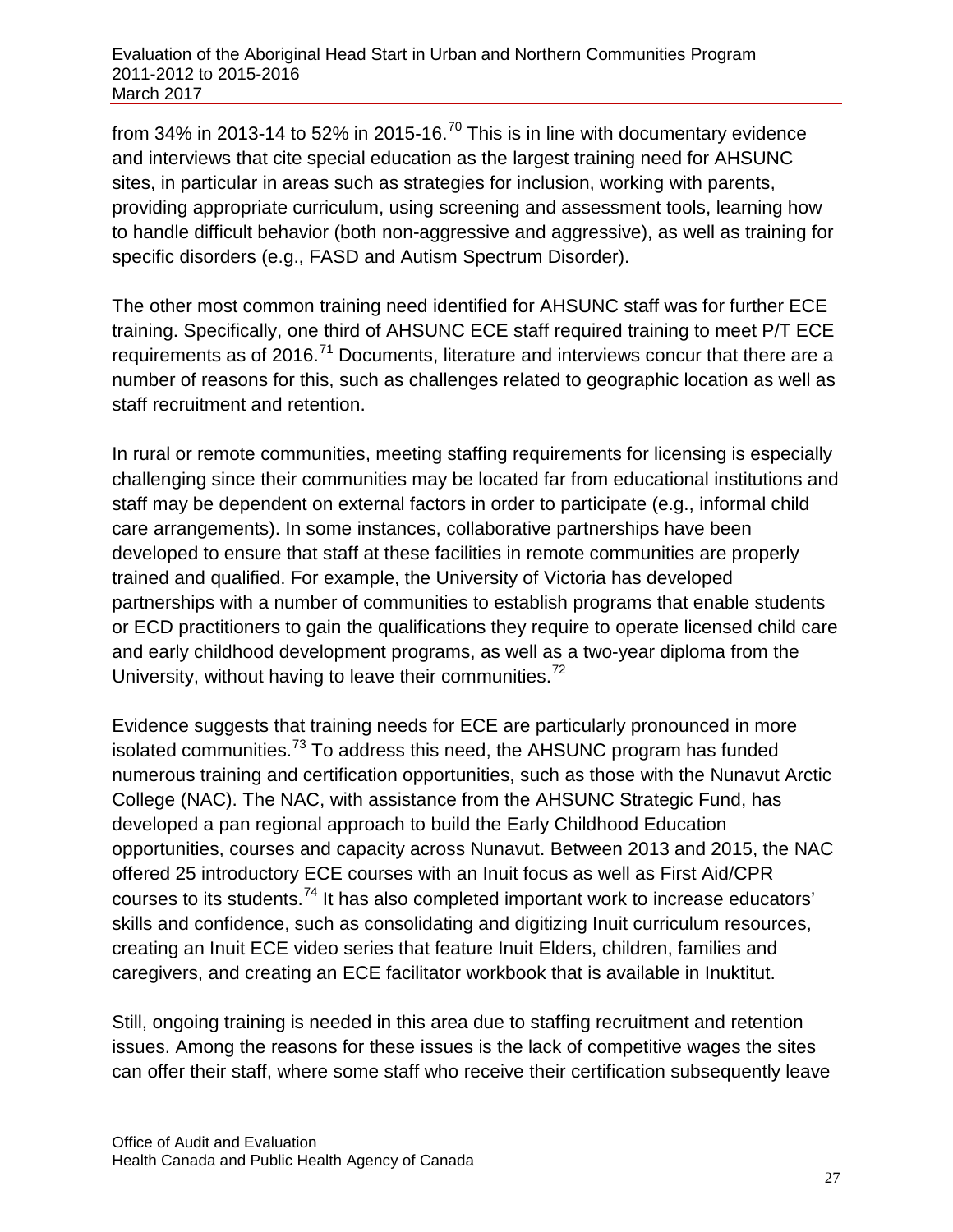for higher paying opportunities. This is discussed further in the effectiveness section of this report.

## **4.4.2 To what extent have the intermediate outcomes been achieved?**

**Intermediate outcome #1: To what extent have Indigenous children enrolled in the program experienced developmental benefits in a context that celebrates Indigenous cultures and languages?**

**The AHSUNC program has been effective in increasing school readiness through increased language, motor and academic skills and other developmental benefits for participating children, including those with special needs. There is also evidence that children and families see long term benefits from exposure to Indigenous culture and language programming offered by sites.** 

### **Developmental benefits**

During the 2010-2011 school year, PHAC conducted an AHSUNC School Readiness Study to examine the impact of the AHSUNC program on school readiness skills.<sup>[75](#page-77-5)</sup> The study was conducted with over 2,000 children aged 3 to 5 enrolled in the program and focused on three key areas of school readiness: language, motor and academic skills.

Results indicate that participants with and without special needs all showed significant improvement in all categories. Although participants with a diagnosed or suspected special need scored significantly lower in all three skill areas, both groups progressed significantly over the course of the school year. Importantly, children who started out with the lowest levels of school readiness made the most substantial progress. The results were statistically significant and demonstrated that of the various age groups studied,

*"Because of Head Start, my girls were extremely prepared for kindergarten. My oldest is in grade 3 now and she has a strong social structure and other students didn't have that. With my last child who went through Head Start, she is really, really proud of her culture and who she is. I think this will serve her well in life."*

AHSUNC Parent

the 3-year-olds showed the most improvement in scores over the course of the school year. In addition, the study showed that 3 and 4-year old participants with a special need progressed significantly more in language skills than their peers without a special need, suggesting that the program is especially helpful at improving the language skills of children who have special needs in this area.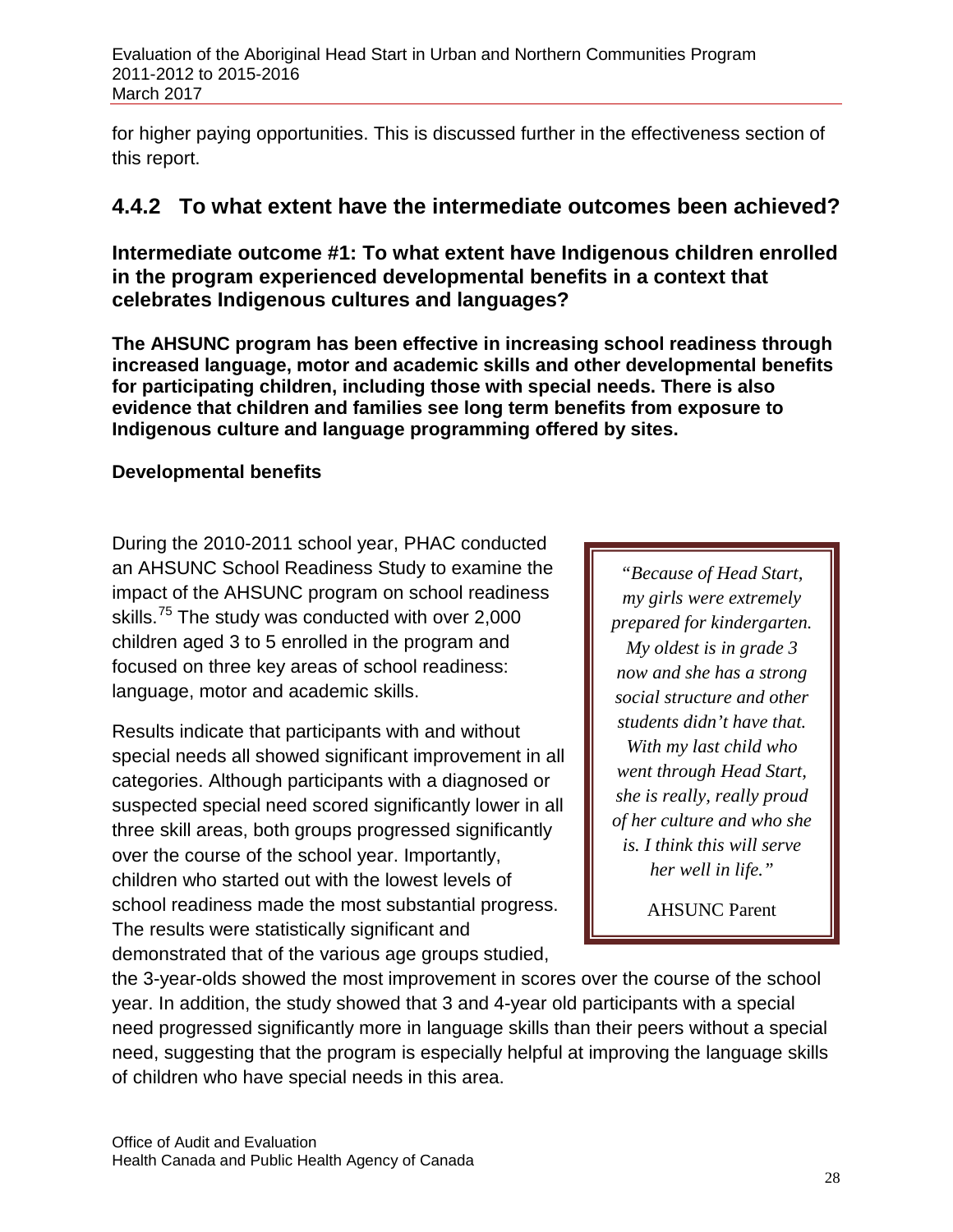The results from this comparative analysis further show that AHSUNC participants started out at the beginning of the school year performing below the age-specific norms, and progressed to performing the same or above the normative sample by the end of the school year. This suggests that the progress observed in participants from the start to the end of the school year was not simply due to maturation, but also to participation in the AHSUNC program.

In 2015-16, the Little Red Spirit Aboriginal Head Start Program in Winnipeg conducted its own study to assess the academic outcomes (math, reading, writing, and school attendance) of former Little Red Spirit students currently attending Grades 1-6 at a local elementary school.[76](#page-77-6)

The findings of the study reveal that former Little Red Spirit students exhibited higher attendance levels and more favourable teacher-rated math, reading, and writing assessments compared to a grade-matched group of peers who had not attended the program. Furthermore, current Little Red Spirit participants also demonstrated a high degree of positive change with regard to their academic and social development skills since joining the program. These findings are in line with other studies on the effectiveness of the Head Start program in the U.S. $^{77}$  $^{77}$  $^{77}$ 

Finally, survey results, interviews and qualitative program site data note that children who participated in the AHSUNC program generally had a positive transition to school and that the program helped children develop skills, good school behavior and attitudes (see Table 6). In particular, a strong majority (93%) of parents and primary caregivers surveyed in 2015 reported that their child was more prepared to start school as a result of their participation in AHSUNC. In some instances, AHSUNC sites helped ease the transition for students by setting up opportunities for students to visit the elementary school and their kindergarten teacher as well as providing information about the child to the school so as to best support them in this period of change. Evaluators heard many stories of elementary school teachers and principals who could immediately recognize a child who participated in the AHSUNC program due to their school readiness, articulated speech and positive behavior.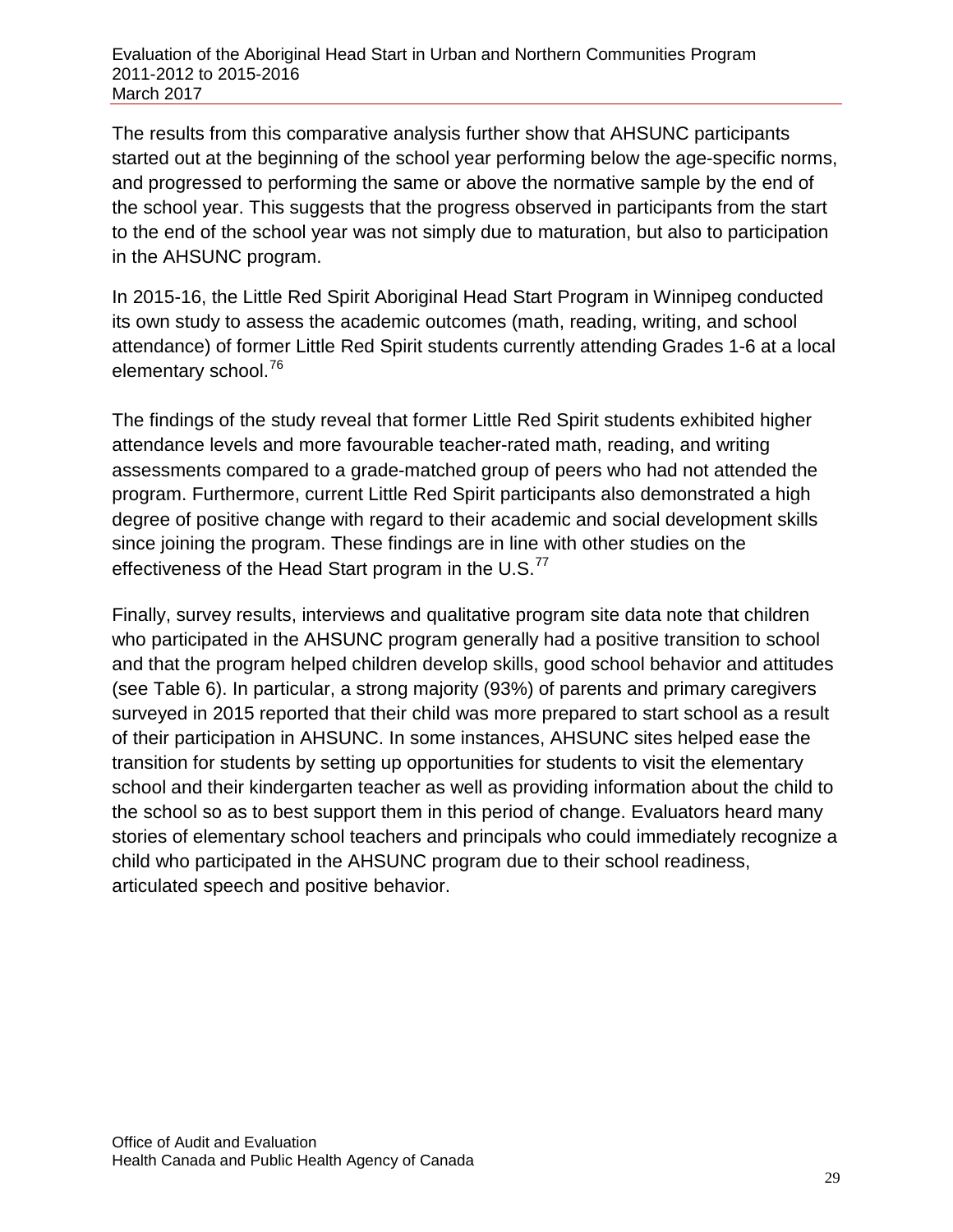### **Table 6: Examples of Skills, Behaviors and Attitudes Exhibited by Children in the Program**[78](#page-77-8)

| <b>Competencies</b>                                                        | <b>Observed behavior/skill of child</b>                                                                                                                                                                                           |
|----------------------------------------------------------------------------|-----------------------------------------------------------------------------------------------------------------------------------------------------------------------------------------------------------------------------------|
| Gross and Fine<br><b>Motor Skills</b>                                      | -Washes hands<br>-Prepares snack at school<br>-Uses cutlery/utensils<br>-Able to dress self independently<br>-Writes own name                                                                                                     |
| Social and<br>Communication<br>Knowledge and<br><b>Skills</b>              | -Socializes, interacts, plays with other children<br>-Confident (less shy, more outspoken, can speak in front others at<br>school)<br>-Increased participation in class<br>-Articulates own feelings<br>-Increased attention span |
| Emotional<br><b>Maturity</b>                                               | -Shows respect in class<br>-Increased empathy/self-esteem<br>-Fewer tantrums/meltdowns/aggressive behaviors<br>-Independence (reduced need for extra support, rides bus<br>independently)<br>-Good decision making                |
| Language and<br>Cognitive<br>Development                                   | -Improved speech (speaks in sentences, uses words or pictures to<br>communicate)<br>-Engages in conversations with staff, tries hard to communicate<br>-Listens and follows simple commands/directions                            |
| General<br>Knowledge                                                       | -Knows basic hygiene<br>-Knows about health education (eating balanced meals, food prep,<br>food guides, different foods) and exercise<br>-Aware of the importance of literacy                                                    |
| <b>Special Skills</b><br>includes literacy,<br>numeracy,<br>singing etc.   | -Completes crafts<br>-Cultural learning (languages, smudging ceremony)<br>-Completes puzzles<br>-Improved literacy<br>Counts and knows ABCs and colors                                                                            |
| Special Issues:<br>Includes health,<br>special needs,<br>behavioral issues | -Addressing speech development<br>-Early detection of vision and hearing impairments<br>-Addressing special needs and behavioral issues<br>-Children reach school readiness; successful transitions into<br>kindergarten          |

### **Indigenous Culture and Language**

The AHSUNC Principles and Guidelines<sup>[79](#page-77-9)</sup> encourage sites to undertake activities that promote culture and language in their programming to provide Indigenous children with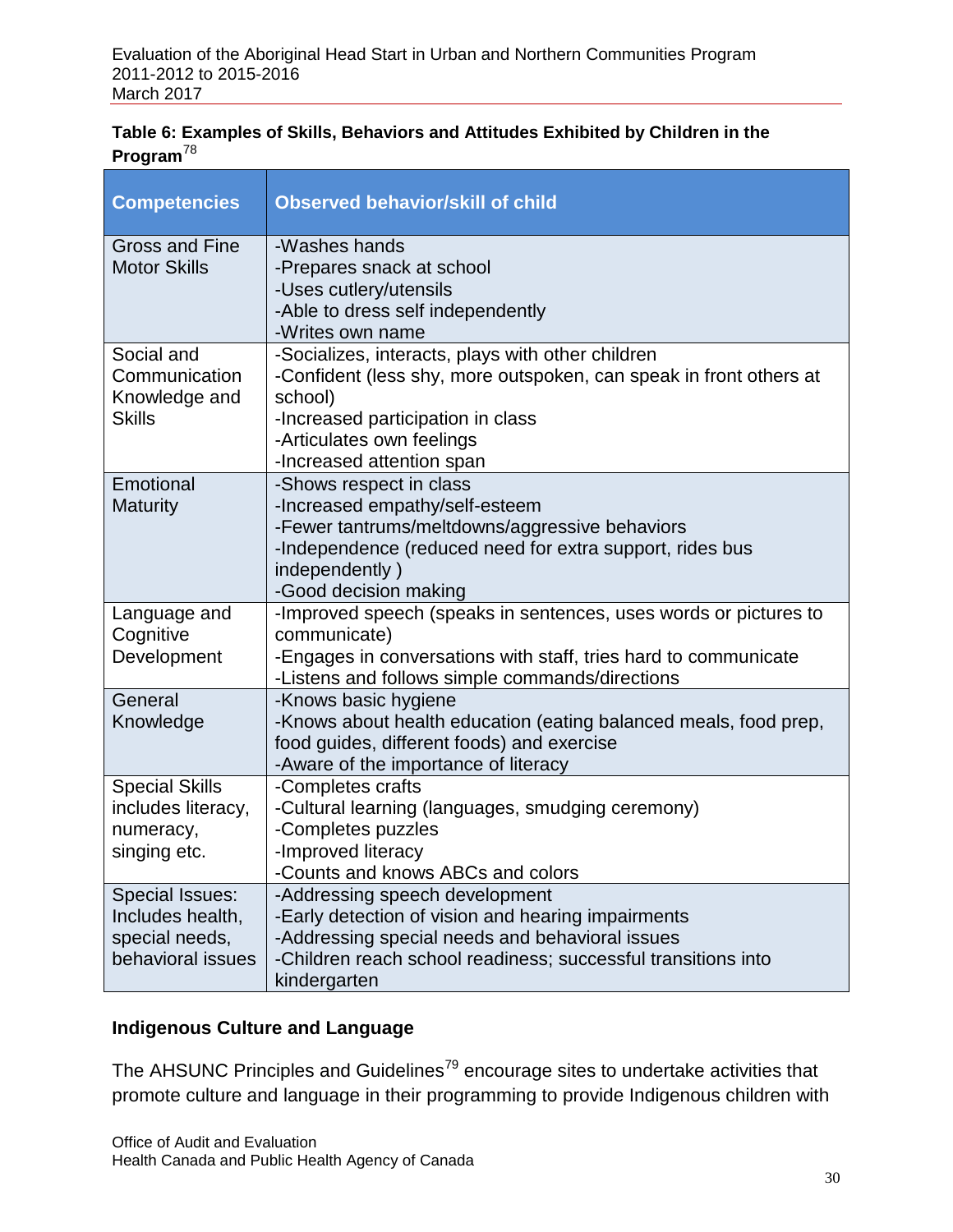a positive sense of identity and to support them in learning Indigenous languages and culture. The goal is for children to have a sense of belonging to their cultural community and to expand their cultural knowledge. These are considered to be protective factors for health as well as the building blocks for healthy identity and self-esteem.<sup>[80](#page-77-10)</sup>

Research shows that early childhood development is best supported by programs and services that are culturally relevant to the individual community. Beyond early childhood programs and services, experts maintain that culture and language should encompass all aspects of Indigenous-specific programs and services. It is commonly accepted that language is the core of a culture, and an essential component of self-determination.<sup>[81](#page-77-11)</sup>

*"…It is great that there is a program that teaches these children where their ancestry is from. They are learning cultural things that other prekindergarten programs do not share or teach. We love how open the school is to parents, grandparents, Elders and family members."*

AHSUNC Parent

The AHSUNC program widely integrates culture and language into its programming. Some examples of cultural activities include crafts, Elder and Traditional Healer involvement, fishing and hunting, music and dance, traditional ceremonies, and traditional food activities. Overall, it was found that such activities bring people together, allow participants to strengthen concepts and skills directly from those who possess cultural knowledge, to further learn Indigenous languages and heritage, and connect with the land.

A majority (73%) of parents and caregivers surveyed in 2015 reported that their child had learned Aboriginal words as a result of participating in the program and 71% said their child was more aware of Aboriginal cultures.

The Ottawa Inuit Children's Centre (OICC) is an example of a promising practice around culture and language. Located in an urban setting, the OICC has found innovative ways to provide culturally-relevant programming despite the diversity of dialects and limited access to Inuit educators and Elders. For instance, OICC serves traditional Inuit food, ensures that every classroom has an Inuit assistant, and organizes a teachers' circle to share cultural knowledge. OICC's holistic approach to ECD extends to the well-being of all community members.

In another example, the Little Red Spirit Aboriginal Head Start Program teaching staff reported that since the children had started the Little Red Spirit program, 93% had demonstrated more awareness of their culture, and 75% spoke words in either Ojibway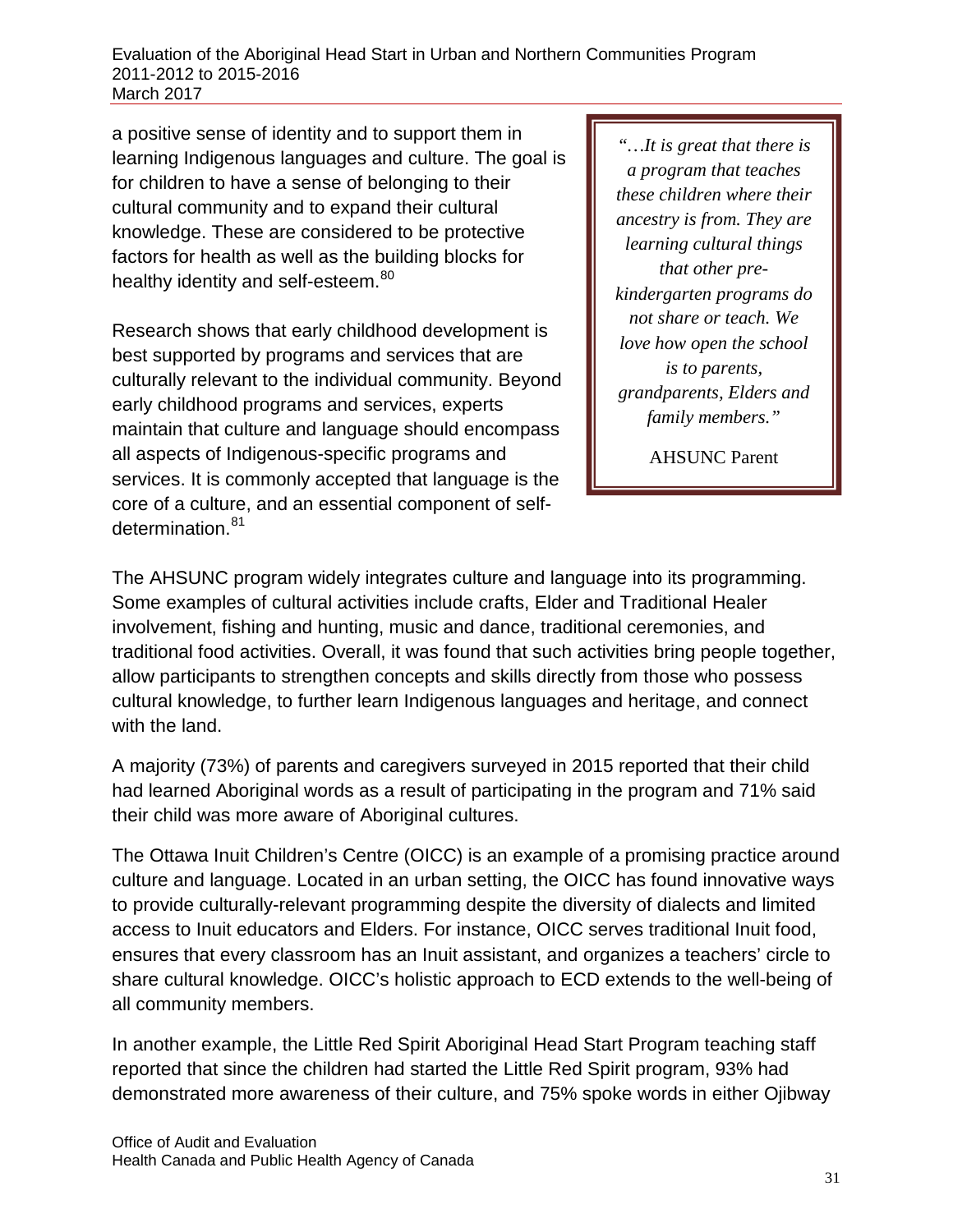or Cree more often. There were also other positive signs of increased engagement with culture, as parents remarked that their children regularly enjoyed activities such as drumming, smudging, and singing Indigenous songs at home. On average, according to a recent (2015) AHSUNC parent survey, 62% of families are doing more Indigenous and traditional activities and 44% are using their Indigenous language more often as a result of the program.

Interviewees for this evaluation spoke at length about the impact of culture and language on their children and echoed much of the literature noted above. Specifically, they mentioned that the AHSUNC program may be the first place where both children and their families learn about and are excited about their culture, which in turn allows them to bring back what they have learned into their homes and develop a deeper understanding and appreciation of their cultural identity. They indicated that this has provided families with a sense of empowerment that may not have existed in the past due to the history of Indigenous peoples in Canada.

In some cases, interviewees noted that sites faced a limited pool of Indigenous educators. To counter this, some communities leveraged their own resources, such as Elders and local experts, to provide language and cultural instruction. Finally, given the importance of culture and language in achieving positive outcomes in Indigenous communities, the value of incorporating Indigenous cultures, languages, and teachings into the design of ECD curricula and assessment tools was emphasized. Teaching Indigenous knowledge across ECD programs was also seen as potentially beneficial to non-Indigenous children by exposing them to diverse world views.

### **Intermediate outcome #2: To what extent have parents/caregivers been engaged and supported as children's primary teachers and caregivers?**

**Most AHSUNC sites meaningfully engage and support parents/caregivers, allowing them to actively participate in their child's development and realize their own positive outcomes. Since the outset of the program, parents have been encouraged to become integrated at the site by, for example, volunteering in classroom activities, participating in site programming, and attending community events. This is particularly valuable in the context of vulnerable populations, though some remote/isolated sites continue to have difficulties reaching parents.**

Research clearly indicates that parents play an important role in the success of early childhood development programming for their children.[82](#page-77-12) The 1996 *Royal Commission on Aboriginal Peoples* further states that: *"Since any intervention at this critical age for cultural transmission will have a profound, long-term impact on the child's life, it is imperative that early childhood strategies be fully under the control of parents, who can make strategic choices about shaping their child's future."*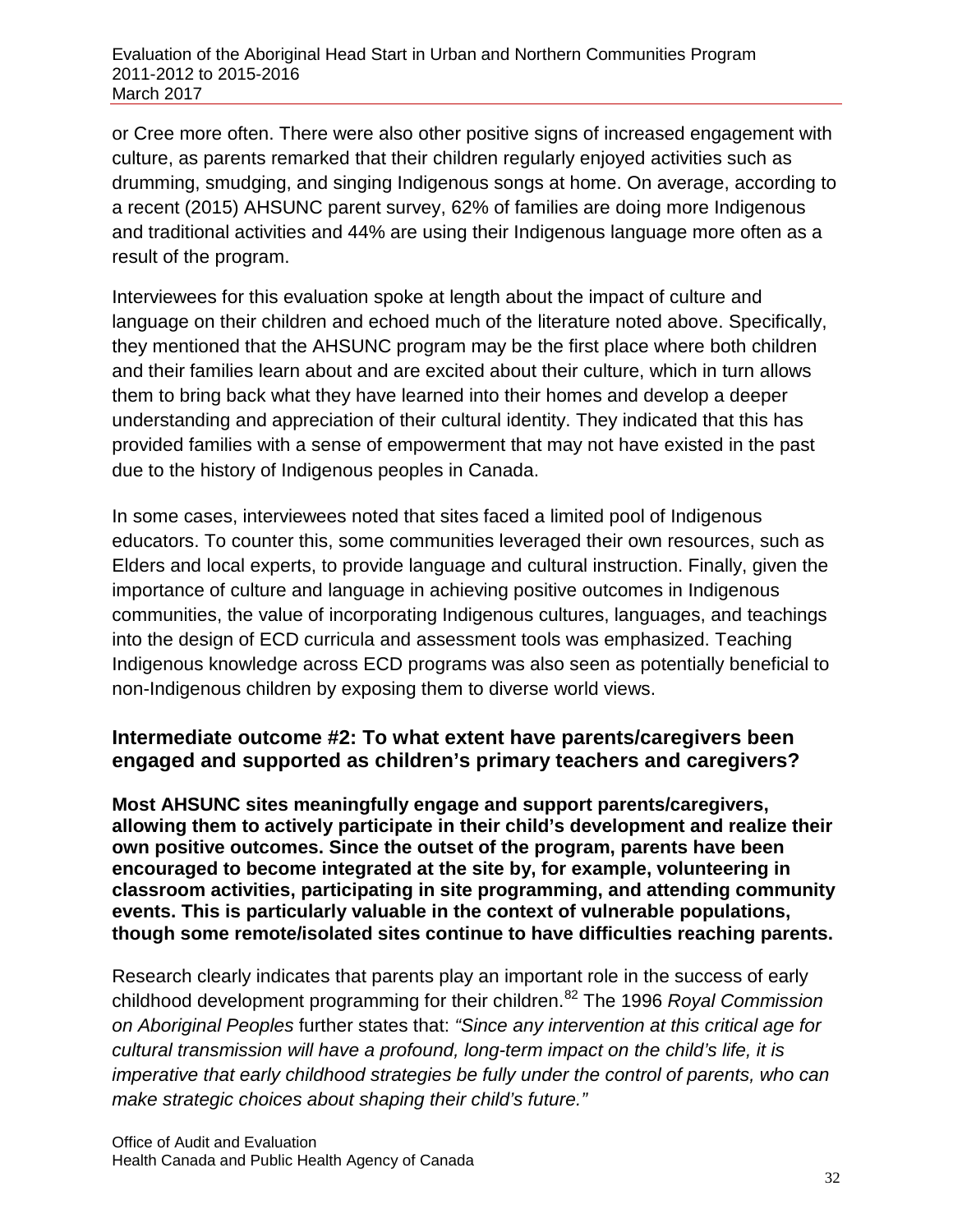The AHSUNC program is particularly well positioned to address family involvement. The 1998 AHSUNC Principles and Guidelines outline the expectation that parents will be encouraged and empowered to participate in and/or contribute to classroom activities, allowed to share and develop their abilities, and grow as role models. Through their involvement in programming, it is expected that caregivers and families can become increasingly confident and gain an even deeper understanding of their children.

Sites describe parental and family involvement as volunteering in classroom activities, participating in site programming, and attending community events. In some stories shared by sites, parents/caregivers volunteer in the classroom so that they can support their child with special needs and better learn how to provide their child with the assistance they need. Engaging in these activities also provides opportunities for families to spend time with each other, and engage in learning together.

*"The family seems to be the most effective and economical system for fostering and sustaining the child's development. Without family involvement, intervention is likely to be unsuccessful, and what few effects are achieved are likely to disappear once the intervention is discontinued."*

Urie Bronfenbrenner, Developmental Psychologist

According to a 2015 parent survey, most parents (67%) attended at least one AHSUNC parental activity during the year while 30% attended 5 activities or more. Sixty-eight percent (68%) of parents report that their parenting skills have improved as a result of their participation in the program, exceeding the program target of 65%. Moreover, 76% of parents report knowing more about how to keep their child healthy, which slightly exceeds the program target of 75%. Finally, the data suggests that parents believe the program offers ways for them to be involved and help, with 95% agreeing with this statement.

Evidence also suggests that parent/caregivers are involved with program planning, implementation and evaluation, particularly through involvement in Parental Advisory Committees (PAC) or Boards which serve as mechanisms for parental engagement. PAC meetings provide the time and space for parents to come

together and provide direct input and guidance for AHSUNC programming and events such as graduation ceremonies. A number of parents are also encouraged and supported by AHSUNC staff to attain training/education needed to gain meaningful employment opportunities and in some cases, even gain employment with the AHSUNC program itself.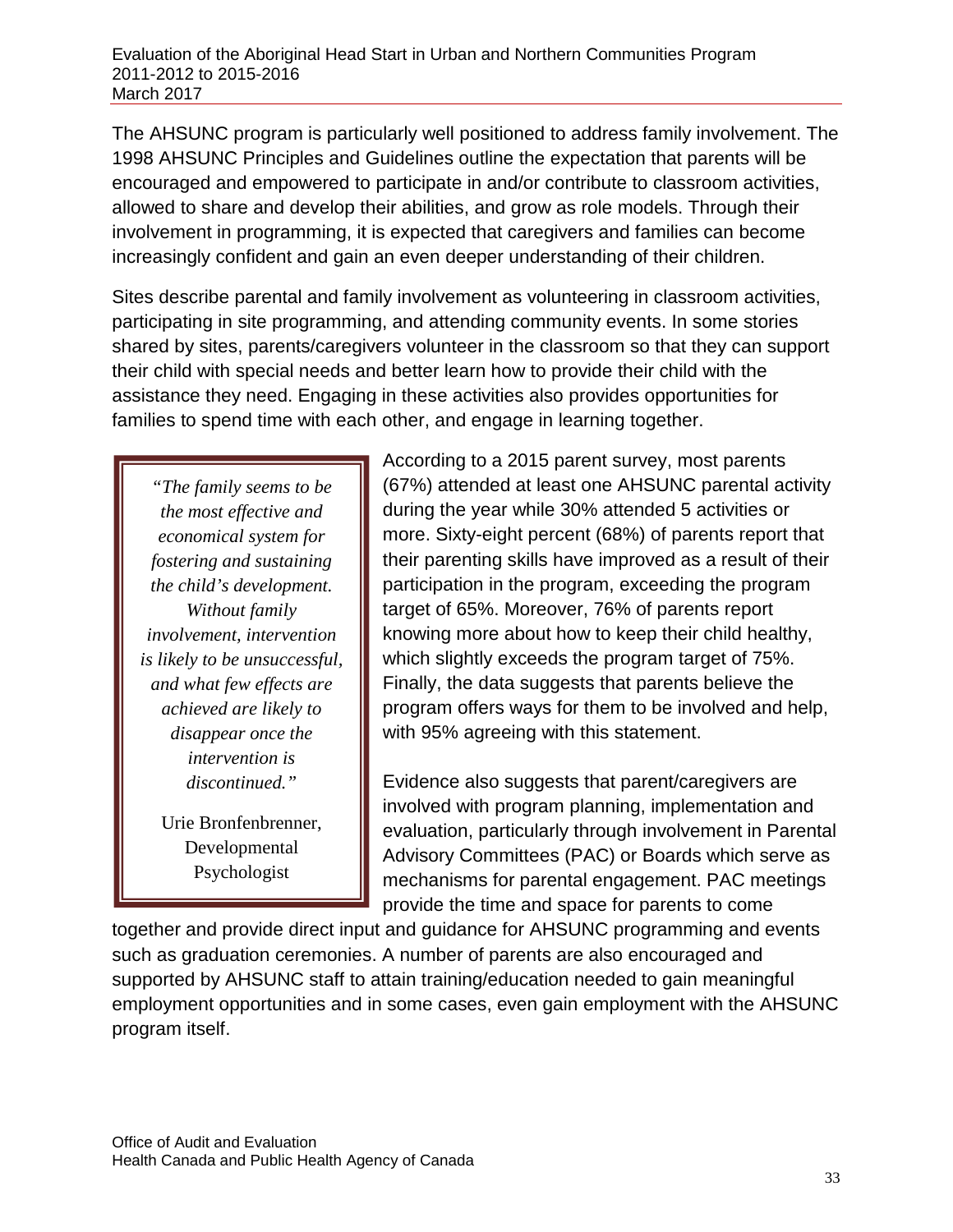Qualitative data demonstrates that parents/caregivers receive social support from AHSUNC sites mainly in the form of emotional, tangible, and informational support on a regular basis and in times of adversity (which includes times of stress, financial hardships, mental health and addictions issues). Numerous stories detail how invaluable this support has been in helping parents heal and become better caregivers as a result of the program and its dedicated staff. Parents also support each other, mainly by sharing their ideas, advice and experiences on parenting with one another. Narratives show how these informal relationships have led to reduced isolation,

increased socialization and feeling connected to other parents and program staff, all factors related to good mental health.

AHSUNC qualitative data and interviews further indicate that participation has had a positive impact on parents/caregivers by way of increased selfesteem and confidence, increased awareness of themselves and their role in their child's life, and an increased understanding of parenting than when they began the program. This is largely due to knowledge development and exchange activities, parent groups, social supports, and skill-based sessions offered through most AHSUNC sites. It additionally reveals that parents learn of and increase their access to

*"Life and its daily struggles are overwhelming and this program saved me. So many times whether it's the family outings, the PAC meetings or just one on one conversation, the (…) [local] AHS has helped me and my children stand together at home and in our community."* 

AHSUNC Parent

services at the community level, have improved emotional well-being, are provided with some of the basic needs of their families (i.e., food and clothing), and have increased cultural knowledge/skills, education and employment to further support their families.

Some interviewees stated that family involvement is one of the ways AHSUNC is unique compared to other ECD programming. More often than not, parents are encouraged to become highly integrated into the programming, which is not the case in all ECD programming and is particularly valuable in the context of vulnerable populations.<sup>[83](#page-77-13)</sup> Data also show that many parents continue to return to their community AHSUNC site after their child has left the program to ask for assistance from staff because they have created a positive relationship and feel safe doing so.

In some instances, however, sites have had trouble getting families involved with the program. Documentary evidence and key informant interviews suggest that this is especially true in more remote or isolated communities. Some of the reasons given for this includes parents feeling overwhelmed by other issues, such as food insecurity, lack of respite services, separation and/or reintegration situations, domestic/family violence, lack of transportation, mental health issues, and substance abuse and/or addiction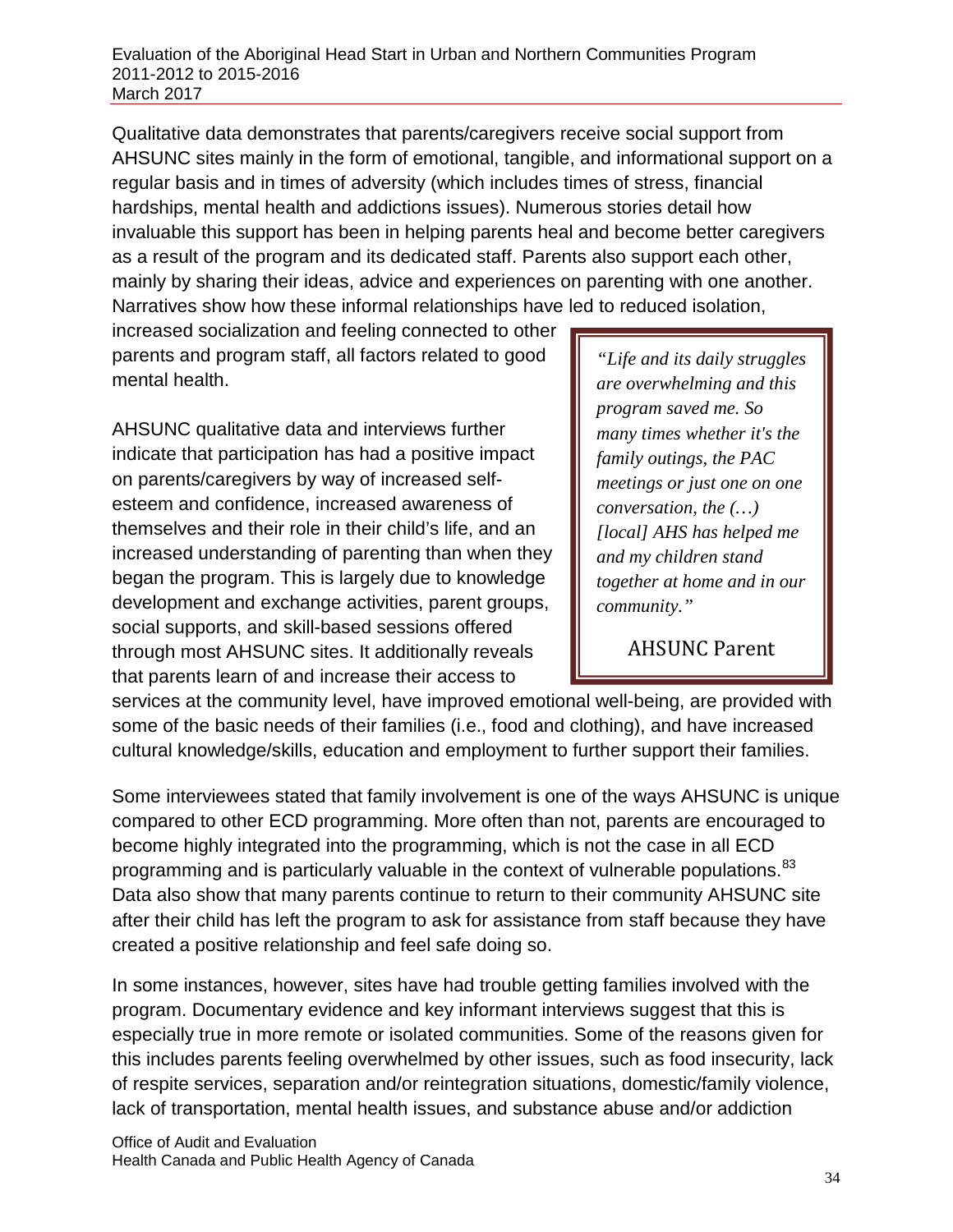issues. While many sites work to directly address these issues by, for example, providing snacks, transportation, parent-specific programming, and both formal and informal supports, some sites also feel overwhelmed, particularly by staff turnover and/or the feeling that they do not have the necessary training to take on the complex needs of the families they serve.

According to program data, two-thirds of AHSUNC sites reported in 2015-16 that they conducted outreach activities to provide parents with information about their program. These activities included, for example, conducting open houses and information sessions. A smaller proportion (40%) of sites reported conducting outreach activities for individuals such as hard-to-reach participants, signaling efforts to reach those the most in need. Some suggestions on how sites can help involve parents include having more social supports for parents (including an early intervention worker), having incentives to get parents involved, and/or having a more gradual approach to recruiting parents to volunteer which can help them gain confidence over time.

## 4.4.3 **To what extent has the longer term outcome been achieved?**

### **To what extent have First Nations, Inuit and Métis children experienced improved health and well-being in order to develop successfully as Indigenous young people?**

### **Though it is difficult to empirically demonstrate the extent to which the AHSUNC program impacts the health and well-being of its students, evidence suggests that the program is linked to successful long term outcomes for many graduates, their families and their communities.**

There are many factors that impact an individual's health and well-being, such as the socio-economic determinants of health outlined by the Agency.<sup>[v](#page-44-0),[84](#page-77-14)</sup> Though the AHSUNC program seeks to address (at least in part) many of these determinants, outcomes are often not realized until far into the future, when numerous other factors can affect the health risks, behaviors and long term outcomes for children and youth. That being said, there is anecdotal evidence that suggests the AHSUNC program has led to positive outcomes for graduates, their families and their communities.

<span id="page-44-0"></span>v Socio-economic determinants of health include: income and social status; social support networks; education; employment/working conditions; social environments; physical environments; personal health practices and coping skills; healthy child development; gender; and culture.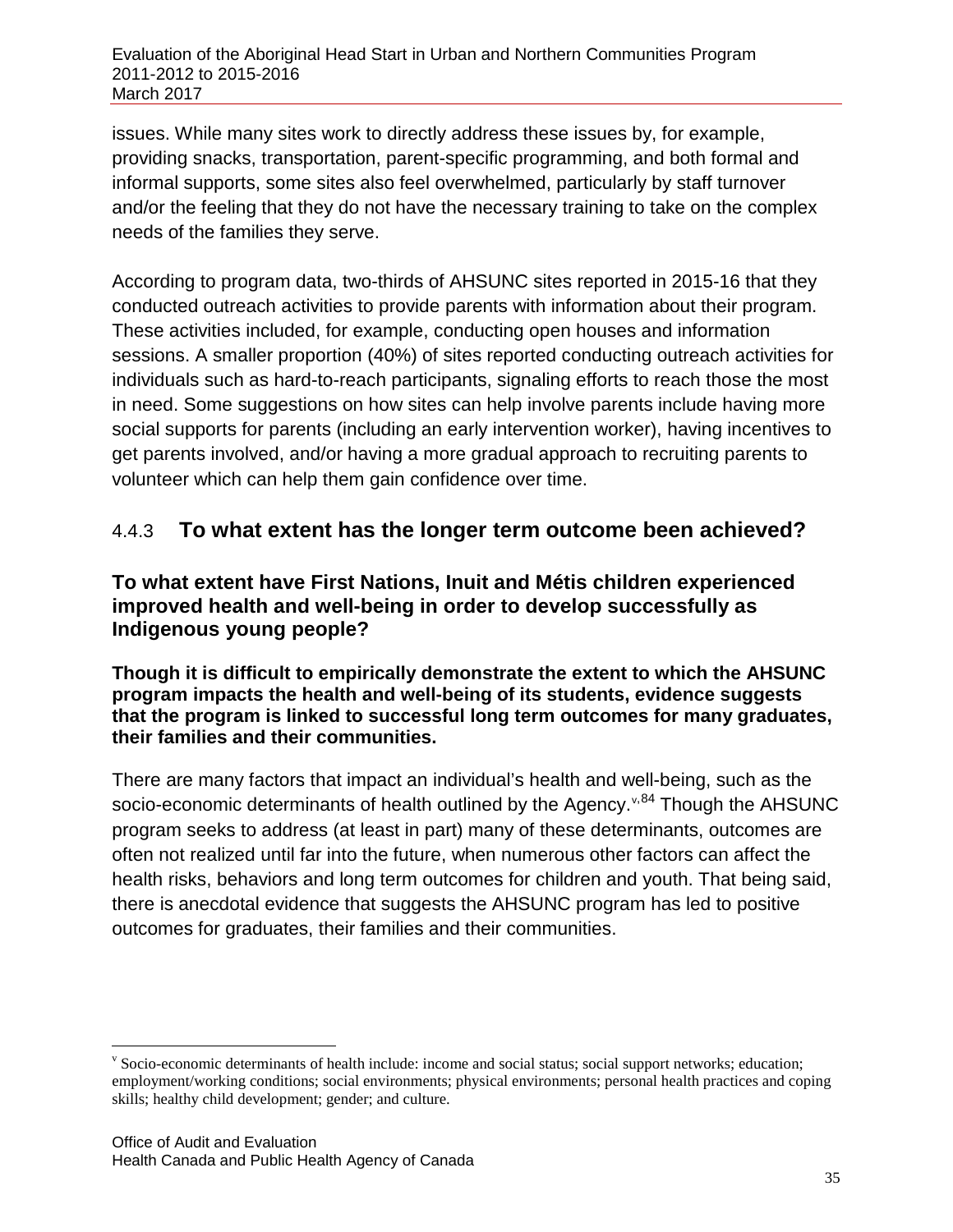*"I can honestly say that this program changed my life and I would not be where I am today without it."* 

AHSUNC graduate at the  $20<sup>th</sup>$  Anniversary Celebration

For example, in 2015, the Aboriginal Head Start Association of British Columbia (AHSABC) received funding from Canadian Heritage and PHAC for a three-day gathering to celebrate the  $20<sup>th</sup>$  anniversary of the AHSUNC program. They brought together over 50 AHSUNC graduates from across the country and encouraged them to share their experiences beginning with their participation in an AHSUNC program to their present lives. Some of the program highlights and impacts according to these graduates include: learning to be sociable citizens in a

respectful way, based on cultural and social norms; completing high school or postsecondary level programs and entering into a profession; feeling like a unique individual; being provided a solid foundation in their social development; becoming positive parents; as well as being provided with a safe and supportive environment that included parents, family members, Elders, and the community as a whole.

Other program data discuss how these same graduates are now assuming leadership roles in their communities, such as returning to the program as staff members and contributing to the development of the next generation of leaders. Staff often keep track of former students and note some have gone on to become police officers, nurses, social workers and great parents, and/or have returned to AHSUNC for long and shortterm employment, student practicums, and volunteering (including those with special needs).

As for impacts on families and the larger community, sites often take a leadership role in planning and implementing family and community events, which can improve community wellness by reducing isolation and emphasizing family and social cohesion among community members.<sup>[85](#page-77-15)</sup> The AHSUNC Principles and Guidelines also set the expectation that sites provide an opportunity for Elders and traditional healers to participate in and inform programming. Data show that typical involvement of Elders and Healers has been to offer social support for staff and caregivers, run staff team building workshops/visit sites, provide input for knowledge development and exchange tools and attend workshops. Elders are seen as a critical element to the success of this program according to a number of documents and interviews, as their presence is considered to have positive impacts on the well-being of children, families and communities, <sup>[86](#page-77-16)</sup> including improved mental health through the increased cultural identity and cultural pride.<sup>[87](#page-77-17)</sup>

Ultimately, the AHSUNC stories reviewed for this evaluation show that the program aims to increase, promote and maintain Indigenous community resilience by focusing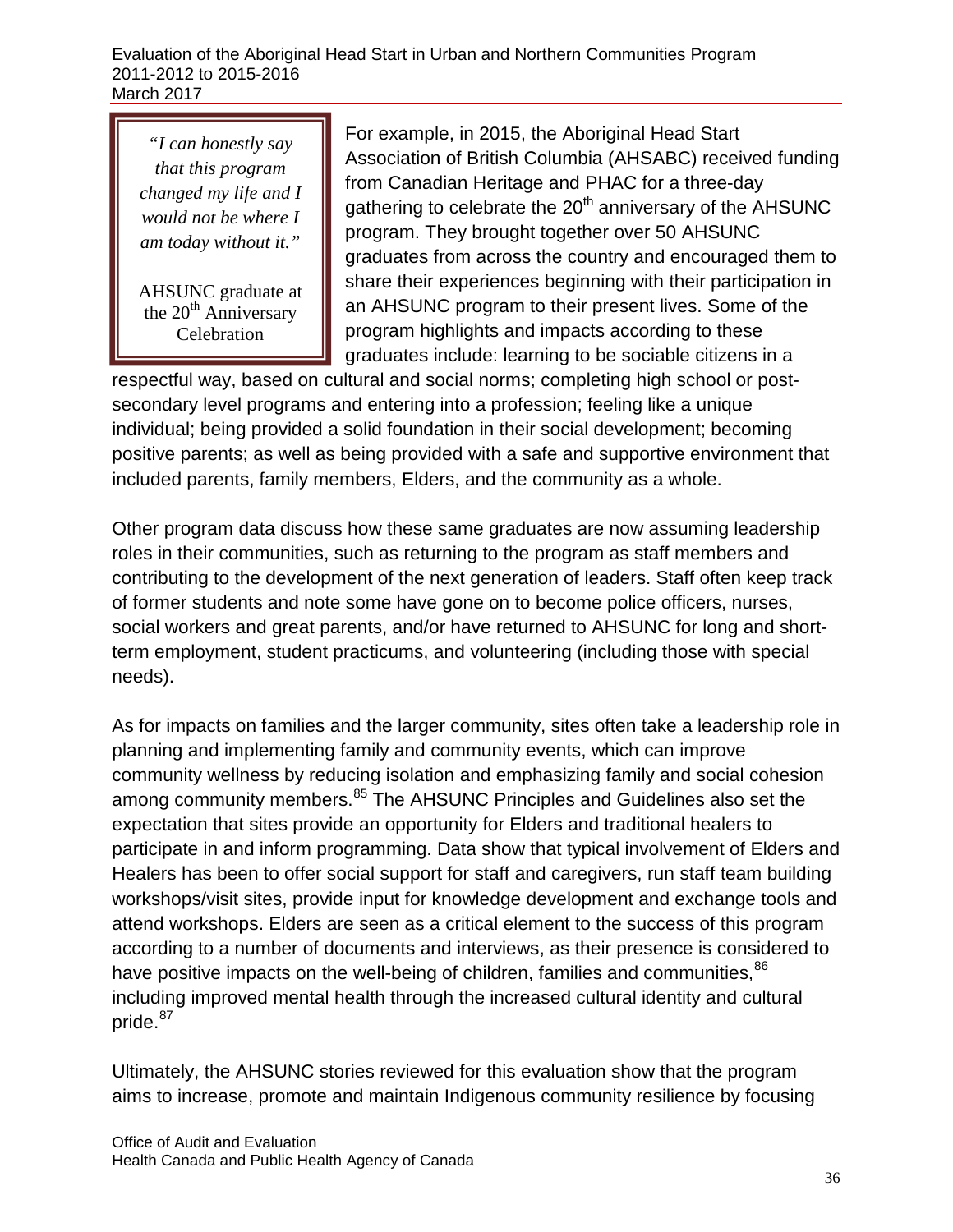on strengthening social capital, networks and support; building a sense of community; promoting/revitalizing language, culture and spirituality; as well as supporting families and parents to ensure healthy child development and family connectedness.

## **4.5 Performance: Issue #5 – Demonstration of Economy and Efficiency**

**Overall, evidence suggests that the program is administered efficiently and that current resources have been maximized, but that resource limitations have an impact on the program's reach and could affect the quality of programming.** 

The Treasury Board of Canada's guidance document, *Assessing Program Resource Utilization When Evaluating Federal Programs* (2013) and *Policy on Results* (2016), define the demonstration of economy and efficiency as an assessment of resource utilization in relation to the production of outputs and progress toward expected outcomes. This assessment is based on the assumption that departments have standardized performance measurement systems and that financial systems link information about program costs to specific inputs, activities, outputs and expected results.

The data structure of the detailed financial information provided for the program did not facilitate the assessment of whether program outputs were produced efficiently, or whether expected outcomes were produced economically. Specifically, the lack of output/outcome-specific costing data limited the ability to use cost-comparative approaches. The availability of detailed cost information is largely beyond the control of the program as it is tied to the Agency's planning and financial reporting systems. The development of standard benchmarks for assessing efficiency is also made difficult by the program's flexible local delivery approach and varied contexts for implementation. For these reasons, no benchmark could reasonably be applied to the measurement of program efficiency. Considering these issues, the evaluation provided observations on economy and efficiency based on findings from the literature review, key informant interviews and relevant financial data. In addition, the findings below provide observations on the adequacy and use of performance measurement information to support economical and efficient program delivery and evaluation.

When looking at the program activities totals, there were slight variances between planned spending and actual expenditures during the period evaluated. As illustrated in Table 7 below, the variances over the last five years were not significant and ranged between minus 0.4% and plus 1.9%. Overall, the program consistently spent between \$34M and \$35M dollars for a total of \$174.1M over 5 years. The only notable variance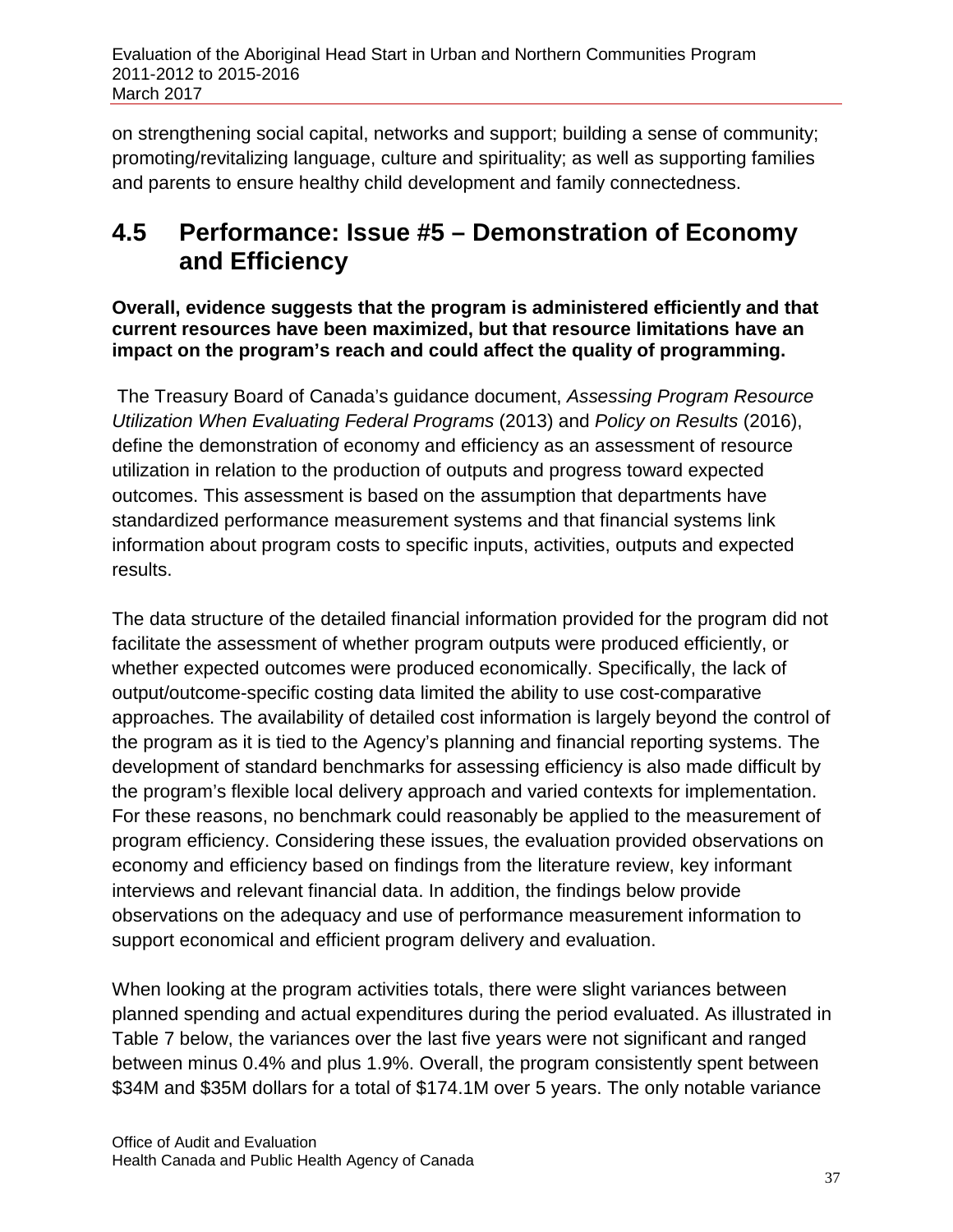observed was in 2012-13, when changes in the terms of the financial planning process lead to salary being underspent. Overall, the program spent its allocated budgets.

| Table 7: Variance Between Planned Spending vs. Expenditures |  |
|-------------------------------------------------------------|--|
| 2011-2012 and 2015-2016 (\$M) <sup>a</sup>                  |  |

| <b>Fiscal</b>  |                | Planned Spending (\$) |               |       | Actual Spending (\$) |                |               |              | Variance | $%$ of                                   |
|----------------|----------------|-----------------------|---------------|-------|----------------------|----------------|---------------|--------------|----------|------------------------------------------|
| Year           | <b>G&amp;C</b> | <b>O&amp;M</b>        | <b>Salary</b> | Total | G&C                  | <b>O&amp;M</b> | <b>Salary</b> | <b>Total</b> |          | Planned<br><b>Budget</b><br><b>Spent</b> |
| $2011 -$<br>12 | 32.2           | 0.6                   | 1.9           | 34.7  | 31.8                 | 1.2            | 2.4           | 35.3         | 0.6      | 102%                                     |
| 2012-<br>13    | 31.5           | 0.4                   | 0.6           | 32.5  | 31.5                 | 0.5            | 2.4           | 34.3         | 1.9      | 106%                                     |
| 2013-<br>14    | 32.7           | 0.3                   | 1.7           | 34.7  | 32.7                 | 0.2            | 1.5           | 34.4         | $-0.3$   | 99%                                      |
| $2014 -$<br>15 | 33.0           | 0.3                   | 1.7           | 35.0  | 33.0                 | 0.2            | 1.5           | 34.7         | $-0.3$   | 99%                                      |
| $2015 -$<br>16 | 33.8           | 0.2                   | 1.8           | 35.9  | 33.7                 | 0.1            | 1.6           | 35.4         | $-0.4$   | 99%                                      |
| <b>TOTAL</b>   | 163.<br>3      | 1.8                   | 7.7           | 172.8 | 162.7                | 2.2            | 9.4           | 174.1        | 1.5      | 101%                                     |

<sup>a</sup> Financial data provided by Office of Chief Financial Officer

## **Observations on Economy**

### **There are economic benefits to investing in ECD programming.**

Although the estimated rate of return on investment varies depending on the source of the calculation, it is clear from the literature that there are significant economic benefits to investing in ECD programming, and that Canada lags behind other developed countries in spending for this sector.

According to a special report from TD Economics, for every dollar invested in early childhood education programs, the monetized return in terms of economic, social and health outcomes ranges from approximately 1.5 to 3 dollars, with the benefit ratio for disadvantaged children being much higher.<sup>[88](#page-77-18)</sup> While factors such as the focus, duration of exposure, and quality of programs being implemented affect the rate of return on investments to ECD interventions, some estimate have shown them to have benefit-cost ratios as high as  $17:1.^{89}$  $17:1.^{89}$  $17:1.^{89}$ 

One of the most cited studies on return on investment in this field is the High/Scope Perry Preschool Program, a 50 year longitudinal study on the effect of early childhood programming on children from low-income families in Michigan.<sup>[90](#page-77-20)</sup> The study demonstrates the major impact participation in ECD programming can have on both educational and life outcomes. In comparison to a control group, participants at 27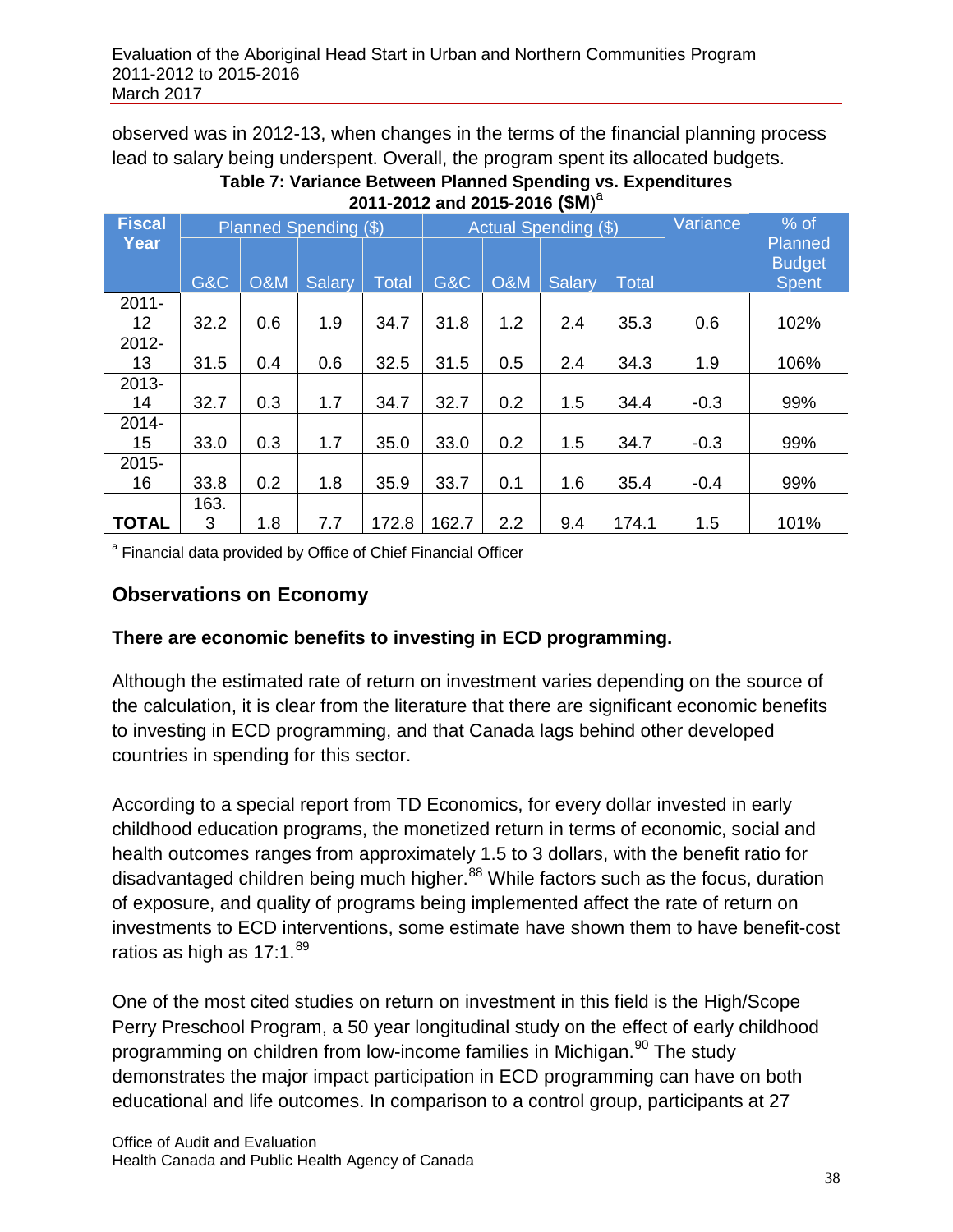years of age completed an average of almost a full year more of schooling, spent an average of 1.3 fewer years in special education services, had a 44 percent higher high school graduation rate and women were 50 percent less likely on average to have a teen pregnancy. At 40 years of age, participants were 46 percent less likely to have served time in jail, had a 33 percent lower arrest rate for violent crimes, a 42 percent higher median monthly income and were 26 percent less likely to have received government assistance in the past 10 years compared to the control group.

Additionally, economist and Nobel Prize winner James Heckman's research shows that every dollar spent on early childhood programs pays the same dividends as spending three dollars on school-aged programs or eight dollars on education for young adults.<sup>[91](#page-77-21)</sup> Heckman is known for his extensive body of work in the field, including what is known as the 'Heckman's Curve,' which illustrates how the rate of return to human capital investment is highest during the preschool years. According to Heckman, "*early learning confers value on acquired skills, which leads to (a) self-reinforcing motivation to learn more and (b) early mastery of a range of cognitive, social and emotional competencies making learning at later ages more efficient, and therefore easier and more likely to continue*."[92](#page-77-22) He also remarks that advantages gained through early interventions are most likely to produce higher returns on investment when they are followed by continued high quality learning experiences. A number of AHSUNC sites noted that they build relationships with the local school in order to ensure a smooth transition for children once they enter the school system.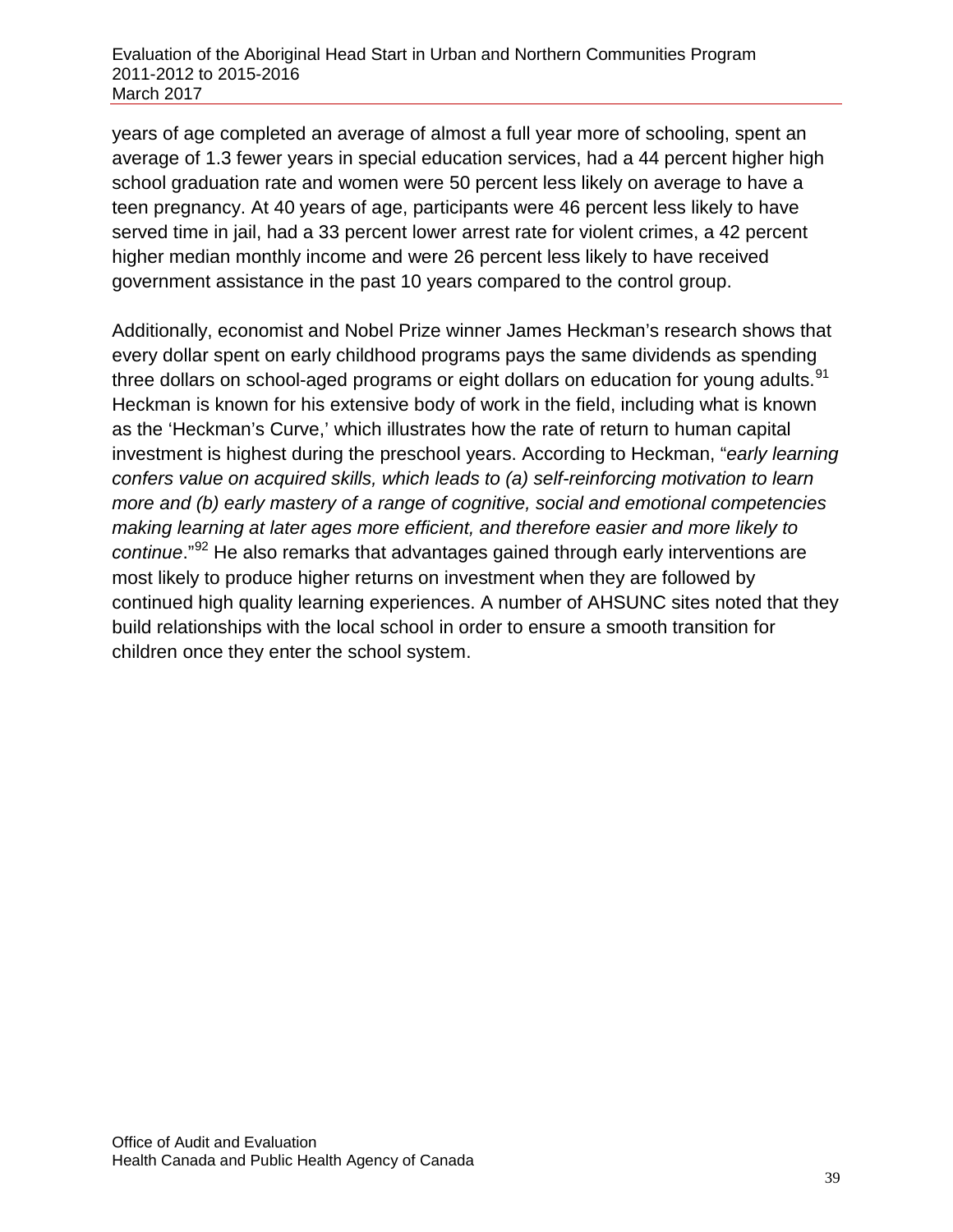



In Canada, although funding for early childhood education has been on the rise in most provinces and territories, economists observe that spending on the early childhood education sector is lagging behind other advanced economies.<sup>[93](#page-77-8)</sup> Canada is classified as a rich nation by international measures (i.e., per capita Gross Domestic Product [GDP]), yet the OECD and the UNICEF relate Canada's comparatively high level of child poverty (17% on average and 40% for Indigenous children) $94$  to the low overall investment of the Gross Domestic Product (0.3%) into our nation's child care and early childhood education infrastructure.<sup>[95](#page-77-24)</sup> This is in spite of the fact that according to Statistics Canada, the GDP multiplier $\theta$  for child care outside the home is among the highest of all industries at 0.90, behind only financial services, education, retail trade and non-profit institutions/industries.<sup>[96](#page-77-25)</sup> In fact, Canada's public spending on early childhood programs is the lowest among 14 OECD countries, far below what some less wealthy countries spend in this sector (up to 2% of GDP). <sup>[97](#page-77-26)</sup> UNICEF recommends that the benchmark for spending in this sector be 1% of GDP.

<span id="page-49-0"></span><sup>&</sup>lt;sup>vi</sup> A GDP multiplier measures the change in overall output in Canada from a change in output of a given industry.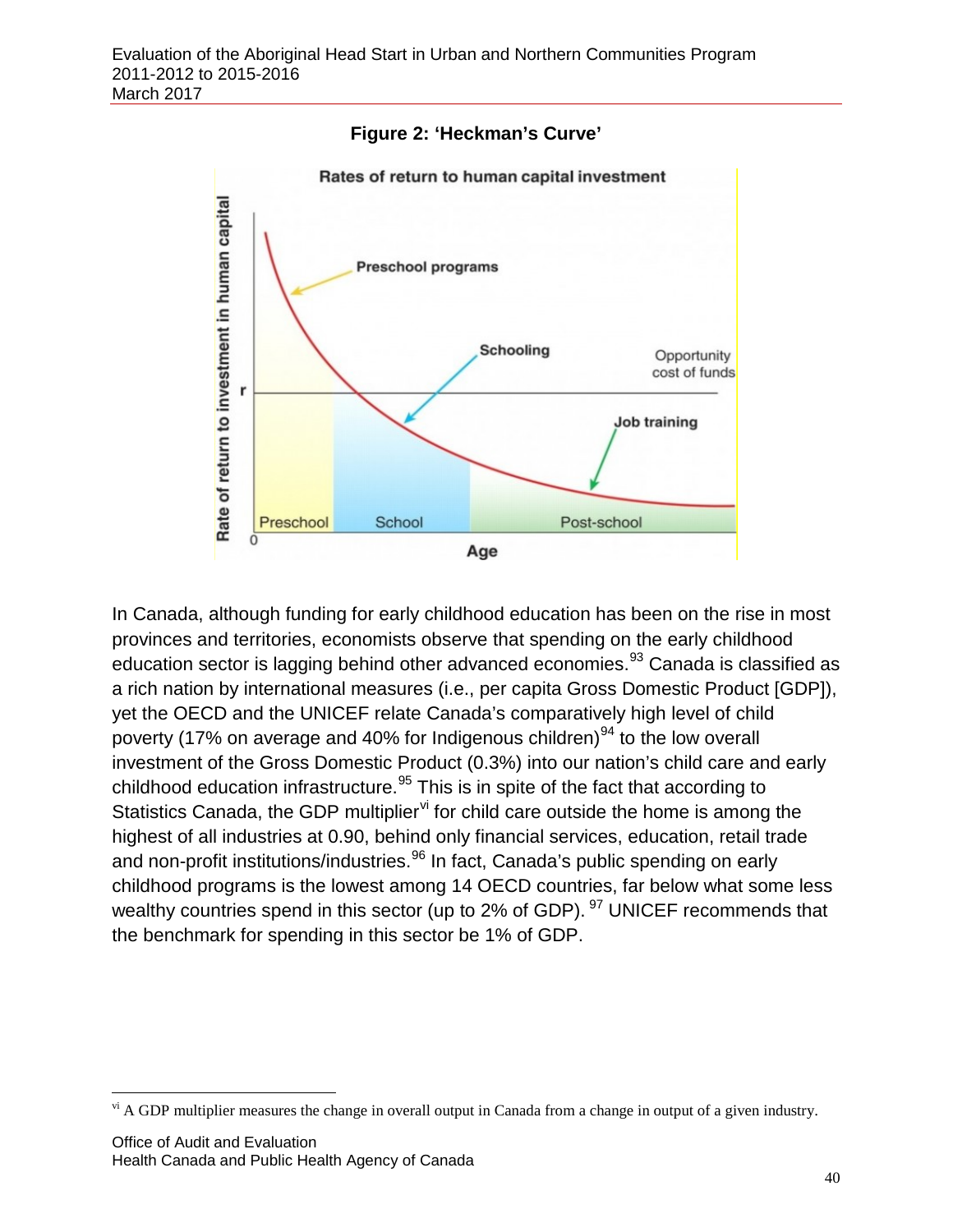### **Observations on Efficiency**

**No clear consensus was found on what the responsibilities of PHAC centres of responsibility (CGC, Program, Regions) entail with regards to recent changes in the management and administration of the program. The evaluation also found that collaboration efforts could be strengthened.**

During the period covered by this evaluation, there were significant changes to the way PHAC manages its grants and contributions programs, including AHSUNC, as well as changes to the roles and responsibilities of the Regional Offices. In 2013, the CGC assumed responsibility for the financial administration of Gs&Cs at PHAC, including many duties that had previously rested with Agency staff in the regions under the decentralized model. At that time, joint responsibility was given to both regions and the CGC with respect to communications with the recipients. Specifically, the CGC became the primary contact for all financial matters while staff in the regions remained the key contact for matters related to project activities and program content, taking on specific roles related to intelligence gathering, P/T liaison, health workforce development, knowledge development and exchange, and partnerships with P/Ts, other government departments, academia, and NGOs.<sup>[98](#page-77-27)</sup>

At PHAC, the G&C Transformation Initiative resulted in a number of key deliverables, including the implementation of a new G&C data collection system (GCIMS), standardized tools and processes, a reduction in the number of projects, program consolidation, in addition to the streamlining of G&C administration using a centralized model, as noted above. These changes, combined, are intended to create significant efficiencies for the Agency.

At the program level, a majority of interviewees raised concerns about the transition period for this initiative, as well as during recent changes to the funding renewal process. Specifically, interviewees described communication issues such as receiving unclear or inconsistent messaging between different stakeholders and not getting important communications enough in advance. The evaluation found that there was not a clear consensus on what the responsibilities of each centre of responsibility (CGC, Program, Regions) entailed with regards to these changes in the management and administration of the program. The evaluation also found that collaborative efforts in implementing these changes could be strengthened. Having clearly defined roles for all PHAC centres of responsibility would enhance the support provided to communities.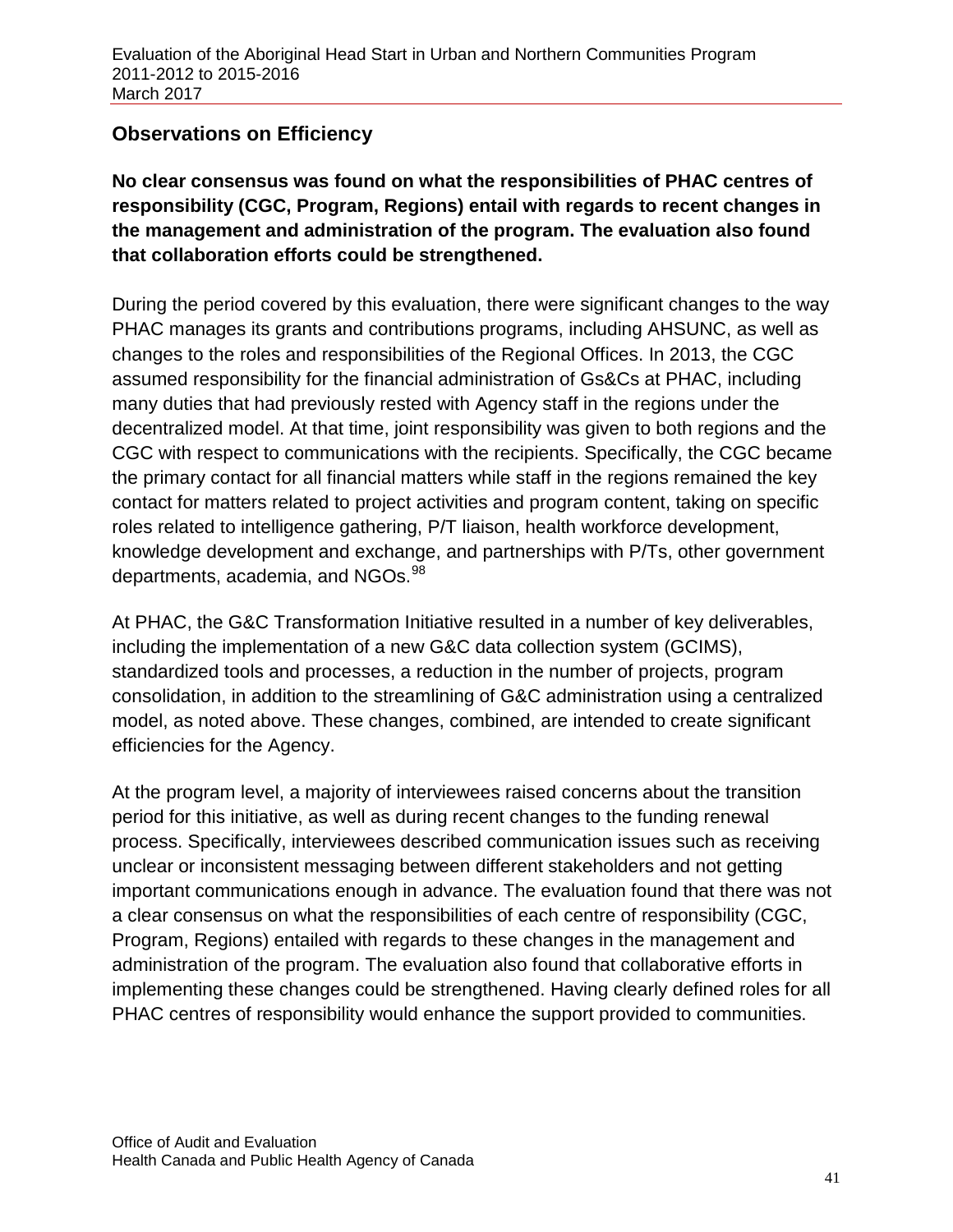### **Resourcing for this program has not kept pace with cost increases for sites over time, reportedly leading to reduced outputs and loss of effectiveness due to staff turnover.**

As previously mentioned, cost data available for this program did not allow for a quantified analysis of the extent to which the resources invested in this program are sufficient and whether they are maximized in terms of outputs and outcomes. Multiple sources (i.e., interview respondents, program documents, external research) however converge to indicate that the program's ability to maximize its benefits for Indigenous children and their families is hampered by key resource limitations. While the magnitude of these limitations and their resulting impacts on the programs' effectiveness cannot be quantified, available evidence is sufficiently compelling to warrant mention in this evaluation report.

### **Overall perceived reduction of resources available to sites**

Several sources, both internal and external to the program, perceive that the resources available for early childhood development programming have diminished relative to increases in the cost of food, gas and salaries over the past 20 years. Most AHSUNC site representatives, both from the North and the South mentioned having insufficient resources for key expenditures such as staff salaries, needed infrastructure repairs, acquisition of permanent space, purchase of food to offer nutritious meals to participating children, and purchase of learning materials.

### **Recruitment and retention of qualified staff**

Low levels of remuneration make hiring and retention of qualified and trained staff challenging. Recruitment challenges are compounded by the need for AHSUNC sites to recruit staff who are both ECD-trained and knowledgeable about Indigenous cultures and languages. For remote communities, the availability of qualified staff is even more limited. In turn, high turnover and staff burnout can affect the quality and continuity of programming.

In 2013-2014, 28.3% of sites reported that staff turnover was a concern. This proportion increased to  $36.8\%$  in 2015-16. $99$  The more frequently cited reasons for staff departures in 2015-16 were:

- $\circ$  pursued other career opportunities (57% up from 43% in 2013-14),
- o left for personal/family reasons unspecified (52% up from 43% in 2013- 14),and
- $\circ$  left for a position with a higher salary (50% up from 23% in 2013-14).<sup>[100](#page-77-29)</sup>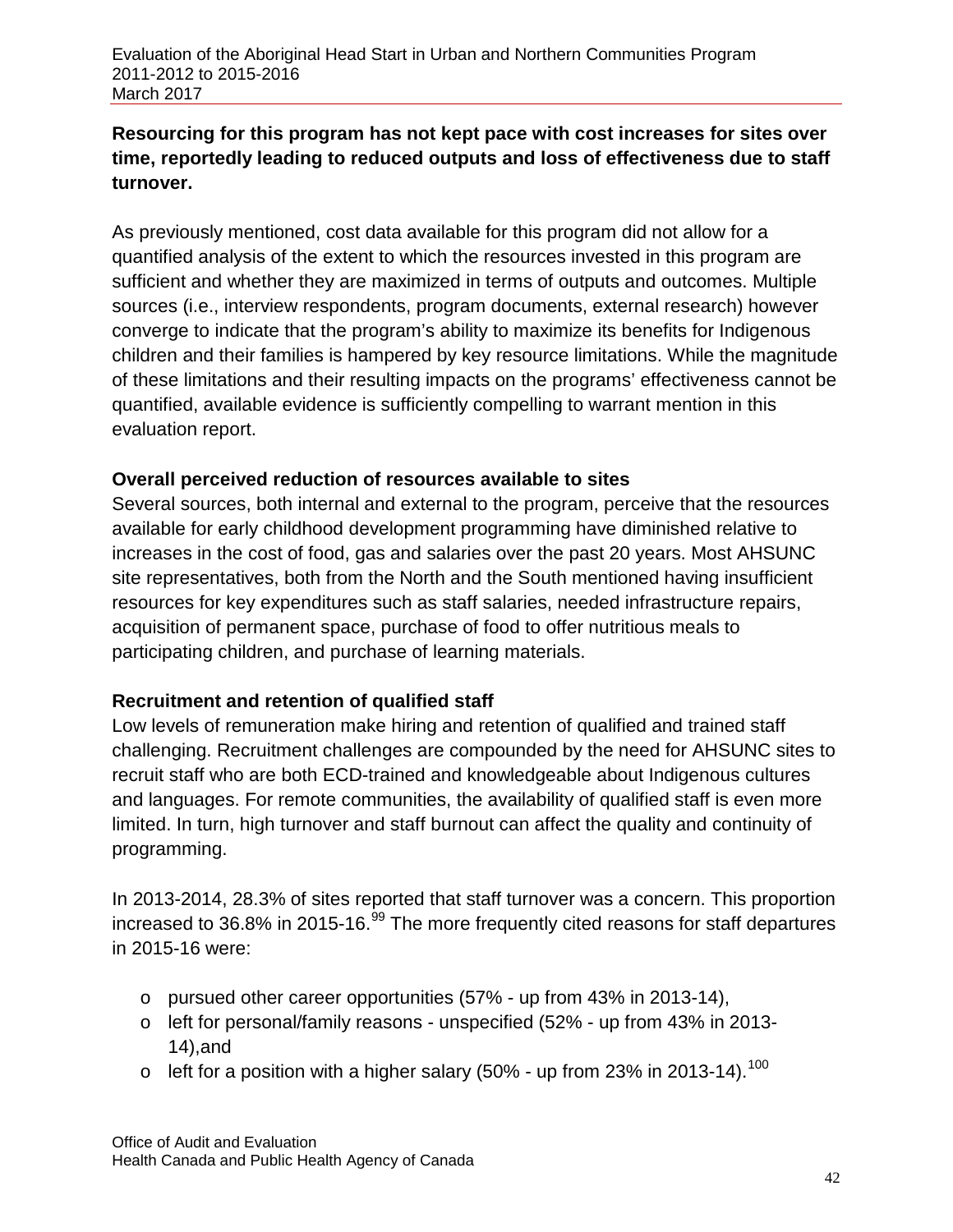Similarly, ECD practitioners, policymakers, academics, and community leaders consulted in 2014 as part of the Public Policy Forum's study on ECD in Indigenous Communities unanimously stressed the need for increased funding levels, noting that underfunding and low levels of remuneration for ECD program providers have made the recruitment and retention of qualified staff an ongoing challenge.<sup>[101](#page-77-30)</sup>

These challenges are not unique to the AHSUNC program. When consulted on ECD programming issues in 2015, INAC and Health Canada regional offices representatives highlighted the same concerns.<sup>[102](#page-77-31)</sup> Several research studies have also highlighted low levels of remuneration as a key factor affecting recruitment and retention of qualified staff across the ECD sector.<sup>[103](#page-77-32)</sup> Among the various factors deemed to contribute to the shortage of qualified Indigenous early education teachers, researchers have identified stringent licensing requirements, large geographical distances between postsecondary institutions and Indigenous communities, and specialized entry requirements necessary for students pursuing postsecondary education in the field.<sup>[104](#page-77-33)</sup>

[...] although many potential Aboriginal educators have vast experience and knowledge directly applicable to the care of young children, unfortunately, many of these potential Aboriginal educators do not have the formal academic requirements necessary for acceptance into postsecondary institutions."[105](#page-77-34)

Program sites also report lacking funds for screening and identifying children's special needs, and to hire trained ECEs to work with special needs children. This finding was also echoed by INAC representatives.<sup>[106](#page-77-35)</sup>

These staff shortages have the potential of impacting the quality of programming provided to participating children and their families.<sup>[107](#page-77-36)</sup>

### **Strategies to mitigate resource limitations**

To mitigate the above-mentioned challenges and limitations, program sites report having implemented a number of strategies such as cutting positions to allow for wage increases and rotating outstanding responsibilities (e.g., bus driver, cook, outreach) among the remaining staff and, in some cases, reducing the range of services offered (e.g., training for parents, meals for children, and transportation).

As previously mentioned, there is also extensive evidence of increasing leveraging of external resources to complement program resources. More than half of AHSUNC sites are leveraging both in-kind and financial resources from external partners, generating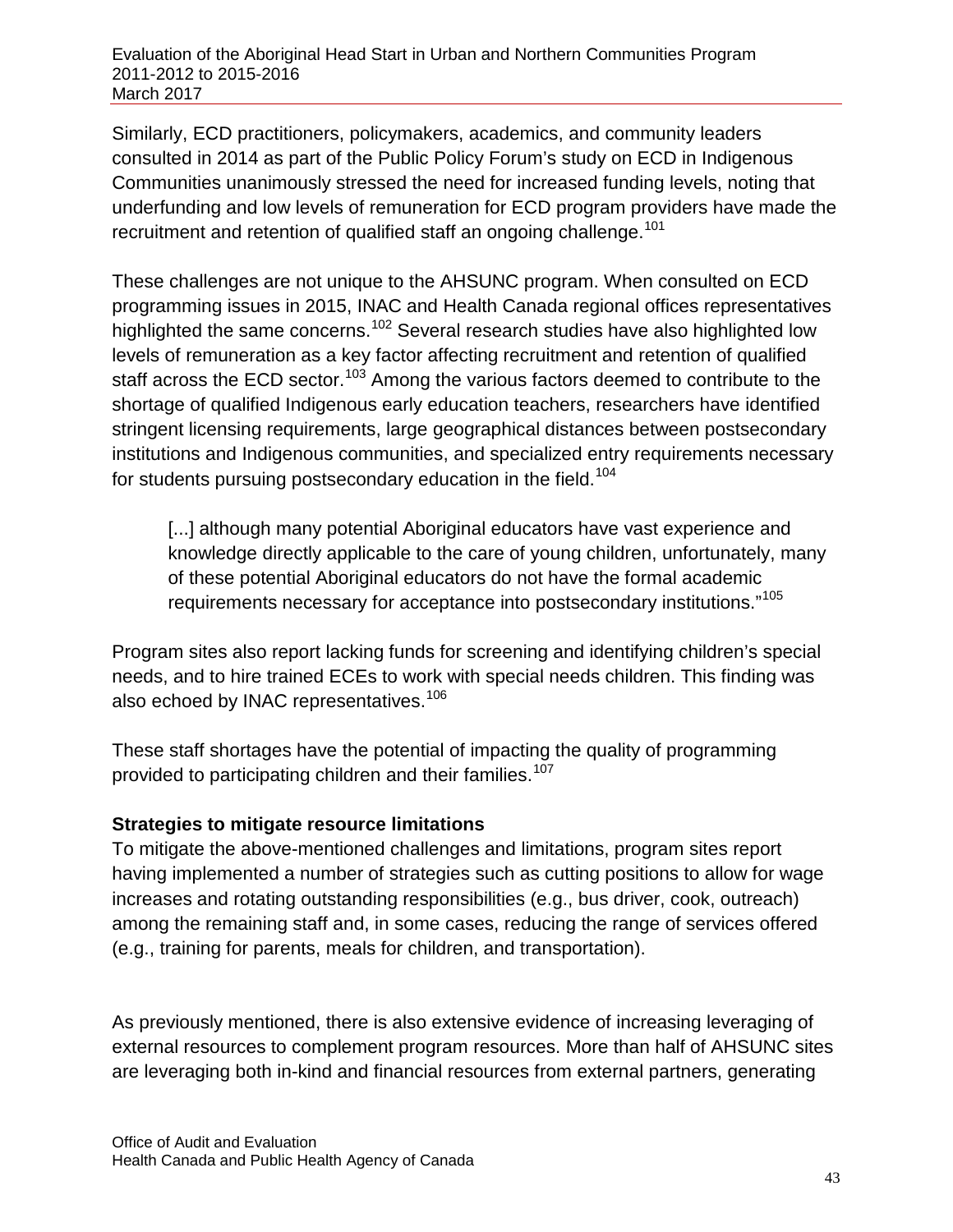more than \$15M in 2015-16.<sup>[vii](#page-53-0)</sup> Some interviewees further noted that the AHSUNC strategic fund has allowed them to offer extra services, such as training, teachers, and outreach programs. Still, these mitigation strategies have not been experienced at all sites, and in some cases the opportunities to implement these strategies are limited.

### **National Aboriginal Head Start Council (NAHSC) roles and responsibilities were modified since the last evaluation to better align the Council's role with that of an External Advisory Body. NAHSC members expressed a need for further clarification from the program as to the type of input being expected from them and how it will be used.**

When AHSUNC was created in 1995, an advisory body called NAHSC was established to advise the then Department of Health on the Aboriginal Head Start initiative as it pertains to Indigenous children, their parents and early childhood development. The 2012 AHSUNC evaluation concluded that the NAHSC was not working effectively as an advisory body to the Agency. In particular, it found some lack of clarity and consensus around the role of the NAHSC and raised concerns about potential conflicts of interest for Council members since they are also direct recipients of project funds.

In response to the evaluation's findings, PHAC senior management commissioned the identification of alternative options in terms of committee organizational structure, membership provisions and roles, and conflict of interest provisions, based on examples of other Indigenous advisory organizations. An initial decision was made by PHAC senior management to transform the NAHSC into a National Aboriginal Head Start Knowledge Development and Exchange Network with broader representation from a wider range of Indigenous experts than the current group of AHSUNC site representatives. Upon consultation with Indigenous representatives, however, the proposed model was put into question because expanding the membership would diminish the value of community-led input, which is one of the key principles of the program.

According to new Terms of Reference finalized in April 2016, PHAC's Centre for Health Promotion holds full accountability and responsibility for the AHSUNC program, including program development, performance measurement, oversight and management, in keeping with Treasury Board policies and authorities. The role of NAHSC members is to provide an important interface between Indigenous community expertise and the Agency in order to benefit the AHSUNC program. They are mandated to identify and represent the interests and needs of off-reserve urban and northern

<span id="page-53-0"></span><sup>&</sup>lt;sup>vii</sup> The actual leveraged amount is presumably higher since a few sites south of 60 as well as all the Northern sites are excluded from this calculation.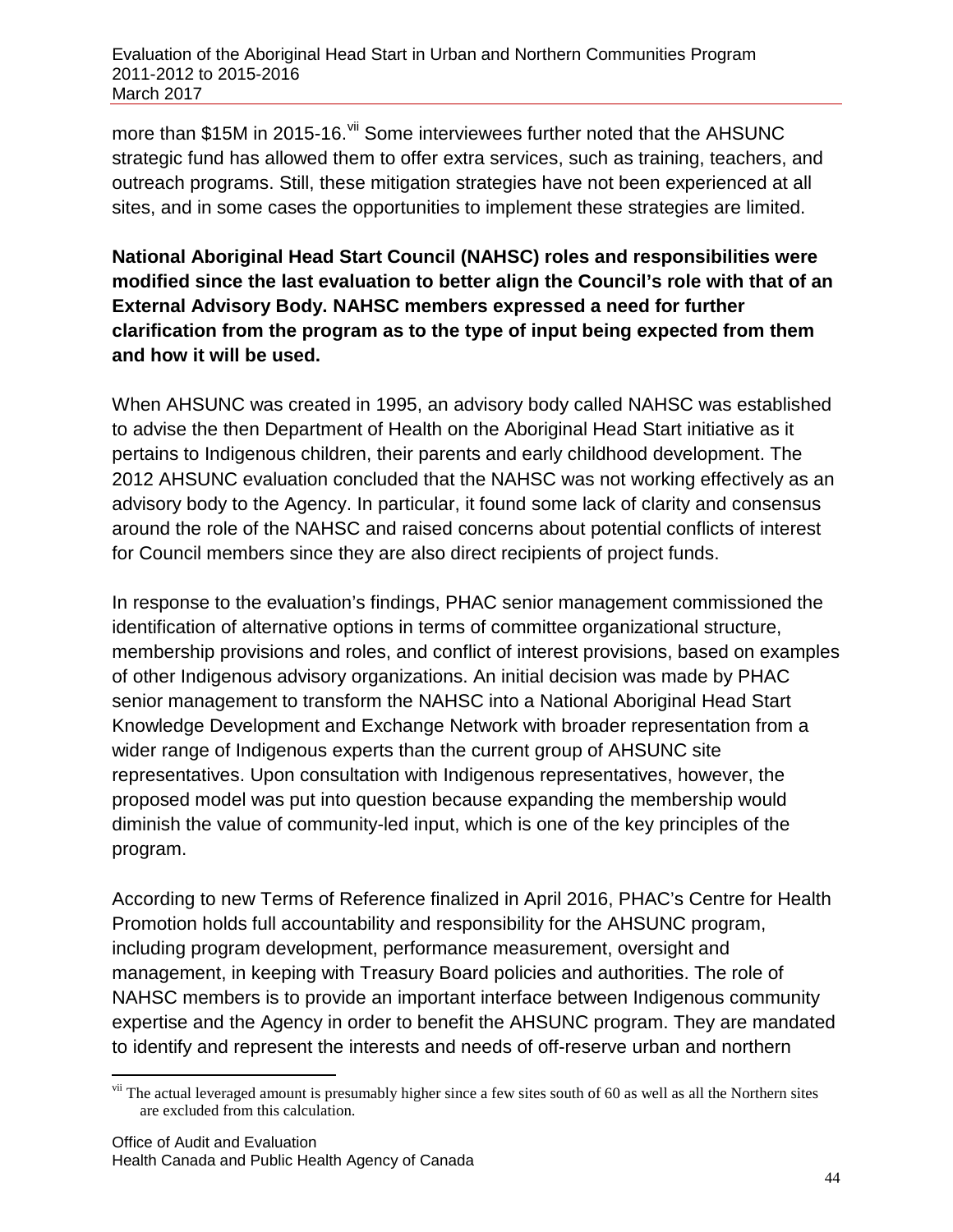Indigenous communities across the country and bring forward advice from their provinces and territories. The advice of NAHSC members may be sought by PHAC on topics such as: AHSUNC program policy development, implementation and program performance measurement; emerging operational issues with projects/sites; priorities for research in the area of Indigenous Early Childhood Development; and priorities for staff training.<sup>[108](#page-77-37)</sup>

In keeping with the 2012 evaluation recommendations and PHAC's Policy on External Advisory Bodies (2011), the new NAHSC mandate no longer includes, for instance, "to provide leadership and direction" and "to promote and advocate for program enhancement and expansion." The emphasis is now on the provision of advice to the Agency. Also, the Council's original membership was largely maintained (as opposed to expanding it to include external experts), in recognition of the direct and valuable program delivery experience current members bring as site-level coordinators or Directors and to preserve the community-led aspect of the program.

Given that these changes to the mandate are relatively new, NAHSC members expressed a need for further clarification from the program as to the type of input being expected from them and how it will be used to inform decision-making.

### **Observations on the Adequacy and Use of Performance Measurement Data**

AHSUNC performance data is collected through two separate tools: the CPPMT for sites located in the provinces and the North Report Tool for sites located in the territories. The CPPMT is a comprehensive biennial questionnaire that collects performance data on all of CHP children's programming, including AHSUNC, CAPC and CPNP programs. In 2015-16, 113 of 114 AHSUNC sites answered the CPPMT survey, compared to 106 in 2013-14, the first year of the CPPMT's implementation. Prior to the introduction of the CPPMT the program used the National Administrative and Process Survey, which was designed and administered only with AHSUNC program sites.

The North Report Tool (or Northern Outcome Reporting Template for Health) was adopted in 2011-12 for all northern recipients of Health Canada and PHAC funding as part of the Northern Wellness Approach. Recognizing the unique context of northern projects, this approach aims to streamline and harmonize administrative processes and "ensure community-based programming efforts are not duplicated by federal, territorial and community partners."<sup>[109](#page-77-38)</sup> It is administered with the 20 AHSUNC sites located in the territories.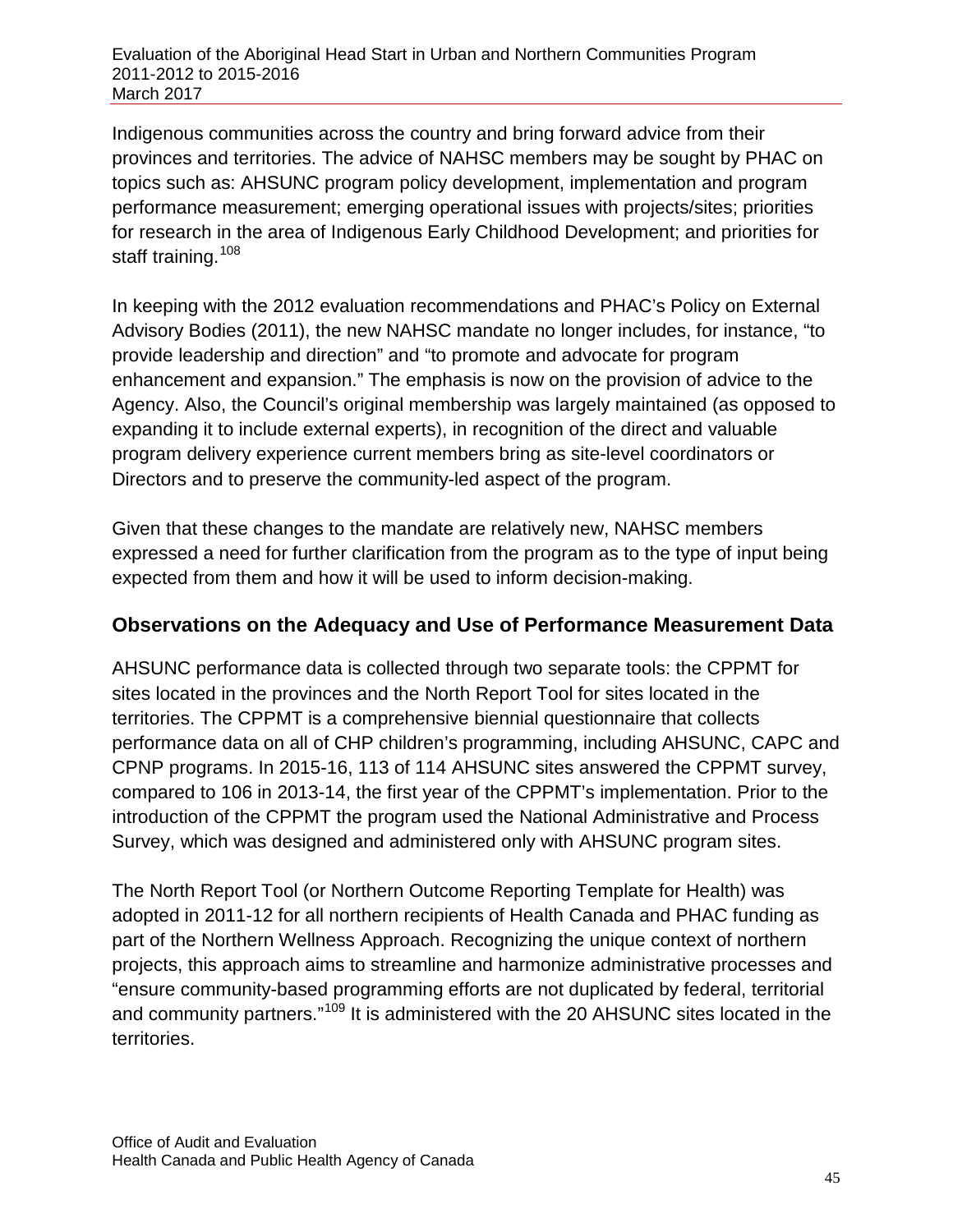Together the CPPMT and the North Report cover the majority of program results. In addition, the program administered a survey with participating parents in 2015 to document their perception of how well the program is contributing to the improved health and well-being of their children and their family. The survey includes questions on what participants have learned from the program and if the program is helpful. Finally, the program collated data on the AHSUNC-funded knowledge development and exchange activities early childhood education practitioners have attended over the past five years.

While extensive, this range of data nevertheless does not provide full coverage of the program's performance indicators as included in the AHSUNC Performance Measurement Strategy dated June 17, 2016. For instance current data from the North Report Tool do not allow reporting on the number of staff who are Indigenous, or on the sites' leveraging of external funding or in-kind resources. Also, the parents' survey did not receive responses from any of the 20 sites located in the North, thereby introducing an information gap.

The evaluation however recognizes that the program invests significant resources in collecting performance information and that the North Tool is an intentionally streamlined instrument agreed to as part of the Northern Wellness Agreement. It also acknowledges that alternative approaches to collecting data from program sites and parents, such as in-person interviews and focus groups, can be very costly and time consuming, especially in remote and isolated communities. Nevertheless, in order to adequately support program strategic decision-making, the program could revisit its performance indicators in order to ensure that they are measurable and that it is able to comprehensively report on its intended results.

Given the government-wide and portfolio-wide efforts on performance measurement, observations related to the current performance measurement contained in this evaluation should be considered in the context of this work.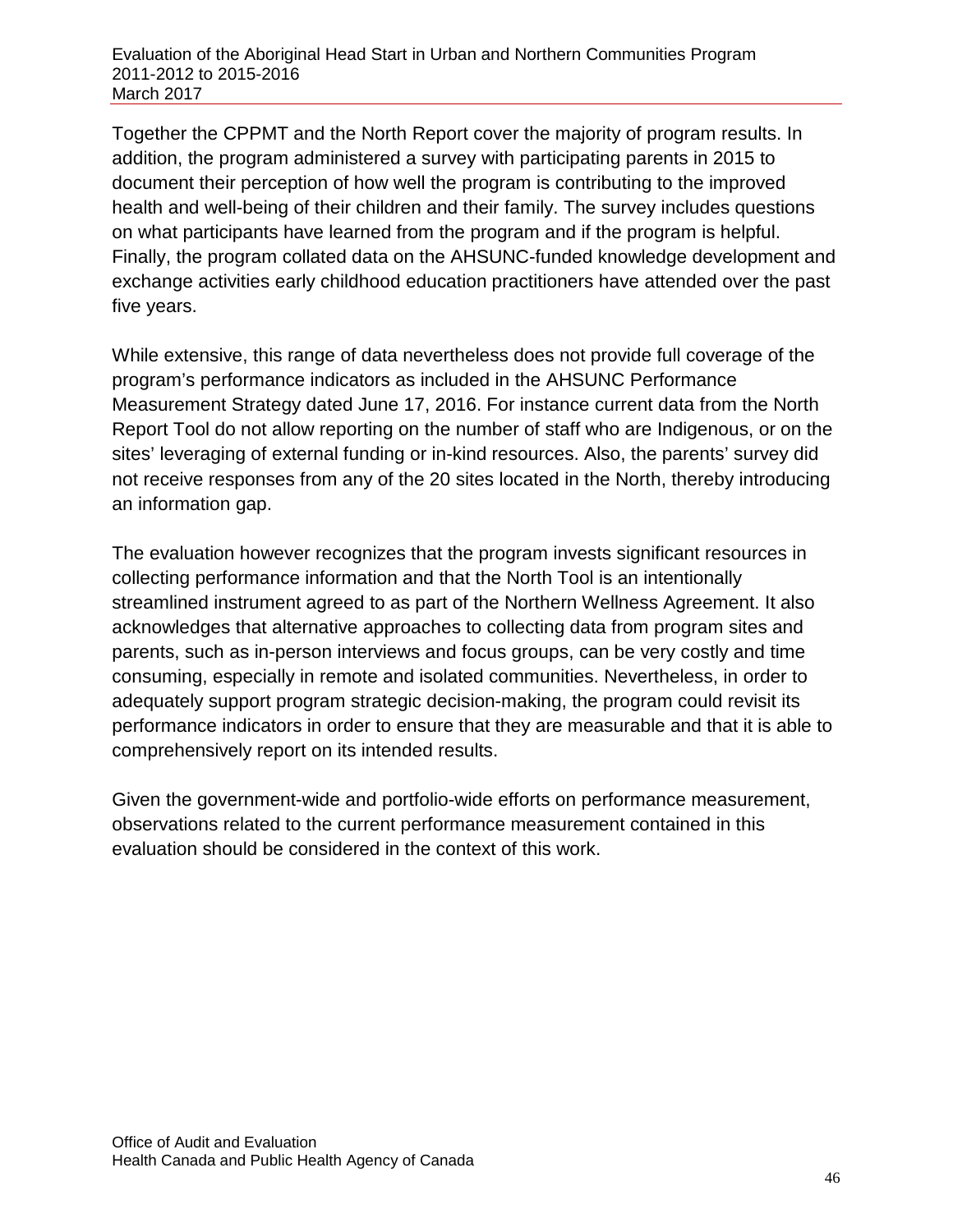# **5.0 Conclusions**

The evaluation concludes that there is a clear and continued need for culturally appropriate and holistic early childhood education programming for Indigenous children living off reserve in urban and Northern communities. Some of the key reasons for this include changing demographics of Indigenous people in Canada, the importance of early childhood development on future education success and as protection against poor socio-economic outcomes, and the need for community-based programming that meets the specific needs of Indigenous children. AHSUNC is able to address all of these areas, as it is a community-based program that targets pre-school aged Indigenous children living off reserve, where there has been an increase in the Indigenous population, all the while focusing on ECD programming that reflects the population it serves.

Over the past 20 years, the AHSUNC program has proven to be a successful model that has positively impacted the lives of many of the people that have walked through its doors. For instance, a 2011 study on the impact of the AHSUNC program on school readiness skills demonstrated that participants with and without special needs all showed significant improvement in the areas of language, motor and academic skills. In 2015, a parent survey reported that a strong majority (93%) of parents and caregivers felt that their child was more prepared to start school as a result of their participation in AHSUNC. Additionally, evidence suggests that this program has had a positive impact on parents and caregivers through increased self-esteem and confidence, increased awareness of themselves and their role in their child's life, and an increased understanding of parenting than before they entered the program. These outcomes are achieved through the efforts made by site staff in building collaborative relationships and partnerships, leveraging funding, and providing opportunities for children, their families and community members to participate in activities that benefit them in the short term as well as the long term.

Vast amounts of literature in this field confirm that there are economic benefits to investing in ECD programming, and that the rate of return on investment can be as high as \$17 in the case of disadvantaged children. Currently, Canada spends 0.3 percent of its GDP in early childhood education, the lowest among 14 OECD countries.

The program has the potential to make an even broader contribution should there be an opportunity to expand its reach and address key resource limitations, particularly in more remote and isolated communities. Further program funding for early childhood education training, especially in the field of special needs, would contribute to the continued delivery of quality programming.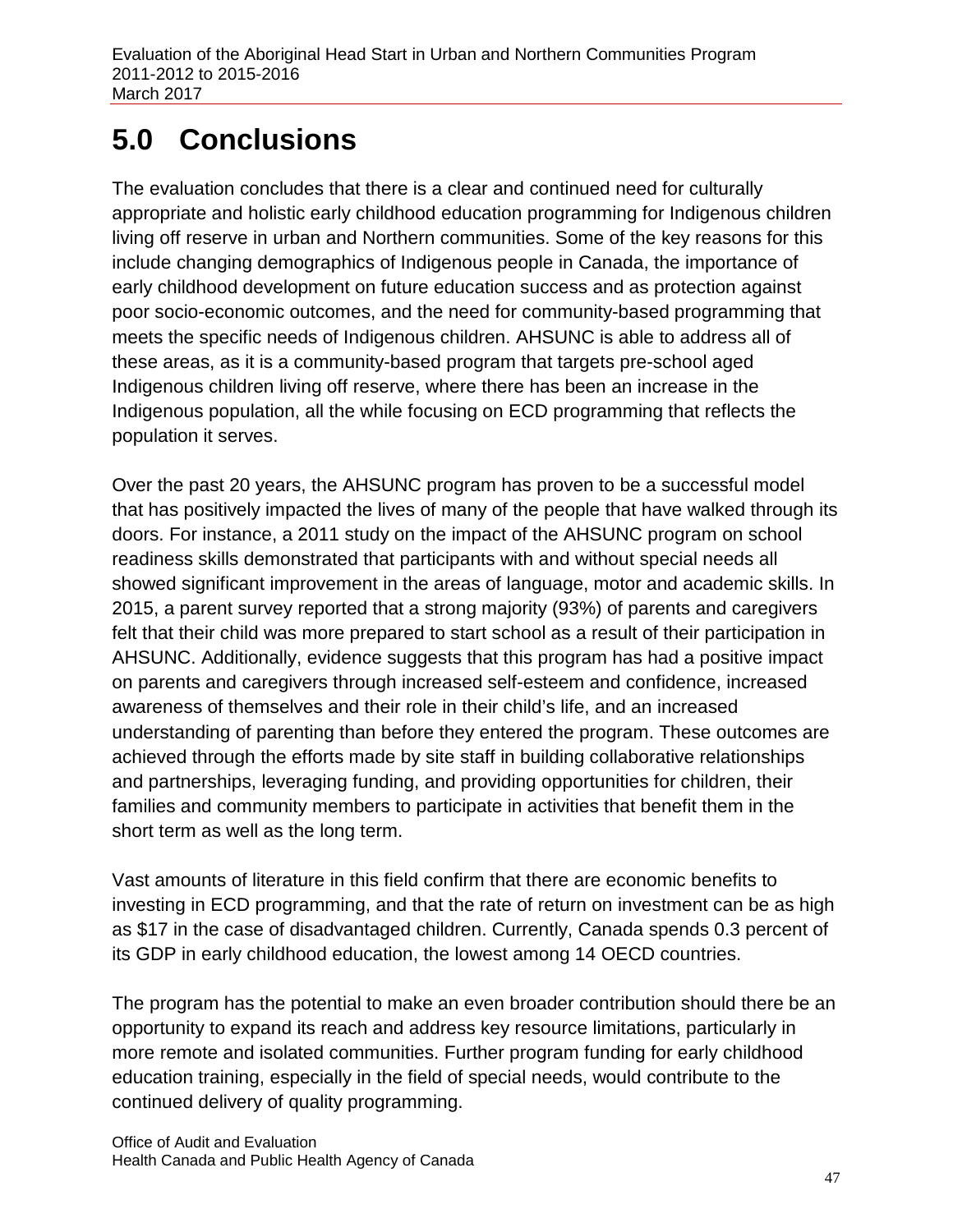## **6.0 Recommendations**

## **Recommendation 1**

**The Agency's centres of responsibility involved in managing and administrating AHSUNC should clarify roles and responsibilities in providing support to participating communities with a view to enhancing collaborative efforts among centres.**

The evaluation found that there was not a clear consensus among PHAC centres of responsibility (Centre for Grants and Contributions, Program, Regions) as to their respective responsibilities following recent changes in the management and administration of the program. The evaluation also found that collaborative efforts could be strengthened. Having clearly defined roles for all PHAC centres of responsibility would enhance the support provided to communities.

## **Recommendation 2**

**The program should continue supporting quality programming through funding of early childhood educator training, particularly to address children's special needs, and continue funding transportation to support participation of children in the program.** 

Recognizing the importance and need for these supports for quality programming and reach, over the past five years the program has used strategic funds to support early childhood educator training, especially in the field of special needs, as well as unused funds to enable the purchase of transportation vehicles. Evidence indicates that there is a continued need for these supports.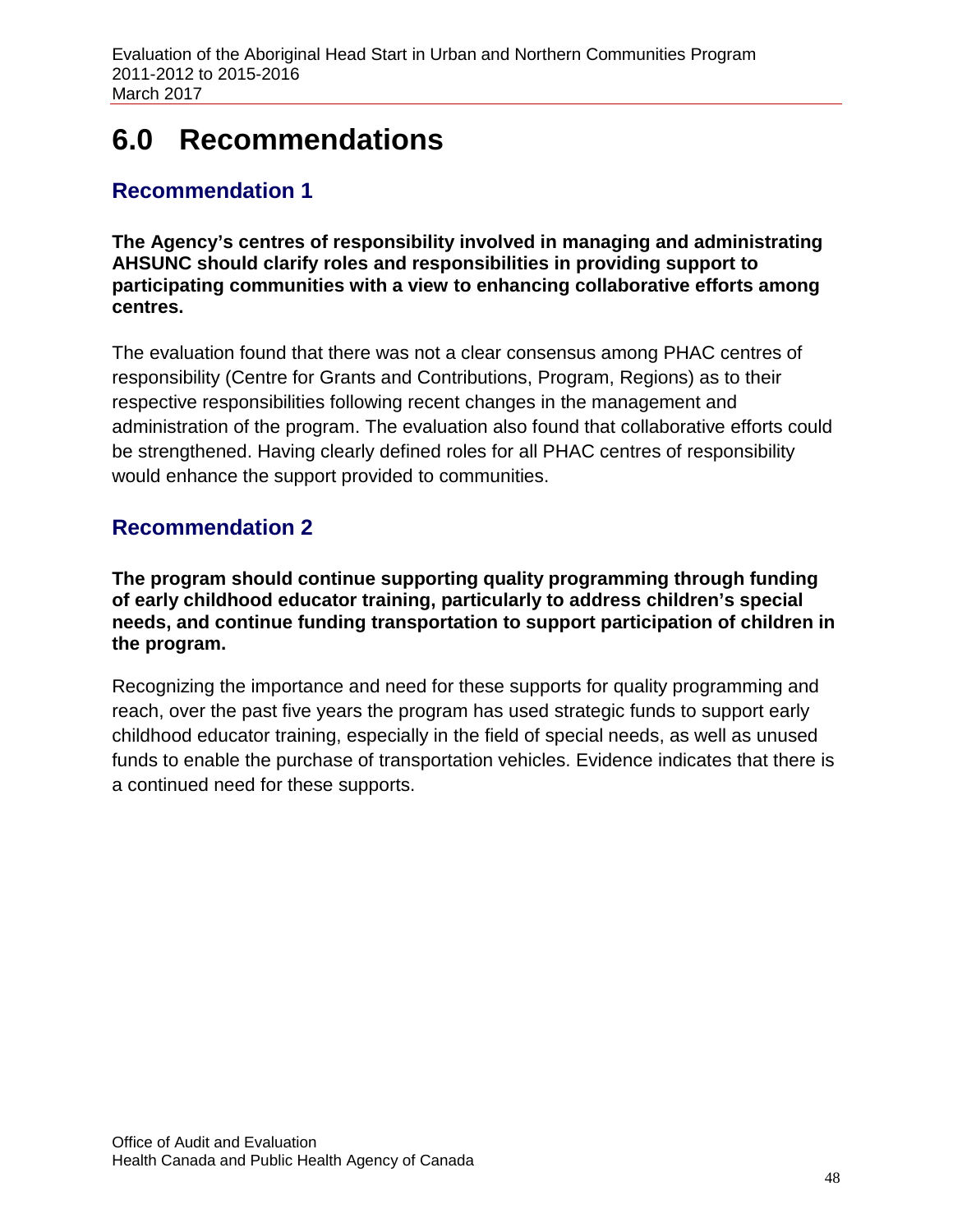## **Appendix 1 – Logic Model**

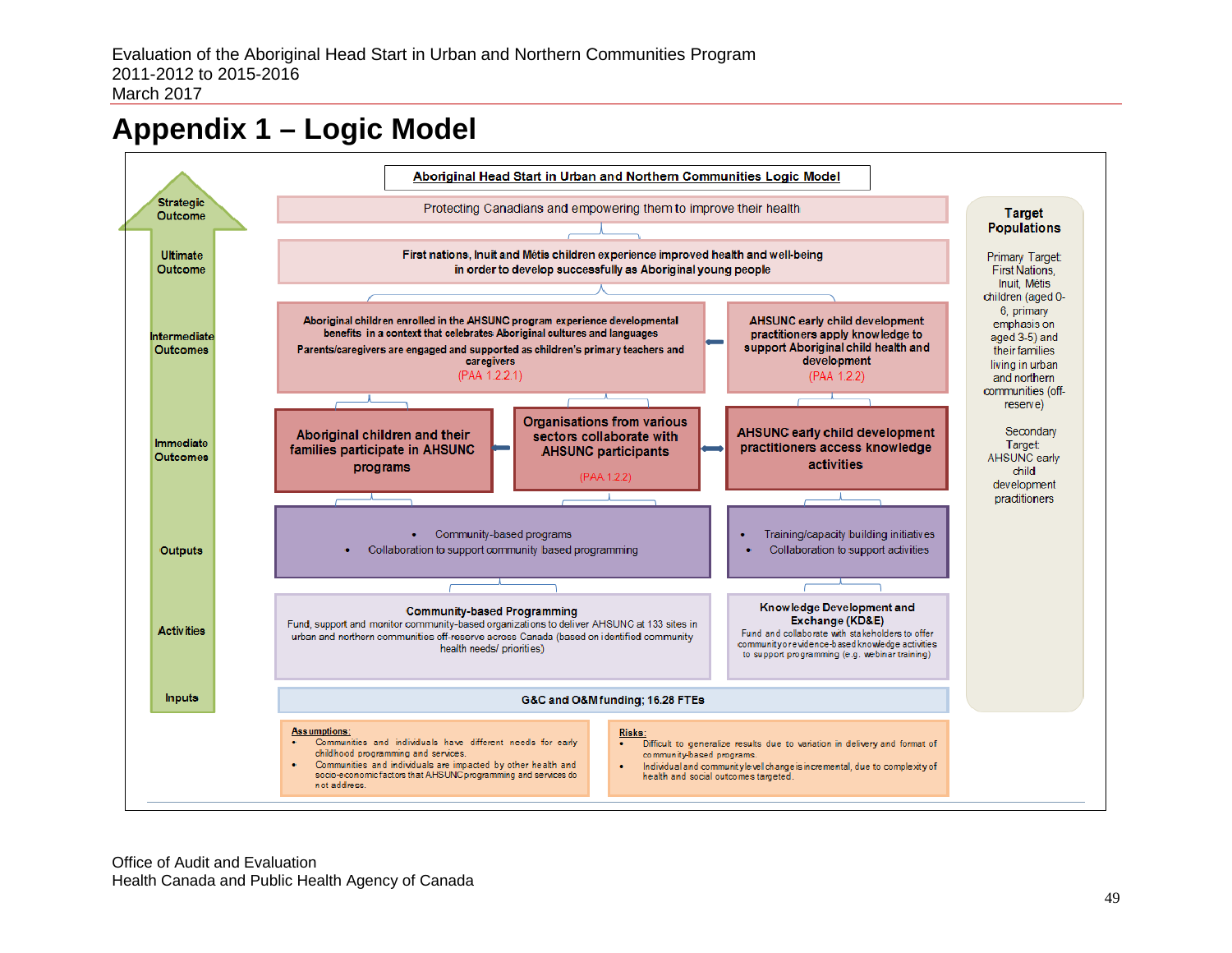# **Appendix 2 – Summary of Findings**

### **Rating of Findings**

Ratings have been provided to indicate the degree to which each evaluation issue and question have been addressed.

### **Relevance Rating Symbols and Significance:**

A summary of Relevance ratings is presented in Table 1 below. A description of the Relevance Ratings Symbols and Significance can be found in the Legend.

#### **Table 1: Relevance Rating Symbols and Significance**

| <b>Evaluation Issue</b>                                                                                               | <b>Indicators</b>                                                                                                                        | <b>Overall</b><br>Rating | <b>Summary</b>                                                                                                                                                                                                                                                                                                                                                                                                                                                                                                                                                                                  |  |  |  |  |  |
|-----------------------------------------------------------------------------------------------------------------------|------------------------------------------------------------------------------------------------------------------------------------------|--------------------------|-------------------------------------------------------------------------------------------------------------------------------------------------------------------------------------------------------------------------------------------------------------------------------------------------------------------------------------------------------------------------------------------------------------------------------------------------------------------------------------------------------------------------------------------------------------------------------------------------|--|--|--|--|--|
| Continued need for the program                                                                                        |                                                                                                                                          |                          |                                                                                                                                                                                                                                                                                                                                                                                                                                                                                                                                                                                                 |  |  |  |  |  |
| What is the current and<br>projected need for AHSUNC<br>programming in Canada?<br>How has the environment<br>changed? | Demonstration of<br>health and/or societal<br>needs<br>Evidence of<br>$\bullet$<br>environmental changes<br>since the last<br>evaluation | <b>High</b>              | The evaluation found that there is a continued<br>need for culturally appropriate and holistic early<br>childhood education programming in urban and<br>Northern communities. The AHSUNC program is<br>needed for four key reasons, namely, the<br>changing demographics of Indigenous people in<br>Canada towards increasingly living off-reserve,<br>as protection against poor socioeconomic<br>effects, the importance of early childhood<br>development on future education success, and<br>the need for culturally appropriate and holistic<br>programming that better meets the specific |  |  |  |  |  |

#### **Legend - Relevance Rating Symbols and Significance:**

- High There is a demonstrable need for program activities; there is a demonstrated link between program objectives and (i) federal government priorities and (ii) departmental strategic outcomes; role and responsibilities for the federal government in delivering the program are clear.
- Partial There is a partial need for program activities; there is some direct or indirect link between program objectives and (i) federal government priorities and (ii) departmental strategic outcomes; role and responsibilities for the federal government in delivering the program are partially clear.
- Low There is no demonstrable need for program activities; there is no clear link between program objectives and (i) federal government priorities and (ii) departmental strategic outcomes; role and responsibilities for the federal government in delivering the program have not clearly been articulated.

Office of Audit and Evaluation Health Canada and Public Health Agency of Canada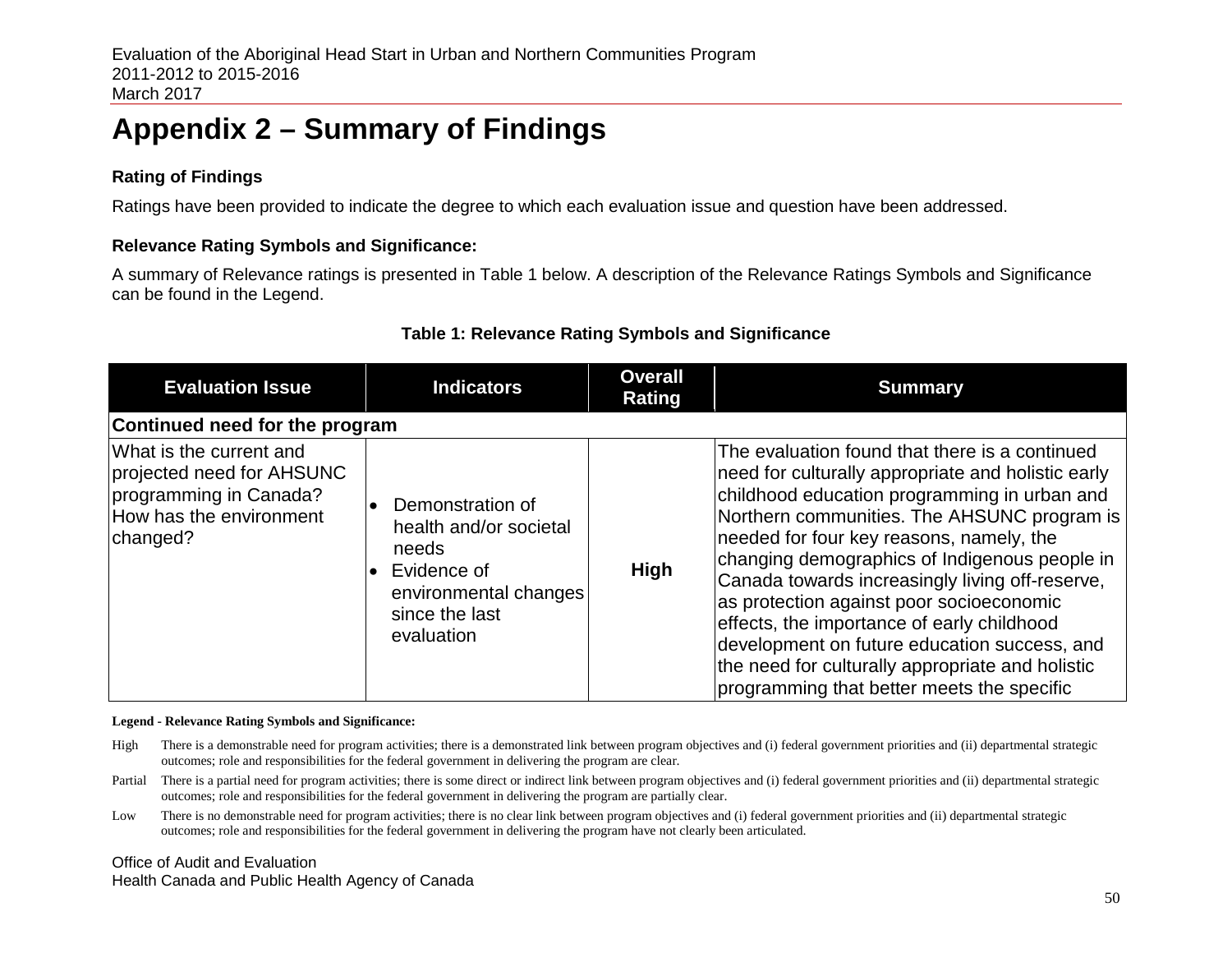| <b>Evaluation Issue</b>                                                                                                       |           | <b>Indicators</b>                                                                                                                                                                                            | <b>Overall</b><br><b>Rating</b> | <b>Summary</b>                                                                                                                                                                                                                                                                                                                                                                                                                                                                                                                                                                                                    |
|-------------------------------------------------------------------------------------------------------------------------------|-----------|--------------------------------------------------------------------------------------------------------------------------------------------------------------------------------------------------------------|---------------------------------|-------------------------------------------------------------------------------------------------------------------------------------------------------------------------------------------------------------------------------------------------------------------------------------------------------------------------------------------------------------------------------------------------------------------------------------------------------------------------------------------------------------------------------------------------------------------------------------------------------------------|
|                                                                                                                               |           |                                                                                                                                                                                                              |                                 | needs of Indigenous children.                                                                                                                                                                                                                                                                                                                                                                                                                                                                                                                                                                                     |
| <b>Alignment with Government Priorities</b>                                                                                   |           |                                                                                                                                                                                                              |                                 |                                                                                                                                                                                                                                                                                                                                                                                                                                                                                                                                                                                                                   |
| What are the federal<br>priorities related to<br><b>AHSUNC?</b> Are current<br>activities aligned with federal<br>priorities? | $\bullet$ | Evidence that<br>activities and<br>objectives align with,<br>and contribute<br>towards, federal<br>priorities                                                                                                | <b>High</b>                     | The AHSUNC program addresses various<br>Government of Canada commitments at the<br>domestic and international levels. On an<br>international level, Canada adopted the UNCRC<br>in 1991, and will be appearing at the United<br>Nations in 2018 to report on its progress on the<br>UNCRC. Domestically, in the 2015 Speech From<br>the Throne the federal government stated its<br>priorities of quality education for First Nations<br>and the implementation of the TRC's Calls to<br>Action, which include a number that are specific<br>to Indigenous education.                                             |
| What are the Agency priorities $\bullet$<br>related to AHSUNC? Are<br>current activities aligned with<br>Agency priorities?   |           | Evidence that<br>activities and<br>objectives align with,<br>and contribute<br>towards, Agency<br>priorities<br>Program objectives<br>aligned with and<br>contribute to<br>departmental strategic<br>outcome | High                            | The Agency, in its 2014-15 Report on Plans and<br>Priorities, committed to supporting programs that<br>help in the positive development of the social,<br>emotional, and mental health of vulnerable<br>children. It also has prioritized mental health,<br>healthy nutrition/active lifestyles, injury<br>prevention, and access to health services, all of<br>which are important aspects of the AHSUNC<br>program. The objectives of the AHSUNC<br>program are aligned with and contribute to the<br>departmental strategic outcome of "Program<br>participants experience improved health and well<br>being." |
| <b>Alignment with Federal Roles and Responsibilities</b>                                                                      |           |                                                                                                                                                                                                              |                                 |                                                                                                                                                                                                                                                                                                                                                                                                                                                                                                                                                                                                                   |
| What is the federal public                                                                                                    | $\bullet$ | Program objectives                                                                                                                                                                                           | High                            | Generally speaking, the responsibility for child                                                                                                                                                                                                                                                                                                                                                                                                                                                                                                                                                                  |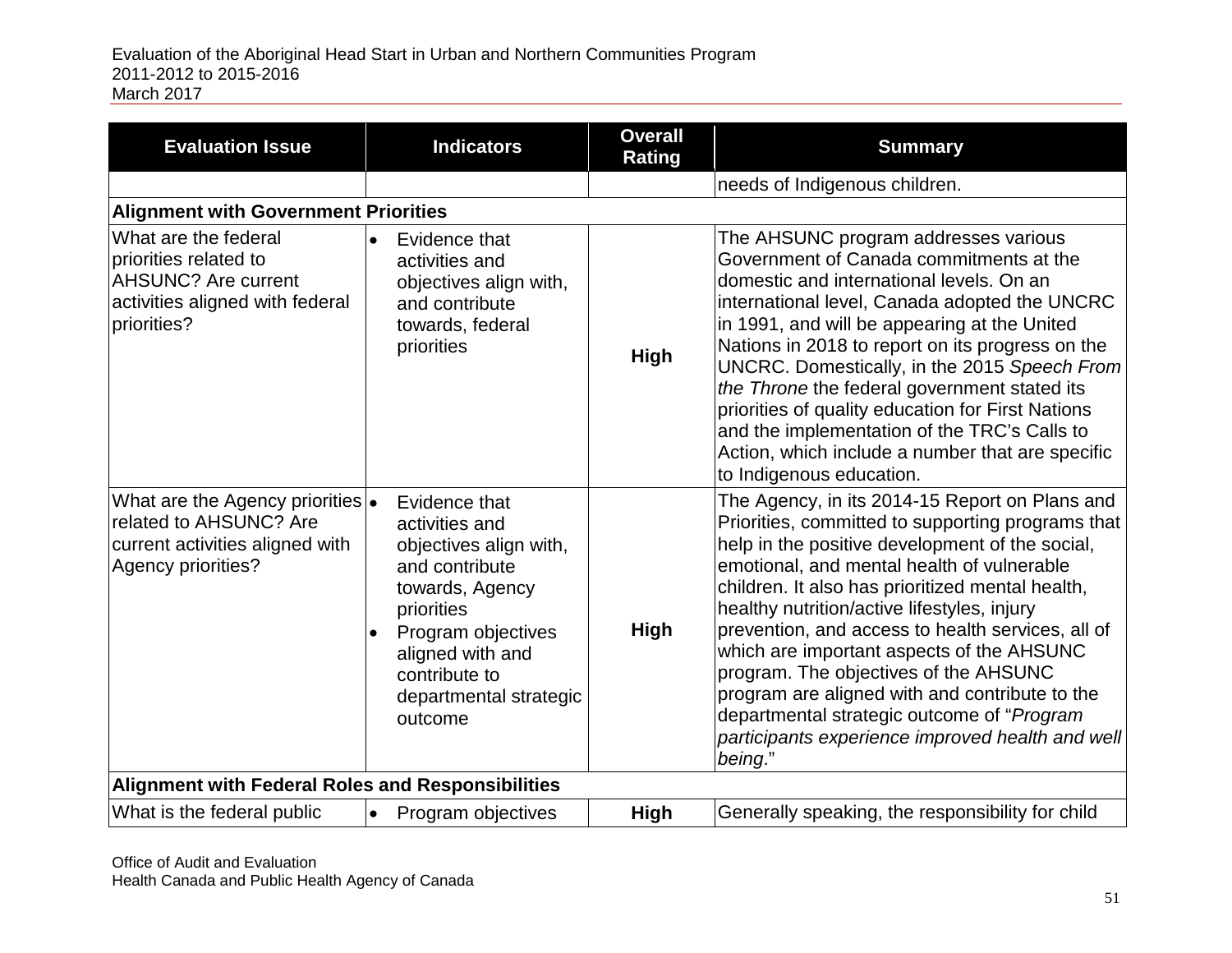| <b>Evaluation Issue</b>                                                                                                                    | <b>Indicators</b>                                                                                                                                                                                                                                                            | <b>Overall</b><br><b>Rating</b> | <b>Summary</b>                                                                                                                                                                                                                                                                                                                                                                                                                                                                                                                                                                                                                                                                                                                                  |
|--------------------------------------------------------------------------------------------------------------------------------------------|------------------------------------------------------------------------------------------------------------------------------------------------------------------------------------------------------------------------------------------------------------------------------|---------------------------------|-------------------------------------------------------------------------------------------------------------------------------------------------------------------------------------------------------------------------------------------------------------------------------------------------------------------------------------------------------------------------------------------------------------------------------------------------------------------------------------------------------------------------------------------------------------------------------------------------------------------------------------------------------------------------------------------------------------------------------------------------|
| health role related to<br>AHSUNC and is it aligned<br>with current activities?                                                             | align with federal<br>jurisdiction<br>Program objectives fit<br>$\bullet$<br>with departmental<br>mandate and roles<br>Evidence that roles<br>$\bullet$<br>and responsibilities<br>are defined,<br>implemented, and are<br>aligned with the<br>federal public health<br>role |                                 | health and early childhood development rests<br>with the provincial and territorial governments.<br>However, the federal government will<br>occasionally make policy decisions to invest in<br>an area under when certain criteria are present.<br>The AHSUNC program meets all of these criteria<br>by seeking to reduce disparities in well-being for<br>Canada's Indigenous people, and by working<br>with provincial/territorial partners to ensure that<br>the program is in line with their specific<br>legislation and directives.<br>AHSUNC program activities are aligned with the<br>mandate and role of the Agency, particularly in<br>terms of health promotion and the prevention<br>and control of chronic diseases and injuries. |
| Does the federal public<br>health role and current<br>activities duplicate the role of<br>stakeholders? Are there any<br>gaps or overlaps? | Evidence of<br>$\bullet$<br>duplication/overlap/<br>complementarity of<br>roles between federal<br>public health and<br>stakeholders<br>Evidence of gaps<br>$\bullet$<br>between federal public<br>health role and<br>stakeholders role                                      | <b>Partial</b>                  | Evidence suggests that while there are<br>complimentary programs to AHSUNC at the<br>federal and provincial/territorial levels, no<br>significant overlap was found. With the addition<br>of more all-day kindergarten classes in the<br>provinces/territories, there are concerns that<br>because the target age for junior and all-day<br>kindergarten overlaps that of the AHSUNC<br>program (0-6 years of age), it could impact the<br>length of time children can be enrolled in the<br>program and thus limit the exposure they have to<br>cultural programming.                                                                                                                                                                          |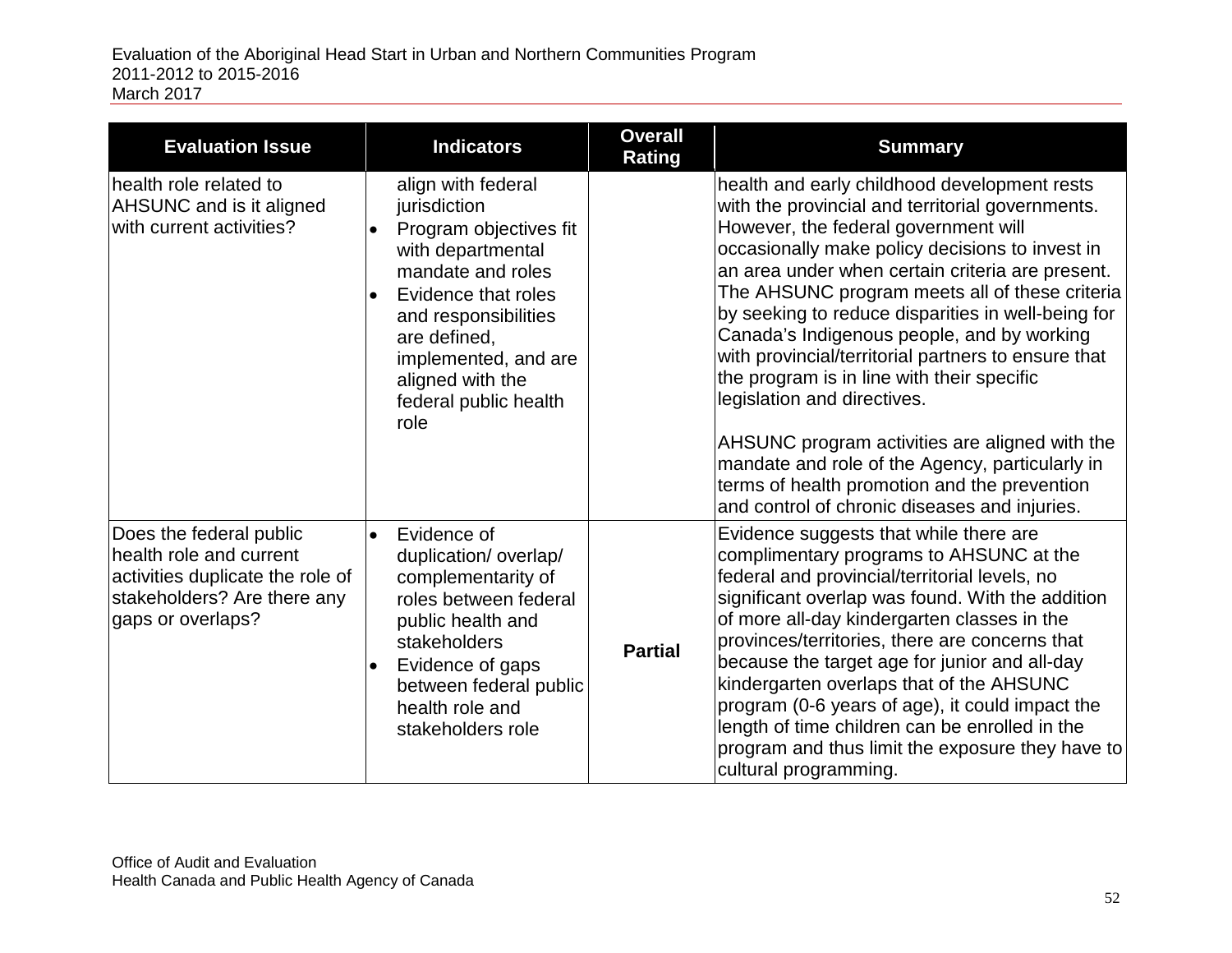#### **Performance Rating Symbols and Significance:**

A summary of Performance Ratings is presented in Table 2 below. A description of the Performance Ratings Symbols and Significance can be found in the Legend.

| <b>Issues</b>                                                                                                                                                         | <b>Indicators</b>                                                                                                                                                                                                                                                | <b>Overall Rating</b>                | <b>Summary</b>                                                                                                                                                                                                                                                                                                                                                                                                                                                                                                                                                                  |
|-----------------------------------------------------------------------------------------------------------------------------------------------------------------------|------------------------------------------------------------------------------------------------------------------------------------------------------------------------------------------------------------------------------------------------------------------|--------------------------------------|---------------------------------------------------------------------------------------------------------------------------------------------------------------------------------------------------------------------------------------------------------------------------------------------------------------------------------------------------------------------------------------------------------------------------------------------------------------------------------------------------------------------------------------------------------------------------------|
|                                                                                                                                                                       | Achievement of Expected Outcomes (Effectiveness)                                                                                                                                                                                                                 |                                      |                                                                                                                                                                                                                                                                                                                                                                                                                                                                                                                                                                                 |
| To what extent have<br>Aboriginal children<br>and their families<br>participated in<br><b>AHSUNC programs?</b>                                                        | $\bullet$ # of children enrolled in the<br>AHSUNC program<br>$\bullet$ # of sites delivering AHSUNC in<br>the North (Yukon, NWT and<br>Nunavut)<br>% of sites who do outreach to<br>vulnerable families<br>Other evidence and/or views on<br>outcome achievement | <b>Progress</b><br>Work<br>Warranted | The number of children enrolled in AHSUNC<br>activities has remained constant over the<br>evaluation period. However, the program's<br>ability to reach the children and families who<br>most need AHSUNC programming is affected<br>Made; Further by demographic changes (i.e., more<br>Indigenous children living off reserve and in<br>areas with a critical mass of Indigenous<br>children aged 0-6) as well as several barriers<br>to access and delivery, including geographic<br>location, limited capacity to serve students with<br>special needs, and transportation. |
| To what extent have<br>organizations from<br>various sectors<br>collaborated with<br><b>AHSUNC</b> sites to<br>support the needs of<br><b>AHSUNC</b><br>participants? | $\bullet$ # and % of AHSUNC sites that<br>leverage multi-sectoral<br>collaborations<br>% of AHSUNC sites that have<br>$\bullet$<br>leveraged funds from other<br>sources (PMF) and ratio of<br>leveraged funding to PHAC<br>funding<br>% of AHSUNC sites that    | <b>Achieved</b>                      | The extent of collaboration with other<br>organizations varies widely across sites, with<br>geographic location/isolation being a barrier to<br>success. However, there is evidence that sites<br>leverage funding and build collaborative<br>relationships, for example with the health,<br>education, social services and justice sectors.<br>Eighty-eight percent (88%) of sites reported<br>having partners in 2013-14.                                                                                                                                                     |

### **Table 2: Performance Rating Symbols and Significance**

#### **Legend - Performance Rating Symbols and Significance:**

Achieved<br>The intended outcomes or goals have been achieved or met.<br>Progress Made; Further Work Warranted<br>Considerable progress has been made to meet the intended or

Progress Made; Further Work Warranted Considerable progress has been made to meet the intended outcomes or goals, but attention is still needed.<br>Little Progress; Priority for Attention Little progress has been made to meet

Little progress has been made to meet the intended outcomes or goals and attention is needed on a priority basis.

Office of Audit and Evaluation Health Canada and Public Health Agency of Canada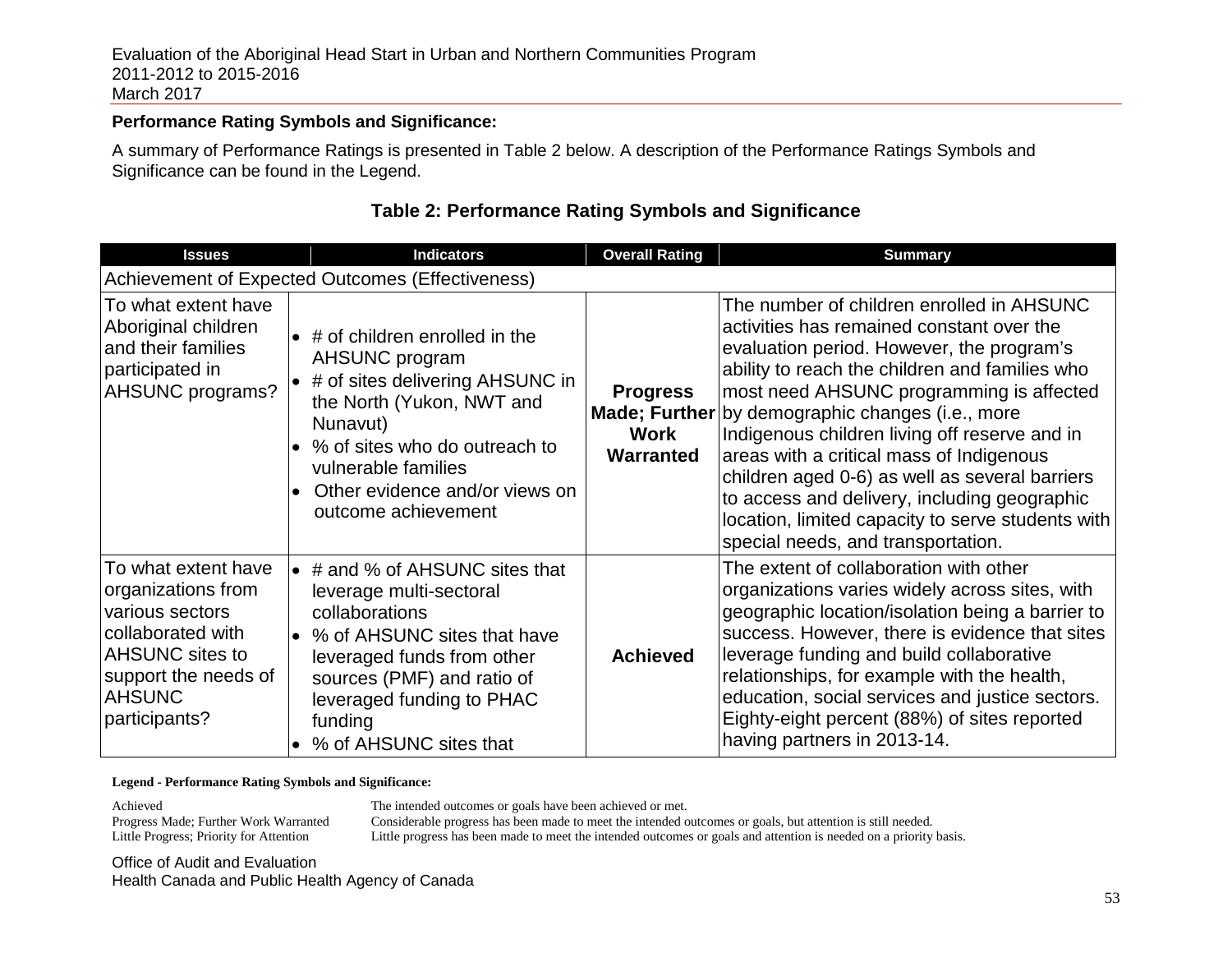| <b>Issues</b>                                                                                                                                                                              |                                     | <b>Indicators</b>                                                                                                                                                                                                                                                                                                                                                                                                                                                       | <b>Overall Rating</b>                                               | <b>Summary</b>                                                                                                                                                                                                                                                                                                                                                                                                                                                                                                                                                                                                                                                                                                                                                    |
|--------------------------------------------------------------------------------------------------------------------------------------------------------------------------------------------|-------------------------------------|-------------------------------------------------------------------------------------------------------------------------------------------------------------------------------------------------------------------------------------------------------------------------------------------------------------------------------------------------------------------------------------------------------------------------------------------------------------------------|---------------------------------------------------------------------|-------------------------------------------------------------------------------------------------------------------------------------------------------------------------------------------------------------------------------------------------------------------------------------------------------------------------------------------------------------------------------------------------------------------------------------------------------------------------------------------------------------------------------------------------------------------------------------------------------------------------------------------------------------------------------------------------------------------------------------------------------------------|
|                                                                                                                                                                                            | $\bullet$                           | receive in-kind donations<br>Other evidence and/or views on<br>outcome achievement                                                                                                                                                                                                                                                                                                                                                                                      |                                                                     |                                                                                                                                                                                                                                                                                                                                                                                                                                                                                                                                                                                                                                                                                                                                                                   |
| To what extent have<br>early child<br>development<br>practitioners<br>accessed and used<br>knowledge activities?                                                                           | $\bullet$<br>$\bullet$              | • # of AHSUNC ECE staff or sites<br>who report accessing<br>knowledge activities<br># of AHSUNC early childhood<br>educators who attend PHAC-<br>funded training (e.g., webinars,<br>regional training events)<br># of AHSUNC ECE staff or<br>sites who indicate they<br>used/applied knowledge at<br>work<br>% of training participants who<br>report using the knowledge<br>acquired from AHSUNC<br>training<br>Other evidence and/or views on<br>outcome achievement | <b>Progress</b><br><b>Made; Further</b><br><b>Work</b><br>Warranted | Early child development practitioners in the<br>AHSUNC program have broad access to<br>training and information, and use what they<br>learn since training opportunities are often<br>tailored to the specific needs of sites. However,<br>geographic location can be a challenge to<br>access, and staff retention issues increase the<br>need for training. The largest training gaps<br>identified by sites are for special needs<br>education and early child educator<br>development, both of which are being<br>addressed directly by the program. The data<br>used for this evaluation could not address the<br>specific indicators noted here; however, proxy<br>data was used to determine the extent to which<br>the program is achieving this outcome. |
| To what extent have<br>Aboriginal children<br>enrolled in the<br>program experienced<br>developmental<br>benefits in a context<br>that celebrates<br>Aboriginal cultures<br>and languages? | $\bullet$<br>$\bullet$<br>$\bullet$ | % of Aboriginal children who<br>are better prepared to start<br>school as a result of being<br>enrolled in the AHSUNC<br>program<br>% of primary-school teachers<br>who report school readiness<br>(social and emotional<br>development, language and<br>cognitive skills)<br>% of primary-school teachers                                                                                                                                                              | <b>Achieved</b>                                                     | The AHSUNC program has been effective in<br>increasing school readiness and other<br>developmental benefits for participating<br>children, including those with special needs.<br>There is also evidence that children and<br>families see long term benefits from exposure<br>to Indigenous culture and language<br>programming offered by sites. The data used<br>for this evaluation could not address the<br>specific indicators noted here; however, proxy<br>data was used to determine the extent to which                                                                                                                                                                                                                                                 |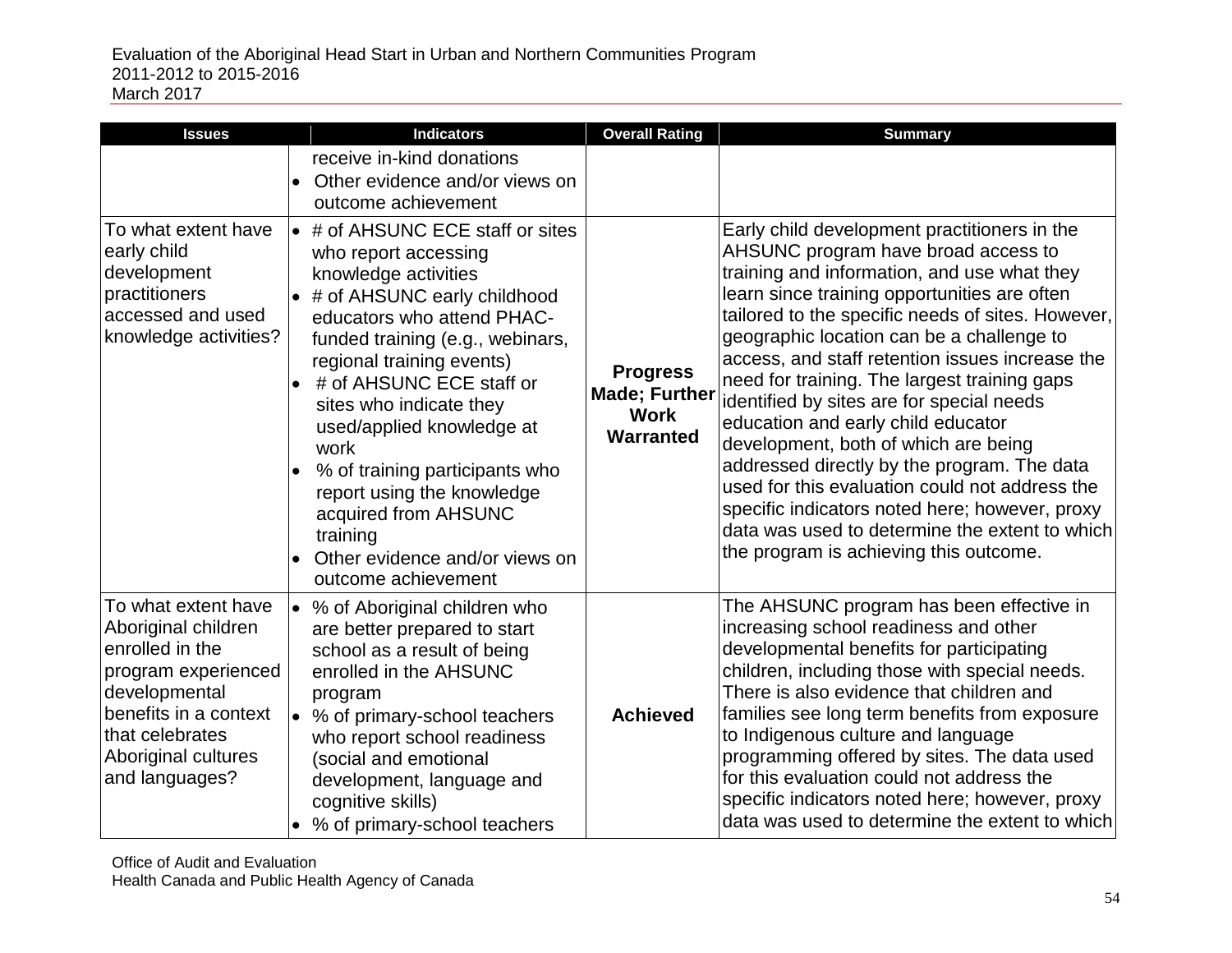| <b>Issues</b>                                                                                                                      |                                                     | <b>Indicators</b>                                                                                                                                                                                                                                                                                                                                                                                                                                                                       | <b>Overall Rating</b> | <b>Summary</b>                                                                                                                                                                                                                                                                                                                                                                                                                                                                                                                                                                                                                                                                                                             |
|------------------------------------------------------------------------------------------------------------------------------------|-----------------------------------------------------|-----------------------------------------------------------------------------------------------------------------------------------------------------------------------------------------------------------------------------------------------------------------------------------------------------------------------------------------------------------------------------------------------------------------------------------------------------------------------------------------|-----------------------|----------------------------------------------------------------------------------------------------------------------------------------------------------------------------------------------------------------------------------------------------------------------------------------------------------------------------------------------------------------------------------------------------------------------------------------------------------------------------------------------------------------------------------------------------------------------------------------------------------------------------------------------------------------------------------------------------------------------------|
|                                                                                                                                    | participants<br>$\bullet$<br>$\bullet$<br>$\bullet$ | who report positive school<br>transitions in past program<br>% of parents/caregivers who<br>report child's increased<br>exposure to Aboriginal culture<br>(i.e. traditional games, dances,<br>ceremonies, prayers or arts and<br>crafts) as a result of their child<br>participating in the program<br>% of parents/caregivers who<br>report the program has helped<br>improve the health and well-<br>being of their children<br>Other evidence and/or views on<br>outcome achievement |                       | the program is achieving this outcome.                                                                                                                                                                                                                                                                                                                                                                                                                                                                                                                                                                                                                                                                                     |
| To what extent have<br>parents/caregivers<br>been engaged and<br>supported as<br>children's primary<br>teachers and<br>caregivers? | $\bullet$                                           | % of parent/caregivers who<br>report their parenting skills have<br>improved as a result of program<br>participation<br>• % of parents/caregivers who<br>report knowing more about how<br>to keep their child healthy as a<br>result of program participation<br>Other evidence and/or views on<br>outcome achievement                                                                                                                                                                  | <b>Achieved</b>       | Many AHSUNC sites meaningfully engage and<br>support parents/caregivers, allowing them to<br>actively participate in their child's development<br>and realize their own positive outcomes. Since<br>the outset of the program, parents have been<br>encouraged to become integrated at the site<br>by, for example, volunteering in classroom<br>activities, participating in site programming,<br>and attending community events. This is<br>particularly valuable in the context of<br>vulnerable populations, though some<br>remote/isolated sites continue to have<br>difficulties reaching parents. The data used for<br>this evaluation could not address the specific<br>indicators noted here; however, proxy data |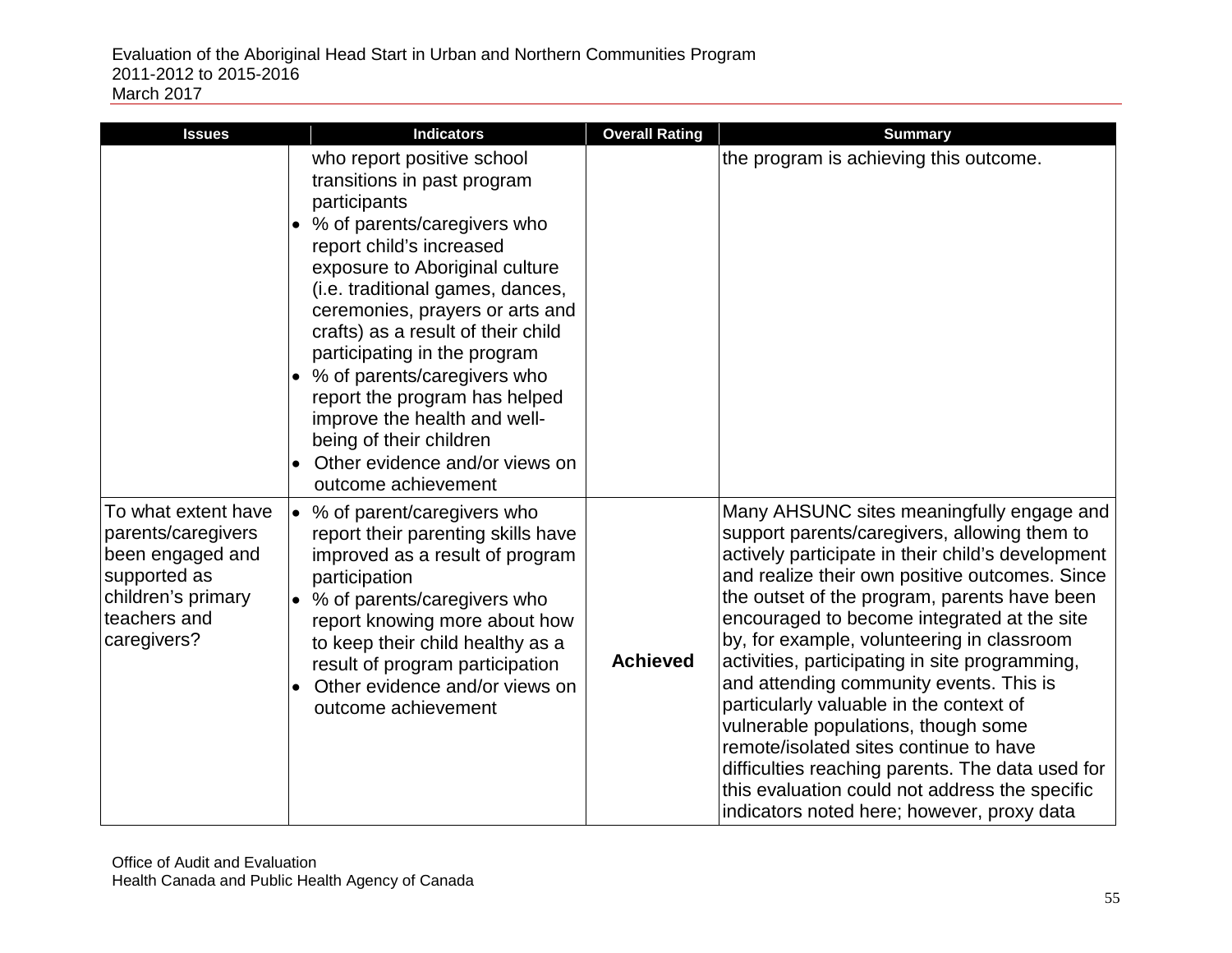| <b>Issues</b>                                                                                                                                                                                     | <b>Indicators</b>                                                                                                                                                                                                                                                                                                                                                                                    | <b>Overall Rating</b>                                               | <b>Summary</b>                                                                                                                                                                                                                                                                                                                                                                                                                                                                                                                                                                                                                                                                                     |
|---------------------------------------------------------------------------------------------------------------------------------------------------------------------------------------------------|------------------------------------------------------------------------------------------------------------------------------------------------------------------------------------------------------------------------------------------------------------------------------------------------------------------------------------------------------------------------------------------------------|---------------------------------------------------------------------|----------------------------------------------------------------------------------------------------------------------------------------------------------------------------------------------------------------------------------------------------------------------------------------------------------------------------------------------------------------------------------------------------------------------------------------------------------------------------------------------------------------------------------------------------------------------------------------------------------------------------------------------------------------------------------------------------|
|                                                                                                                                                                                                   |                                                                                                                                                                                                                                                                                                                                                                                                      |                                                                     | was used to determine the extent to which the<br>program is achieving this outcome.                                                                                                                                                                                                                                                                                                                                                                                                                                                                                                                                                                                                                |
| To what extent have<br><b>First Nations, Inuit</b><br>and Métis children<br>experience improved<br>health and well-being<br>in order to develop<br>successfully as<br>Aboriginal young<br>people? | Improved educational outcomes<br>(high school average,<br>attendance, repeating a grade,<br>tutoring & chronic health<br>outcomes)<br>Communities in which program<br>is implemented experience<br>improved community well-being                                                                                                                                                                     | <b>Achieved</b>                                                     | Evidence suggests that the program is linked<br>to successful long term outcomes for many<br>graduates, their families and their<br>communities. Some examples include<br>completing high school or post-secondary level<br>education, and becoming leaders in their<br>communities. The AHSUNC program ultimately<br>succeeds at increasing, promoting and<br>maintaining Indigenous community resilience<br>by focusing on strengthening social capital,<br>networks and support; building a sense of<br>community; promoting/revitalizing language,<br>culture and spirituality; as well as supporting<br>families and parents to ensure healthy child<br>development and family connectedness. |
| Demonstration of Economy and Efficiency                                                                                                                                                           |                                                                                                                                                                                                                                                                                                                                                                                                      |                                                                     |                                                                                                                                                                                                                                                                                                                                                                                                                                                                                                                                                                                                                                                                                                    |
| Has the program<br>undertaken its activities<br>in the most efficient<br>manner?                                                                                                                  | $\bullet$<br>Evidence of steps taken to<br>enhance efficiency<br>Evidence of collaboration<br>$\bullet$<br>with relevant stakeholders<br>Evidence of alternative<br>$\bullet$<br>program models that would<br>achieve outcomes at lower<br>cost and/or provide lessons<br>to improve<br>efficiency/economy<br>Amount of leveraged<br>$\bullet$<br>resources (\$ and %) and in-<br>kind contributions | <b>Progress</b><br><b>Made; Further</b><br><b>Work</b><br>Warranted | The data structure of the detailed financial<br>information provided for the program did not<br>facilitate the assessment of whether program<br>outputs were produced efficiently. Therefore,<br>the evaluation provided observations on<br>efficiency based on findings from the literature<br>review, key informant interviews and relevant<br>financial data.<br>Evidence suggests that the program is<br>administered efficiently but that its ability to<br>maximize its benefits for Indigenous children<br>and their families is hampered by key resource                                                                                                                                   |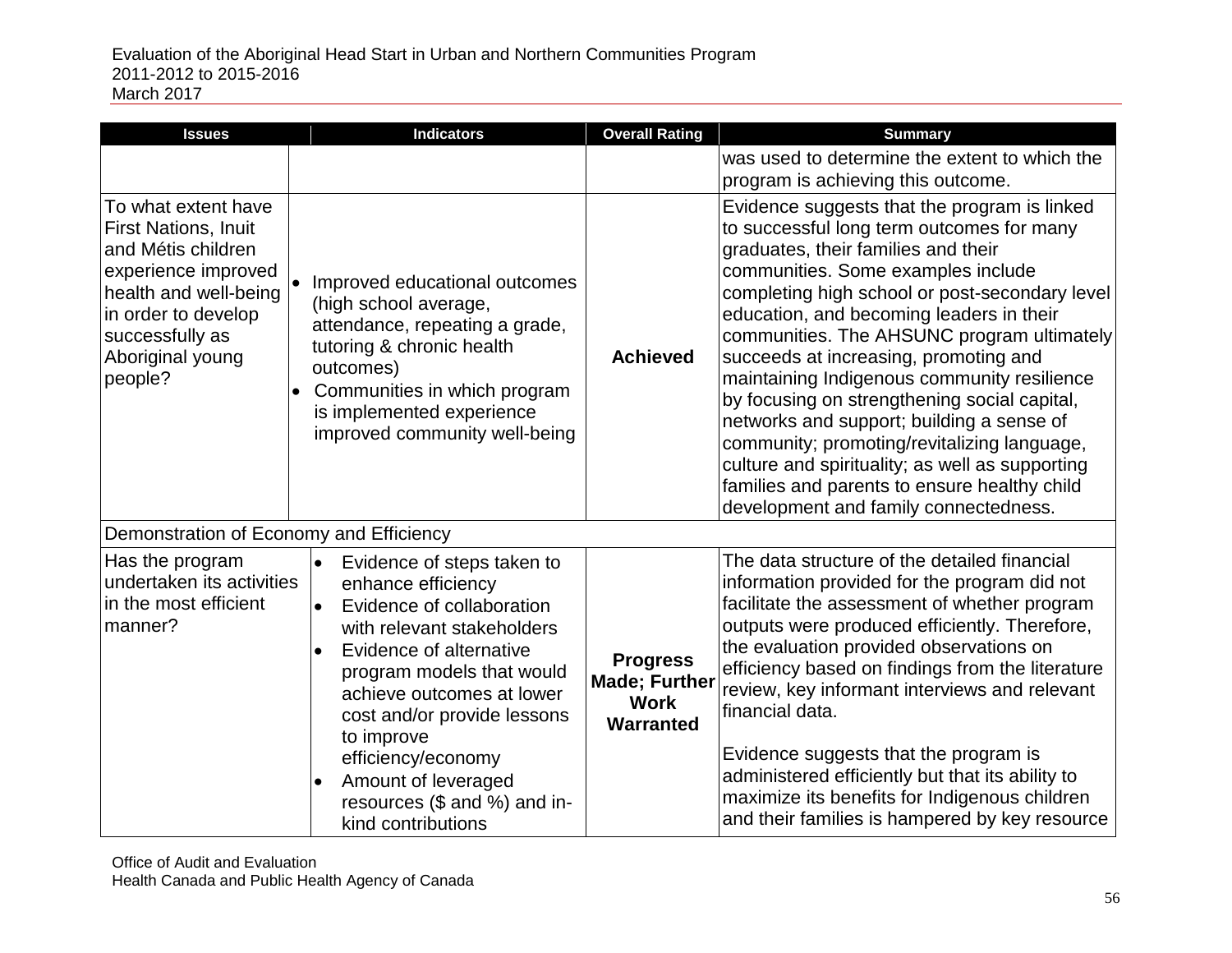| <b>Issues</b>                                                                                   | <b>Indicators</b>                                                                                                                                                                    | <b>Overall Rating</b> | <b>Summary</b>                                                                                                                                                                                                                                                                                                                                                                                                                                                                                                                                                                                           |
|-------------------------------------------------------------------------------------------------|--------------------------------------------------------------------------------------------------------------------------------------------------------------------------------------|-----------------------|----------------------------------------------------------------------------------------------------------------------------------------------------------------------------------------------------------------------------------------------------------------------------------------------------------------------------------------------------------------------------------------------------------------------------------------------------------------------------------------------------------------------------------------------------------------------------------------------------------|
|                                                                                                 |                                                                                                                                                                                      |                       | limitations. While this program has not seen an<br>increase in funding since its inception in 1995,<br>sites have seen a reduction of resources<br>available to them due to, for instance,<br>increases in the cost of food, gas, salaries, and<br>number of children in need of special<br>education, as well as continuing difficulties with<br>staff recruitment and retention. While there are<br>some mitigation strategies in place, not all sites<br>are able to implement them equally, due to<br>issues such as distance from urban centres,<br>small population centres with limited qualified |
|                                                                                                 |                                                                                                                                                                                      |                       | personel, inability to pay competitive wages,<br>etc.                                                                                                                                                                                                                                                                                                                                                                                                                                                                                                                                                    |
| Has PHAC produced its<br>outputs and achieved its<br>outcomes in the most<br>economical manner? | $\bullet$<br>Variance between planned<br>and actual expenditures,<br>trends and implications<br>Evidence and/or views on<br>$\bullet$<br>whether funds are<br>appropriately targeted |                       | Overall, the program consistently spent<br>between \$34M and \$35M dollars annually for a<br>total of \$174.1M over 5 years. The only<br>variance observed was in 2012-13, when there<br>was a reduction in planned spending that was<br>not matched by actual spending.<br>The evaluation observed that there are                                                                                                                                                                                                                                                                                       |
|                                                                                                 |                                                                                                                                                                                      | <b>Achieved</b>       | economic benefits to investing in ECD<br>programming, where the rate of return on<br>investment can be as high as \$17 in the case<br>of disadvantaged children. Canada currently<br>spends 0.3 percent of its GDP in early<br>childhood education, the lowest among 14<br>OECD countries and far below the UNICEF<br>benchmark of 1 percent of GDP.                                                                                                                                                                                                                                                     |
| Is there appropriate                                                                            | Collection of performance<br>$\bullet$                                                                                                                                               | <b>Progress</b>       | The evaluation recognizes that the program                                                                                                                                                                                                                                                                                                                                                                                                                                                                                                                                                               |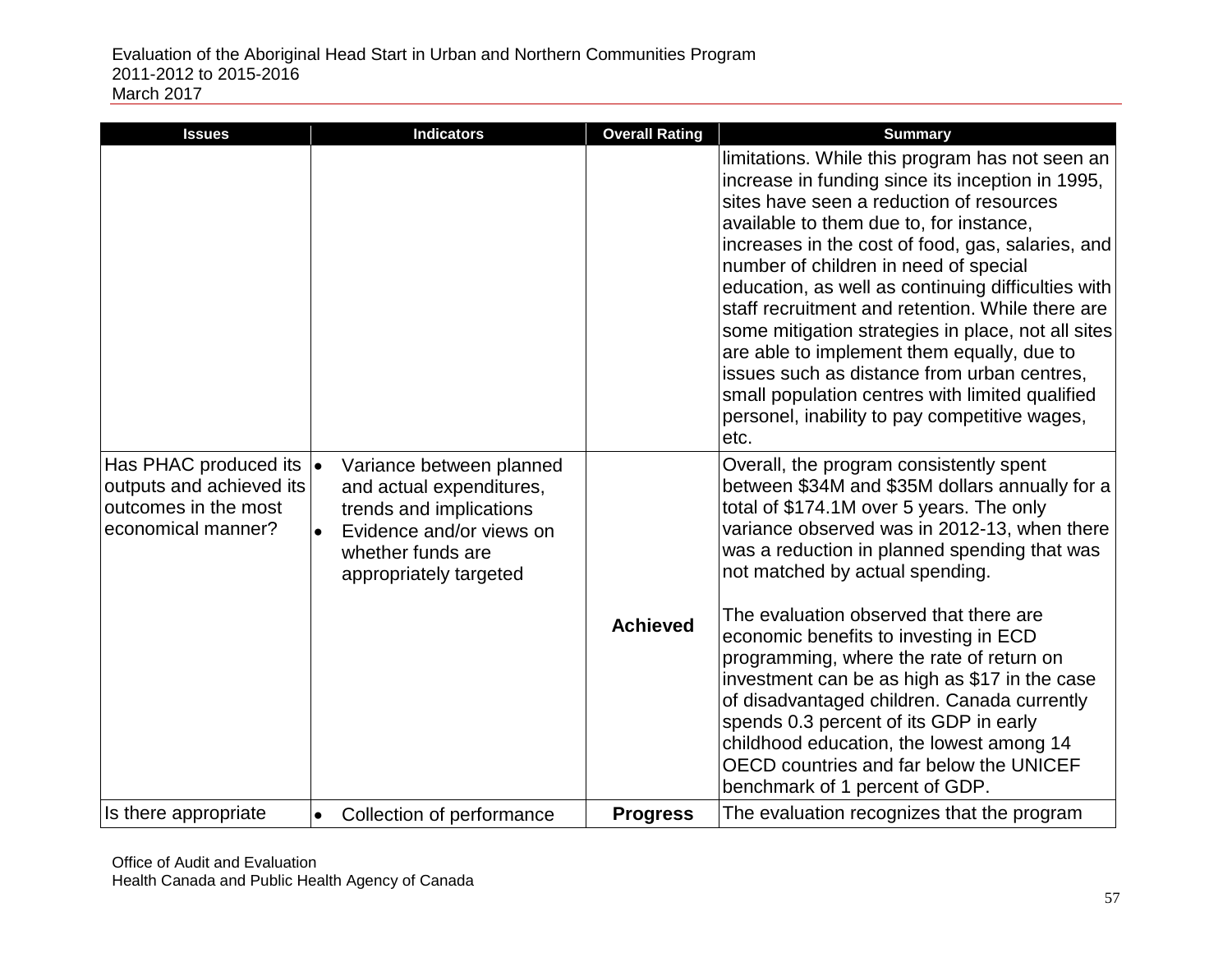| <b>Issues</b>                                                                                                                      | <b>Indicators</b>                                                                                                                                                         | <b>Overall Rating</b>    | <b>Summary</b>                                                                                                                                                                                                                                                                                                                                                                                                                                                                                                                                                                                                                                                                                                                                                   |
|------------------------------------------------------------------------------------------------------------------------------------|---------------------------------------------------------------------------------------------------------------------------------------------------------------------------|--------------------------|------------------------------------------------------------------------------------------------------------------------------------------------------------------------------------------------------------------------------------------------------------------------------------------------------------------------------------------------------------------------------------------------------------------------------------------------------------------------------------------------------------------------------------------------------------------------------------------------------------------------------------------------------------------------------------------------------------------------------------------------------------------|
| performance<br>measurement in place?<br>If so, is the information<br>being used to inform<br>senior management<br>decision-makers? | information (performance<br>data available, reliable and<br>complete)<br>Use of systematically<br>$\bullet$<br>reported performance<br>information in decision-<br>making | <b>Work</b><br>Warranted | <b>Made</b> ; Further invests significant resources in collecting<br>performance information and that the North<br>Tool is an intentionally streamlined instrument<br>agreed to as part of the Northern Wellness<br>Agreement. It also acknowledges that<br>alternative approaches to collecting data from<br>program sites and parents, such as in-person<br>interviews and focus groups, can be very<br>costly and time consuming, especially in<br>remote and isolated communities.<br>Nevertheless, in order to adequately support<br>program strategic decision-making, the<br>program could revisit its performance<br>indicators in order to ensure that they are<br>measurable and that it is able to<br>comprehensively report on its intended results. |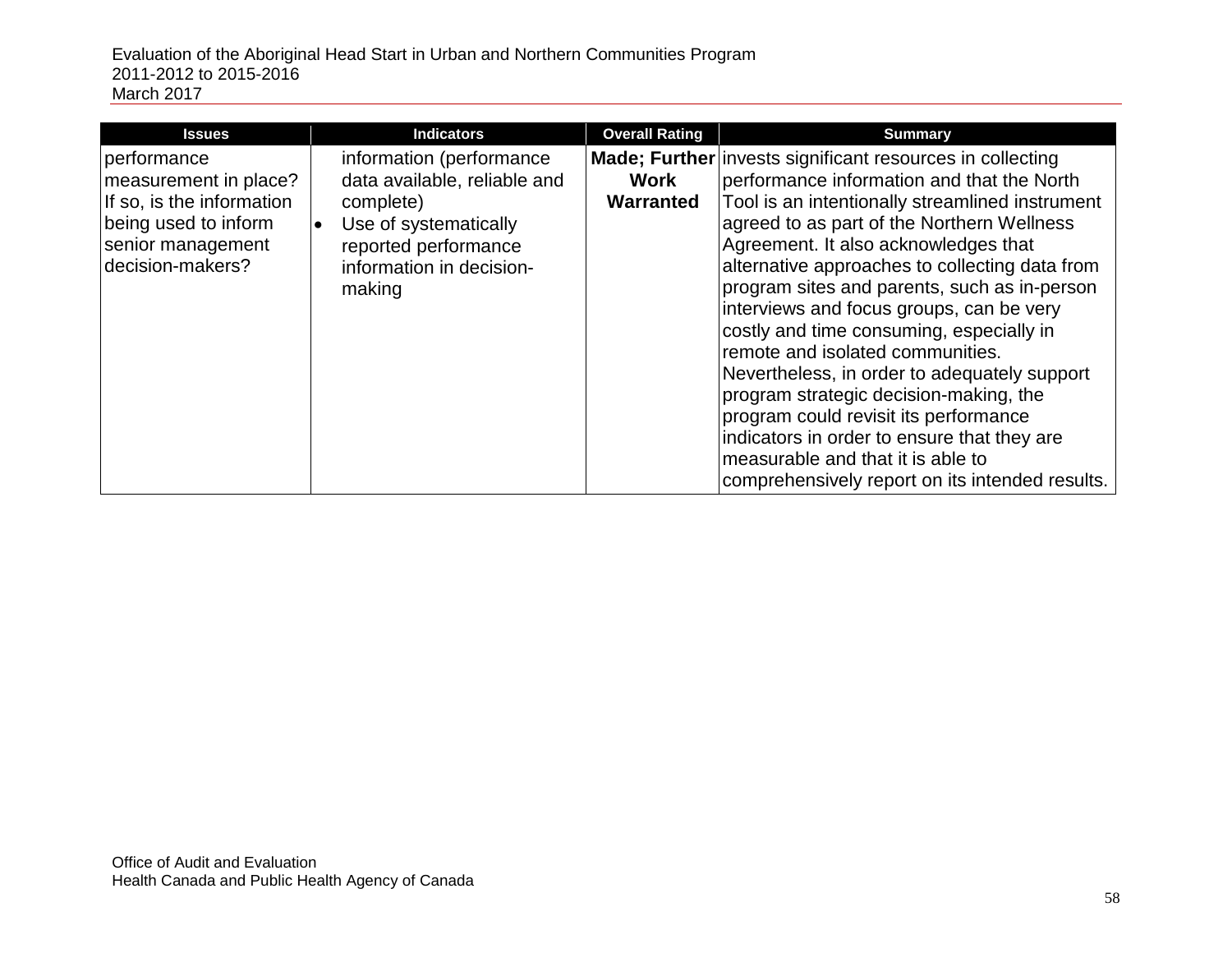# **Appendix 3 – Evaluation Description**

### **Evaluation Scope**

The scope of the evaluation covered the period from April 2011 to September 2016, and included all AHSUNC G&C programming over a five year period. This evaluation was designed to be narrower in scope than the previous evaluation completed in 2012, as the last evaluation was deemed to be quite comprehensive and, given its previously demonstrated success, the program was considered to be low risk for the Agency. Initial discussions with Agency management refined the scope of the evaluation further, with a focus on the regional transformation initiative; program activities and supports for children with special needs; and the Agency's role in supporting Indigenous early childhood development in urban, northern and off-reserve contexts.

### **Evaluation Issues**

The specific evaluation questions used in this evaluation were based on the five core issues prescribed in the Treasury Board of Canada's *Policy on Evaluation* (2009). These are noted in the table below. Corresponding to each of the core issues, evaluation questions were tailored to the program and guided the evaluation process.

| <b>Core Issues</b>                                                       | <b>Evaluation Questions</b>                                                                                                                                                                                                                                                                                                                                                |
|--------------------------------------------------------------------------|----------------------------------------------------------------------------------------------------------------------------------------------------------------------------------------------------------------------------------------------------------------------------------------------------------------------------------------------------------------------------|
| <b>Relevance</b>                                                         |                                                                                                                                                                                                                                                                                                                                                                            |
| Issue #1: Continued Need for<br>Program                                  | Assessment of the extent to which the program continues to<br>address a demonstrable need and is responsive to the needs<br>of Canadians<br>What is the current and projected need for AHSUNC<br>programming in Canada? How has the environment<br>changed since the last evaluation?                                                                                      |
| Issue #2: Alignment with<br><b>Government Priorities</b>                 | Assessment of the linkages between program objectives and (i)<br>federal government priorities and (ii) departmental strategic<br>outcomes<br>What are the federal priorities related to AHSUNC? Are<br>current activities aligned with federal priorities?<br>What are the Agency priorities related to AHSUNC? Are<br>current activities aligned with Agency priorities? |
| Issue #3: Alignment with<br><b>Federal Roles and</b><br>Responsibilities | Assessment of the role and responsibilities for the federal<br>government in delivering the program<br>What is the federal public health role related to AHSUNC<br>$\bullet$<br>and is it aligned with current activities?<br>Does the federal public health role and current activities<br>duplicate the role of stakeholders? Are there any gaps or<br>overlaps?         |

| <b>Table 1: Core Evaluation Issues and Questions</b> |  |
|------------------------------------------------------|--|
|------------------------------------------------------|--|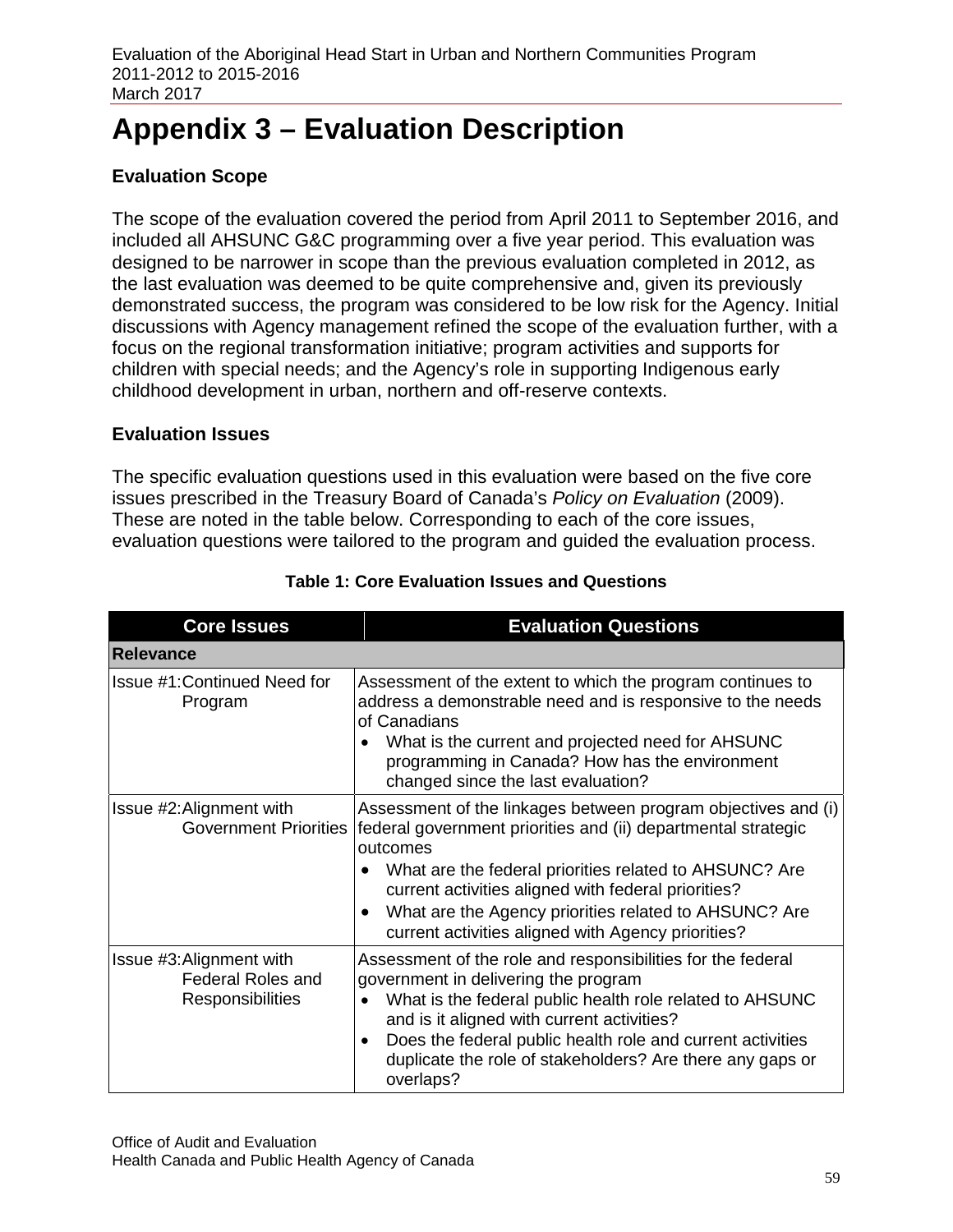| Performance (effectiveness, economy and efficiency)                     |                                                                                                                                                                                                                                                                                                                                                                                                                                                                                                                                                                                                                                                                                                                                                                                                                                                                                                                                                                                                                                                                                                                                                                                                                                                            |  |
|-------------------------------------------------------------------------|------------------------------------------------------------------------------------------------------------------------------------------------------------------------------------------------------------------------------------------------------------------------------------------------------------------------------------------------------------------------------------------------------------------------------------------------------------------------------------------------------------------------------------------------------------------------------------------------------------------------------------------------------------------------------------------------------------------------------------------------------------------------------------------------------------------------------------------------------------------------------------------------------------------------------------------------------------------------------------------------------------------------------------------------------------------------------------------------------------------------------------------------------------------------------------------------------------------------------------------------------------|--|
| Issue #4: Achievement of<br><b>Expected Outcomes</b><br>(Effectiveness) | Assessment of progress toward expected outcomes (incl.<br>immediate, intermediate and ultimate outcomes) with<br>reference to performance targets and program reach, program<br>design, including the linkage and contribution of outputs to<br>outcomes<br>To what extent have Aboriginal children and their families<br>participated in AHSUNC programs?<br>To what extent have organizations from various sectors<br>collaborated with AHSUNC sites to support the needs of<br><b>AHSUNC participants?</b><br>To what extent have early child development practitioners<br>accessed knowledge activities?<br>To what extent have Aboriginal children enrolled in the<br>program experienced developmental benefits in a context<br>that celebrates Aboriginal cultures and languages?<br>To what extent have parents/caregivers been engaged<br>and supported as children's primary teachers and<br>caregivers?<br>To what extent have Early child development practitioners<br>used knowledge products to support Aboriginal child<br>health and development?<br>To what extent have First Nations, Inuit and Métis children<br>$\bullet$<br>experience improved health and well-being in order to<br>develop successfully as Aboriginal young people? |  |
| Issue #5:Demonstration of<br>Economy and<br>Efficiency                  | Assessment of resource utilization in relation to the production<br>of outputs and progress toward expected outcomes<br>Has the program undertaken its activities in the most<br>efficient manner?<br>Has the Agency achieved its outcomes in the most<br>economical manner?<br>Is there appropriate performance measurement in place?<br>$\bullet$<br>If so, is the information being used to inform senior<br>management decision-makers?                                                                                                                                                                                                                                                                                                                                                                                                                                                                                                                                                                                                                                                                                                                                                                                                                |  |

### **Data Collection and Analysis Methods**

Data for the evaluation was collected using the following methods: a literature review, a document review, key informant interviews (n=32), performance data review, and a focus group.

Key informant interviews can be broken down as follows:

- Internal stakeholders: 12 PHAC staff, 15 funding recipients (Site Directors/NAHSC members).
- External stakeholders: 1 other government department, 2 academia/experts, 2 provincial/territorial representatives.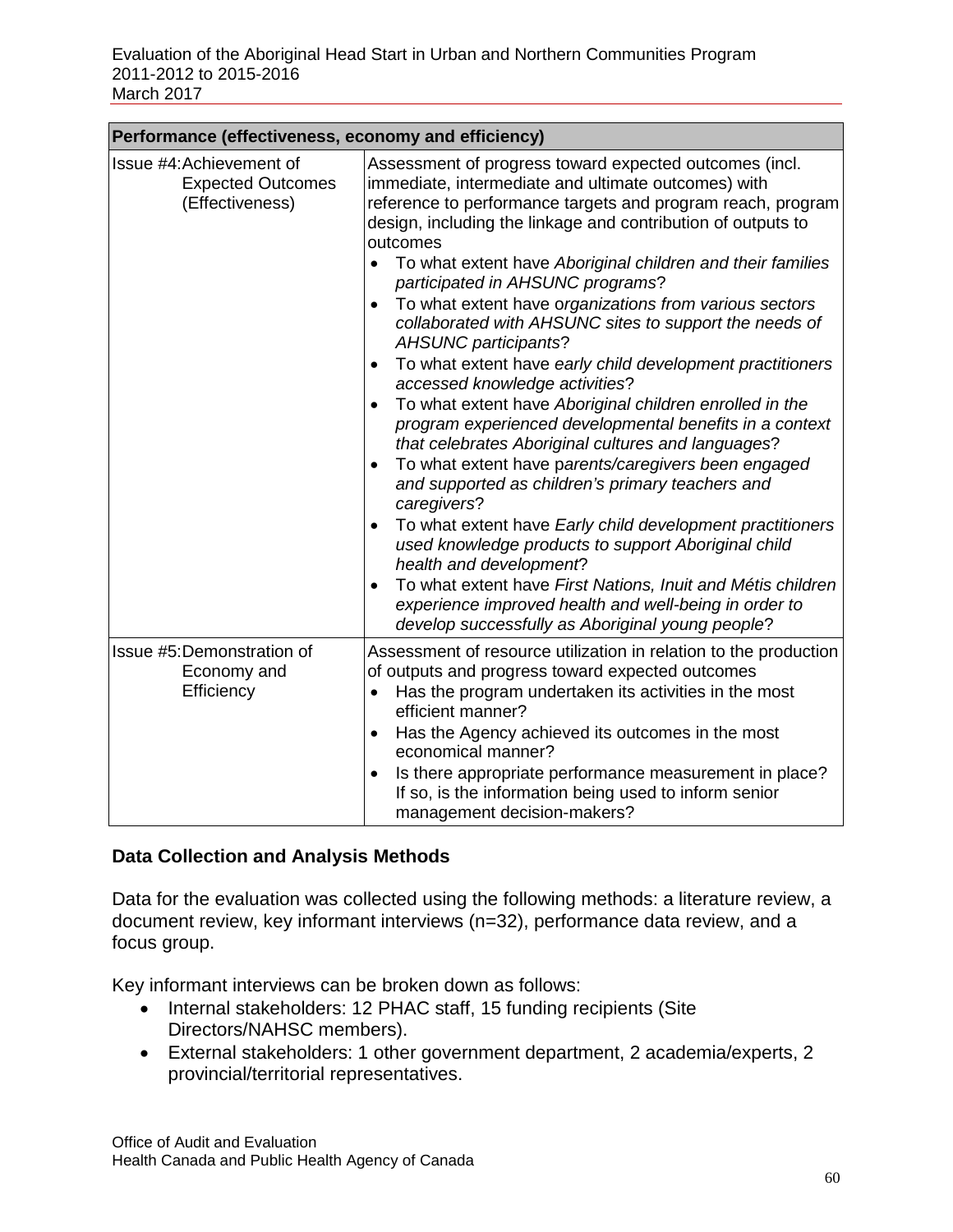Data were analyzed by triangulating information gathered from the different sources and methods listed above. This included (to the extent possible):

- Systematic compilation, review and summarization of data to illustrate key findings.
- Statistical analysis of quantitative data from databases.
- Thematic analysis of qualitative data.
- Trend analysis of comparable data over time.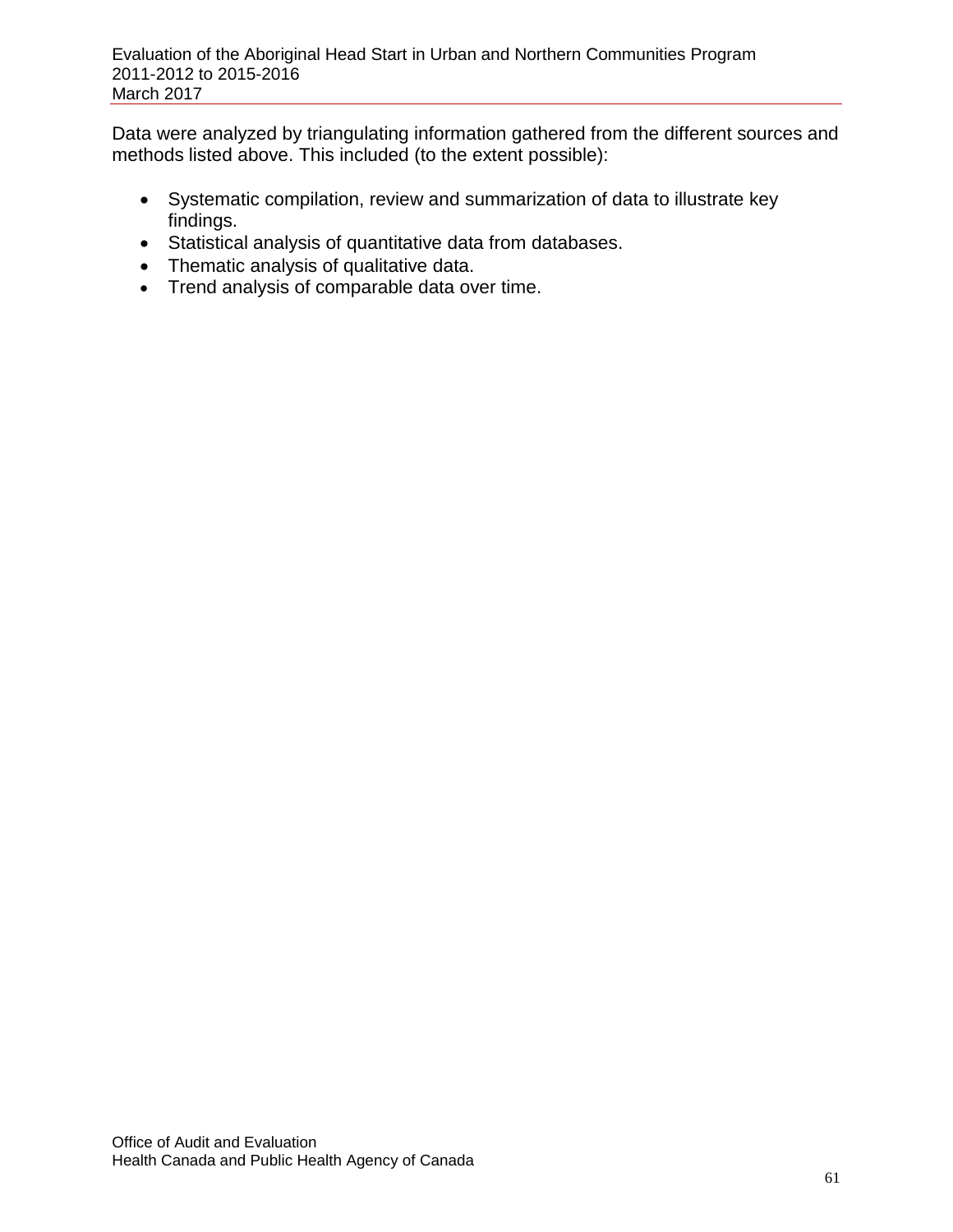# **Endnotes**

- <sup>1</sup> Convention on the Rights of the Child, Sept. 7, 1990, 1577 U.N.T.S. 3. Retrieved from [http://www.ohchr.org/EN/ProfessionalInterest/Pages/CRC.aspx.](http://www.ohchr.org/EN/ProfessionalInterest/Pages/CRC.aspx)
- <sup>2</sup> Royal Commission on Aboriginal Peoples, 1996, *Report of the Royal Commission on Aboriginal Peoples: Volume 3 – Gathering Strength.* Retrieved from [http://www.bac](http://www.bac-lac.gc.ca/eng/discover/aboriginal-heritage/royal-commission-aboriginal-peoples/Pages/final-report.aspx)[lac.gc.ca/eng/discover/aboriginal-heritage/royal-commission-aboriginal-peoples/Pages/final](http://www.bac-lac.gc.ca/eng/discover/aboriginal-heritage/royal-commission-aboriginal-peoples/Pages/final-report.aspx)[report.aspx.](http://www.bac-lac.gc.ca/eng/discover/aboriginal-heritage/royal-commission-aboriginal-peoples/Pages/final-report.aspx)
- <sup>3</sup> Public Health Agency of Canada, 1998, *AHSUNC Principles and Guidelines*. Retrieved from [http://www.phac-aspc.gc.ca/hp-ps/dca-dea/publications/ahsuni-papairun/index-eng.php.](http://www.phac-aspc.gc.ca/hp-ps/dca-dea/publications/ahsuni-papairun/index-eng.php)
- $4$  Nguyen, M., 2011, Closing the education gap: A case for Aboriginal early childhood education in Canada, a look at the Aboriginal Head Start Program. *Canadian Journal of Education*, 34(3), 229- 248.
- $<sup>5</sup>$  Mashford-Pringle, A., 2012, Early Learning for Aboriginal Children: Past, Present and Future and an</sup> Exploration of the Aboriginal Head Start Urban and Northern Communities Program in Ontario, *First Peoples Child & Family Review, 7*(1), 127-140.
- <sup>6</sup> Ball, J. & Moselle, K., 2013, *Contributions of Culture and Language in Aboriginal Head Start in Urban and Northern Communities to Children's Health Outcomes: A Review of Theory and Research.*  Retrieved fro[m http://cahr.uvic.ca/nearbc/media/docs/cahr51f0ade9a51cf-phac-ashunc-language-and](http://cahr.uvic.ca/nearbc/media/docs/cahr51f0ade9a51cf-phac-ashunc-language-and-culture-report.pdf)[culture-report.pdf.](http://cahr.uvic.ca/nearbc/media/docs/cahr51f0ade9a51cf-phac-ashunc-language-and-culture-report.pdf)
- <sup>7</sup> Public Health Agency of Canada, 2016, *Aboriginal Head Start in Urban and Northern Communities: Further Strengthening Indigenous Community Resilience*.
- <sup>8</sup> Public Health Agency of Canada, 2016, *Evaluation of the Community Action program for Children, Canada Prenatal Nutrition Program and Associated Activities 2010-2011 to 2014-2015.* Retrieved from [http://www.healthycanadians.gc.ca/department-ministere/public-health-sante](http://www.healthycanadians.gc.ca/department-ministere/public-health-sante-publique/transparency-transparence/corporate-reporting-rapports-gestion/evaluation/2016-2017/capc-prenatal-nutrition-prenatale-pcnp/index-eng.php#exec)[publique/transparency-transparence/corporate-reporting-rapports-gestion/evaluation/2016-2017/capc](http://www.healthycanadians.gc.ca/department-ministere/public-health-sante-publique/transparency-transparence/corporate-reporting-rapports-gestion/evaluation/2016-2017/capc-prenatal-nutrition-prenatale-pcnp/index-eng.php#exec)[prenatal-nutrition-prenatale-pcnp/index-eng.php#exec.](http://www.healthycanadians.gc.ca/department-ministere/public-health-sante-publique/transparency-transparence/corporate-reporting-rapports-gestion/evaluation/2016-2017/capc-prenatal-nutrition-prenatale-pcnp/index-eng.php#exec)
- <sup>9</sup> Public Health Agency of Canada, 2016, *Public Health Agency of Canada 2016-17 Report on Plans and Priorities.* Retrieved from [http://www.healthycanadians.gc.ca/publications/department](http://www.healthycanadians.gc.ca/publications/department-ministere/phac-report-plans-priorities-2016-2017-rapport-plans-priorites-aspc/index-eng.php)[ministere/phac-report-plans-priorities-2016-2017-rapport-plans-priorites-aspc/index-eng.php.](http://www.healthycanadians.gc.ca/publications/department-ministere/phac-report-plans-priorities-2016-2017-rapport-plans-priorites-aspc/index-eng.php)
- <sup>10</sup> Beaton, W., & McDonell, L., 2013, *The transition into kindergarten: A community approach to integrating a child's fragmented world: A discussion paper examining issues and implications of early childhood transitions to kindergarten*. Nanaimo, BC, CAN: BC Regional Innovation Chair for Aboriginal Early Childhood Development.; Healthy Child Committee of Cabinet, 2013, *Starting early, starting strong: Manitoba's early childhood development framework*. Winnipeg, MB, CAN: Healthy Child Manitoba; Calman, R. C., & Crawford, P. J., 2013, *Starting early: Teaching, learning and assessment: Linking earlychildhood development with academic outcomes - A detailed look*. Ottawa, ON, CAN: Education Quality and Accountability Office.; Council of Ministers of Education, Canada, 2014, *CMEC early learning and development framework*. Toronto, ON, CAN: Council of Ministers of Education, Canada.
- <sup>11</sup> Aboriginal Affairs and Northern Development Canada, 2015, *Early Childhood Development*. [Internal Document]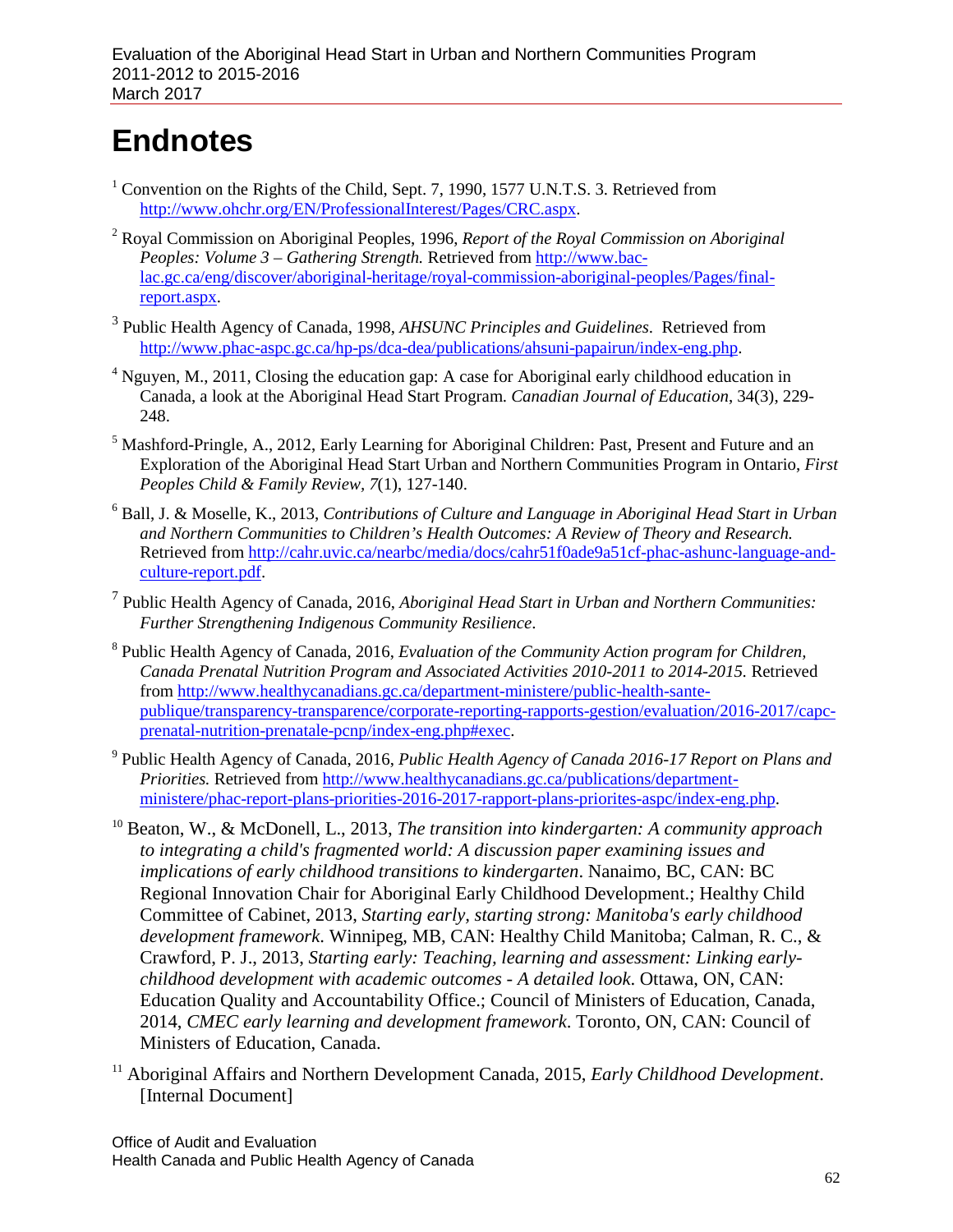- <sup>12</sup> Council of Ministers of Education, Canada., 2014, *CMEC Early Childhood Learning and Development Framework*. Retrieved from [http://cmec.ca/Publications/Lists/Publications/Attachments/327/2014-](http://cmec.ca/Publications/Lists/Publications/Attachments/327/2014-07-Early-Learning-Framework-EN.pdf) [07-Early-Learning-Framework-EN.pdf.](http://cmec.ca/Publications/Lists/Publications/Attachments/327/2014-07-Early-Learning-Framework-EN.pdf)
- <sup>13</sup> Public Health Agency of Canada, 2015, *Promoting the Health of Canada's Children and Youth: Presentation to the Pan American Health Organization*. [Internal Document].
- <sup>14</sup> UNICEF, 2009, *Aboriginal children's health: Leaving no child behind.* Retrieved from<br>http://www.nccah-ccnsa.ca/docs/nccah%20partner%20documents/UNICEF%20Report,%20English.pdf.
- $\frac{15}{15}$  $\frac{15}{15}$  $\frac{15}{15}$  Preston, J. P., Cottrell, M., Pelletier, T. R., & Pearce, J. V. (2012). Aboriginal early childhood education in Canada: Issues of context. *Journal of Early Childhood Research, 10*(1), 3-18.
- <sup>16</sup> Public Health Agency of Canada, 2016, *Aboriginal Head Start in Urban and Northern Communities: Further Strengthening Indigenous Community Resilience*.
- <sup>17</sup> Mallett, K., 2013, *Fast Facts: Investment in Aboriginal Early Childhood Development Needed.*  Retrieved fro[m https://www.policyalternatives.ca/publications/commentary/fast-facts-investment](https://www.policyalternatives.ca/publications/commentary/fast-facts-investment-aboriginal-early-childhood-development-needed)[aboriginal-early-childhood-development-needed.](https://www.policyalternatives.ca/publications/commentary/fast-facts-investment-aboriginal-early-childhood-development-needed)
- <sup>18</sup> Public Health Agency of Canada, 2015, *Promoting the Health of Canada's Children and Youth: Presentation to the Pan American Health Organization*. [Internal Document].
- <sup>19</sup> Public Health Agency of Canada., 2016, *Aboriginal Head Start in Urban and Northern Communities: Further Strengthening Indigenous Community Resilience*.
- <sup>20</sup> Public Health Agency of Canada, 2016, *Aboriginal Head Start in Urban and Northern Communities: Further Strengthening Indigenous Community Resilience*.
- <sup>21</sup> Preston, J., 2014, *Early childhood education and care for Aboriginal children in Canada*. Toronto, ON, CAN: Moving Childcare Forward Project.; Demmert, W.G., Jr. & Towner, J.C., 2003, A review of the research literature on the influences of culturally-based education on the academic performance of Native American students. in Dubosarsky, M., Murphy, B., Roehrig, G., Frost, L. C., Jones, J., Carlson, S. P., et al., 2011*,* Incorporating cultural themes to promote preschoolers' critical thinking in American Indian head start classrooms. *YC Young Children*, 66(5), 20-29. Retrieved from SCOPUS database.; Dubosarsky, M., Murphy, B., Roehrig, G., Frost, L. C., Jones, J., Carlson, S. P., et al., 2011, Incorporating cultural themes to promote preschoolers' critical thinking in American Indian head start classrooms*. YC Young Children*, 66(5), 20-29. Retrieved from SCOPUS database.
- <sup>22</sup> Beaton, W., & McDonell, L., 2013, *The transition into kindergarten: A community approach to integrating a child's fragmented world: A discussion paper examining issues and implications of early childhood transitions to kindergarten*. Nanaimo, BC, CAN: BC Regional Innovation Chair for Aboriginal Early Childhood Development.
- <sup>23</sup> Truth and Reconciliation Commission of Canada, 2015, *Truth and Reconciliation Commission of Canada: Calls to Action.* Retrieved from [http://www.trc.ca/websites/trcinstitution/File/2015/Findings/Calls\\_to\\_Action\\_English2.pdf.](http://www.trc.ca/websites/trcinstitution/File/2015/Findings/Calls_to_Action_English2.pdf)
- <sup>24</sup> United Nations, 2008, *UN Declaration on the Rights of Indigenous Peoples*. Retrieved from [http://www.un.org/esa/socdev/unpfii/documents/DRIPS\\_en.pdf.](http://www.un.org/esa/socdev/unpfii/documents/DRIPS_en.pdf)
- <sup>25</sup> Statistics Canada, 2011, *Aboriginal Peoples in Canada: First Nations People, Métis and Inuit*. Retrieved fro[m https://www12.statcan.gc.ca/nhs-enm/2011/as-sa/99-011-x/99-011-x2011001](https://www12.statcan.gc.ca/nhs-enm/2011/as-sa/99-011-x/99-011-x2011001-eng.cfm) [eng.cfm.](https://www12.statcan.gc.ca/nhs-enm/2011/as-sa/99-011-x/99-011-x2011001-eng.cfm)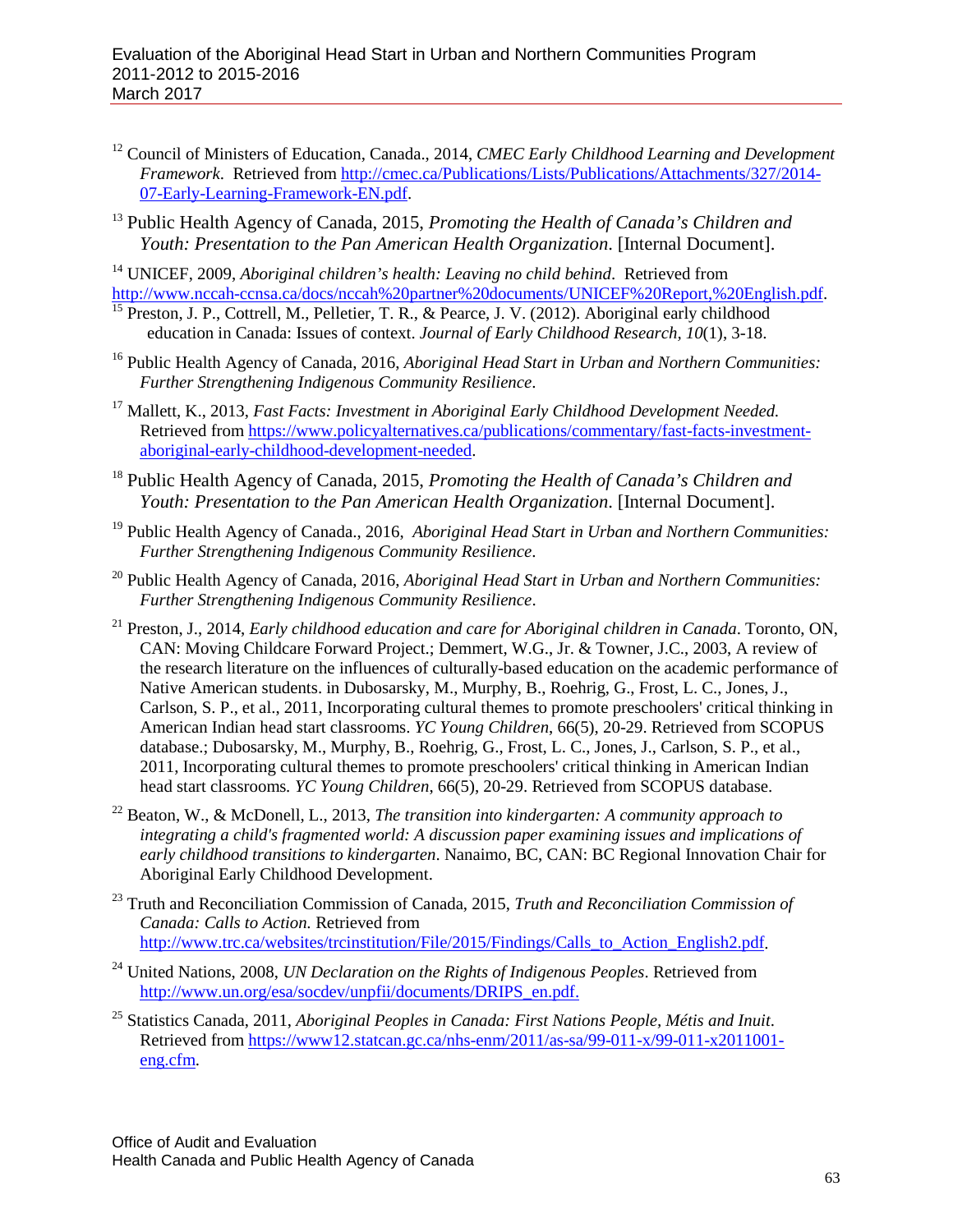- <sup>26</sup> Statistics Canada, 2008, *Aboriginal Peoples*. Retrieved from [http://www12.statcan.gc.ca/census](http://www12.statcan.gc.ca/census-recensement/2006/rt-td/ap-pa-eng.cfm)[recensement/2006/rt-td/ap-pa-eng.cfm.](http://www12.statcan.gc.ca/census-recensement/2006/rt-td/ap-pa-eng.cfm)
- <sup>27</sup> Statistics Canada, 2011, *Aboriginal Peoples in Canada: First Nations People, Métis and Inuit*. Retrieved fro[m https://www12.statcan.gc.ca/nhs-enm/2011/as-sa/99-011-x/99-011-x2011001](https://www12.statcan.gc.ca/nhs-enm/2011/as-sa/99-011-x/99-011-x2011001-eng.cfm) [eng.cfm.](https://www12.statcan.gc.ca/nhs-enm/2011/as-sa/99-011-x/99-011-x2011001-eng.cfm)
- <sup>28</sup> Statistics Canada, 2011, *Aboriginal Peoples in Canada: First Nations People, Métis and Inuit*. Retrieved from [https://www12.statcan.gc.ca/nhs-enm/2011/as-sa/99-011-x/99-011-x2011001-eng.cfm.](https://www12.statcan.gc.ca/nhs-enm/2011/as-sa/99-011-x/99-011-x2011001-eng.cfm)
- <sup>29</sup> Indigenous and Northern Affairs Canada, 2013, *Aboriginal Demographics from the 2011 National Household Survey*. Retrieved from [https://www.aadnc-aandc.gc.ca/DAM/DAM-INTER-HQ-](https://www.aadnc-aandc.gc.ca/DAM/DAM-INTER-HQ-AI/STAGING/texte-text/abo_demo2013_1370443844970_eng.pdf)[AI/STAGING/texte-text/abo\\_demo2013\\_1370443844970\\_eng.pdf.](https://www.aadnc-aandc.gc.ca/DAM/DAM-INTER-HQ-AI/STAGING/texte-text/abo_demo2013_1370443844970_eng.pdf)
- <sup>30</sup> Indigenous and Northern Affairs Canada, 2011, *Urban Aboriginal Strategy Infographic*. Retrieved from [https://www.aadnc-aandc.gc.ca/DAM/DAM-INTER-HQ-AP/STAGING/texte-text/\\_UAS-](https://www.aadnc-aandc.gc.ca/DAM/DAM-INTER-HQ-AP/STAGING/texte-text/_UAS-Infographic_1472491944345_eng.pdf)[Infographic\\_1472491944345\\_eng.pdf.](https://www.aadnc-aandc.gc.ca/DAM/DAM-INTER-HQ-AP/STAGING/texte-text/_UAS-Infographic_1472491944345_eng.pdf)
- <sup>31</sup> Findlay, Leanne and Dafna Kohen, 2014, *Aboriginal Children aged 0-6 living off reserve in Canada: Demographic trends at the community Level, Technical Report for Public Health Agency of Canada*. Statistics Canada.
- <sup>32</sup> Public Health Agency of Canada, 2015, *Promoting the Health of Canada's Children and Youth* (Presentation to PAHO).
- <sup>33</sup> Public Health Agency of Canada, 2014, *CHP Strategic Plan 2014-15 / 2016-17*.
- <sup>34</sup> Public Health Agency of Canada, 2014, *CHP Strategic Plan 2014-15 / 2016-17*.
- <sup>35</sup> Government of Canada, 2015, *Speech from the Throne: 42nd Parliament, 1st Session*. Retrieved from

<http://www.lop.parl.gc.ca/parlinfo/compilations/parliament/ThroneSpeech.aspx?Language=E>

- <sup>36</sup> Truth and Reconciliation Commission of Canada, 2015, *Truth and Reconciliation Commission of Canada: Calls to Action.* Retrieved from [http://www.trc.ca/websites/trcinstitution/File/2015/Findings/Calls\\_to\\_Action\\_English2.pdf.](http://www.trc.ca/websites/trcinstitution/File/2015/Findings/Calls_to_Action_English2.pdf)
- <sup>37</sup> Truth and Reconciliation Commission of Canada, 2015, *Truth and Reconciliation Commission of Canada: Calls to Action.* Retrieved from [http://www.trc.ca/websites/trcinstitution/File/2015/Findings/Calls\\_to\\_Action\\_English2.pdf.](http://www.trc.ca/websites/trcinstitution/File/2015/Findings/Calls_to_Action_English2.pdf)
- <sup>38</sup> Government of Canada, 2016, *Federal Budget 2016 – Growing the Middle Class*. Retrieved from [http://www.budget.gc.ca/2016/docs/plan/budget2016-en.pdf.](http://www.budget.gc.ca/2016/docs/plan/budget2016-en.pdf)
- <sup>39</sup> Office of the Prime Minister (n.d.). *Minister of Indigenous and Northern Affairs Mandate Letter.* Retrieved from [http://pm.gc.ca/eng/minister-indigenous-and-northern-affairs](http://pm.gc.ca/eng/minister-indigenous-and-northern-affairs-mandate-letter)[mandate-letter.](http://pm.gc.ca/eng/minister-indigenous-and-northern-affairs-mandate-letter)
- <sup>40</sup> Public Health Agency of Canada, 2014, *Report of Plans and Priorities* (2014-15). Retrieved from [http://www.phac-aspc.gc.ca/rpp/2014-2015/assets/pdf/rpp-2014-2015a-eng.pdf.](http://www.phac-aspc.gc.ca/rpp/2014-2015/assets/pdf/rpp-2014-2015a-eng.pdf)
- <sup>41</sup> Public Health of Agency of Canada, 2013, *Report of Plans and Priorities* (2013-14). Retrieved from [http://www.phac-aspc.gc.ca/rpp/2013-2014/assets/pdf/rpp-2013-2014-eng.pdf.](http://www.phac-aspc.gc.ca/rpp/2013-2014/assets/pdf/rpp-2013-2014-eng.pdf)
- <sup>42</sup> Public Health Agency of Canada, 2009, *Report on the State of Public Health in Canada 2009: Growing up Well – Priorities for a Healthy Future.* Retrieved from [http://www.phac-aspc.gc.ca/cphorsphc](http://www.phac-aspc.gc.ca/cphorsphc-respcacsp/2009/fr-rc/index-eng.php)[respcacsp/2009/fr-rc/index-eng.php.](http://www.phac-aspc.gc.ca/cphorsphc-respcacsp/2009/fr-rc/index-eng.php)

Office of Audit and Evaluation Health Canada and Public Health Agency of Canada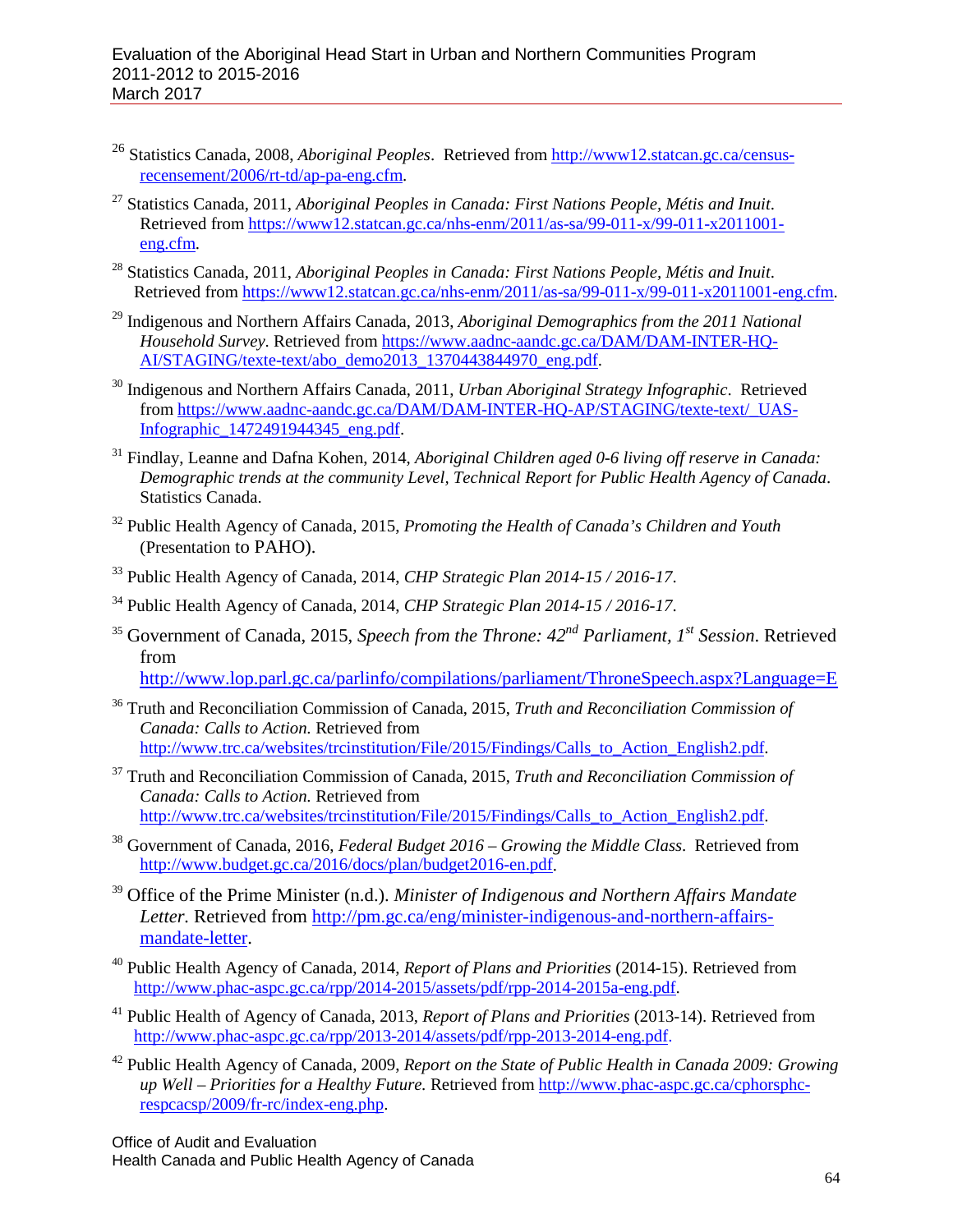- <sup>43</sup> Public Health Agency of Canada, 2014, *Corporate Risk Profile 2013-15*. Retrieved from [http://mysource.hc-sc.gc.ca/sites/default/files/crp\\_pro\\_2013\\_15\\_eng.pdf.](http://mysource.hc-sc.gc.ca/sites/default/files/crp_pro_2013_15_eng.pdf)
- <sup>44</sup> Public Health Agency of Canada, 2007, *Strategic Plan 2007-2012.* Retrieved from [\(http://www.phac](http://www.phac-aspc.gc.ca/publicat/2007/sp-ps/pdfs/PHAC_StratPlan_E_WEB.pdf)[aspc.gc.ca/publicat/2007/sp-ps/pdfs/PHAC\\_StratPlan\\_E\\_WEB.pdf](http://www.phac-aspc.gc.ca/publicat/2007/sp-ps/pdfs/PHAC_StratPlan_E_WEB.pdf)
- <sup>45</sup> Public Health Agency of Canada, 2016, 2016-17 *Report on Plans and Priorities*. Retrieved from [http://www.healthycanadians.gc.ca/publications/department-ministere/phac-report-plans-priorities-](http://www.healthycanadians.gc.ca/publications/department-ministere/phac-report-plans-priorities-2016-2017-rapport-plans-priorites-aspc/alt/phac-report-plans-priorities-2016-2017-rapport-plans-priorites-aspc-eng.pdf)[2016-2017-rapport-plans-priorites-aspc/alt/phac-report-plans-priorities-2016-2017-rapport-plans](http://www.healthycanadians.gc.ca/publications/department-ministere/phac-report-plans-priorities-2016-2017-rapport-plans-priorites-aspc/alt/phac-report-plans-priorities-2016-2017-rapport-plans-priorites-aspc-eng.pdf)[priorites-aspc-eng.pdf.](http://www.healthycanadians.gc.ca/publications/department-ministere/phac-report-plans-priorities-2016-2017-rapport-plans-priorites-aspc/alt/phac-report-plans-priorities-2016-2017-rapport-plans-priorites-aspc-eng.pdf)
- <sup>46</sup> Public Health Agency of Canada, 2016, *2016-17 Report on Plans and Priorities*. Retrieved from [http://www.healthycanadians.gc.ca/publications/department-ministere/phac-report-plans-priorities-](http://www.healthycanadians.gc.ca/publications/department-ministere/phac-report-plans-priorities-2016-2017-rapport-plans-priorites-aspc/alt/phac-report-plans-priorities-2016-2017-rapport-plans-priorites-aspc-eng.pdf)[2016-2017-rapport-plans-priorites-aspc/alt/phac-report-plans-priorities-2016-2017-rapport-plans](http://www.healthycanadians.gc.ca/publications/department-ministere/phac-report-plans-priorities-2016-2017-rapport-plans-priorites-aspc/alt/phac-report-plans-priorities-2016-2017-rapport-plans-priorites-aspc-eng.pdf)[priorites-aspc-eng.pdf.](http://www.healthycanadians.gc.ca/publications/department-ministere/phac-report-plans-priorities-2016-2017-rapport-plans-priorites-aspc/alt/phac-report-plans-priorities-2016-2017-rapport-plans-priorites-aspc-eng.pdf)
- <sup>47</sup> Public Health Agency of Canada, 2015, *Promoting the Health of Canada's Children and Youth: Presentation to the Pan American Health Organization*. [Internal Document].
- <sup>48</sup> Public Health Agency of Canada, 2016, *Aboriginal Head Start in Urban and Northern Communities: Further Strengthening Indigenous Community Resilience*.
- <sup>49</sup> Public Health Agency of Canada, 2016, *Aboriginal Head Start in Urban and Northern Communities: Further Strengthening Indigenous Community Resilience*.
- <sup>50</sup> Public Health Agency of Canada, 2011, *Mandate.* Retrieved from [http://www.phac](http://www.phac-aspc.gc.ca/about_apropos/what-eng.php)[aspc.gc.ca/about\\_apropos/what-eng.php.](http://www.phac-aspc.gc.ca/about_apropos/what-eng.php)
- <sup>51</sup> Public Health Agency of Canada, 2016, *2016-17 Report on Plans and Priorities*. Retrieved from [http://www.healthycanadians.gc.ca/publications/department-ministere/phac-report-plans-priorities-](http://www.healthycanadians.gc.ca/publications/department-ministere/phac-report-plans-priorities-2016-2017-rapport-plans-priorites-aspc/alt/phac-report-plans-priorities-2016-2017-rapport-plans-priorites-aspc-eng.pdf)[2016-2017-rapport-plans-priorites-aspc/alt/phac-report-plans-priorities-2016-2017-rapport-plans](http://www.healthycanadians.gc.ca/publications/department-ministere/phac-report-plans-priorities-2016-2017-rapport-plans-priorites-aspc/alt/phac-report-plans-priorities-2016-2017-rapport-plans-priorites-aspc-eng.pdf)[priorites-aspc-eng.pdf.](http://www.healthycanadians.gc.ca/publications/department-ministere/phac-report-plans-priorities-2016-2017-rapport-plans-priorites-aspc/alt/phac-report-plans-priorities-2016-2017-rapport-plans-priorites-aspc-eng.pdf)
- <sup>52</sup> Government of Canada, 2016, *Budget 2016: Chapter 3 - A Better Future for Indigenous Peoples*. Retrieved fro[m http://www.budget.gc.ca/2016/docs/plan/ch3-en.html.](http://www.budget.gc.ca/2016/docs/plan/ch3-en.html)
- <sup>53</sup> Canadian Institute for Health Information, 2014, *Children Vulnerable in Areas of Early Development: A Determinant of Child Health.* Retrieved from [https://secure.cihi.ca/free\\_products/Children\\_Vulnerable\\_in\\_Areas\\_of\\_Early\\_Development\\_EN.pdf.](https://secure.cihi.ca/free_products/Children_Vulnerable_in_Areas_of_Early_Development_EN.pdf)
- <sup>54</sup> Public Health Agency of Canada, 2016, *FPT Childhood programs Scan for AHSUNC*. [Internal Document]
- <sup>55</sup> Public Health Agency of Canada, 2016, *AHSUNC* (web page). Retrieved from [http://www.phac](http://www.phac-aspc.gc.ca/hp-ps/dca-dea/prog-ini/ahsunc-papacun/index-eng.php)[aspc.gc.ca/hp-ps/dca-dea/prog-ini/ahsunc-papacun/index-eng.php](http://www.phac-aspc.gc.ca/hp-ps/dca-dea/prog-ini/ahsunc-papacun/index-eng.php)
- <sup>56</sup> Findlay, Leanne and Dafna Kohen, 2014, *Aboriginal Children aged 0-6 living off reserve in Canada: Demographic trends at the community Level, Technical Report for Public Health Agency of Canada*. Statistics Canada.
- <sup>57</sup> Public Health Agency of Canada, 2011, *Aboriginal Head Start in Urban and Northern Communities (AHSUNC): a National Analysis of the Program's Geographic Reach*.
- <sup>58</sup> Findlay, Leanne and Dafna Kohen, 2014, *Aboriginal Children aged 0-6 living off reserve in Canada: Demographic trends at the community Level, Technical Report for Public Health Agency of Canada*. Statistics Canada.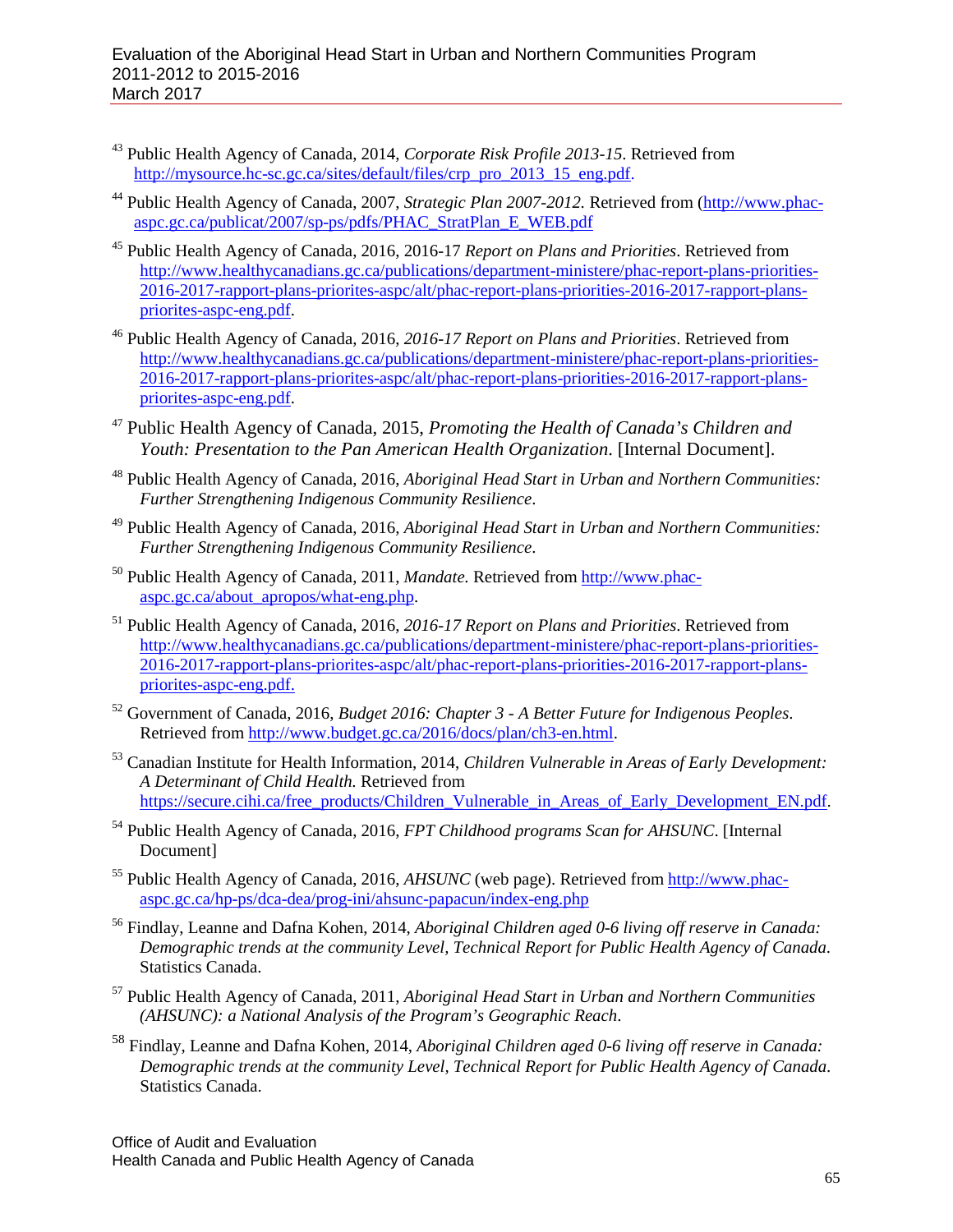- <sup>59</sup> Findlay, Leanne and Dafna Kohen, 2014, *Aboriginal Children aged 0-6 living off reserve in Canada: Demographic trends at the community Level, Technical Report for Public Health Agency of Canada*. Statistics Canada.
- <sup>60</sup> Findlay, Leanne, Bougie, Evelyne and Dafna Kohen, 2017, *A geographic profile of communities with a "critical mass" of Aboriginal children, communities with an AHSUNC site, and the Community Well-being index, Technical Report for: Public Health Agency of Canada*, Health Analysis Division, Statistics Canada.
- <sup>61</sup> Currie, Janet, 2001, "Early Childhood Education Programs." *Journal of Economic Perspectives*, 15(2), 213-238. Retrieved from [https://www.princeton.edu/~jcurrie/publications/Early\\_childhood\\_intervention.pdf.](https://www.princeton.edu/%7Ejcurrie/publications/Early_childhood_intervention.pdf)
- <sup>62</sup> Public Health Agency of Canada. (n.d.). *Grants and Contributions Funding Approval Form (FAF): Tl'oondih Healing Society*. [Internal Document]

<sup>63</sup> DeRiviere, L., 2016, *Little Red Spirit, Aboriginal Head Start Program.* Retrieved from [http://indspire.ca/wp-content/uploads/2016/04/indspire-nurturing-capacity-little-red-spirit-final.pdf.](http://indspire.ca/wp-content/uploads/2016/04/indspire-nurturing-capacity-little-red-spirit-final.pdf)

<sup>64</sup> Public Health Agency of Canada, 2016, *Aboriginal Head Start in Urban and Northern Communities: Further Strengthening Indigenous Community Resilience*.

- <sup>65</sup> Public Health Agency of Canada. (n.d.) *Grants and Contributions Funding Approval Form (FAF): "Take it Outside" aka Under One Sky*. [Internal Document]
- <sup>66</sup> Public Health Agency of Canada. (n.d.). *Northern Unit Highlights 2013-2014: Healthy Child And Youth Development Cluster*. [Internal Document]
- <sup>67</sup> Public Health Agency of Canada, 2016, *Knowledge Development and Exchange- Regional Activity Reports, 2011-12 to 2015-16* [internal document].
- <sup>68</sup> Public Health Agency of Canada, 2016, *Knowledge Development and Exchange- Regional Activity Reports, 2011-12 to 2015-16* [internal document].
- <sup>69</sup> Public Health Agency of Canada, 2016, *Knowledge Development and Exchange- Regional Activity Reports, 2011-12 to 2015-16* [internal document].
- <sup>70</sup> Public Health Agency of Canada, *Children's Programs Performance Measurement Tool*.
- <sup>71</sup> Public Health Agency of Canada, 2013, *Aboriginal Head Start in Urban and Northern Communities (AHSUNC) Strategic Fund Objectives and Approach.* [Internal Document].

<sup>72</sup> Public Policy Forum, 2015, *Building Leaders. Early childhood Development in Indigenous Communities*. Research Paper.

- <sup>73</sup> Inuit Tapiriit Kanatami, 2014, *Understanding the Training Needs of Early Childhood Educators Across Inuit Nunangat*.
- <sup>74</sup> Public Health Agency of Canada, 2013, *Aboriginal Head Start Strategic Fund Contribution Agreement (Nunavut Arctic College).* Appendix A. [Internal Document]
- <sup>75</sup> Public Health Agency of Canada, 2014, *The Impact of the AHSUNC Program on School Readiness Skills*.
- <sup>76</sup> DeRiviere, L., 2016, *Little Red Spirit, Aboriginal Head Start Program.* Retrieved from [http://indspire.ca/wp-content/uploads/2016/04/indspire-nurturing-capacity-little-red-spirit-final.pdf.](http://indspire.ca/wp-content/uploads/2016/04/indspire-nurturing-capacity-little-red-spirit-final.pdf)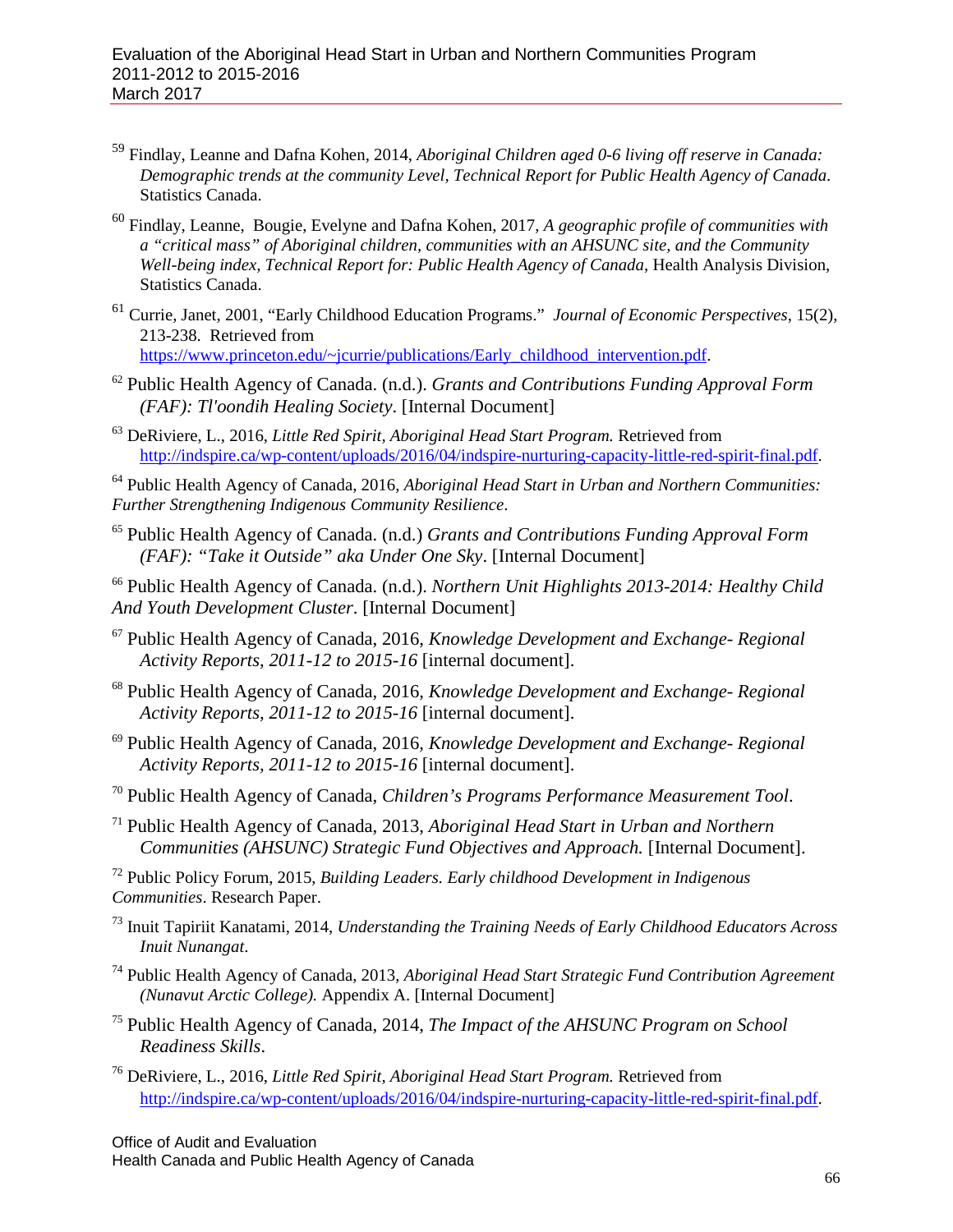- $77$  Love, John M., et al., 2005, "The Effectiveness of Early Head Start for 3-Year-Old Children and their Parents: Lessons for Policy and Programs." *Developmental Psychology* 41.6: 885. Retrieved from
- [https://www.apa.org/pubs/journals/releases/dev-416885.pdf.](https://www.apa.org/pubs/journals/releases/dev-416885.pdf) 78 Public Health Agency of Canada, 2016, *Aboriginal Head Start in Urban and Northern Communities: Further Strengthening Indigenous Community Resilience.*
- <sup>79</sup> Public Health Agency of Canada, 1998, *AHSUNC Principles and Guidelines*.
- <sup>80</sup> Ball, J. & Moselle, K., 2013, *Contributions of Culture and Language in Aboriginal Head Start in Urban and Northern Communities to Children's Health Outcomes: A Review of Theory and Research.* Retrieved from [http://cahr.uvic.ca/nearbc/media/docs/cahr51f0ade9a51cf-phac-ashunc](http://cahr.uvic.ca/nearbc/media/docs/cahr51f0ade9a51cf-phac-ashunc-language-and-culture-report.pdf)[language-and-culture-report.pdf.](http://cahr.uvic.ca/nearbc/media/docs/cahr51f0ade9a51cf-phac-ashunc-language-and-culture-report.pdf)
- <sup>81</sup> Public Policy Forum, 2015, *Building Leaders. Early childhood Development in Indigenous Communities*.
- <sup>82</sup> Harvard Family Research Project, 2006, *Family Involvement in Early Childhood Education*. Harvard Graduate School of Education. Retrieved from [www.hfrp.org/content/download/1181/48685/file/earlychildhood.pdf](http://www.hfrp.org/content/download/1181/48685/file/earlychildhood.pdf)
- <sup>83</sup> Harvard Family Research Project, 2006, *Family Involvement in Early Childhood Education*. Harvard Graduate School of Education. Retrieved from [www.hfrp.org/content/download/1181/48685/file/earlychildhood.pdf](http://www.hfrp.org/content/download/1181/48685/file/earlychildhood.pdf) .
- <sup>84</sup> Public Health Agency of Canada, 2016, *Social Determinants of Health.* Retrieved from [http://cbpp](http://cbpp-pcpe.phac-aspc.gc.ca/public-health-topics/social-determinants-of-health/)[pcpe.phac-aspc.gc.ca/public-health-topics/social-determinants-of-health/.](http://cbpp-pcpe.phac-aspc.gc.ca/public-health-topics/social-determinants-of-health/)
- <sup>85</sup> Public Health Agency of Canada, 2013, *AHSUNC Language & Culture Report*.
- <sup>86</sup> Ball, J. & Moselle, K., 2013, *Contributions of Culture and Language in Aboriginal Head Start in Urban and Northern Communities to Children's Health Outcomes: A Review of Theory and Research.* Retrieved from [http://cahr.uvic.ca/nearbc/media/docs/cahr51f0ade9a51cf-phac-ashunc](http://cahr.uvic.ca/nearbc/media/docs/cahr51f0ade9a51cf-phac-ashunc-language-and-culture-report.pdf)[language-and-culture-report.pdf.](http://cahr.uvic.ca/nearbc/media/docs/cahr51f0ade9a51cf-phac-ashunc-language-and-culture-report.pdf)
- <sup>87</sup> Ball, J. & Moselle, K., 2013, *Contributions of Culture and Language in Aboriginal Head Start in Urban and Northern Communities to Children's Health Outcomes: A Review of Theory and Research.* Retrieved from [http://cahr.uvic.ca/nearbc/media/docs/cahr51f0ade9a51cf-phac-ashunc](http://cahr.uvic.ca/nearbc/media/docs/cahr51f0ade9a51cf-phac-ashunc-language-and-culture-report.pdf)[language-and-culture-report.pdf.](http://cahr.uvic.ca/nearbc/media/docs/cahr51f0ade9a51cf-phac-ashunc-language-and-culture-report.pdf)
- <sup>88</sup> TD Economics, 2012, *Early Childhood Education has Widespread and Long Lasting Benefits*. Retrieved from [https://www.td.com/document/PDF/economics/special/di1112\\_EarlyChildhoodEducation.pdf.](https://www.td.com/document/PDF/economics/special/di1112_EarlyChildhoodEducation.pdf)

<sup>89</sup> Engle, P. L., et al., 2011, "Strategies for Reducing Inequalities and Improving Developmental Outcomes for Young Children in Low-income and Middle-income Countries." *The Lancet,* 378 (9799):

1339–53.

- <sup>90</sup> Coalition for Evidence-Based Policy, 2007, *Perry Preschool Project*. Retrieved from [http://evidencebasedprograms.org/1366-2/65-2.](http://evidencebasedprograms.org/1366-2/65-2)
- <sup>91</sup> Northwest Territories Department of Education, Culture and Employment, 2013, *A Framework for Early Childhood Development in the NWT*. Retrieved from [http://www.assembly.gov.nt.ca/sites/default/files/13-06-05td\\_91-174.pdf.](http://www.assembly.gov.nt.ca/sites/default/files/13-06-05td_91-174.pdf)
- 92Heckman, James, 2008, *The Case for Investing in Disadvantaged Young Children*. Retrieved from [http://www.google.ca/url?sa=t&rct=j&q=&esrc=s&source=web&cd=2&ved=0ahUKEwiO4\\_HP16jR](http://www.google.ca/url?sa=t&rct=j&q=&esrc=s&source=web&cd=2&ved=0ahUKEwiO4_HP16jRAhVD9IMKHa0hCCgQFggjMAE&url=http%3A%2F%2Fheckmanequation.org%2Fdownload.php%3Ffile%3DHeckman%24%24%24Investing%24%24%24in%24%24%24Young%24%24%24Children.pdf&usg=AFQjCNHk-i_mGmNz-wDWwHtAfgP_mgazww&sig2=8EoLr2gstHXabG1hyaPqTg)